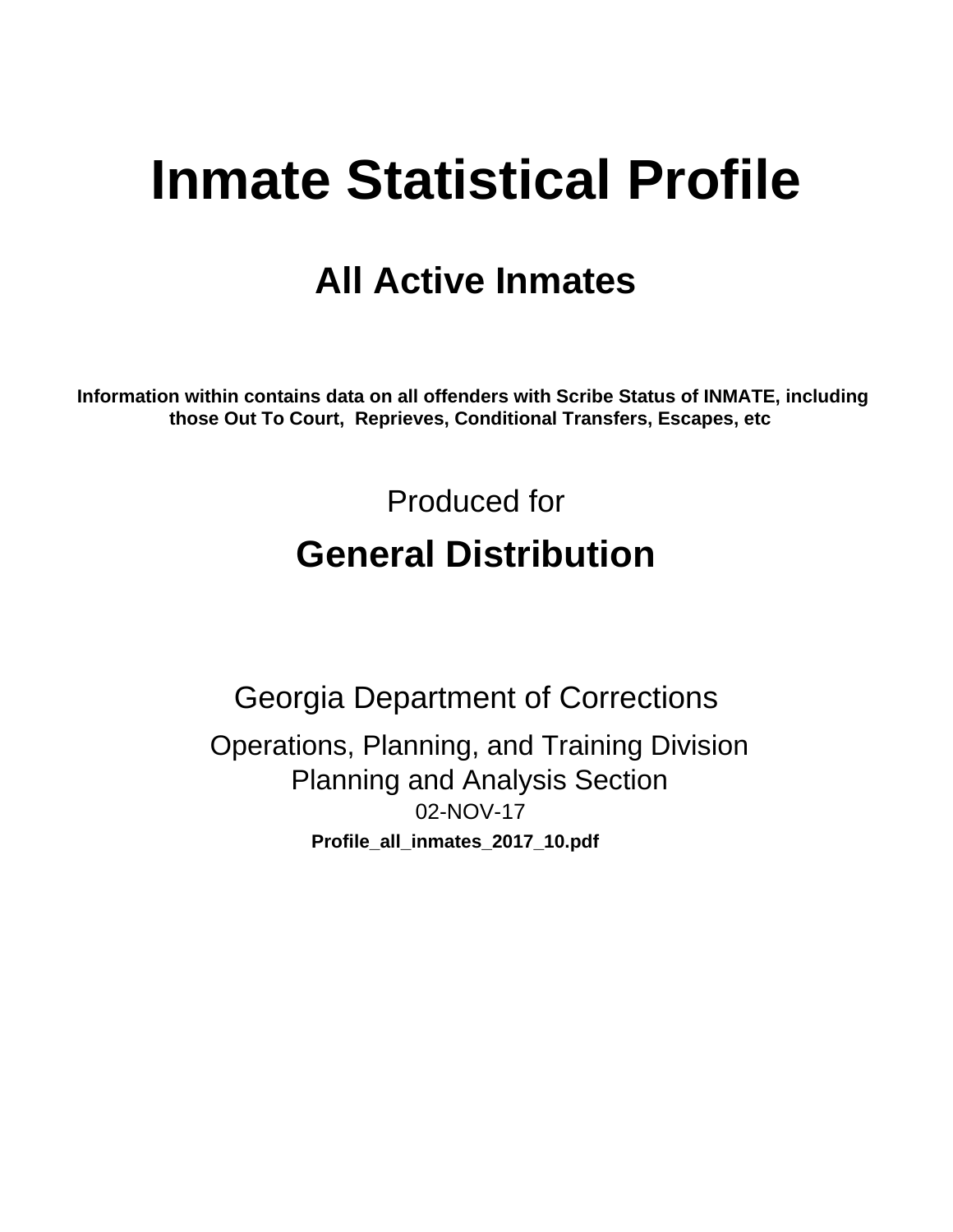#### **Inmate Statistical Profile 02-NOV-17** Contents

**All Active Inmates** 

Produced for General Distribution

## **Table of Contents**

| <b>Demographic information</b>                                        |
|-----------------------------------------------------------------------|
| 4 Current age, broken out in ten year age groups                      |
| 5 Race group                                                          |
| 6 Marital status, self-reported at entry to prison                    |
| 7 Number of Inmates with Dependents, self-reported at entry to prison |
| 8 Religious affiliation, self-reported at entry to prison             |
| 9 Home county - self-reported at entry to prison                      |
| 14 Employment status before prison, self-reported at entry to prison  |
| 15 Age at admission                                                   |
| 17 Age at admission                                                   |
| 20 Height, measured at entry to prison                                |
| 21 Height, measured at entry to prison                                |
| 23 Weight, measured at entry to prison                                |
| 24 Military service                                                   |
| <b>Correctional information</b>                                       |
| 25 Type of admission to prison                                        |
| 26 Current / last supervision level                                   |
| 27 Current / last institution type                                    |
| 28 Institution type - transitional centers                            |
| 29 Institution type - county prisons                                  |
| 31 Institution type - state prisons                                   |
| 33 Institution type - private prisons                                 |
| 34 Institution type - inmate boot camp                                |
| 35 Number of disciplinary reports                                     |
| 36 Number of transfers                                                |
| 37 Number of escapes                                                  |
| 38 Split sentence - Probation to follow                               |
| 39 Probable future release type of still active inmates               |
| 40 Time served in current (or last) institution                       |
| Educational, psychological and physical information                   |
| 41 Highest grade level attained                                       |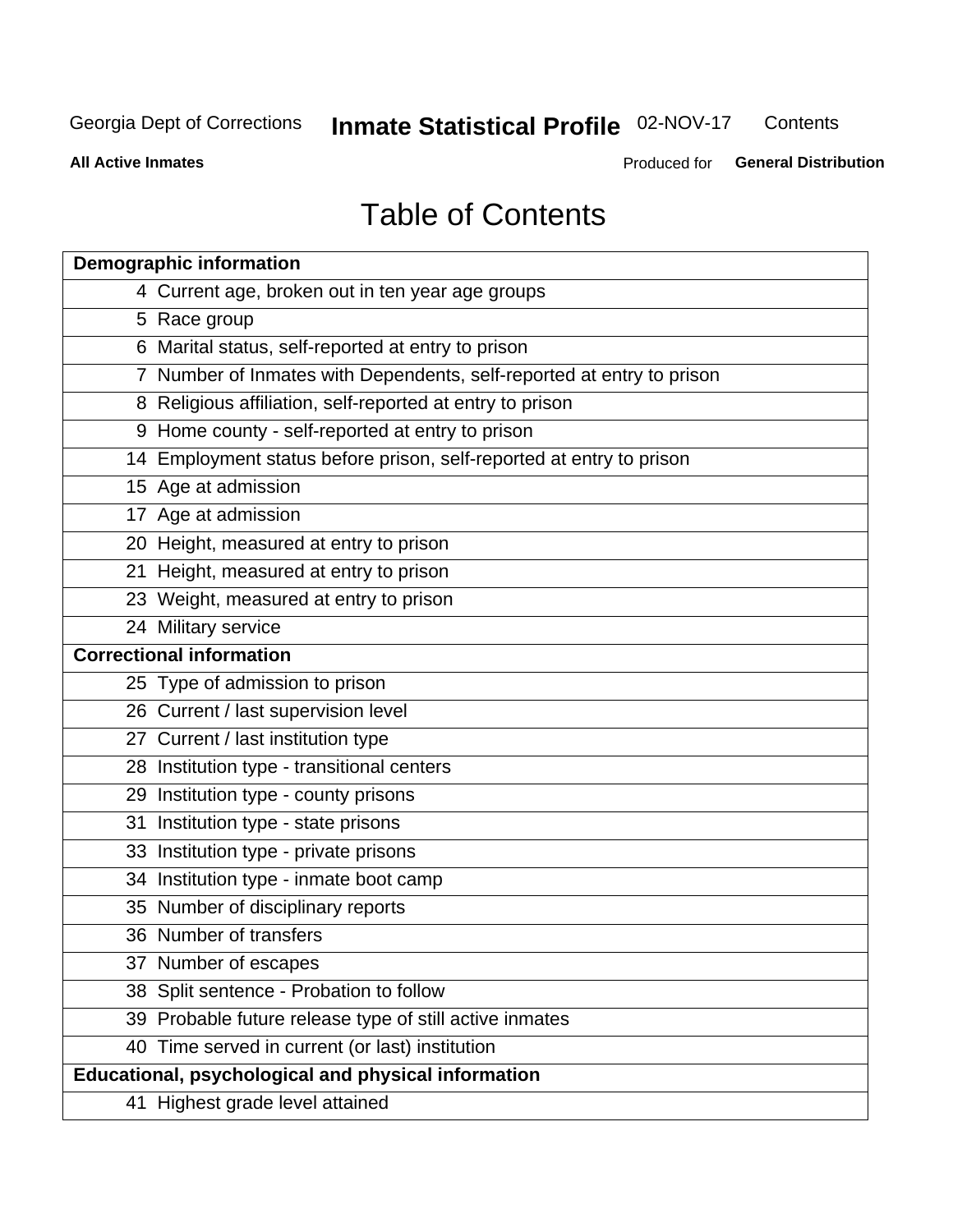## Inmate Statistical Profile 02-NOV-17

Contents

**All Active Inmates** 

Produced for General Distribution

## **Table of Contents**

| <b>Educational, psychological and physical information</b>       |
|------------------------------------------------------------------|
| 42 Culture fair IQ scores                                        |
| 43 Wide Range Achievement Test (WRAT) reading score              |
| 44 Wide Range Achievement Test (WRAT) math score                 |
| 45 Wide Range Achievement Test (WRAT) spelling score             |
| 46 Current / last mental health treatment level                  |
| 47 PULHESDWIT medical scale - 'P' overall condition ('P'hysical) |
| 48 PULHESDWIT medical scale - 'U' upper body                     |
| 49 PULHESDWIT medical scale - 'L' lower body                     |
| 50 PULHESDWIT medical scale - 'H' hearing                        |
| 51 PULHESDWIT medical scale - 'E' vision                         |
| 52 PULHESDWIT medical scale -'S' psychiatric                     |
| 53 PULHESDWIT medical scale - 'D' dental                         |
| 54 PULHESDWIT medical scale - 'W' work ability                   |
| 55 PULHESDWIT medical scale - 'I' impairment                     |
| 56 PULHESDWIT medical scale - 'T' transportability               |
| <b>Crimes and criminal history information</b>                   |
| 57 Number of prior Georgia incarcerations                        |
| 58 Prison sentence in years                                      |
| 59 Primary offense, broken out into felonies vs misdemeanors     |
| 60 Primary offense, broken out into six broad crime categories   |
| 61 Primary offense, detailed offense code                        |
| 69 County of conviction of primary offense                       |
| 74 Circuit of conviction of primary offense                      |
| 76 Years served (jail + prison) in this incarceration            |
| <b>Medical information</b>                                       |
| 77 Results of most recent HIV test                               |
| 78 Results of most recent tuberculosis test                      |
| 79 Results of most recent syphilis test                          |
| 80 Results of most recent Hepatitis-C test                       |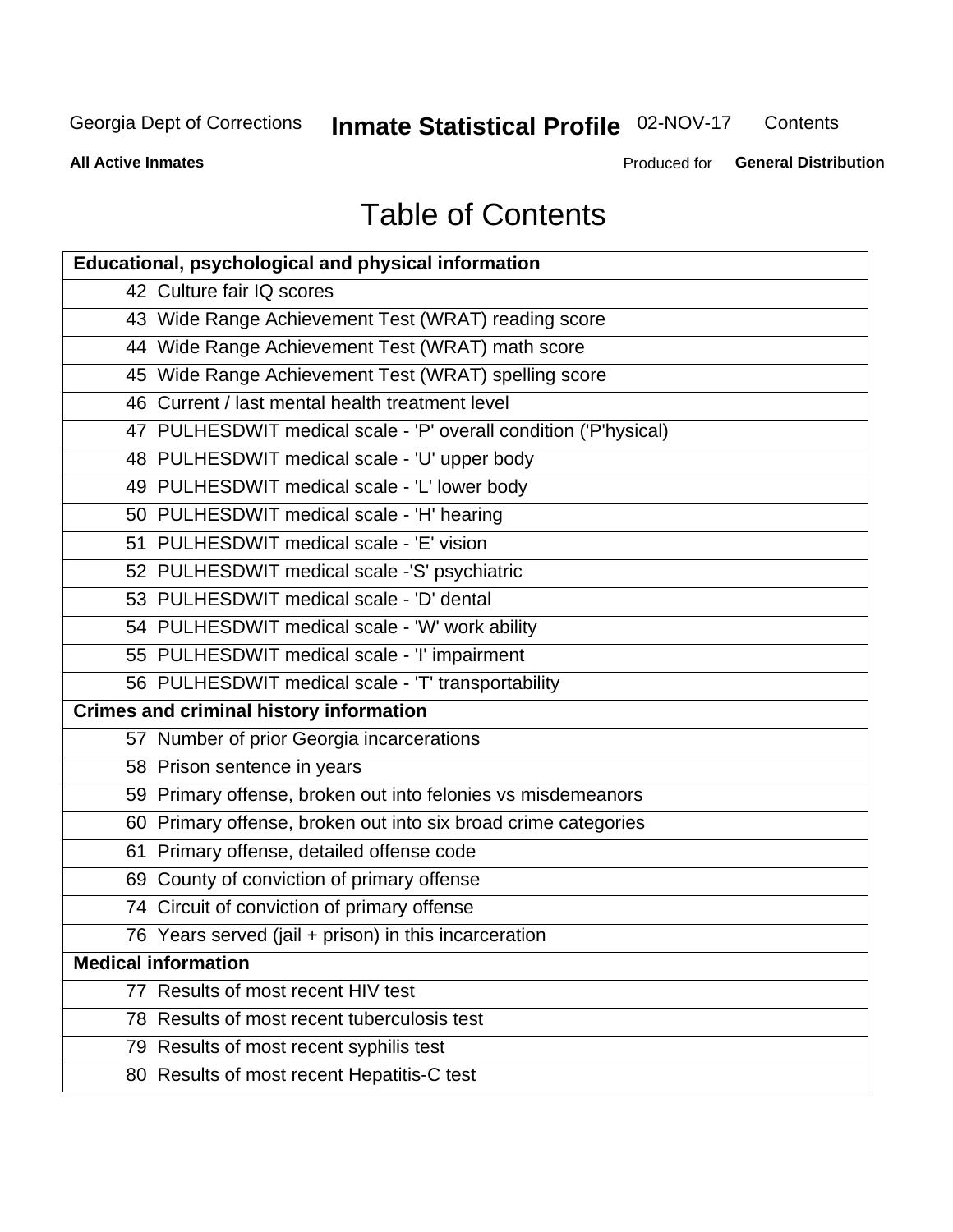## Inmate Statistical Profile 02-NOV-17 Page 4

## **All Active Inmates**

## Produced for General Distribution

## Current age, broken out in ten-year age groups

COL % - percent each COUNT is of its particular column

|                          | <b>Male</b>  |        |        | <b>Female</b> |          |          | <b>Total</b> |        |
|--------------------------|--------------|--------|--------|---------------|----------|----------|--------------|--------|
| <b>Current Age</b>       | <b>Count</b> | Col %  | Row %  | <b>Count</b>  | Col %    | Row %    | <b>Total</b> | Col %  |
| <b>Teens (1-19)</b>      | 767          | 1.52%  | 96.60% | 27            | $0.70\%$ | 3.40%    | 794          | 1.47%  |
| <b>Twenties (20-29)</b>  | 14,173       | 28.16% | 93.28% | 1,021         | 26.63%   | 6.72%    | 15,194       | 28.05% |
| Thirties (30-39)         | 15,213       | 30.23% | 91.87% | 1,347         | 35.13%   | $8.13\%$ | 16,560       | 30.57% |
| <b>Forties (40-49)</b>   | 10,291       | 20.45% | 92.19% | 872           | 22.74%   | 7.81%    | 11,163       | 20.61% |
| <b>Fifties (50-59)</b>   | 6,889        | 13.69% | 93.93% | 445           | 11.61%   | 6.07%    | 7,334        | 13.54% |
| <b>Sixties (60-69)</b>   | 2,359        | 4.69%  | 95.78% | 104           | 2.71%    | 4.22%    | 2,463        | 4.55%  |
| Seventy + (70 and above) | 637          | 1.27%  | 97.25% | 18            | 0.47%    | $2.75\%$ | 655          | 1.21%  |
| <b>Total Reported</b>    | 50,329       | 100%   | 92.92% | 3,834         | 100%     | 7.08%    | 54,163       | 100%   |

| <b>Not</b><br>المستعلمات<br>τeα | 047    |       | 247    |
|---------------------------------|--------|-------|--------|
| $T0+0'$                         | 50 54F | 1.834 | 54,380 |

| <b>Mean</b><br>(average) | 38.15 | 37.34 | 38.09 |
|--------------------------|-------|-------|-------|
| Median (middle)          | 36    | 36    | 36    |
| Mode<br>(most frequent)  | 28    | 28    | 28    |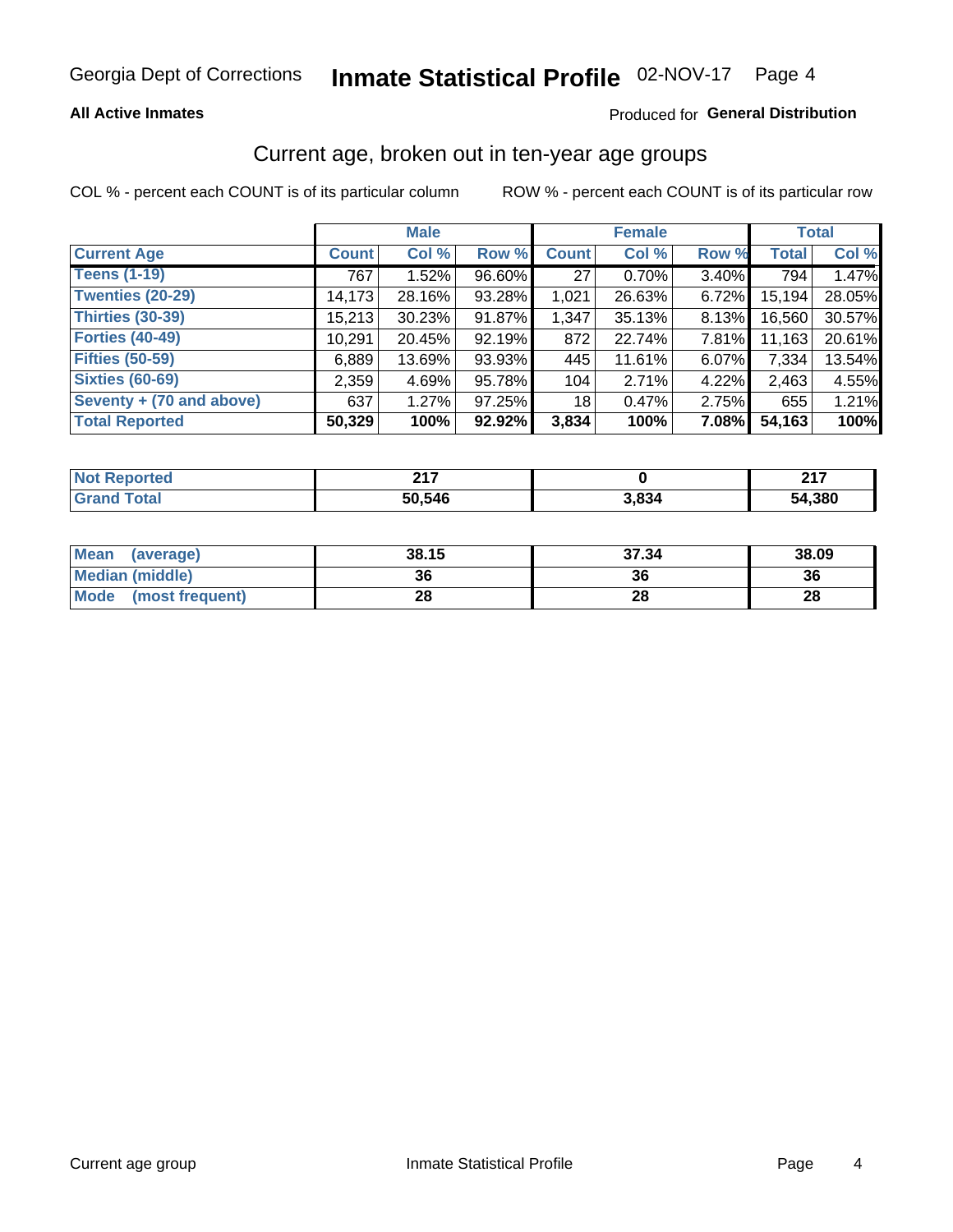#### Inmate Statistical Profile 02-NOV-17 Page 5

### **All Active Inmates**

## **Produced for General Distribution**

## Race group

COL % - percent each COUNT is of its particular column

|                   |                        | <b>Male</b>     |         |           | <b>Female</b> |        |        | <b>Total</b> |        |
|-------------------|------------------------|-----------------|---------|-----------|---------------|--------|--------|--------------|--------|
|                   | <b>Race Group</b>      | <b>Count</b>    | Col %   |           | Row % Count   | Col %  | Row %  | <b>Total</b> | Col %  |
|                   | <b>White</b>           | 17,181          | 33.99%  | 88.53%    | 2,225         | 58.03% | 11.47% | 19,406       | 35.69% |
| $\mathbf{2}$      | <b>Black</b>           | 31,146          | 61.62%  | 95.31%    | 1,534         | 40.01% | 4.69%  | 32,680       | 60.10% |
| 5.                | <b>Other</b>           | 59 <sup>1</sup> | .12%    | 88.06%    | 8             | .21%   | 11.94% | 67           | .12%   |
| 6                 | <b>Asian</b>           | 177             | .35%    | 95.16%    | 9             | .23%   | 4.84%  | 186          | .34%   |
| 9                 | <b>Unknown</b>         | 10              | $.02\%$ | 76.92%    | 3             | .08%   | 23.08% | 13           | .02%   |
| 10                | <b>Hispanic</b>        | 1,948           | 3.85%   | 97.30%    | 54            | 1.41%  | 2.70%  | 2,002        | 3.68%  |
| $12 \overline{ }$ | <b>Native American</b> | 24              | $.05\%$ | 96.00%    |               | .03%   | 4.00%  | 25           | .05%   |
| 13                | <b>Native Hawaiian</b> |                 | .01%    | 100.00%   |               |        |        |              | .01%   |
|                   | <b>Total Reported</b>  | 50,546          | 100%    | $92.95\%$ | 3,834         | 100%   | 7.05%I | 54,380       | 100%   |

| <b>Not Reported</b> |        |       |        |
|---------------------|--------|-------|--------|
| <b>Grand Total</b>  | 50,546 | 3,834 | 54,380 |

| <b>Mode</b><br>---<br>most frequent) | Black | White | <b>Black</b> |
|--------------------------------------|-------|-------|--------------|
|                                      |       |       |              |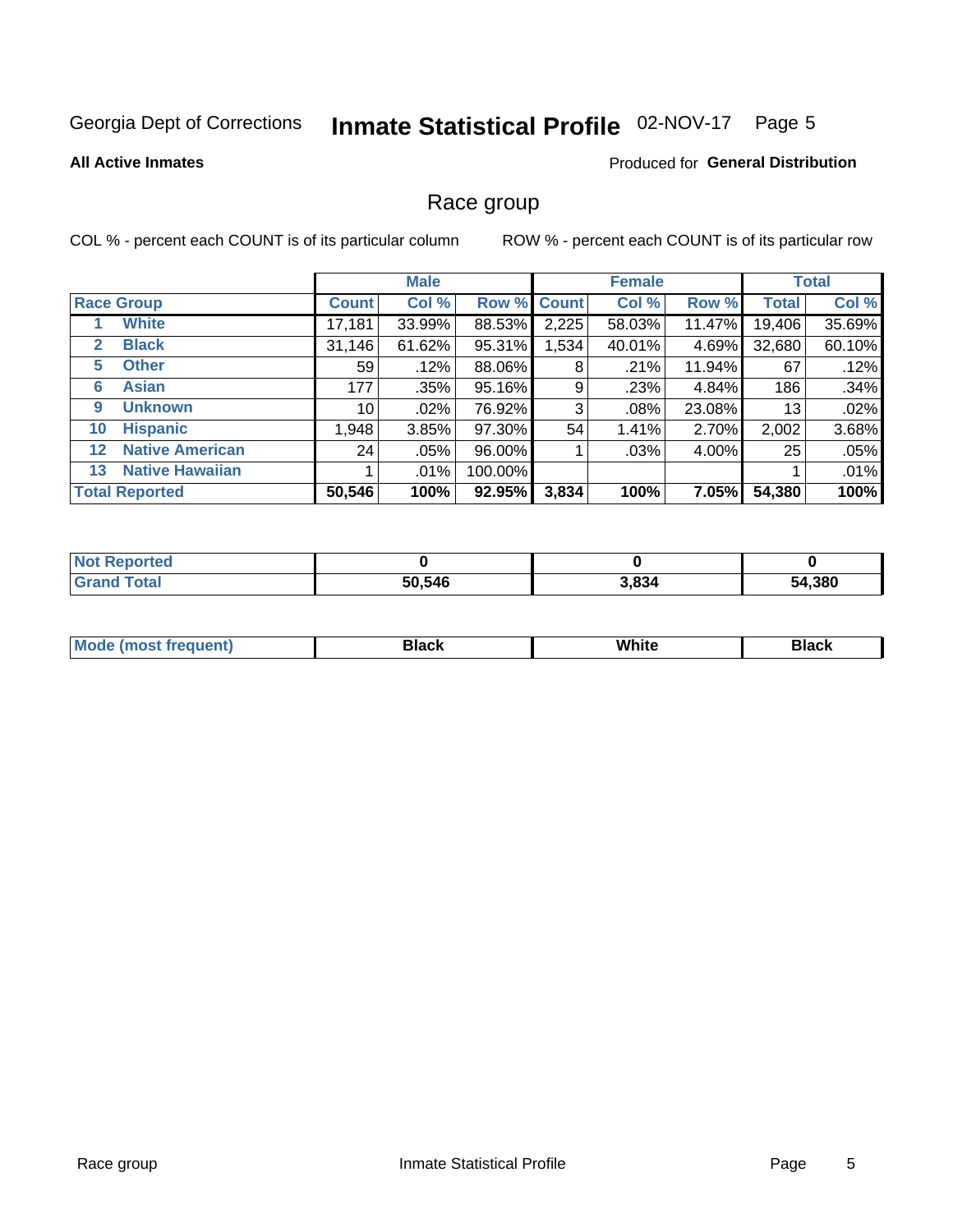## Inmate Statistical Profile 02-NOV-17 Page 6

**All Active Inmates** 

## Produced for General Distribution

## Marital status, self-reported at entry to prison

COL % - percent each COUNT is of its particular column

|                            | <b>Male</b>  |          |        | <b>Female</b> |        |        | <b>Total</b> |        |
|----------------------------|--------------|----------|--------|---------------|--------|--------|--------------|--------|
| <b>Marital Status</b>      | <b>Count</b> | Col %    | Row %  | <b>Count</b>  | Col %  | Row %  | <b>Total</b> | Col %  |
| <b>Unknown</b><br>$\bf{0}$ | 918          | 1.82%    | 90.09% | 101           | 2.63%  | 9.91%  | 1,019        | 1.87%  |
| <b>Divorced</b><br>D       | 4,889        | $9.67\%$ | 89.43% | 578           | 15.08% | 10.57% | 5,467        | 10.05% |
| <b>Married</b><br>М        | 6,689        | 13.23%   | 91.32% | 636           | 16.59% | 8.68%  | 7,325        | 13.47% |
| <b>Separated</b><br>S      | 1,819        | 3.60%    | 84.72% | 328           | 8.56%  | 15.28% | 2,147        | 3.95%  |
| <b>Unmarried</b><br>U      | 35,677       | 70.58%   | 94.58% | 2,046         | 53.36% | 5.42%  | 37,723       | 69.37% |
| <b>Widow</b><br>W          | 554          | 1.10%    | 79.26% | 145           | 3.78%  | 20.74% | 699          | 1.29%  |
| <b>Total Reported</b>      | 50,546       | 100%     | 92.95% | 3,834         | 100%   | 7.05%  | 54,380       | 100%   |

| <b>Not Repo</b><br><b>ported</b> |        |       |        |
|----------------------------------|--------|-------|--------|
| <b>Total</b>                     | 50.546 | 3,834 | 54,380 |

| <b>Mode (most frequent)</b><br>Unmarried<br>Unmarried<br>Jnmarried |
|--------------------------------------------------------------------|
|--------------------------------------------------------------------|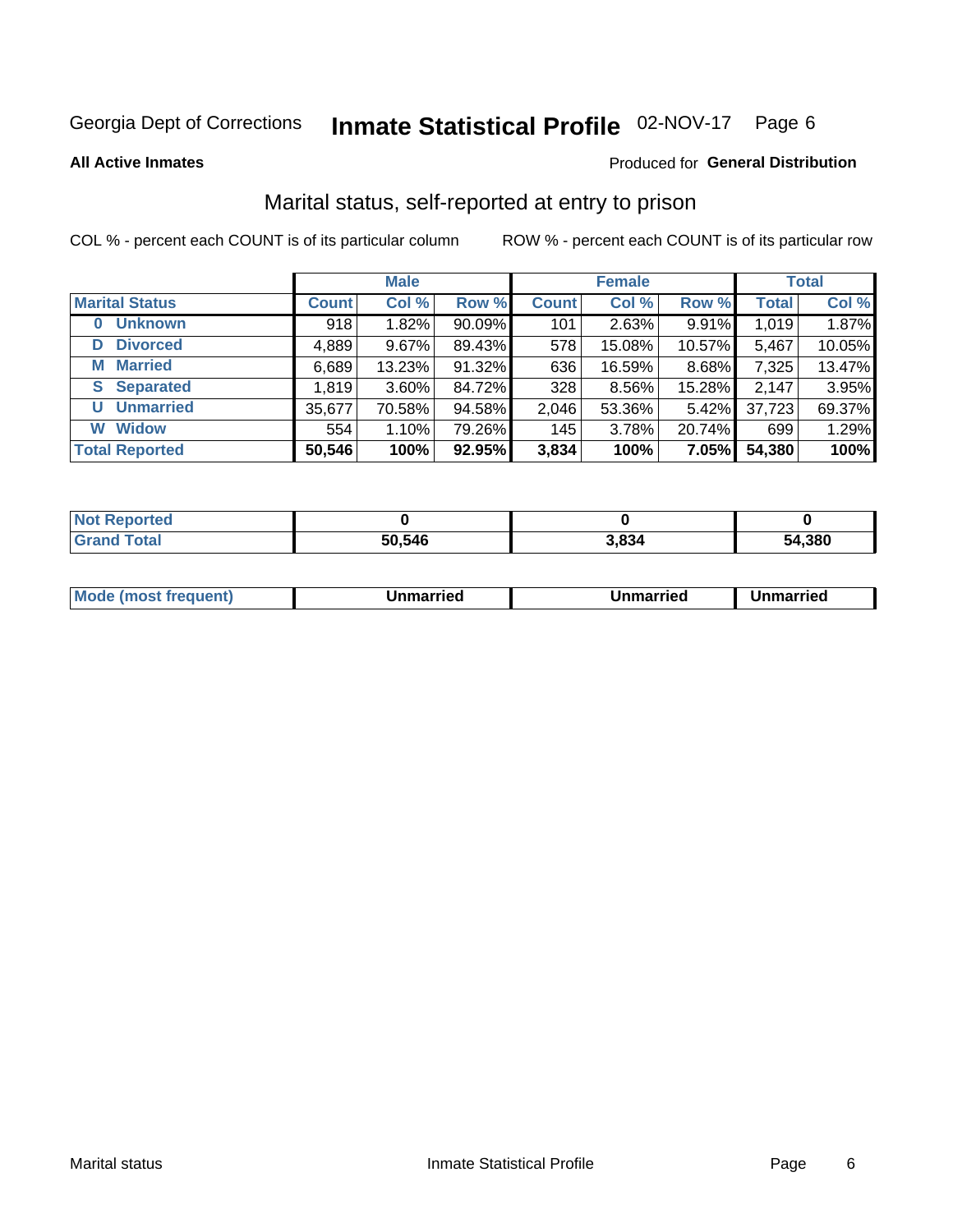#### Inmate Statistical Profile 02-NOV-17 Page 7

### **All Active Inmates**

## Produced for General Distribution

## Number of Inmates with Dependents, Self-Reported at Entry to Prison

COL % - percent each COUNT is of its particular column

|                             |              | <b>Male</b> |        |              | <b>Female</b> |        |              | <b>Total</b> |
|-----------------------------|--------------|-------------|--------|--------------|---------------|--------|--------------|--------------|
| <b>Number of dependents</b> | <b>Count</b> | Col %       | Row %  | <b>Count</b> | Col %         | Row %  | <b>Total</b> | Col %        |
| l 0                         | 15,714       | 37.85%      | 93.67% | 1,062        | 32.78%        | 6.33%  | 16,776       | 37.48%       |
|                             | 9,651        | 23.24%      | 93.62% | 658          | 20.31%        | 6.38%  | 10,309       | 23.03%       |
| $\overline{2}$              | 7,211        | 17.37%      | 91.59% | 662          | 20.43%        | 8.41%  | 7,873        | 17.59%       |
| $\overline{\mathbf{3}}$     | 4,303        | 10.36%      | 89.98% | 479          | 14.78%        | 10.02% | 4,782        | 10.68%       |
| 4                           | 2,221        | 5.35%       | 91.17% | 215          | 6.64%         | 8.83%  | 2,436        | 5.44%        |
| 5                           | 1,127        | 2.71%       | 93.06% | 84           | 2.59%         | 6.94%  | 1,211        | 2.71%        |
| 6                           | 593          | 1.43%       | 93.09% | 44           | 1.36%         | 6.91%  | 637          | 1.42%        |
| 7                           | 294          | 0.71%       | 93.93% | 19           | 0.59%         | 6.07%  | 313          | 0.70%        |
| 8                           | 144          | 0.35%       | 96.64% | 5            | 0.15%         | 3.36%  | 149          | 0.33%        |
| 9                           | 88           | 0.21%       | 93.62% | 6            | 0.19%         | 6.38%  | 94           | 0.21%        |
| 10                          | 80           | 0.19%       | 94.12% | 5            | 0.15%         | 5.88%  | 85           | 0.19%        |
| Over 10                     | 94           | 0.23%       | 98.95% |              | 0.03%         | 1.05%  | 95           | 0.21%        |
| <b>Total Reported</b>       | 41,520       | 100%        | 92.76% | 3,240        | 100%          | 7.24%  | 44,760       | 100%         |

| w. | 9.026  | 594   | 9,620  |
|----|--------|-------|--------|
|    | 50.546 | 1,834 | 54,380 |

| Mean (average)         | 1.63 | 1.48 |
|------------------------|------|------|
| <b>Median (middle)</b> |      |      |
| Mode (most frequent)   |      |      |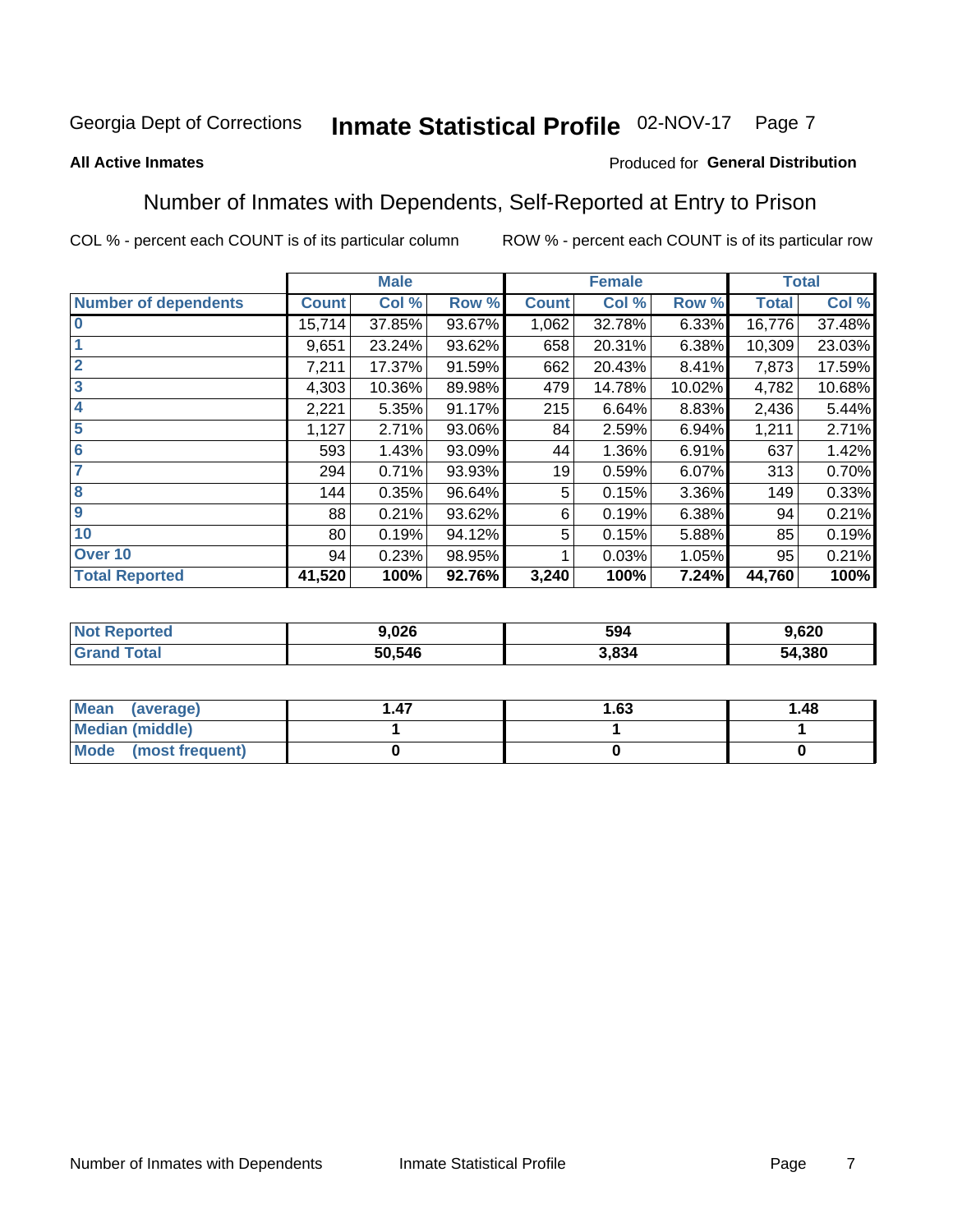#### Inmate Statistical Profile 02-NOV-17 Page 8

### **All Active Inmates**

### Produced for General Distribution

## Religious affiliation, self-reported at entry to prison

COL % - percent each COUNT is of its particular column

|                  |                              |                | <b>Male</b> |         |              | <b>Female</b> |        |                     | <b>Total</b> |
|------------------|------------------------------|----------------|-------------|---------|--------------|---------------|--------|---------------------|--------------|
|                  | <b>Religious Affiliation</b> | <b>Count</b>   | Col %       | Row %   | <b>Count</b> | Col %         | Row %  | <b>Total</b>        | Col %        |
| 1                | <b>Islam</b>                 | 1,300          | 5.86%       | 97.45%  | 34           | 1.40%         | 2.55%  | 1,334               | 5.42%        |
| $\overline{2}$   | <b>Catholic</b>              | 1,143          | 5.15%       | 88.81%  | 144          | 5.95%         | 11.19% | 1,287               | 5.23%        |
| 3                | <b>Baptist</b>               | 13,795         | 62.21%      | 88.48%  | 1,796        | 74.18%        | 11.52% | 15,591              | 63.39%       |
| 4                | <b>Methodist</b>             | 398            | 1.79%       | 89.04%  | 49           | 2.02%         | 10.96% | 447                 | 1.82%        |
| $\overline{5}$   | <b>EpiscopIn</b>             | 47             | .21%        | 88.68%  | 6            | .25%          | 11.32% | 53                  | .22%         |
| $6\phantom{1}6$  | <b>Presbytrn</b>             | 77             | .35%        | 89.53%  | 9            | .37%          | 10.47% | 86                  | .35%         |
| 7                | <b>Chc Of God</b>            | 440            | 1.98%       | 89.07%  | 54           | 2.23%         | 10.93% | 494                 | 2.01%        |
| 8                | <b>Holiness</b>              | 576            | 2.60%       | 82.52%  | 122          | 5.04%         | 17.48% | 698                 | 2.84%        |
| $\boldsymbol{9}$ | <b>Jewish</b>                | 66             | .30%        | 82.50%  | 14           | .58%          | 17.50% | 80                  | .33%         |
| 10               | <b>Anglican</b>              | 20             | .09%        | 86.96%  | 3            | .12%          | 13.04% | 23                  | .09%         |
| 11               | <b>Grk Orthdx</b>            | 4              | .02%        | 57.14%  | 3            | .12%          | 42.86% | 7                   | .03%         |
| 12               | <b>Hindu</b>                 | 9              | .04%        | 100.00% |              |               |        | 9                   | .04%         |
| 13               | <b>Buddhist</b>              | 45             | .20%        | 88.24%  | 6            | .25%          | 11.76% | 51                  | .21%         |
| 14               | <b>Taoist</b>                | 5              | .02%        | 83.33%  | 1            | .04%          | 16.67% | 6                   | .02%         |
| 15               | <b>Shintoist</b>             | 4              | .02%        | 100.00% |              |               |        | 4                   | .02%         |
| 16               | <b>Seven D Ad</b>            | 62             | .28%        | 86.11%  | 10           | .41%          | 13.89% | 72                  | .29%         |
| 17               | <b>Jehovah Wt</b>            | 266            | 1.20%       | 88.08%  | 36           | 1.49%         | 11.92% | 302                 | 1.23%        |
| 18               | <b>Latr Day S</b>            | 27             | .12%        | 87.10%  | 4            | .17%          | 12.90% | 31                  | .13%         |
| 19               | Quaker                       | $\overline{2}$ | .01%        | 100.00% |              |               |        | $\overline{2}$      | .01%         |
| 20               | <b>Other Prot</b>            | 2,122          | 9.57%       | 94.77%  | 117          | 4.83%         | 5.23%  | 2,239               | 9.10%        |
| 96               | <b>None</b>                  | 1,767          | 7.97%       | 99.27%  | 13           | .54%          | .73%   | 1,780               | 7.24%        |
|                  | <b>Total Reported</b>        | 22,175         | 100%        | 90.16%  | 2,421        | 100%          | 9.84%  | $\overline{24,596}$ | 100%         |

| Reported<br>NO. | 28,371 | .413  | 29,784 |
|-----------------|--------|-------|--------|
| <b>otal</b>     | 50,546 | 3,834 | 54,380 |

|  | <b>Mode (most frequent)</b> | าptist | <b>3aptist</b> | 3aptist |
|--|-----------------------------|--------|----------------|---------|
|--|-----------------------------|--------|----------------|---------|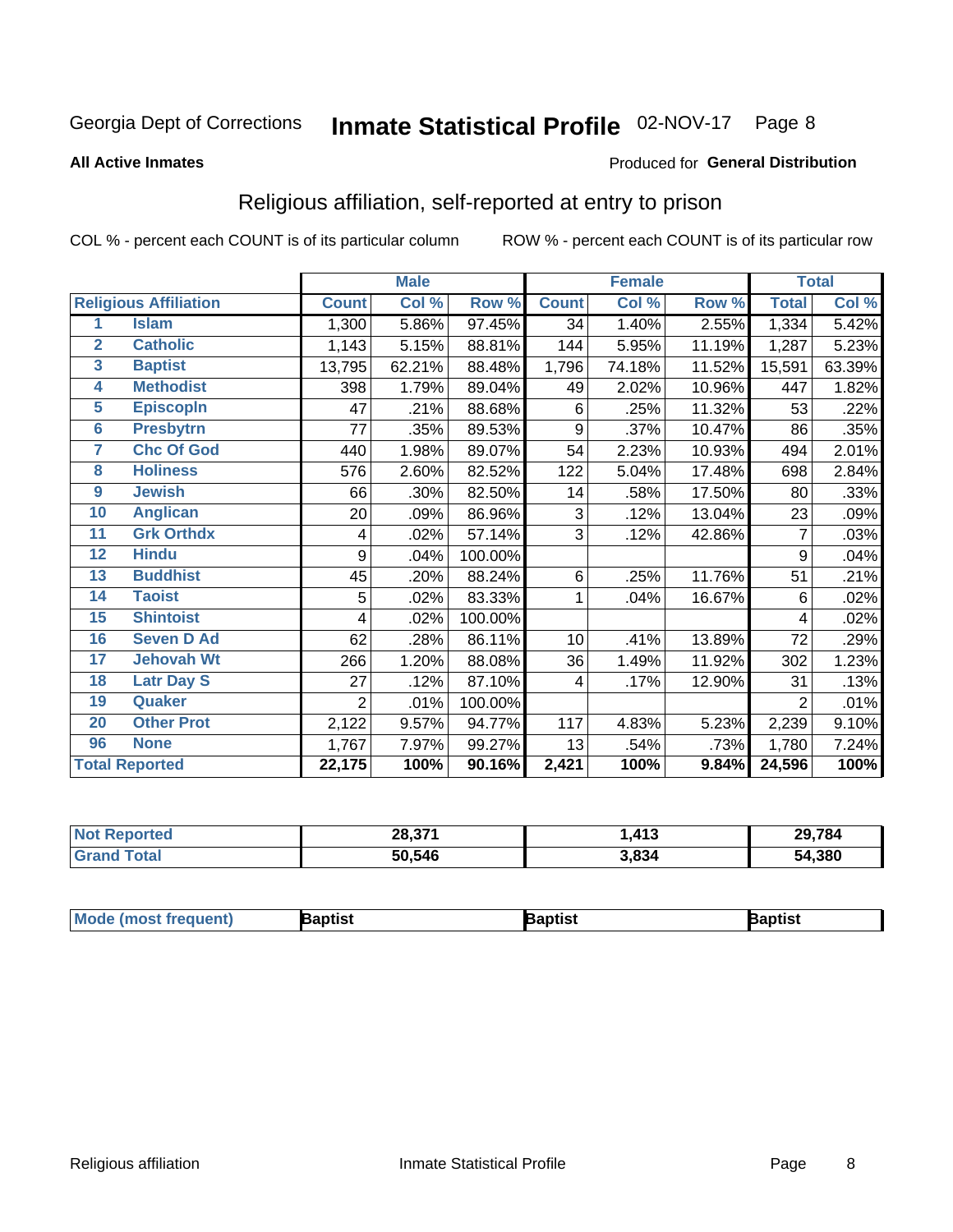## Inmate Statistical Profile 02-NOV-17 Page 9

### **All Active Inmates**

### Produced for General Distribution

## Home county, self-reported at entry to prison

COL % - percent each COUNT is of its particular column

|     |                             |              | <b>Male</b> |                  |                  | <b>Female</b> |        | <b>Total</b> |        |
|-----|-----------------------------|--------------|-------------|------------------|------------------|---------------|--------|--------------|--------|
|     | <b>Home County</b>          | <b>Count</b> | Col %       | Row <sup>%</sup> | <b>Count</b>     | Col %         | Row %  | <b>Total</b> | Col %  |
| 000 | <b>Unknown</b>              | 6,477        | 12.81%      | 92.37%           | 535              | 13.95%        | 7.63%  | 7,012        | 12.89% |
| 001 | <b>Appling County</b>       | 130          | .26%        | 95.59%           | $\,6$            | .16%          | 4.41%  | 136          | .25%   |
| 002 | <b>Atkinson County</b>      | 38           | .08%        | 92.68%           | 3                | .08%          | 7.32%  | 41           | .08%   |
| 003 | <b>Bacon County</b>         | 67           | .13%        | 94.37%           | 4                | .10%          | 5.63%  | 71           | .13%   |
| 004 | <b>Baker County</b>         | 20           | .04%        | 90.91%           | $\overline{2}$   | .05%          | 9.09%  | 22           | .04%   |
| 005 | <b>Baldwin County</b>       | 252          | .50%        | 90.65%           | 26               | .68%          | 9.35%  | 278          | .51%   |
| 006 | <b>Banks County</b>         | 60           | .12%        | 89.55%           | $\overline{7}$   | .18%          | 10.45% | 67           | .12%   |
| 007 | <b>Barrow County</b>        | 305          | .60%        | 89.97%           | 34               | .89%          | 10.03% | 339          | .62%   |
| 008 | <b>Bartow County</b>        | 559          | 1.11%       | 85.74%           | 93               | 2.43%         | 14.26% | 652          | 1.20%  |
| 009 | <b>Ben Hill County</b>      | 193          | .38%        | 93.24%           | 14               | .37%          | 6.76%  | 207          | .38%   |
| 010 | <b>Berrien County</b>       | 78           | .15%        | 92.86%           | $\,6$            | .16%          | 7.14%  | 84           | .15%   |
| 011 | <b>Bibb County</b>          | 1,152        | 2.28%       | 95.76%           | 51               | 1.33%         | 4.24%  | 1,203        | 2.21%  |
| 012 | <b>Bleckley County</b>      | 64           | .13%        | 91.43%           | 6                | .16%          | 8.57%  | 70           | .13%   |
| 013 | <b>Brantley County</b>      | 67           | .13%        | 82.72%           | 14               | .37%          | 17.28% | 81           | .15%   |
| 014 | <b>Brooks County</b>        | 216          | .43%        | 97.30%           | $\,6$            | .16%          | 2.70%  | 222          | .41%   |
| 015 | <b>Bryan County</b>         | 81           | .16%        | 90.00%           | $\boldsymbol{9}$ | .23%          | 10.00% | 90           | .17%   |
| 016 | <b>Bulloch County</b>       | 364          | .72%        | 95.54%           | 17               | .44%          | 4.46%  | 381          | .70%   |
| 017 | <b>Burke County</b>         | 225          | .45%        | 96.57%           | $\bf 8$          | .21%          | 3.43%  | 233          | .43%   |
| 018 | <b>Butts County</b>         | 131          | .26%        | 92.91%           | 10               | .26%          | 7.09%  | 141          | .26%   |
| 019 | <b>Calhoun County</b>       | 57           | .11%        | 87.69%           | 8                | .21%          | 12.31% | 65           | .12%   |
| 020 | <b>Camden County</b>        | 133          | .26%        | 89.86%           | 15               | .39%          | 10.14% | 148          | .27%   |
| 021 | <b>Candler County</b>       | 102          | .20%        | 92.73%           | 8                | .21%          | 7.27%  | 110          | .20%   |
| 022 | <b>Carroll County</b>       | 566          | 1.12%       | 91.29%           | 54               | 1.41%         | 8.71%  | 620          | 1.14%  |
| 023 | <b>Catoosa County</b>       | 216          | .43%        | 90.38%           | 23               | .60%          | 9.62%  | 239          | .44%   |
| 024 | <b>Charlton County</b>      | 45           | .09%        | 91.84%           | 4                | .10%          | 8.16%  | 49           | .09%   |
| 025 | <b>Chatham County</b>       | 1,687        | 3.34%       | 96.34%           | 64               | 1.67%         | 3.66%  | 1,751        | 3.22%  |
| 026 | <b>Chattahoochee County</b> | 25           | .05%        | 100.00%          |                  |               |        | 25           | .05%   |
| 027 | <b>Chattooga County</b>     | 236          | .47%        | 88.72%           | 30               | .78%          | 11.28% | 266          | .49%   |
| 028 | <b>Cherokee County</b>      | 387          | .77%        | 88.97%           | 48               | 1.25%         | 11.03% | 435          | .80%   |
| 029 | <b>Clarke County</b>        | 492          | .97%        | 93.89%           | 32               | .83%          | 6.11%  | 524          | .96%   |
| 030 | <b>Clay County</b>          | 40           | .08%        | 90.91%           | $\overline{4}$   | .10%          | 9.09%  | 44           | .08%   |
| 031 | <b>Clayton County</b>       | 1,466        | 2.90%       | 93.49%           | 102              | 2.66%         | 6.51%  | 1,568        | 2.88%  |
| 032 | <b>Clinch County</b>        | 48           | .09%        | 97.96%           | 1                | .03%          | 2.04%  | 49           | .09%   |
| 033 | <b>Cobb County</b>          | 1,779        | 3.52%       | 91.28%           | 170              | 4.43%         | 8.72%  | 1,949        | 3.58%  |
| 034 | <b>Coffee County</b>        | 261          | .52%        | 93.21%           | 19               | .50%          | 6.79%  | 280          | .51%   |
| 035 | <b>Colquitt County</b>      | 203          | .40%        | 96.21%           | 8                | .21%          | 3.79%  | 211          | .39%   |
| 036 | <b>Columbia County</b>      | 303          | .60%        | 93.52%           | 21               | .55%          | 6.48%  | 324          | .60%   |
| 037 | <b>Cook County</b>          | 133          | .26%        | 95.00%           | $\overline{7}$   | .18%          | 5.00%  | 140          | .26%   |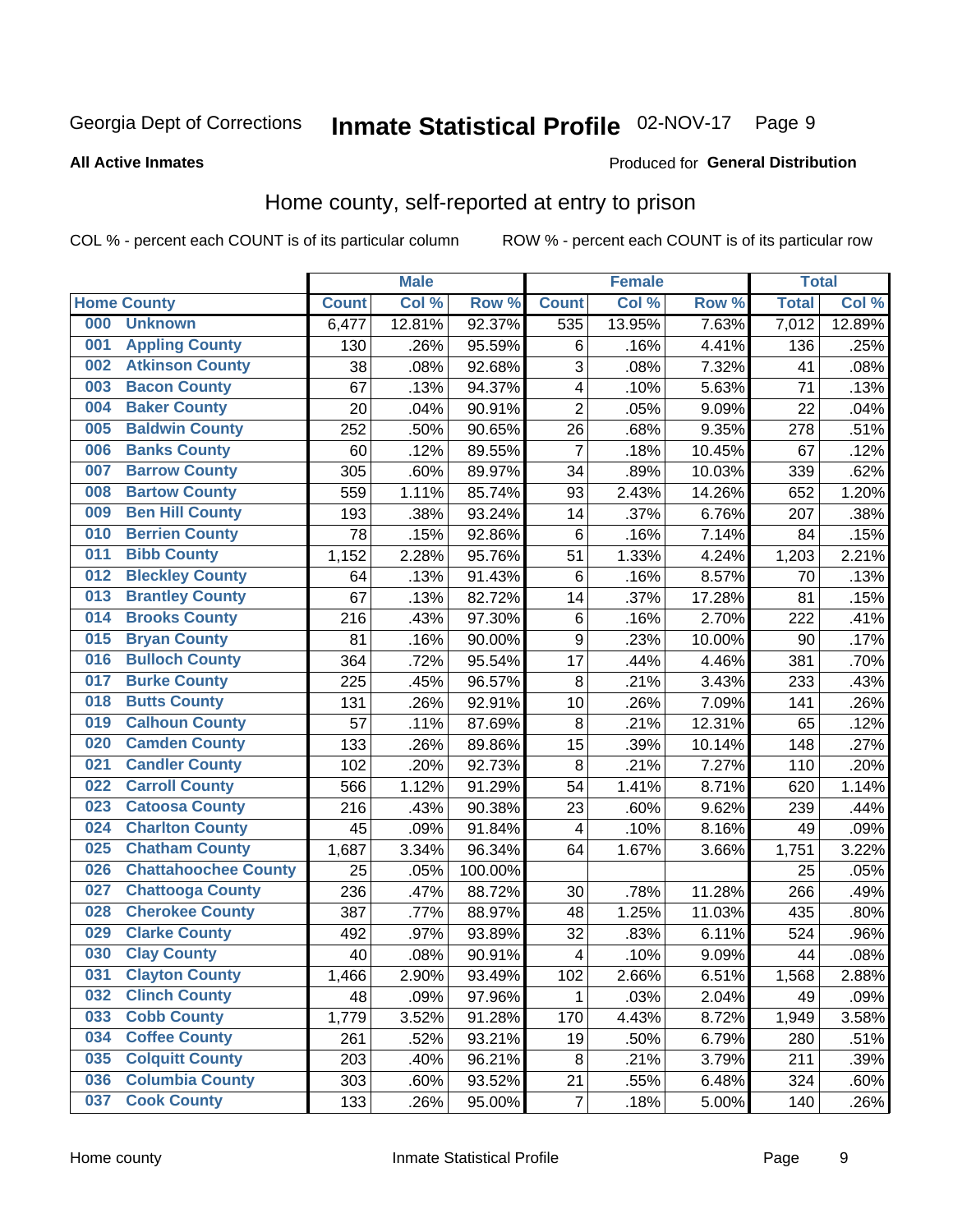#### Inmate Statistical Profile 02-NOV-17 Page 10

### **All Active Inmates**

### Produced for General Distribution

## Home county, self-reported at entry to prison

COL % - percent each COUNT is of its particular column

|     |                         |              | <b>Male</b> |                  |                  | <b>Female</b> |        | <b>Total</b>    |                     |
|-----|-------------------------|--------------|-------------|------------------|------------------|---------------|--------|-----------------|---------------------|
|     | <b>Home County</b>      | <b>Count</b> | Col%        | Row <sup>%</sup> | <b>Count</b>     | Col %         | Row %  | <b>Total</b>    | Col %               |
| 038 | <b>Coweta County</b>    | 479          | .95%        | 94.29%           | 29               | .76%          | 5.71%  | 508             | .93%                |
| 039 | <b>Crawford County</b>  | 42           | .08%        | 80.77%           | 10               | .26%          | 19.23% | 52              | .10%                |
| 040 | <b>Crisp County</b>     | 223          | .44%        | 93.70%           | 15               | .39%          | 6.30%  | 238             | .44%                |
| 041 | <b>Dade County</b>      | 59           | .12%        | 86.76%           | $\boldsymbol{9}$ | .23%          | 13.24% | 68              | .13%                |
| 042 | <b>Dawson County</b>    | 66           | .13%        | 84.62%           | 12               | .31%          | 15.38% | 78              | .14%                |
| 043 | <b>Decatur County</b>   | 218          | .43%        | 95.20%           | 11               | .29%          | 4.80%  | 229             | .42%                |
| 044 | <b>Dekalb County</b>    | 2,905        | 5.75%       | 95.12%           | 149              | 3.89%         | 4.88%  | 3,054           | 5.62%               |
| 045 | <b>Dodge County</b>     | 138          | .27%        | 93.24%           | 10               | .26%          | 6.76%  | 148             | .27%                |
| 046 | <b>Dooly County</b>     | 95           | .19%        | 97.94%           | $\overline{2}$   | .05%          | 2.06%  | 97              | .18%                |
| 047 | <b>Dougherty County</b> | 818          | 1.62%       | 94.68%           | 46               | 1.20%         | 5.32%  | 864             | 1.59%               |
| 048 | <b>Douglas County</b>   | 554          | 1.10%       | 92.64%           | 44               | 1.15%         | 7.36%  | 598             | 1.10%               |
| 049 | <b>Early County</b>     | 74           | .15%        | 87.06%           | 11               | .29%          | 12.94% | 85              | .16%                |
| 050 | <b>Echols County</b>    | 6            | .01%        | 100.00%          |                  |               |        | $6\phantom{1}6$ | .01%                |
| 051 | <b>Effingham County</b> | 220          | .44%        | 94.02%           | 14               | .37%          | 5.98%  | 234             | .43%                |
| 052 | <b>Elbert County</b>    | 121          | .24%        | 88.97%           | 15               | .39%          | 11.03% | 136             | .25%                |
| 053 | <b>Emanuel County</b>   | 164          | .32%        | 92.66%           | 13               | .34%          | 7.34%  | 177             | .33%                |
| 054 | <b>Evans County</b>     | 68           | .13%        | 91.89%           | 6                | .16%          | 8.11%  | 74              | .14%                |
| 055 | <b>Fannin County</b>    | 95           | .19%        | 91.35%           | $\boldsymbol{9}$ | .23%          | 8.65%  | 104             | .19%                |
| 056 | <b>Fayette County</b>   | 175          | .35%        | 92.11%           | 15               | .39%          | 7.89%  | 190             | .35%                |
| 057 | <b>Floyd County</b>     | 735          | 1.45%       | 89.52%           | 86               | 2.24%         | 10.48% | 821             | 1.51%               |
| 058 | <b>Forsyth County</b>   | 231          | .46%        | 90.59%           | 24               | .63%          | 9.41%  | 255             | .47%                |
| 059 | <b>Franklin County</b>  | 135          | .27%        | 87.66%           | 19               | .50%          | 12.34% | 154             | .28%                |
| 060 | <b>Fulton County</b>    | 4,911        | 9.72%       | 95.69%           | 221              | 5.76%         | 4.31%  | 5,132           | $\overline{9.44\%}$ |
| 061 | <b>Gilmer County</b>    | 88           | .17%        | 88.00%           | 12               | .31%          | 12.00% | 100             | .18%                |
| 062 | <b>Glascock County</b>  | 8            | .02%        | 88.89%           | 1                | .03%          | 11.11% | 9               | .02%                |
| 063 | <b>Glynn County</b>     | 408          | .81%        | 94.44%           | 24               | .63%          | 5.56%  | 432             | .79%                |
| 064 | <b>Gordon County</b>    | 293          | .58%        | 88.52%           | 38               | .99%          | 11.48% | 331             | .61%                |
| 065 | <b>Grady County</b>     | 114          | .23%        | 95.80%           | 5                | .13%          | 4.20%  | 119             | .22%                |
| 066 | <b>Greene County</b>    | 93           | .18%        | 94.90%           | 5                | .13%          | 5.10%  | 98              | .18%                |
| 067 | <b>Gwinnett County</b>  | 1,803        | 3.57%       | 93.42%           | 127              | 3.31%         | 6.58%  | 1,930           | 3.55%               |
| 068 | <b>Habersham County</b> | 105          | .21%        | 90.52%           | 11               | .29%          | 9.48%  | 116             | .21%                |
| 069 | <b>Hall County</b>      | 619          | 1.22%       | 90.36%           | 66               | 1.72%         | 9.64%  | 685             | 1.26%               |
| 070 | <b>Hancock County</b>   | 51           | .10%        | 94.44%           | 3                | .08%          | 5.56%  | 54              | .10%                |
| 071 | <b>Haralson County</b>  | 127          | .25%        | 93.38%           | 9                | .23%          | 6.62%  | 136             | .25%                |
| 072 | <b>Harris County</b>    | 102          | .20%        | 91.89%           | $\boldsymbol{9}$ | .23%          | 8.11%  | 111             | .20%                |
| 073 | <b>Hart County</b>      | 144          | .28%        | 90.57%           | 15               | .39%          | 9.43%  | 159             | .29%                |
| 074 | <b>Heard County</b>     | 53           | .10%        | 82.81%           | 11               | .29%          | 17.19% | 64              | .12%                |
| 075 | <b>Henry County</b>     | 560          | 1.11%       | 92.11%           | 48               | 1.25%         | 7.89%  | 608             | 1.12%               |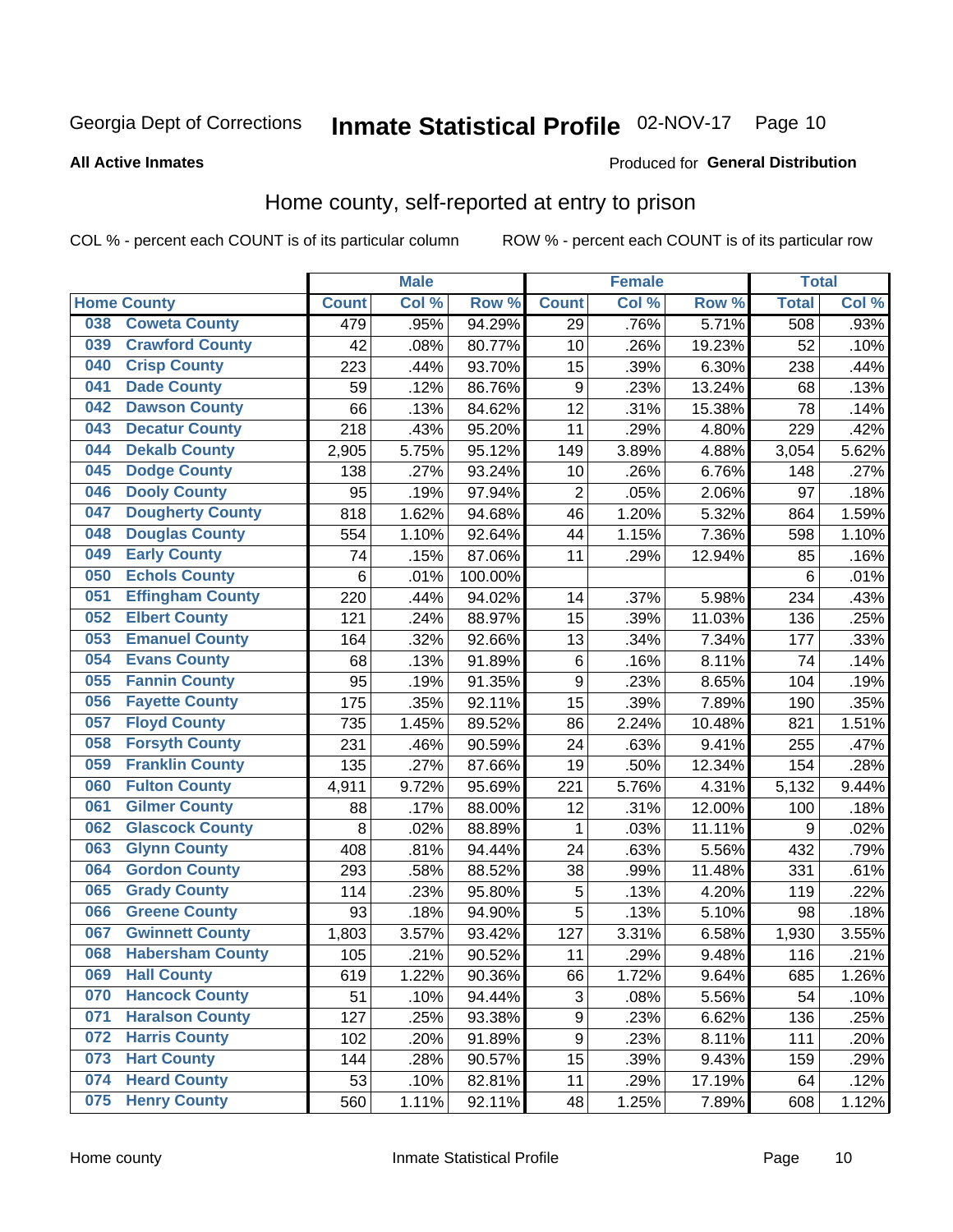## Inmate Statistical Profile 02-NOV-17 Page 11

**All Active Inmates** 

## **Produced for General Distribution**

## Home county, self-reported at entry to prison

COL % - percent each COUNT is of its particular column

|                  |                          |              | <b>Male</b> |                  |                         | <b>Female</b> |        | <b>Total</b> |       |
|------------------|--------------------------|--------------|-------------|------------------|-------------------------|---------------|--------|--------------|-------|
|                  | <b>Home County</b>       | <b>Count</b> | Col %       | Row <sup>%</sup> | <b>Count</b>            | Col %         | Row %  | <b>Total</b> | Col % |
| 076              | <b>Houston County</b>    | 503          | 1.00%       | 90.96%           | 50                      | 1.30%         | 9.04%  | 553          | 1.02% |
| 077              | <b>Irwin County</b>      | 66           | .13%        | 94.29%           | 4                       | .10%          | 5.71%  | 70           | .13%  |
| 078              | <b>Jackson County</b>    | 241          | .48%        | 93.05%           | 18                      | .47%          | 6.95%  | 259          | .48%  |
| 079              | <b>Jasper County</b>     | 82           | .16%        | 95.35%           | 4                       | .10%          | 4.65%  | 86           | .16%  |
| 080              | <b>Jeff Davis County</b> | 73           | .14%        | 96.05%           | 3                       | .08%          | 3.95%  | 76           | .14%  |
| 081              | <b>Jefferson County</b>  | 169          | .33%        | 94.94%           | $\mathsf 9$             | .23%          | 5.06%  | 178          | .33%  |
| 082              | <b>Jenkins County</b>    | 64           | .13%        | 95.52%           | 3                       | .08%          | 4.48%  | 67           | .12%  |
| 083              | <b>Johnson County</b>    | 33           | .07%        | 84.62%           | 6                       | .16%          | 15.38% | 39           | .07%  |
| 084              | <b>Jones County</b>      | 117          | .23%        | 90.70%           | 12                      | .31%          | 9.30%  | 129          | .24%  |
| 085              | <b>Lamar County</b>      | 70           | .14%        | 89.74%           | $\bf 8$                 | .21%          | 10.26% | 78           | .14%  |
| 086              | <b>Lanier County</b>     | 45           | .09%        | 93.75%           | 3                       | .08%          | 6.25%  | 48           | .09%  |
| 087              | <b>Laurens County</b>    | 247          | .49%        | 91.82%           | 22                      | .57%          | 8.18%  | 269          | .49%  |
| 088              | <b>Lee County</b>        | 93           | .18%        | 95.88%           | $\overline{\mathbf{4}}$ | .10%          | 4.12%  | 97           | .18%  |
| 089              | <b>Liberty County</b>    | 225          | .45%        | 94.54%           | 13                      | .34%          | 5.46%  | 238          | .44%  |
| 090              | <b>Lincoln County</b>    | 28           | .06%        | 93.33%           | $\overline{c}$          | .05%          | 6.67%  | 30           | .06%  |
| 091              | <b>Long County</b>       | 49           | .10%        | 94.23%           | 3                       | .08%          | 5.77%  | 52           | .10%  |
| 092              | <b>Lowndes County</b>    | 424          | .84%        | 97.25%           | 12                      | .31%          | 2.75%  | 436          | .80%  |
| 093              | <b>Lumpkin County</b>    | 92           | .18%        | 92.00%           | $\bf 8$                 | .21%          | 8.00%  | 100          | .18%  |
| 094              | <b>Macon County</b>      | 62           | .12%        | 92.54%           | 5                       | .13%          | 7.46%  | 67           | .12%  |
| 095              | <b>Madison County</b>    | 192          | .38%        | 91.43%           | 18                      | .47%          | 8.57%  | 210          | .39%  |
| 096              | <b>Marion County</b>     | 51           | .10%        | 89.47%           | 6                       | .16%          | 10.53% | 57           | .10%  |
| 097              | <b>Mcduffie County</b>   | 166          | .33%        | 94.32%           | 10                      | .26%          | 5.68%  | 176          | .32%  |
| 098              | <b>Mcintosh County</b>   | 46           | .09%        | 100.00%          |                         |               |        | 46           | .08%  |
| 099              | <b>Meriwether County</b> | 165          | .33%        | 92.70%           | 13                      | .34%          | 7.30%  | 178          | .33%  |
| 100              | <b>Miller County</b>     | 28           | .06%        | 87.50%           | $\overline{\mathbf{4}}$ | .10%          | 12.50% | 32           | .06%  |
| 101              | <b>Mitchell County</b>   | 149          | .29%        | 93.71%           | 10                      | .26%          | 6.29%  | 159          | .29%  |
| 102              | <b>Monroe County</b>     | 109          | .22%        | 94.78%           | $\,6$                   | .16%          | 5.22%  | 115          | .21%  |
| 103              | <b>Montgomery County</b> | 81           | .16%        | 90.00%           | 9                       | .23%          | 10.00% | 90           | .17%  |
| 104              | <b>Morgan County</b>     | 105          | .21%        | 92.92%           | 8                       | .21%          | 7.08%  | 113          | .21%  |
| 105              | <b>Murray County</b>     | 200          | .40%        | 92.17%           | 17                      | .44%          | 7.83%  | 217          | .40%  |
| 106              | <b>Muscogee County</b>   | 1,003        | 1.98%       | 94.36%           | 60                      | 1.56%         | 5.64%  | 1,063        | 1.95% |
| 107              | <b>Newton County</b>     | 561          | 1.11%       | 90.92%           | 56                      | 1.46%         | 9.08%  | 617          | 1.13% |
| 108              | <b>Oconee County</b>     | 54           | .11%        | 84.38%           | 10                      | .26%          | 15.63% | 64           | .12%  |
| 109              | <b>Oglethorpe County</b> | 62           | .12%        | 89.86%           | $\overline{7}$          | .18%          | 10.14% | 69           | .13%  |
| 110              | <b>Paulding County</b>   | 333          | .66%        | 91.48%           | 31                      | .81%          | 8.52%  | 364          | .67%  |
| 111              | <b>Peach County</b>      | 111          | .22%        | 93.28%           | 8                       | .21%          | 6.72%  | 119          | .22%  |
| $\overline{112}$ | <b>Pickens County</b>    | 111          | .22%        | 91.74%           | 10                      | .26%          | 8.26%  | 121          | .22%  |
| 113              | <b>Pierce County</b>     | 106          | .21%        | 89.08%           | 13                      | .34%          | 10.92% | 119          | .22%  |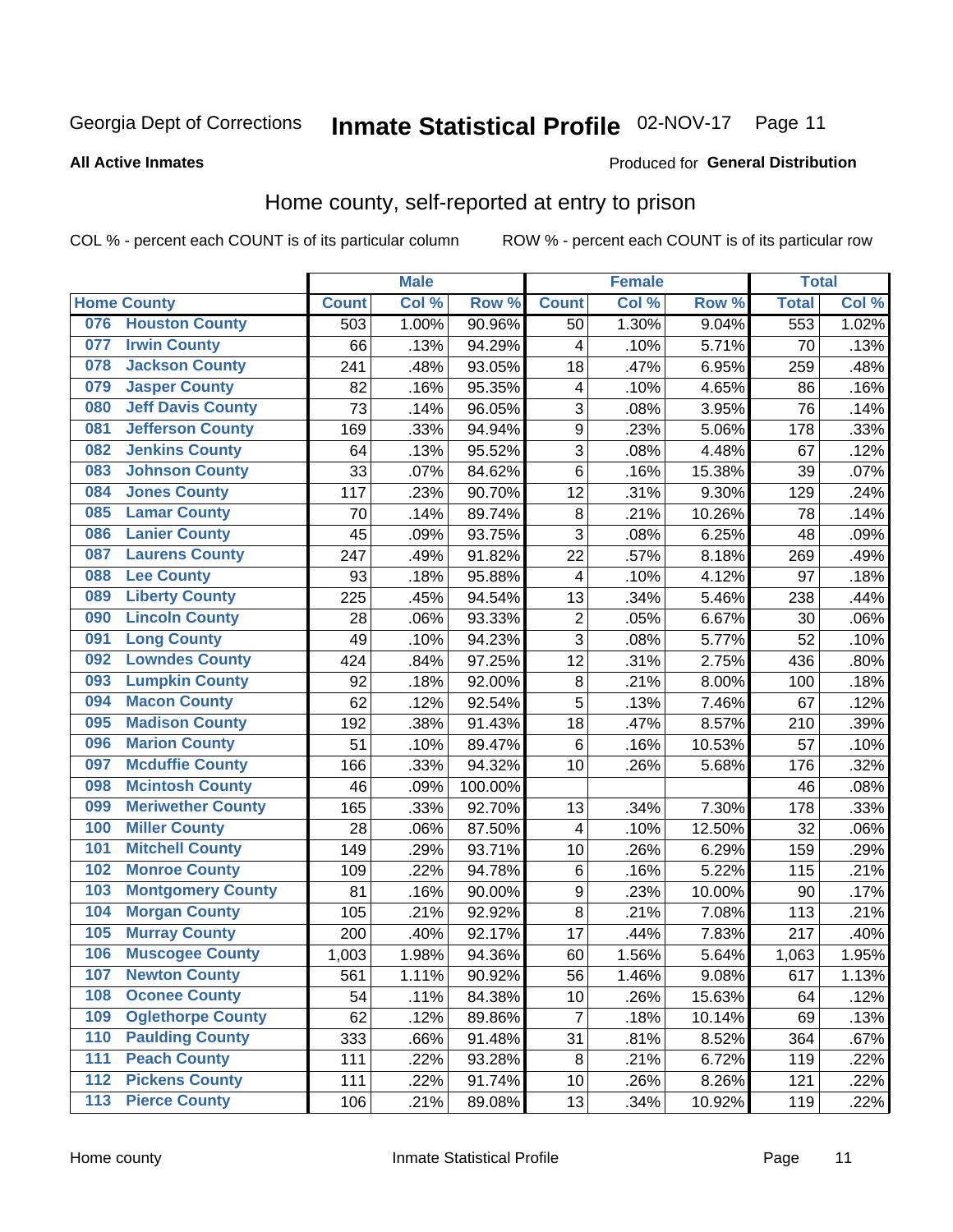## Inmate Statistical Profile 02-NOV-17 Page 12

## **All Active Inmates**

### Produced for General Distribution

## Home county, self-reported at entry to prison

COL % - percent each COUNT is of its particular column

|                  |                          |              | <b>Male</b> |         |                         | <b>Female</b> |        | <b>Total</b> |       |
|------------------|--------------------------|--------------|-------------|---------|-------------------------|---------------|--------|--------------|-------|
|                  | <b>Home County</b>       | <b>Count</b> | Col %       | Row %   | <b>Count</b>            | Col %         | Row %  | <b>Total</b> | Col % |
| 114              | <b>Pike County</b>       | 40           | .08%        | 93.02%  | 3                       | .08%          | 6.98%  | 43           | .08%  |
| $\overline{115}$ | <b>Polk County</b>       | 239          | .47%        | 90.19%  | 26                      | .68%          | 9.81%  | 265          | .49%  |
| 116              | <b>Pulaski County</b>    | 52           | .10%        | 92.86%  | $\overline{\mathbf{4}}$ | .10%          | 7.14%  | 56           | .10%  |
| 117              | <b>Putnam County</b>     | 140          | .28%        | 91.50%  | 13                      | .34%          | 8.50%  | 153          | .28%  |
| 118              | <b>Quitman County</b>    | 17           | .03%        | 100.00% |                         |               |        | 17           | .03%  |
| 119              | <b>Rabun County</b>      | 42           | .08%        | 85.71%  | $\overline{7}$          | .18%          | 14.29% | 49           | .09%  |
| 120              | <b>Randolph County</b>   | 75           | .15%        | 94.94%  | $\overline{\mathbf{4}}$ | .10%          | 5.06%  | 79           | .15%  |
| 121              | <b>Richmond County</b>   | 1,733        | 3.43%       | 92.92%  | 132                     | 3.44%         | 7.08%  | 1,865        | 3.43% |
| 122              | <b>Rockdale County</b>   | 364          | .72%        | 91.92%  | 32                      | .83%          | 8.08%  | 396          | .73%  |
| 123              | <b>Schley County</b>     | 19           | .04%        | 90.48%  | $\overline{\mathbf{c}}$ | .05%          | 9.52%  | 21           | .04%  |
| 124              | <b>Screven County</b>    | 116          | .23%        | 95.87%  | 5                       | .13%          | 4.13%  | 121          | .22%  |
| 125              | <b>Seminole County</b>   | 64           | .13%        | 86.49%  | 10                      | .26%          | 13.51% | 74           | .14%  |
| 126              | <b>Spalding County</b>   | 457          | .90%        | 93.08%  | 34                      | .89%          | 6.92%  | 491          | .90%  |
| 127              | <b>Stephens County</b>   | 142          | .28%        | 88.20%  | 19                      | .50%          | 11.80% | 161          | .30%  |
| 128              | <b>Stewart County</b>    | 36           | .07%        | 100.00% |                         |               |        | 36           | .07%  |
| 129              | <b>Sumter County</b>     | 169          | .33%        | 93.37%  | 12                      | .31%          | 6.63%  | 181          | .33%  |
| 130              | <b>Talbot County</b>     | 35           | .07%        | 87.50%  | 5                       | .13%          | 12.50% | 40           | .07%  |
| 131              | <b>Taliaferro County</b> | 12           | .02%        | 100.00% |                         |               |        | 12           | .02%  |
| 132              | <b>Tattnall County</b>   | 160          | .32%        | 93.57%  | 11                      | .29%          | 6.43%  | 171          | .31%  |
| 133              | <b>Taylor County</b>     | 58           | .11%        | 87.88%  | 8                       | .21%          | 12.12% | 66           | .12%  |
| 134              | <b>Telfair County</b>    | 105          | .21%        | 90.52%  | 11                      | .29%          | 9.48%  | 116          | .21%  |
| 135              | <b>Terrell County</b>    | 76           | .15%        | 90.48%  | $\bf 8$                 | .21%          | 9.52%  | 84           | .15%  |
| 136              | <b>Thomas County</b>     | 187          | .37%        | 94.44%  | 11                      | .29%          | 5.56%  | 198          | .36%  |
| 137              | <b>Tift County</b>       | 294          | .58%        | 96.71%  | 10                      | .26%          | 3.29%  | 304          | .56%  |
| 138              | <b>Toombs County</b>     | 283          | .56%        | 91.00%  | 28                      | .73%          | 9.00%  | 311          | .57%  |
| 139              | <b>Towns County</b>      | 22           | .04%        | 66.67%  | 11                      | .29%          | 33.33% | 33           | .06%  |
| 140              | <b>Treutlen County</b>   | 54           | .11%        | 96.43%  | $\mathbf 2$             | .05%          | 3.57%  | 56           | .10%  |
| 141              | <b>Troup County</b>      | 541          | 1.07%       | 92.64%  | 43                      | 1.12%         | 7.36%  | 584          | 1.07% |
| $\overline{142}$ | <b>Turner County</b>     | 72           | .14%        | 97.30%  | $\mathbf 2$             | .05%          | 2.70%  | 74           | .14%  |
| 143              | <b>Twiggs County</b>     | 45           | .09%        | 86.54%  | $\overline{7}$          | .18%          | 13.46% | 52           | .10%  |
| 144              | <b>Union County</b>      | 64           | .13%        | 85.33%  | 11                      | .29%          | 14.67% | 75           | .14%  |
| 145              | <b>Upson County</b>      | 150          | .30%        | 95.54%  | $\overline{7}$          | .18%          | 4.46%  | 157          | .29%  |
| 146              | <b>Walker County</b>     | 365          | .72%        | 88.81%  | 46                      | 1.20%         | 11.19% | 411          | .76%  |
| 147              | <b>Walton County</b>     | 452          | .89%        | 91.31%  | 43                      | 1.12%         | 8.69%  | 495          | .91%  |
| 148              | <b>Ware County</b>       | 299          | .59%        | 94.03%  | 19                      | .50%          | 5.97%  | 318          | .58%  |
| 149              | <b>Warren County</b>     | 35           | .07%        | 94.59%  | $\overline{c}$          | .05%          | 5.41%  | 37           | .07%  |
| 150              | <b>Washington County</b> | 183          | .36%        | 92.42%  | 15                      | .39%          | 7.58%  | 198          | .36%  |
| 151              | <b>Wayne County</b>      | 181          | .36%        | 94.76%  | 10                      | .26%          | 5.24%  | 191          | .35%  |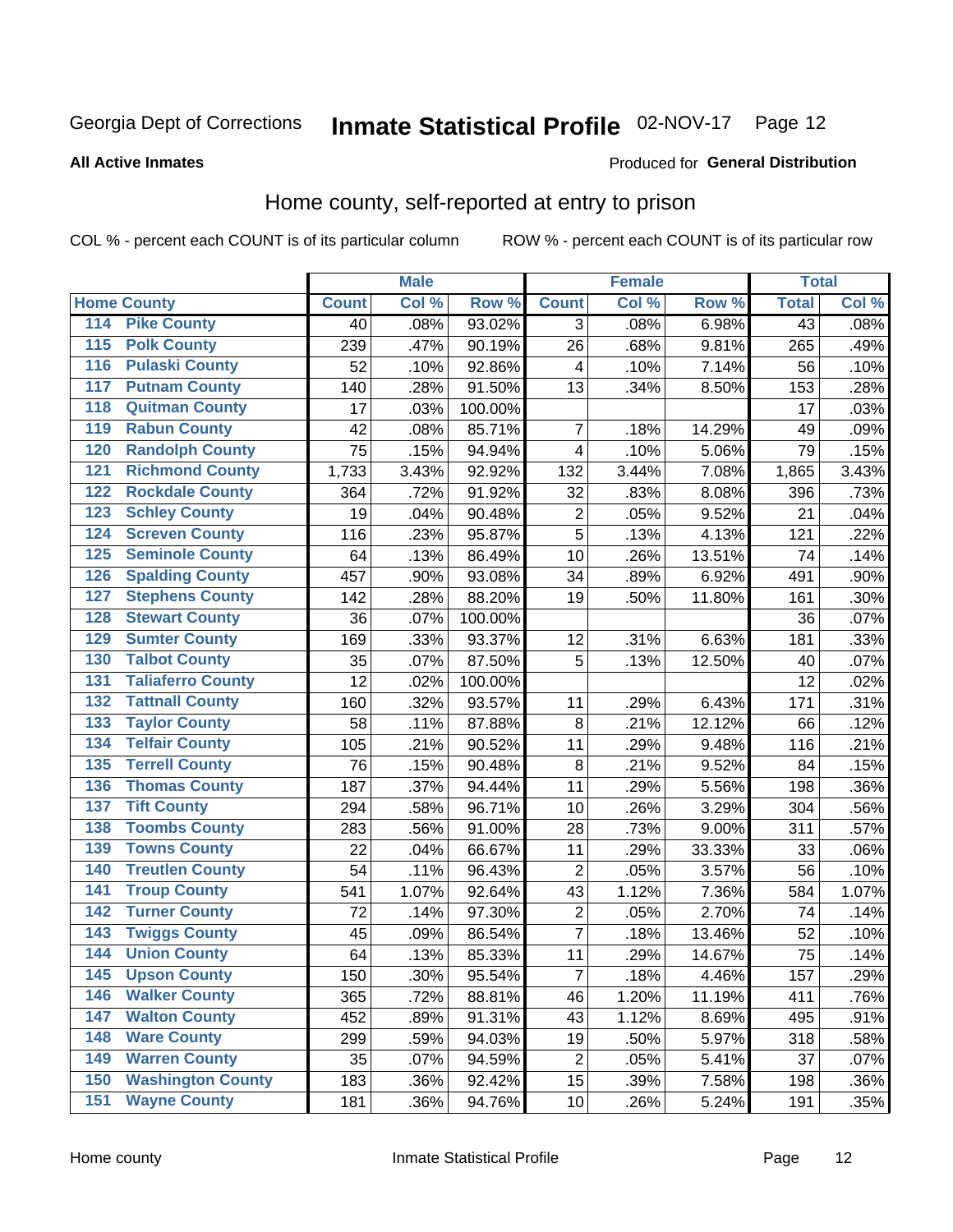## Inmate Statistical Profile 02-NOV-17 Page 13

**All Active Inmates** 

### Produced for General Distribution

## Home county, self-reported at entry to prison

COL % - percent each COUNT is of its particular column

|     |                             |              | <b>Male</b> |        |              | <b>Female</b> |        | <b>Total</b> |       |
|-----|-----------------------------|--------------|-------------|--------|--------------|---------------|--------|--------------|-------|
|     | <b>Home County</b>          | <b>Count</b> | Col %       | Row %  | <b>Count</b> | Col %         | Row %  | <b>Total</b> | Col % |
| 152 | <b>Webster County</b>       | 8            | .02%        | 88.89% |              | .03%          | 11.11% | 9            | .02%  |
| 153 | <b>Wheeler County</b>       | 45           | .09%        | 95.74% | 2            | .05%          | 4.26%  | 47           | .09%  |
| 154 | <b>White County</b>         | 97           | .19%        | 90.65% | 10           | .26%          | 9.35%  | 107          | .20%  |
| 155 | <b>Whitfield County</b>     | 544          | 1.08%       | 88.74% | 69           | 1.80%         | 11.26% | 613          | 1.13% |
| 156 | <b>Wilcox County</b>        | 50           | .10%        | 90.91% | 5            | .13%          | 9.09%  | 55           | .10%  |
| 157 | <b>Wilkes County</b>        | 65           | .13%        | 90.28% | 7            | .18%          | 9.72%  | 72           | .13%  |
| 158 | <b>Wilkinson County</b>     | 48           | $.09\%$     | 94.12% | 3            | .08%          | 5.88%  | 51           | .09%  |
| 159 | <b>Worth County</b>         | 107          | .21%        | 91.45% | 10           | .26%          | 8.55%  | 117          | .22%  |
| 999 | <b>Other Custody/Out Of</b> | 130          | .26%        | 95.59% | 6            | .16%          | 4.41%  | 136          | .25%  |
|     | <b>State</b>                |              |             |        |              |               |        |              |       |
|     | <b>Total Rported</b>        | 50,546       | 100%        | 92.95% | 3,834        | 100%          | 7.05%  | 54,380       | 100%  |

| <b>Not</b><br>Reported |        |       |        |
|------------------------|--------|-------|--------|
| <b>Total</b>           | 50,546 | 3.834 | 54,380 |

| Mode (most frequent) | <b>Fulton County</b> | <b>Fulton County</b> | <b>Fulton County</b> |
|----------------------|----------------------|----------------------|----------------------|
|                      |                      |                      |                      |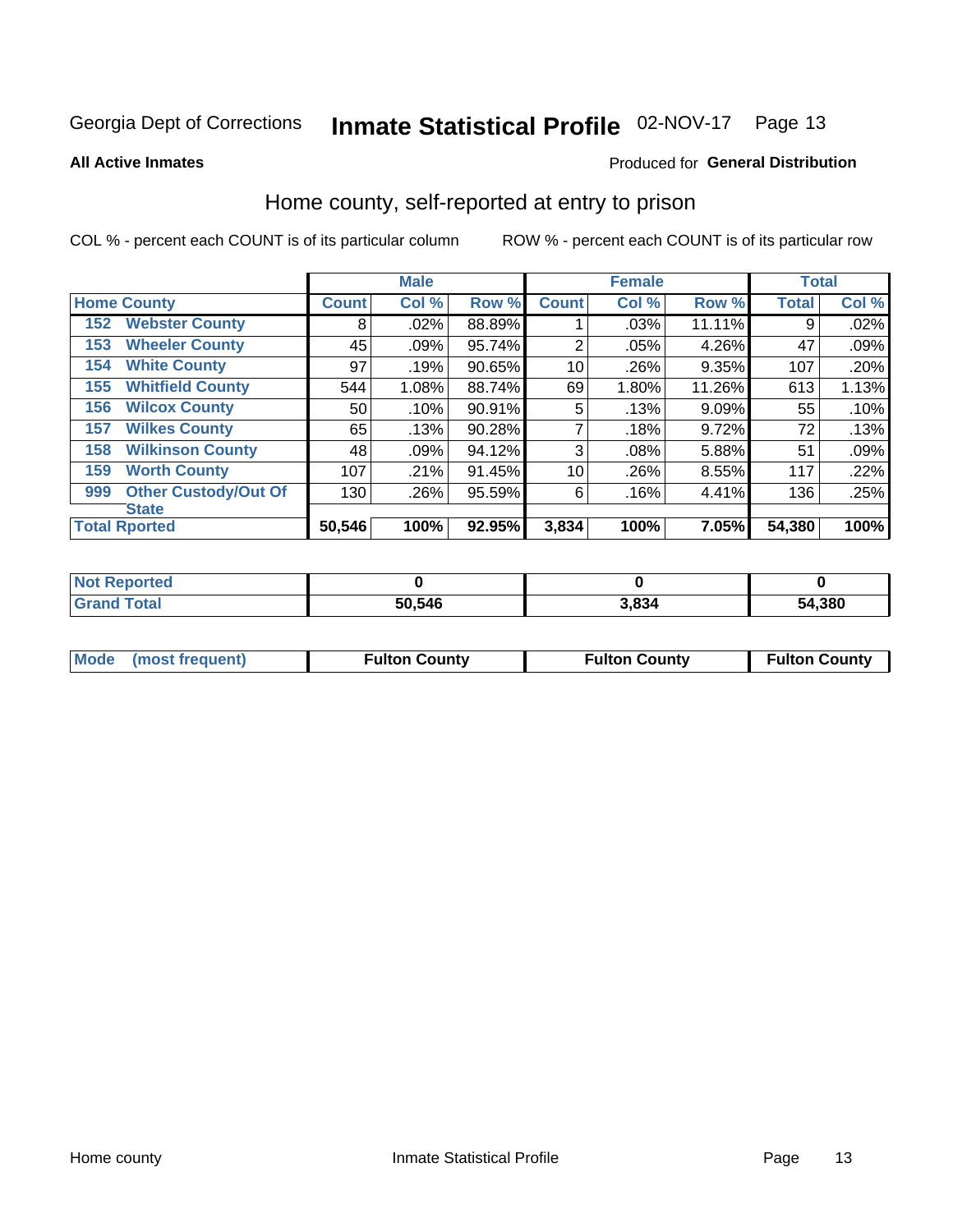#### Inmate Statistical Profile 02-NOV-17 Page 14

## **All Active Inmates**

## Produced for General Distribution

## Employment status before prison, self-reported at entry to prison

COL % - percent each COUNT is of its particular column

|                           | <b>Male</b>  |        |         | <b>Female</b> |        |        | <b>Total</b> |        |
|---------------------------|--------------|--------|---------|---------------|--------|--------|--------------|--------|
| <b>Employment Status</b>  | <b>Count</b> | Col %  | Row %   | <b>Count</b>  | Col %  | Row %  | Total        | Col %  |
| <b>Full Time</b><br>01    | 18,470       | 46.55% | 93.36%  | 1,314         | 38.52% | 6.64%  | 19,784       | 45.92% |
| <b>Part Time</b><br>02    | 2,547        | 6.42%  | 89.40%  | 302           | 8.85%  | 10.60% | 2,849        | 6.61%  |
| Unempl $<$ 6M<br>03       | 2,261        | 5.70%  | 98.09%  | 44            | 1.29%  | 1.91%  | 2,305        | 5.35%  |
| Unempl > 6M<br>04         | 9,503        | 23.95% | 89.80%  | 1,079         | 31.63% | 10.20% | 10,582       | 24.56% |
| <b>Never Worked</b><br>05 | 3,883        | 9.79%  | 94.45%  | 228           | 6.68%  | 5.55%  | 4,111        | 9.54%  |
| <b>Student</b><br>06      | .061         | 2.67%  | 96.72%  | 36            | 1.06%  | 3.28%  | 1,097        | 2.55%  |
| <b>Incapable</b><br>07    | 1,949        | 4.91%  | 82.69%  | 408           | 11.96% | 17.31% | 2,357        | 5.47%  |
| <b>UNKNOWN</b><br>20      | 2            | .01%   | 100.00% |               |        |        | 2            | .01%   |
| <b>Total Reported</b>     | 39,676       | 100%   | 92.08%  | 3,411         | 100%   | 7.92%  | 43,087       | 100%   |

| <b>Not Reported</b> | 10,872 | <br>423 | 1,295<br>44 |
|---------------------|--------|---------|-------------|
| <b>Grand Total</b>  | 50,548 | 3,834   | 54,382      |

| <b>Mode (most frequent)</b> | $^{\prime\prime}$ Time | <b>Time</b><br>rull i |
|-----------------------------|------------------------|-----------------------|
|                             |                        |                       |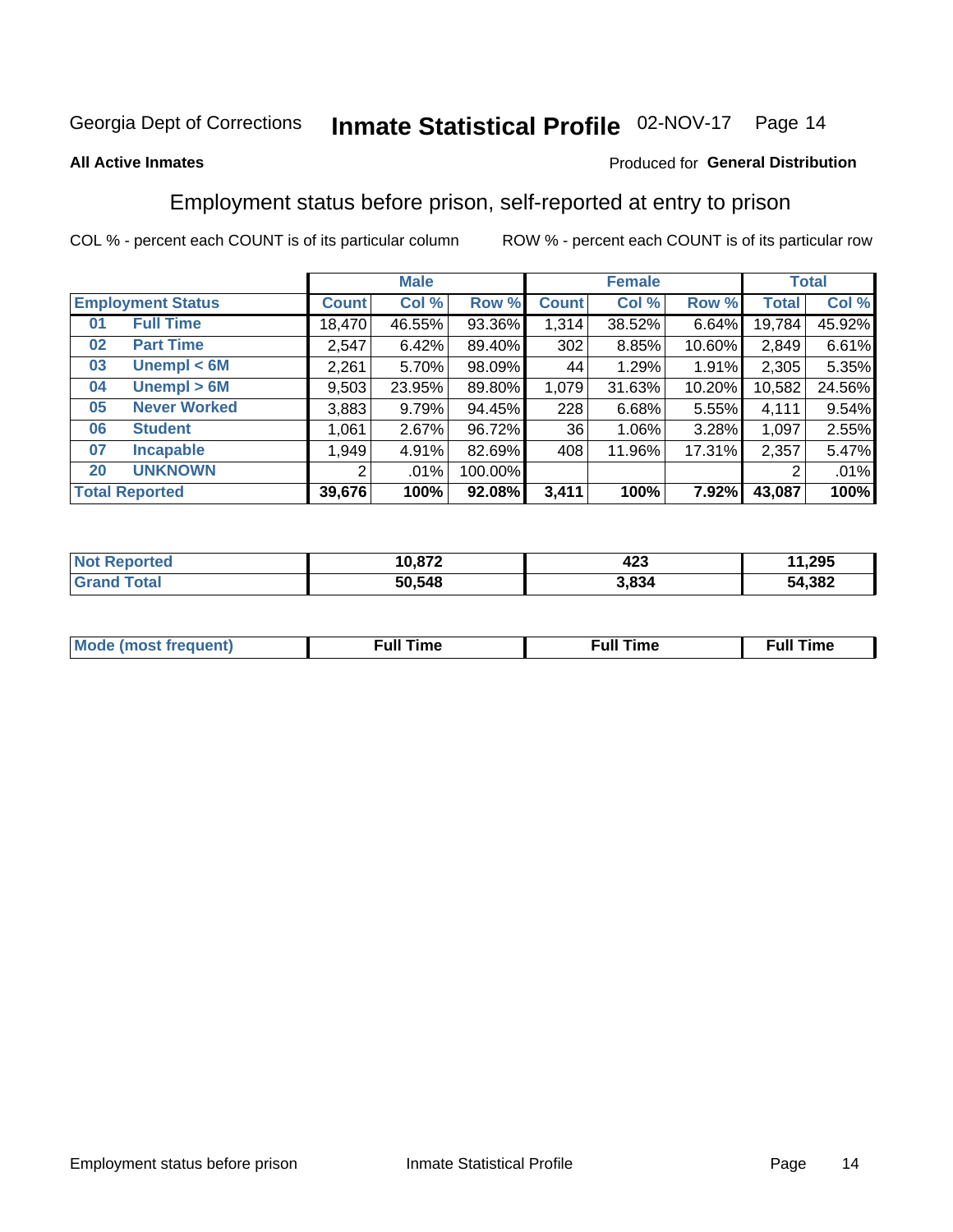## Inmate Statistical Profile 02-NOV-17 Page 15

## **All Active Inmates**

Produced for General Distribution

## Age at admission

COL % - percent each COUNT is of its particular column

|                         |              | <b>Male</b> |         |                | <b>Female</b> |        |              | <b>Total</b> |
|-------------------------|--------------|-------------|---------|----------------|---------------|--------|--------------|--------------|
| <b>Age At Admission</b> | <b>Count</b> | Col %       | Row %   | <b>Count</b>   | Col %         | Row %  | <b>Total</b> | Col %        |
| 14                      | 16           | 0.03%       | 84.21%  | 3              | 0.08%         | 15.79% | 19           | 0.03%        |
| $\overline{15}$         | 56           | 0.11%       | 100.00% |                |               |        | 56           | 0.10%        |
| 16                      | 138          | 0.27%       | 98.57%  | $\overline{2}$ | 0.05%         | 1.43%  | 140          | 0.26%        |
| $\overline{17}$         | 724          | 1.43%       | 96.28%  | 28             | 0.73%         | 3.72%  | 752          | 1.38%        |
| $\overline{18}$         | 1,296        | 2.56%       | 97.15%  | 38             | 0.99%         | 2.85%  | 1,334        | 2.45%        |
| 19                      | 1,858        | 3.68%       | 96.72%  | 63             | 1.64%         | 3.28%  | 1,921        | 3.53%        |
| $\overline{20}$         | 2,086        | 4.13%       | 95.86%  | 90             | 2.35%         | 4.14%  | 2,176        | 4.00%        |
| $\overline{21}$         | 2,119        | 4.19%       | 95.93%  | 90             | 2.35%         | 4.07%  | 2,209        | 4.06%        |
| $\overline{22}$         | 2,217        | 4.39%       | 94.99%  | 117            | 3.05%         | 5.01%  | 2,334        | 4.29%        |
| 23                      | 2,009        | 3.97%       | 93.79%  | 133            | 3.47%         | 6.21%  | 2,142        | 3.94%        |
| $\overline{24}$         | 2,059        | 4.07%       | 92.62%  | 164            | 4.28%         | 7.38%  | 2,223        | 4.09%        |
| 25                      | 1,944        | 3.85%       | 93.24%  | 141            | 3.68%         | 6.76%  | 2,085        | 3.83%        |
| $\overline{26}$         | 1,922        | 3.80%       | 92.58%  | 154            | 4.02%         | 7.42%  | 2,076        | 3.82%        |
| $\overline{27}$         | 1,858        | 3.68%       | 92.81%  | 144            | 3.76%         | 7.19%  | 2,002        | 3.68%        |
| 28                      | 1,822        | 3.60%       | 92.58%  | 146            | 3.81%         | 7.42%  | 1,968        | 3.62%        |
| 29                      | 1,698        | 3.36%       | 92.33%  | 141            | 3.68%         | 7.67%  | 1,839        | 3.38%        |
| 30                      | 1,703        | 3.37%       | 92.25%  | 143            | 3.73%         | 7.75%  | 1,846        | 3.39%        |
| $\overline{31}$         | 1,551        | 3.07%       | 91.83%  | 138            | 3.60%         | 8.17%  | 1,689        | 3.11%        |
| 32                      | 1,449        | 2.87%       | 90.96%  | 144            | 3.76%         | 9.04%  | 1,593        | 2.93%        |
| 33                      | 1,481        | 2.93%       | 90.80%  | 150            | 3.91%         | 9.20%  | 1,631        | 3.00%        |
| 34                      | 1,371        | 2.71%       | 89.67%  | 158            | 4.12%         | 10.33% | 1,529        | 2.81%        |
| 35                      | 1,403        | 2.78%       | 92.42%  | 115            | 3.00%         | 7.58%  | 1,518        | 2.79%        |
| 36                      | 1,359        | 2.69%       | 92.45%  | 111            | 2.90%         | 7.55%  | 1,470        | 2.70%        |
| $\overline{37}$         | 1,317        | 2.61%       | 91.91%  | 116            | 3.03%         | 8.09%  | 1,433        | 2.64%        |
| 38                      | 1,163        | 2.30%       | 91.43%  | 109            | 2.84%         | 8.57%  | 1,272        | 2.34%        |
| 39                      | 1,085        | 2.15%       | 91.41%  | 102            | 2.66%         | 8.59%  | 1,187        | 2.18%        |
| 40                      | 1,007        | 1.99%       | 91.38%  | 95             | 2.48%         | 8.62%  | 1,102        | 2.03%        |
| 41                      | 961          | 1.90%       | 92.85%  | 74             | 1.93%         | 7.15%  | 1,035        | 1.90%        |
| 42                      | 908          | 1.80%       | 93.22%  | 66             | 1.72%         | 6.78%  | 974          | 1.79%        |
| 43                      | 893          | 1.77%       | 92.06%  | 77             | 2.01%         | 7.94%  | 970          | 1.78%        |
| 44                      | 782          | 1.55%       | 91.14%  | 76             | 1.98%         | 8.86%  | 858          | 1.58%        |
| 45                      | 738          | 1.46%       | 90.66%  | 76             | 1.98%         | 9.34%  | 814          | 1.50%        |
| 46                      | 748          | 1.48%       | 91.00%  | 74             | 1.93%         | 9.00%  | 822          | 1.51%        |
| 47                      | 675          | 1.34%       | 88.82%  | 85             | 2.22%         | 11.18% | 760          | 1.40%        |
| 48                      | 642          | 1.27%       | 89.42%  | 76             | 1.98%         | 10.58% | 718          | 1.32%        |
| 49                      | 630          | 1.25%       | 91.84%  | 56             | 1.46%         | 8.16%  | 686          | 1.26%        |
| 50                      | 577          | 1.14%       | 92.03%  | 50             | 1.30%         | 7.97%  | 627          | 1.15%        |
| 51                      | 474          | 0.94%       | 91.86%  | 42             | 1.10%         | 8.14%  | 516          | 0.95%        |
| 52                      | 509          | 1.01%       | 91.71%  | 46             | 1.20%         | 8.29%  | 555          | 1.02%        |
| 53                      | 466          | 0.92%       | 91.55%  | 43             | 1.12%         | 8.45%  | 509          | 0.94%        |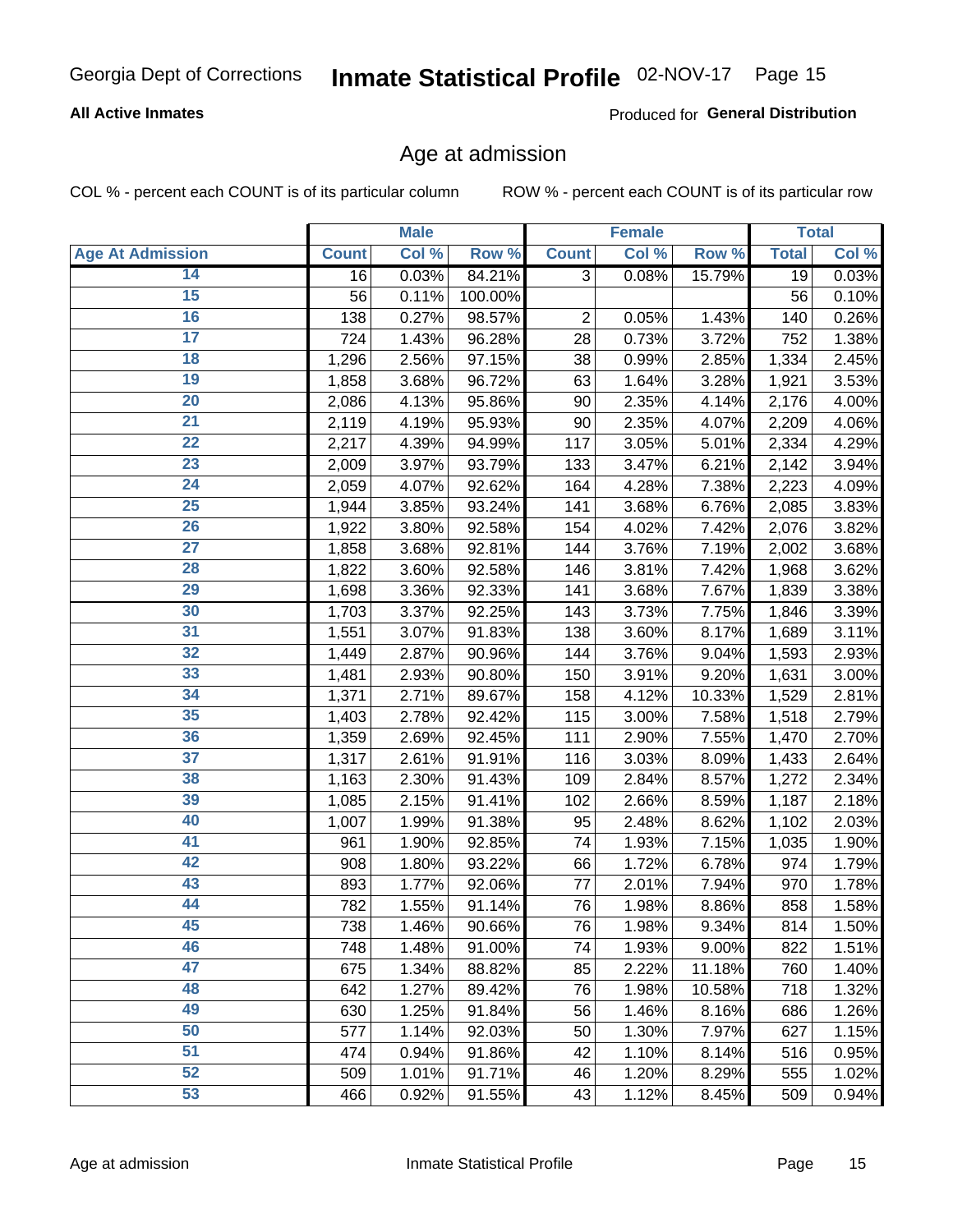## Inmate Statistical Profile 02-NOV-17 Page 16

## **All Active Inmates**

Produced for General Distribution

## Age at admission

COL % - percent each COUNT is of its particular column

|                         |                | <b>Male</b> |         |                 | <b>Female</b> |         |                | <b>Total</b> |
|-------------------------|----------------|-------------|---------|-----------------|---------------|---------|----------------|--------------|
| <b>Age At Admission</b> | <b>Count</b>   | Col %       | Row %   | <b>Count</b>    | Col %         | Row %   | <b>Total</b>   | Col %        |
| 54                      | 435            | 0.86%       | 92.95%  | $\overline{33}$ | 0.86%         | 7.05%   | 468            | 0.86%        |
| $\overline{55}$         | 355            | 0.70%       | 95.43%  | 17              | 0.44%         | 4.57%   | 372            | 0.68%        |
| 56                      | 325            | 0.64%       | 93.66%  | 22              | 0.57%         | 6.34%   | 347            | 0.64%        |
| $\overline{57}$         | 273            | 0.54%       | 95.12%  | 14              | 0.37%         | 4.88%   | 287            | 0.53%        |
| 58                      | 245            | 0.48%       | 95.33%  | 12              | 0.31%         | 4.67%   | 257            | 0.47%        |
| 59                      | 189            | 0.37%       | 92.65%  | 15              | 0.39%         | 7.35%   | 204            | 0.38%        |
| 60                      | 171            | 0.34%       | 93.96%  | 11              | 0.29%         | 6.04%   | 182            | 0.33%        |
| 61                      | 139            | 0.28%       | 97.89%  | 3               | 0.08%         | 2.11%   | 142            | 0.26%        |
| 62                      | 122            | 0.24%       | 92.42%  | 10              | 0.26%         | 7.58%   | 132            | 0.24%        |
| 63                      | 97             | 0.19%       | 97.98%  | $\overline{2}$  | 0.05%         | 2.02%   | 99             | 0.18%        |
| 64                      | 99             | 0.20%       | 93.40%  | $\overline{7}$  | 0.18%         | 6.60%   | 106            | 0.19%        |
| 65                      | 61             | 0.12%       | 96.83%  | $\overline{2}$  | 0.05%         | 3.17%   | 63             | 0.12%        |
| 66                      | 49             | 0.10%       | 96.08%  | $\overline{2}$  | 0.05%         | 3.92%   | 51             | 0.09%        |
| 67                      | 48             | 0.09%       | 96.00%  | $\overline{2}$  | 0.05%         | 4.00%   | 50             | 0.09%        |
| 68                      | 37             | 0.07%       | 97.37%  | 1               | 0.03%         | 2.63%   | 38             | 0.07%        |
| 69                      | 43             | 0.09%       | 97.73%  | 1               | 0.03%         | 2.27%   | 44             | 0.08%        |
| 70                      | 28             | 0.06%       | 96.55%  | 1               | 0.03%         | 3.45%   | 29             | 0.05%        |
| $\overline{71}$         | 18             | 0.04%       | 100.00% |                 |               |         | 18             | 0.03%        |
| $\overline{72}$         | 17             | 0.03%       | 94.44%  | $\mathbf{1}$    | 0.03%         | 5.56%   | 18             | 0.03%        |
| $\overline{73}$         | 17             | 0.03%       | 100.00% |                 |               |         | 17             | 0.03%        |
| $\overline{74}$         | 13             | 0.03%       | 92.86%  | $\mathbf{1}$    | 0.03%         | 7.14%   | 14             | 0.03%        |
| 75                      | 11             | 0.02%       | 100.00% |                 |               |         | 11             | 0.02%        |
| 76                      | 11             | 0.02%       | 100.00% |                 |               |         | 11             | 0.02%        |
| $\overline{77}$         | 6              | 0.01%       | 100.00% |                 |               |         | $6\phantom{1}$ | 0.01%        |
| 78                      | $\overline{3}$ | 0.01%       | 100.00% |                 |               |         | 3              | 0.01%        |
| 79                      | $\overline{3}$ | 0.01%       | 100.00% |                 |               |         | 3              | 0.01%        |
| 80                      |                |             |         | 1               | 0.03%         | 100.00% | $\mathbf{1}$   | 0.01%        |
| $\overline{81}$         | 3              | 0.01%       | 100.00% |                 |               |         | 3              | 0.01%        |
| 82                      | 5              | 0.01%       | 100.00% |                 |               |         | 5              | 0.01%        |
| 83                      | $\overline{2}$ | 0.01%       | 100.00% |                 |               |         | $\overline{2}$ | 0.01%        |
| 84                      | 3              | 0.01%       | 100.00% |                 |               |         | 3              | 0.01%        |
| 85                      | $\mathbf 1$    | 0.01%       | 100.00% |                 |               |         | 1              | 0.01%        |
| 87                      | $\mathbf{1}$   | 0.01%       | 100.00% |                 |               |         | $\mathbf{1}$   | 0.01%        |
| <b>Total Reported</b>   | 50,544         | 100%        | 92.95%  | 3,834           | 100%          | 7.05%   | 54,378         | 100%         |

| 50,546 | 3.834 | 54,380 |
|--------|-------|--------|

|--|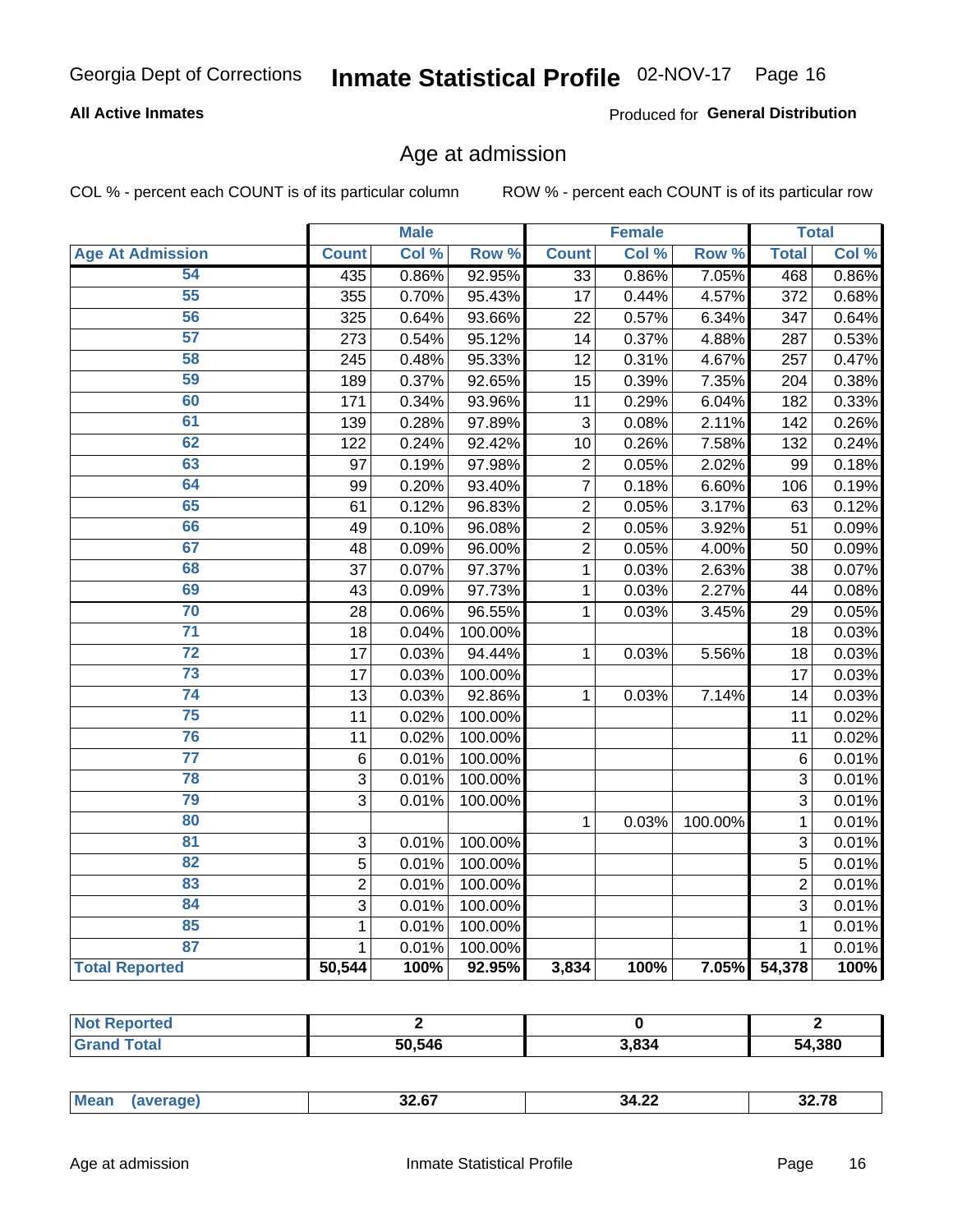## **All Active Inmates**

Produced for General Distribution

## Age at admission

Inmate Statistical Profile 02-NOV-17 Page 17

COL % - percent each COUNT is of its particular column

|                                  | <b>Male</b> | <b>Female</b> | <b>Total</b> |
|----------------------------------|-------------|---------------|--------------|
| MetiRep(aniektig)                | 30          | 33            | 31           |
| <b>Micaded Tomadst frequent)</b> | ົ           | 24            | ົ<br>LL      |
|                                  |             |               |              |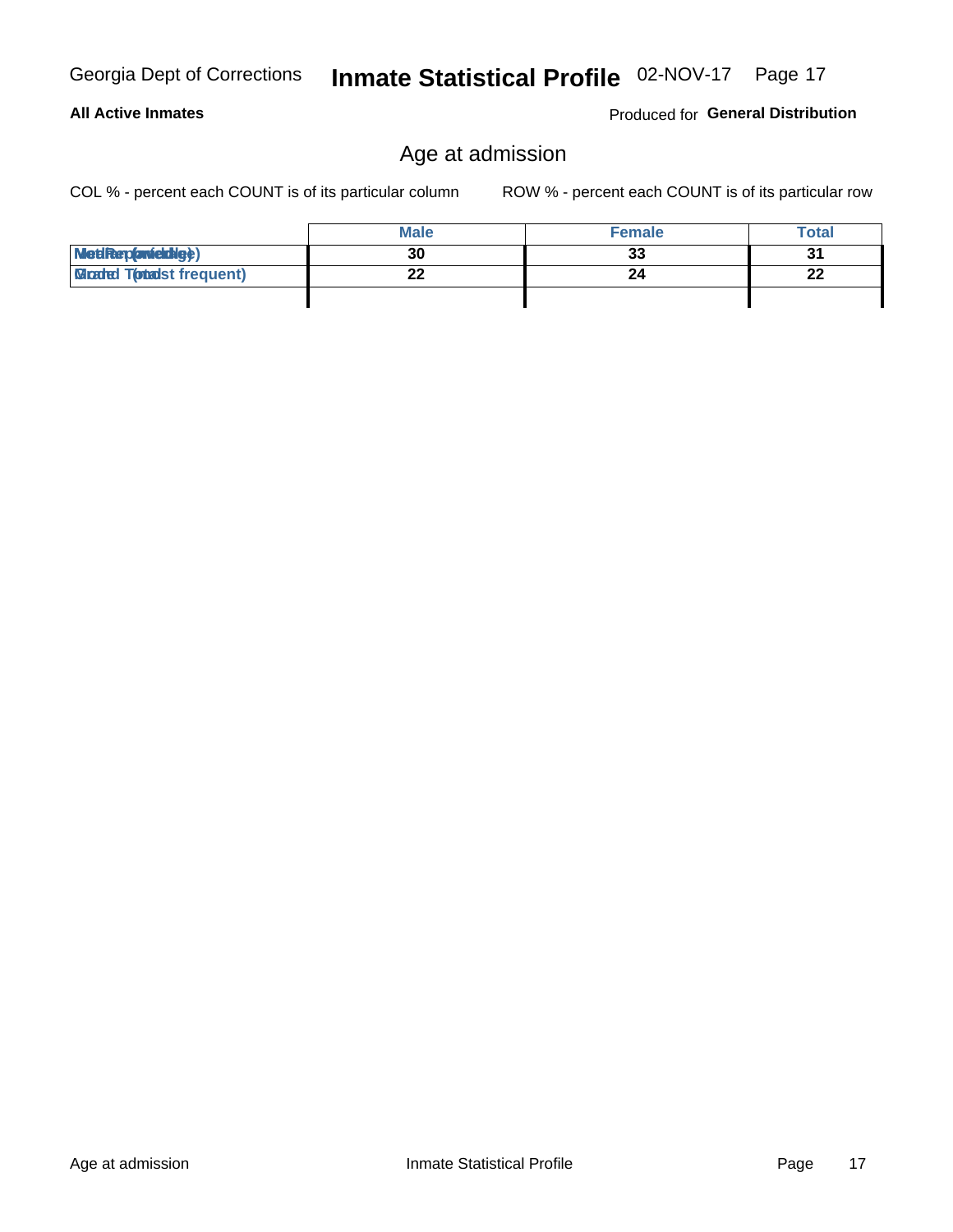## Inmate Statistical Profile 02-NOV-17 Page 20

## **All Active Inmates**

## Produced for General Distribution

## Height, measured at entry to prison

COL % - percent each COUNT is of its particular column

|                         |                | <b>Male</b> |         |                         | <b>Female</b> |         |                | <b>Total</b>        |
|-------------------------|----------------|-------------|---------|-------------------------|---------------|---------|----------------|---------------------|
| <b>Height</b>           | <b>Count</b>   | Col %       | Row %   | <b>Count</b>            | Col %         | Row %   | <b>Total</b>   | Col %               |
| $\overline{\mathbf{0}}$ | 642            | 1.27%       | 97.13%  | 19                      | 0.50%         | 2.87%   | 661            | 1.22%               |
| 4'00"                   | 1              | 0.01%       | 100.00% |                         |               |         | 1              | 0.01%               |
| 4'02"                   | $\mathbf{1}$   | 0.01%       | 33.33%  | 2                       | 0.05%         | 66.67%  | 3              | 0.01%               |
| 4'03''                  | 3              | 0.01%       | 100.00% |                         |               |         | 3              | 0.01%               |
| 4'04"                   | $\mathbf{1}$   | 0.01%       | 100.00% |                         |               |         | 1              | 0.01%               |
| 4'05"                   |                |             |         | 1                       | 0.03%         | 100.00% | $\mathbf{1}$   | 0.01%               |
| 4'06"                   | 1              | 0.01%       | 100.00% |                         |               |         | 1              | 0.01%               |
| 4'07"                   | 1              | 0.01%       | 33.33%  | 2                       | 0.05%         | 66.67%  | 3              | 0.01%               |
| 4'08"                   | 8              | 0.02%       | 57.14%  | 6                       | 0.16%         | 42.86%  | 14             | 0.03%               |
| 4'09"                   | 3              | 0.01%       | 17.65%  | 14                      | 0.37%         | 82.35%  | 17             | 0.03%               |
| 4'10"                   | 8              | 0.02%       | 32.00%  | 17                      | 0.44%         | 68.00%  | 25             | 0.05%               |
| 4'11''                  | 13             | 0.03%       | 14.29%  | 78                      | 2.03%         | 85.71%  | 91             | 0.17%               |
| 5'00''                  | 97             | 0.19%       | 38.04%  | 158                     | 4.12%         | 61.96%  | 255            | 0.47%               |
| 5'01"                   | 111            | 0.22%       | 33.94%  | 216                     | 5.63%         | 66.06%  | 327            | 0.60%               |
| 5'02"                   | 277            | 0.55%       | 41.91%  | 384                     | 10.02%        | 58.09%  | 661            | 1.22%               |
| 5'03"                   | 377            | 0.75%       | 44.88%  | 463                     | 12.08%        | 55.12%  | 840            | 1.54%               |
| 5'04"                   | 1,023          | 2.02%       | 64.50%  | 563                     | 14.68%        | 35.50%  | 1,586          | 2.92%               |
| 5'05"                   | 1,734          | 3.43%       | 79.18%  | 456                     | 11.89%        | 20.82%  | 2,190          | 4.03%               |
| 5'06''                  | 3,501          | 6.93%       | 87.90%  | 482                     | 12.57%        | 12.10%  | 3,983          | 7.32%               |
| 5'07''                  | 4,095          | 8.10%       | 90.66%  | 422                     | 11.01%        | 9.34%   | 4,517          | 8.31%               |
| 5'08''                  | 5,019          | 9.93%       | 96.17%  | 200                     | 5.22%         | 3.83%   | 5,219          | 9.60%               |
| 5'09''                  | 6,446          | 12.75%      | 97.33%  | 177                     | 4.62%         | 2.67%   | 6,623          | 12.18%              |
| 5'10''                  | 5,362          | 10.61%      | 98.49%  | 82                      | 2.14%         | 1.51%   | 5,444          | 10.01%              |
| 5'11"                   | 6,069          | 12.01%      | 99.17%  | 51                      | 1.33%         | 0.83%   | 6,120          | 11.25%              |
| 6'00''                  | 5,427          | 10.74%      | 99.67%  | 18                      | 0.47%         | 0.33%   | 5,445          | 10.01%              |
| 6'01''                  | 4,082          | 8.08%       | 99.59%  | 17                      | 0.44%         | 0.41%   | 4,099          | 7.54%               |
| 6'02"                   | 3,083          | 6.10%       | 99.94%  | 2                       | 0.05%         | 0.06%   | 3,085          | 5.67%               |
| 6'03''                  | 1,601          | 3.17%       | 99.75%  | $\overline{\mathbf{4}}$ | 0.10%         | 0.25%   | 1,605          | 2.95%               |
| 6'04"                   | 893            | 1.77%       | 100.00% |                         |               |         | 893            | 1.64%               |
| 6'05"                   | 345            | 0.68%       | 100.00% |                         |               |         | 345            | 0.63%               |
| 6'06"                   | 173            | 0.34%       | 100.00% |                         |               |         | 173            | 0.32%               |
| 6'07"                   | 58             | 0.11%       | 100.00% |                         |               |         | 58             | 0.11%               |
| 6'08''                  | 39             | 0.08%       | 100.00% |                         |               |         | 39             | 0.07%               |
| 6'09''                  | 31             | 0.06%       | 100.00% |                         |               |         | 31             | 0.06%               |
| 6'10''                  | 5              | 0.01%       | 100.00% |                         |               |         | 5              | 0.01%               |
| 6'11''                  | 6              | 0.01%       | 100.00% |                         |               |         | 6              | $\overline{0.01\%}$ |
| 7'00"                   | 4              | 0.01%       | 100.00% |                         |               |         | 4              | 0.01%               |
| 7'02"                   | 1              | 0.01%       | 100.00% |                         |               |         | 1              | 0.01%               |
| 7'03''                  | $\overline{c}$ | 0.01%       | 100.00% |                         |               |         | $\overline{c}$ | 0.01%               |
| 7'04"                   | $\overline{2}$ | 0.01%       | 100.00% |                         |               |         | $\overline{2}$ | $\overline{0.01\%}$ |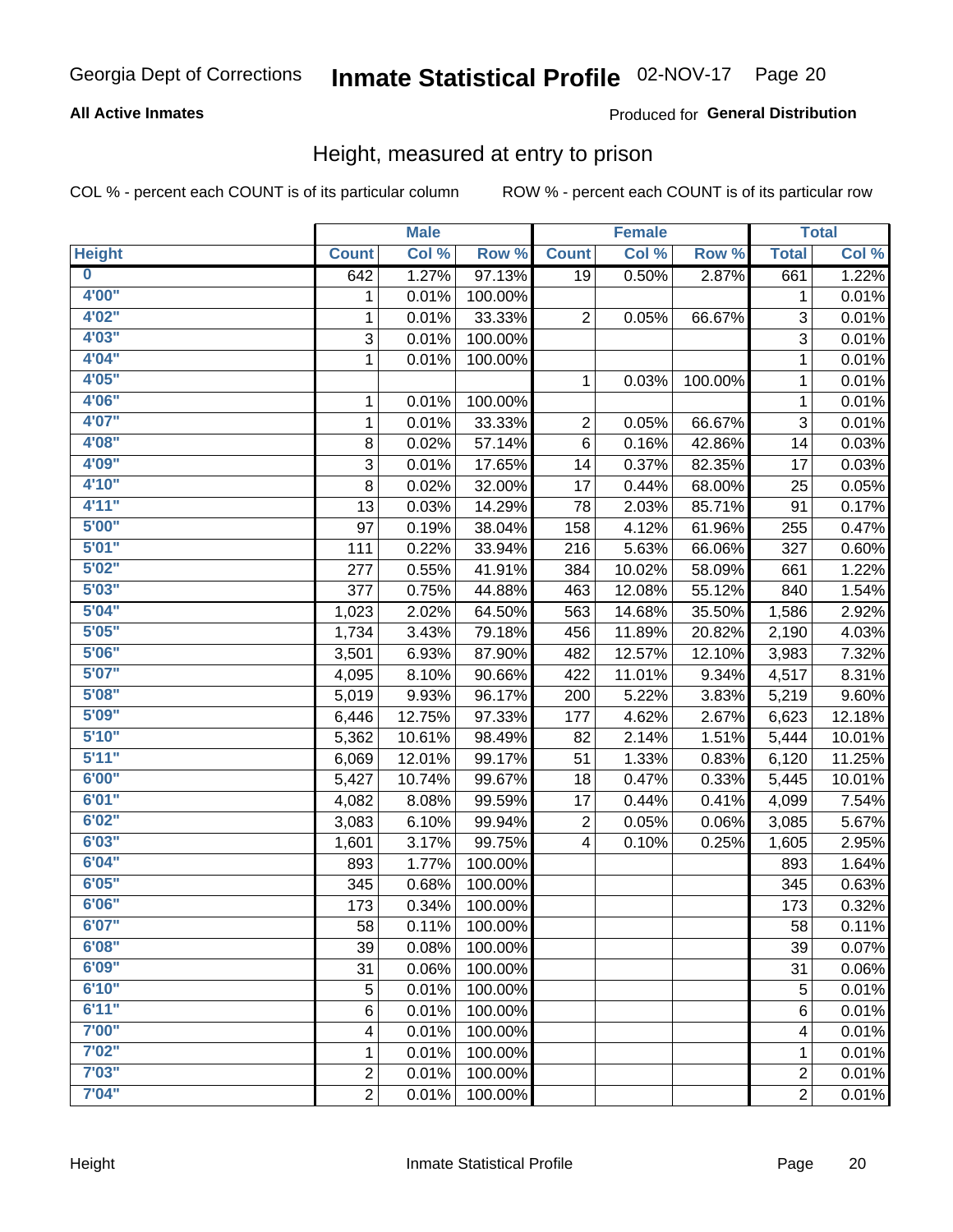## Inmate Statistical Profile 02-NOV-17 Page 21

## **All Active Inmates**

## Produced for General Distribution

## Height, measured at entry to prison

COL % - percent each COUNT is of its particular column

|                       |              | <b>Male</b> |         |             | <b>Female</b> |       |              | Total |
|-----------------------|--------------|-------------|---------|-------------|---------------|-------|--------------|-------|
| <b>Height</b>         | <b>Count</b> | Col %       |         | Row % Count | Col %         | Row % | <b>Total</b> | Col % |
| 7'07"                 |              | $0.01\%$    | 100.00% |             |               |       |              | 0.01% |
| <b>Total Reported</b> | 50,546       | 100%        | 92.95%  | 3,834       | 100%          |       | 7.05% 54,380 | 100%  |

| <b>Not Reported</b> |        |       |        |
|---------------------|--------|-------|--------|
| <b>Grand Total</b>  | 50.546 | 3.834 | 54,380 |

| <b>Mean</b> | (average)       | 5'10" | 5'05" | 5'10" |
|-------------|-----------------|-------|-------|-------|
|             |                 |       |       |       |
| <b>Mode</b> | (most frequent) | 5'09" | 5'04" | 5'09" |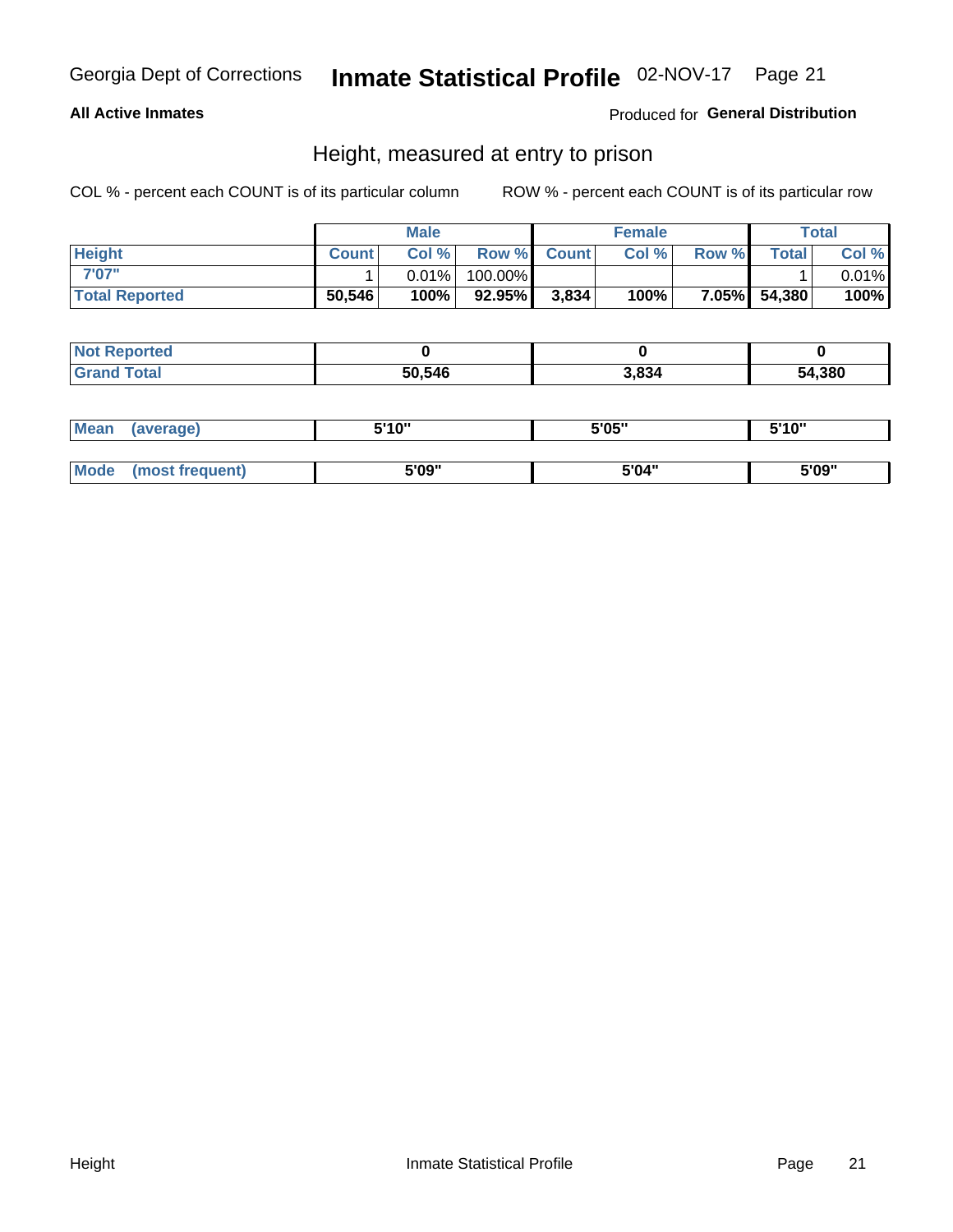#### Inmate Statistical Profile 02-NOV-17 Page 23

**All Active Inmates** 

Produced for General Distribution

## Weight, measured at entry to prison

COL % - percent each COUNT is of its particular column

|                                |              | <b>Male</b> |         |                | <b>Female</b>   |        |              | <b>Total</b>        |
|--------------------------------|--------------|-------------|---------|----------------|-----------------|--------|--------------|---------------------|
| Weight                         | <b>Count</b> | Col %       | Row %   | <b>Count</b>   | Col %           | Row %  | <b>Total</b> | Col %               |
| <b>Under 80 pounds</b>         | 11           | 0.02%       | 100.00% |                |                 |        | 11           | 0.02%               |
| 90 - 99 pounds                 | 4            | 0.01%       | 33.33%  | 8              | 0.21%           | 66.67% | 12           | 0.02%               |
| 100 - 109 pounds               | 33           | 0.07%       | 47.14%  | 37             | 0.97%           | 52.86% | 70           | 0.13%               |
| 110 - 119 pounds               | 144          | 0.29%       | 60.25%  | 95             | 2.49%           | 39.75% | 239          | 0.44%               |
| 120 - 129 pounds               | 593          | 1.19%       | 75.06%  | 197            | 5.16%           | 24.94% | 790          | 1.47%               |
| 130 - 139 pounds               | 1,747        | 3.50%       | 83.83%  | 337            | 8.83%           | 16.17% | 2,084        | 3.87%               |
| 140 - 149 pounds               | 3,545        | 7.09%       | 89.20%  | 429            | 11.24%          | 10.80% | 3,974        | 7.39%               |
| 150 - 159 pounds               | 5,385        | 10.77%      | 92.59%  | 431            | 11.29%          | 7.41%  | 5,816        | 10.81%              |
| 160 - 169 pounds               | 6,763        | 13.53%      | 93.92%  | 438            | 11.48%          | 6.08%  | 7,201        | 13.39%              |
| 170 - 179 pounds               | 6,219        | 12.44%      | 94.17%  | 385            | 10.09%          | 5.83%  | 6,604        | 12.28%              |
| 180 - 189 pounds               | 6,518        | 13.04%      | 94.60%  | 372            | 9.75%           | 5.40%  | 6,890        | 12.81%              |
| 190 - 199 pounds               | 4,354        | 8.71%       | 95.02%  | 228            | 5.97%           | 4.98%  | 4,582        | 8.52%               |
| 200 - 209 pounds               | 3,949        | 7.90%       | 94.93%  | 211            | 5.53%           | 5.07%  | 4,160        | 7.73%               |
| 210 - 219 pounds               | 2,880        | 5.76%       | 94.83%  | 157            | $4.11\%$        | 5.17%  | 3,037        | 5.65%               |
| 220 - 229 pounds               | 2,366        | 4.73%       | 94.72%  | 132            | 3.46%           | 5.28%  | 2,498        | 4.64%               |
| 230 - 239 pounds               | 1,497        | 3.00%       | 93.33%  | 107            | 2.80%           | 6.67%  | 1,604        | 2.98%               |
| 240 - 249 pounds               | 1,193        | 2.39%       | 95.14%  | 61             | 1.60%           | 4.86%  | 1,254        | 2.33%               |
| 250 - 259 pounds               | 901          | 1.80%       | 93.66%  | 61             | 1.60%           | 6.34%  | 962          | 1.79%               |
| 260 - 269 pounds               | 562          | 1.12%       | 93.05%  | 42             | 1.10%           | 6.95%  | 604          | 1.12%               |
| 270 - 279 pounds               | 392          | 0.78%       | 96.79%  | 13             | 0.34%           | 3.21%  | 405          | 0.75%               |
| 280 - 289 pounds               | 274          | 0.55%       | 91.64%  | 25             | 0.66%           | 8.36%  | 299          | 0.56%               |
| 290 - 299 pounds               | 171          | 0.34%       | 93.96%  | 11             | 0.29%           | 6.04%  | 182          | 0.34%               |
| 300 - 309 pounds               | 139          | 0.28%       | 89.68%  | 16             | 0.42%           | 10.32% | 155          | 0.29%               |
| 310 - 319 pounds               | 80           | 0.16%       | 95.24%  | 4              | 0.10%           | 4.76%  | 84           | 0.16%               |
| 320 - 329 pounds               | 75           | 0.15%       | 91.46%  | 7              | 0.18%           | 8.54%  | 82           | 0.15%               |
| 330 - 339 pounds               | 44           | 0.09%       | 97.78%  | 1              | 0.03%           | 2.22%  | 45           | 0.08%               |
| 340 - 349 pounds               | 24           | 0.05%       | 92.31%  | 2              | 0.05%           | 7.69%  | 26           | 0.05%               |
| 350 - 359 pounds               | 41           | 0.08%       | 87.23%  | $\,6$          | 0.16%           | 12.77% | 47           | 0.09%               |
| 360 - 369 pounds               | 19           | 0.04%       | 90.48%  | $\overline{2}$ | 0.05%           | 9.52%  | 21           | 0.04%               |
| 370 - 379 pounds               | 13           | 0.03%       | 100.00% |                |                 |        | 13           | 0.02%               |
| 380 - 389 pounds               | 8            | 0.02%       | 100.00% |                |                 |        | 8            | 0.01%               |
| 390 - 399 pounds               | 3            | 0.01%       | 75.00%  | 1              | 0.03%           | 25.00% | 4            | $\overline{0.01\%}$ |
| 400 pounds and over            | 30           | 0.06%       | 100.00% |                |                 |        | 30           | 0.06%               |
| <b>Total Reported</b>          | 49,977       | 100%        | 92.91%  | 3,816          | 100%            | 7.09%  | 53,793       | 100%                |
|                                |              |             |         |                |                 |        |              |                     |
| <b>Not Reported</b>            |              | 569         |         |                | $\overline{18}$ |        |              | 587                 |
| <b>Grand Total</b>             |              | 50,546      |         |                | 3,834           |        |              | 54,380              |
|                                |              |             |         |                |                 |        |              |                     |
| <b>Mean</b><br>(average)       |              | 184<br>180  |         |                | 173<br>165      |        |              | 183<br>180          |
| <b>Median (middle)</b>         |              |             |         |                |                 |        |              |                     |
| <b>Mode</b><br>(most frequent) |              | 180         |         |                | 160             |        |              | 180                 |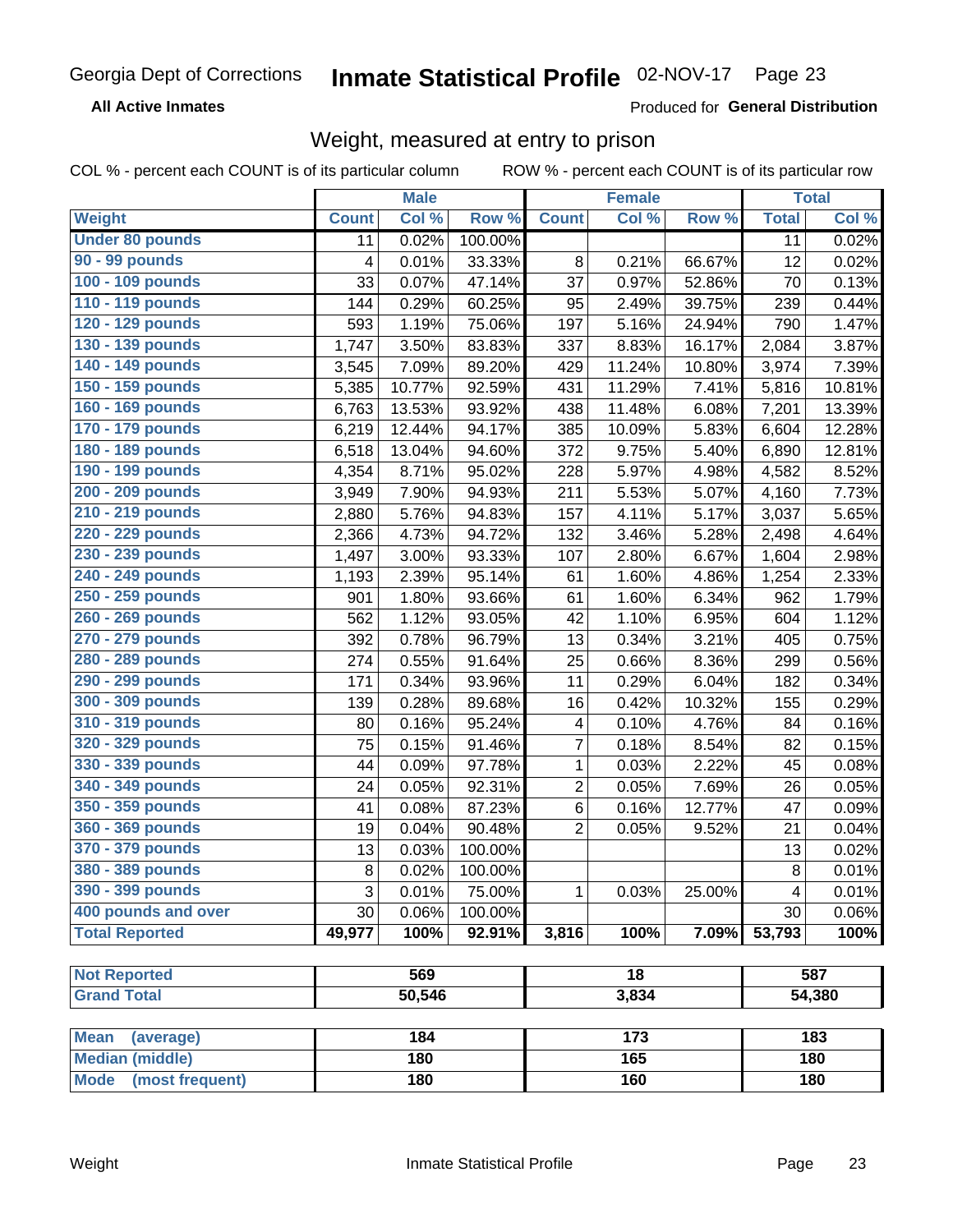## Inmate Statistical Profile 02-NOV-17 Page 24

**All Active Inmates** 

### Produced for General Distribution

## Veterans validated by Veteran's Administration

COL % - percent each COUNT is of its particular column

|                             |              | <b>Male</b> |         |                    | <b>Female</b> |       |              | <b>Total</b> |
|-----------------------------|--------------|-------------|---------|--------------------|---------------|-------|--------------|--------------|
| <b>Military service</b>     | <b>Count</b> | Col %       |         | <b>Row % Count</b> | Col %         | Row % | <b>Total</b> | Col %        |
| <b>Others</b><br>0          | 874          | 31.76%      | 97.54%  | 22                 | 46.81%        | 2.46% | 896          | 32.01%       |
| <b>Air Force</b>            | 1.094        | 39.75%      | 98.38%  | 18                 | 38.30%        | 1.62% | 1,112        | 39.73%       |
| <b>Army</b><br>$\mathbf{2}$ | 158          | 5.74%       | 98.75%  | 2                  | 4.26%         | 1.25% | 160          | 5.72%        |
| <b>Navy</b><br>3            | 362          | 13.15%      | 99.45%  | 2                  | 4.26%         | .55%  | 364          | 13.00%       |
| <b>Marines</b><br>4         | 14           | .51%        | 100.00% |                    |               |       | 14           | .50%         |
| <b>Coast Guard</b><br>5.    | 250          | $9.08\%$    | 98.81%  | 3                  | 6.38%         | 1.19% | 253          | 9.04%        |
| <b>Total Reported</b>       | 2,752        | 100%        | 98.32%  | 47                 | 100%          | 1.68% | 2,799        | 100%         |

| <b>Not</b><br>ported<br>кен | 17.794<br>4 | 3,787 | 51,581 |
|-----------------------------|-------------|-------|--------|
| <b>Fotal</b>                | 50,546      | 3,834 | 54,380 |

|  |  | <b>Mode (most frequent)</b> | <b>Force</b><br>Aır | วthers | orce |
|--|--|-----------------------------|---------------------|--------|------|
|--|--|-----------------------------|---------------------|--------|------|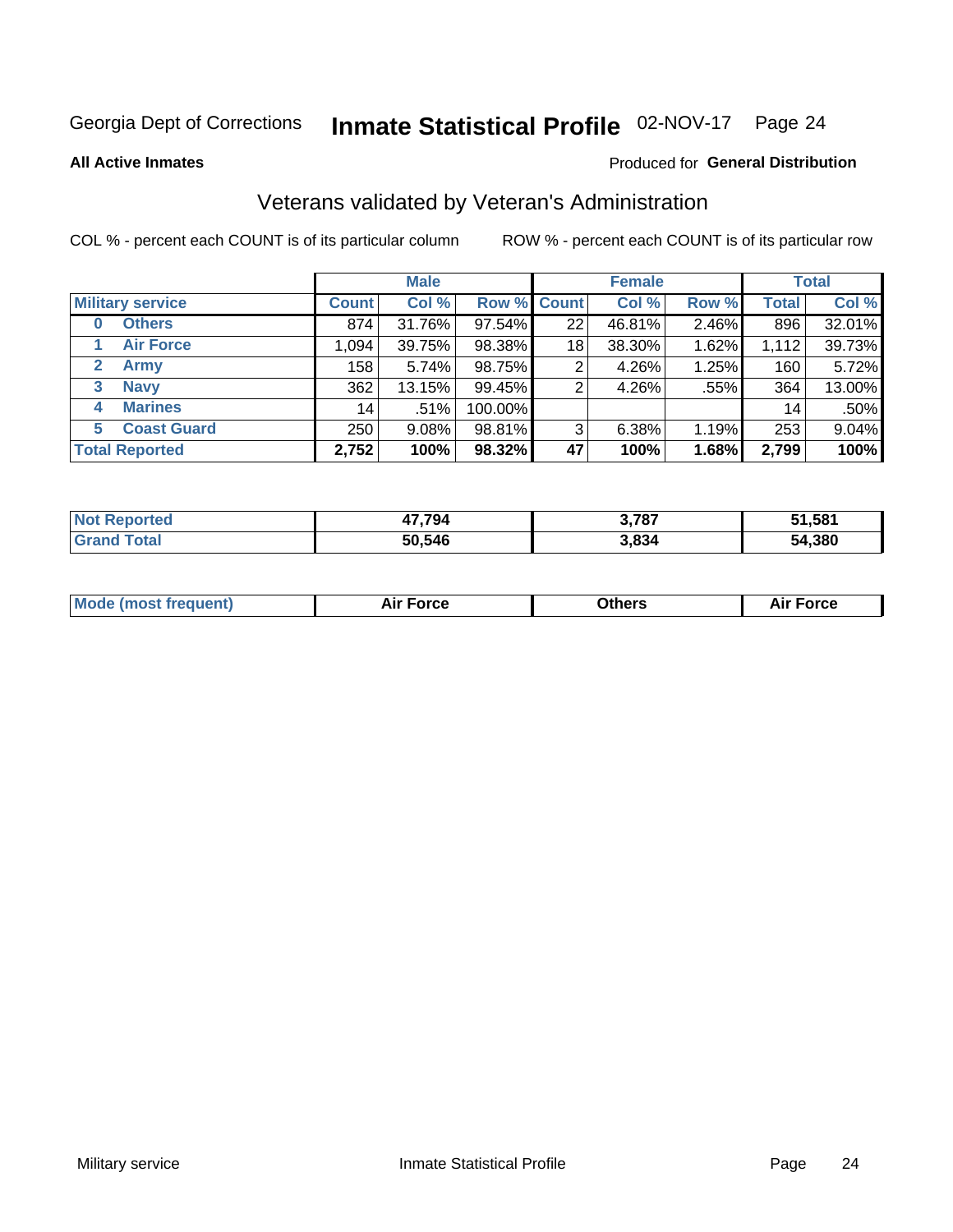#### Inmate Statistical Profile 02-NOV-17 Page 25

**All Active Inmates** 

### Produced for General Distribution

## Type of admission to prison

COL % - percent each COUNT is of its particular column

|    |                                  |                | <b>Male</b> |                    |                | <b>Female</b> |          |                | <b>Total</b> |
|----|----------------------------------|----------------|-------------|--------------------|----------------|---------------|----------|----------------|--------------|
|    | <b>Type of Admission</b>         | <b>Count</b>   | Col %       | <b>Row % Count</b> |                | Col %         | Row %    | <b>Total</b>   | Col %        |
| 16 | <b>Population Redistribution</b> | 8              | $.02\%$     | 100.00%            |                |               |          | 8              | .01%         |
| 27 | <b>Boot Camp Plus</b>            |                | .01%        | 100.00%            |                |               |          |                | .01%         |
| 28 | <b>Initial Assignment</b>        | 12             | $.02\%$     | 100.00%            |                |               |          | 12             | .02%         |
| 52 | <b>New Sentence</b>              | 40,603         | 80.35%      | 93.03% 3,040       |                | 79.29%        | 6.97%    | 43,643         | 80.27%       |
| 53 | <b>Probation Rev Partial</b>     | 2,133          | 4.22%       | 91.04%             | 210            | 5.48%         | 8.96%    | 2,343          | 4.31%        |
| 54 | <b>Probation Rev Remainder</b>   | 3,100          | 6.13%       | 89.86%             | 350            | 9.13%         | 10.14%   | 3,450          | 6.35%        |
| 55 | <b>Parole Rev New Sentence</b>   | 2,737          | 5.42%       | 95.03%             | 143            | 3.73%         | 4.97%    | 2,880          | 5.30%        |
| 56 | <b>Parole Rev No New</b>         | 1,861          | 3.68%       | 95.48%             | 88             | 2.30%         | 4.52%    | 1,949          | 3.58%        |
|    | <b>Sentence</b>                  |                |             |                    |                |               |          |                |              |
| 57 | <b>Released In Error</b>         | 16             | .03%        | 88.89%             | $\overline{2}$ | .05%          | 11.11%   | 18             | .03%         |
| 65 | <b>Return Appeal/Bond</b>        | $\overline{2}$ | .01%        | 100.00%            |                |               |          | $\overline{2}$ | .01%         |
| 67 | <b>Admit Fm Other Cust</b>       | 5              | .01%        | 100.00%            |                |               |          | 5              | .01%         |
| 69 | <b>New Sent/Par Rev Pnd</b>      | 4              | .01%        | 100.00%            |                |               |          | 4              | .01%         |
| 70 | <b>Life W/O Parole</b>           | 14             | .03%        | 100.00%            |                |               |          | 14             | .03%         |
| 72 | <b>Par Rev/Rsn Unknown</b>       | 28             | .06%        | 100.00%            |                |               |          | 28             | .05%         |
| 74 | <b>Pb Parole Rescinded</b>       | 1              | .01%        | 100.00%            |                |               |          |                | .01%         |
| 76 | <b>Par Rev/Revoc Center</b>      | 1              | .01%        | 100.00%            |                |               |          |                | .01%         |
| 82 | <b>Unknown</b>                   | 7              | .01%        | 87.50%             |                | .03%          | 12.50%   | 8              | .01%         |
|    | <b>Total Reported</b>            | 50,533         | 100%        | 92.95% 3,834       |                | 100%          | $7.05\%$ | 54,367         | 100%         |

| $N$<br><b>rted</b> |        |       | - 1    |
|--------------------|--------|-------|--------|
| int                | 50,546 | 3.834 | 54,380 |

| <b>Mode (most frequent)</b> | New Sentence | <b>New Sentence</b> | <b>New Sentence</b> |
|-----------------------------|--------------|---------------------|---------------------|
|                             |              |                     |                     |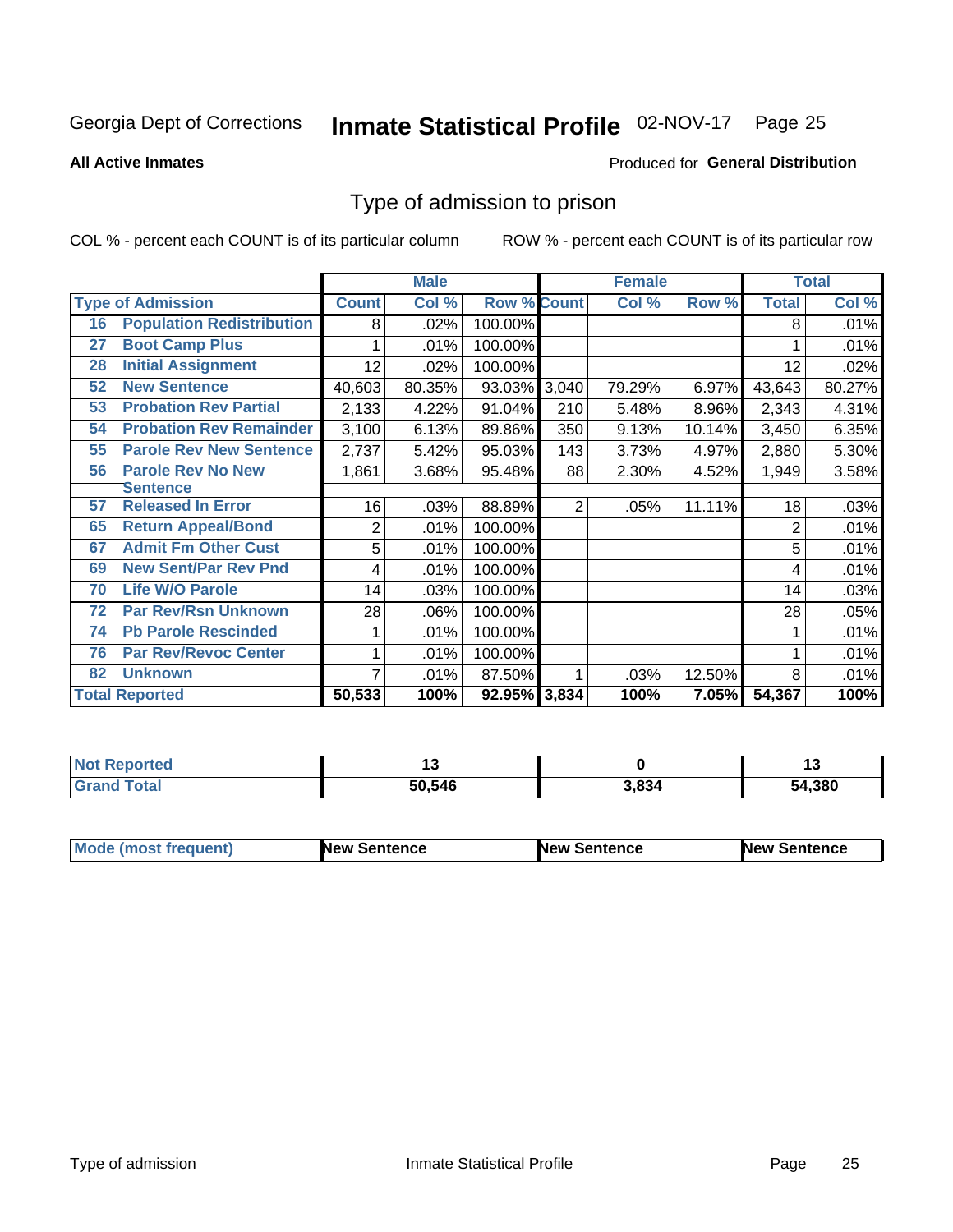## Inmate Statistical Profile 02-NOV-17 Page 26

**All Active Inmates** 

### Produced for General Distribution

## Current / last supervision level

COL % - percent each COUNT is of its particular column

|                        |              | <b>Male</b> |                    |       | <b>Female</b> |          |        | <b>Total</b> |
|------------------------|--------------|-------------|--------------------|-------|---------------|----------|--------|--------------|
| <b>Security Status</b> | <b>Count</b> | Col %       | <b>Row % Count</b> |       | Col %         | Row %    | Total  | Col %        |
| 3 Minimum              | 4.113        | $8.14\%$    | 73.11%             | 1,513 | 39.48%        | 26.89%   | 5,626  | 10.35%       |
| 4 Medium               | 36.616       | 72.46%      | $94.54\%$          | 2,113 | 55.14%        | $5.46\%$ | 38,729 | 71.24%       |
| 5 Close                | 9,801        | 19.40%      | 97.94%             | 206   | 5.38%         | $2.06\%$ | 10,007 | 18.41%       |
| <b>Total Reported</b>  | 50,530       | 100%        | 92.95%             | 3,832 | 100%          | $7.05\%$ | 54,362 | 100%         |

| <b>Still being diagnosed</b> |        |       |        |
|------------------------------|--------|-------|--------|
| <b>Not Reported</b>          |        |       | 1٤     |
| <b>Grand Total</b>           | 50,546 | 3,834 | 54,380 |

| M | M | . . |
|---|---|-----|
|   |   |     |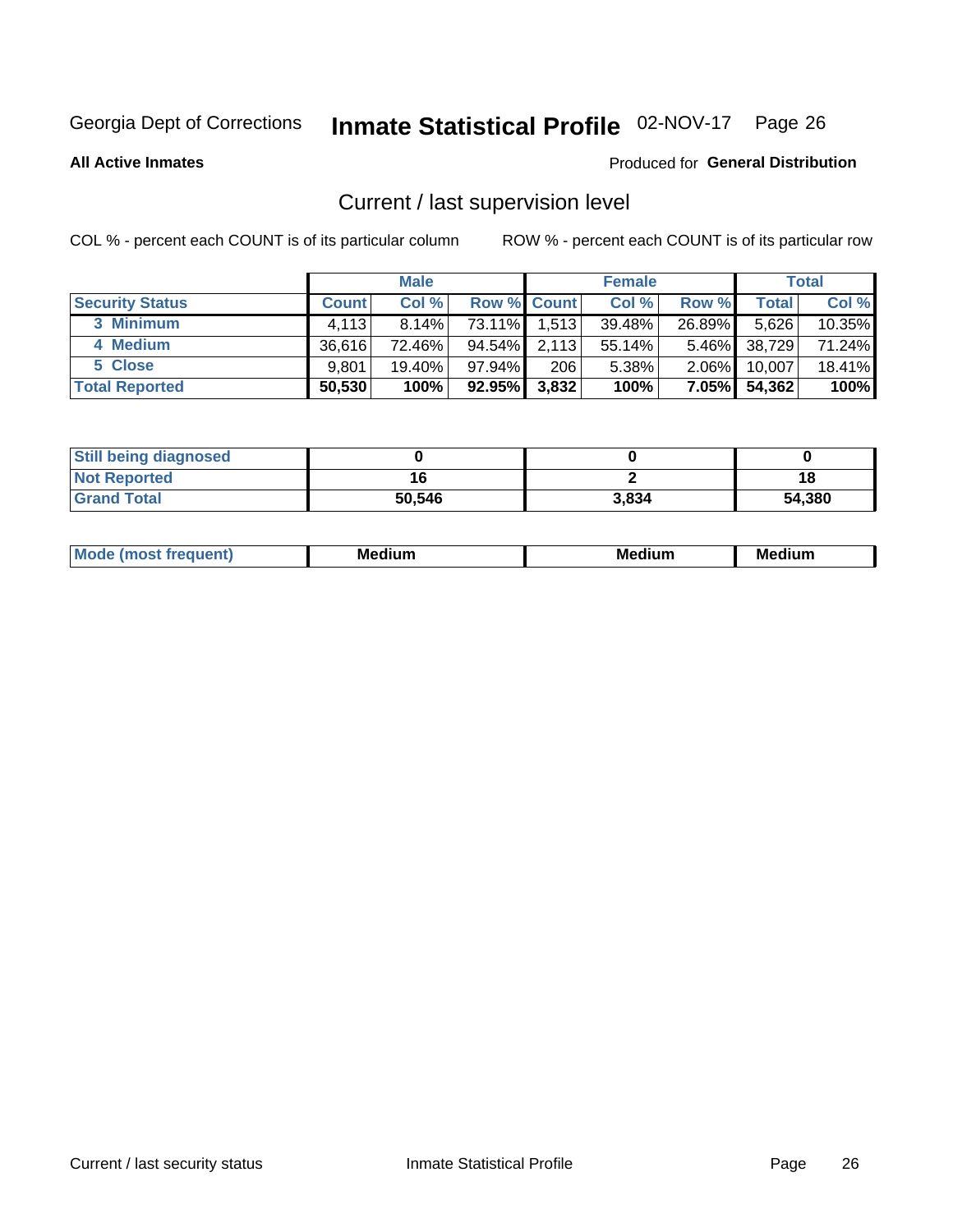## Inmate Statistical Profile 02-NOV-17 Page 27

**All Active Inmates** 

## Produced for General Distribution

## Current / last type of institution

COL % - percent each COUNT is of its particular column

|                                   |                       | <b>Male</b> |             |       | <b>Female</b> |        |              | <b>Total</b> |
|-----------------------------------|-----------------------|-------------|-------------|-------|---------------|--------|--------------|--------------|
| <b>Type of Institution</b>        | <b>Count</b>          | Col %       | Row % Count |       | Col %         | Row %  | <b>Total</b> | Col %        |
| <b>County Ci</b>                  | 4,661                 | 9.27%       | 99.98%      |       | .03%          | .02%   | 4,662        | 8.61%        |
| <b>Probation Detention Center</b> | $\mathbf{2}^{\prime}$ | .01%        | 100.00%     |       |               |        |              | .01%         |
| <b>State Prison</b>               | 35,541                | 70.67%      | $90.80\%$   | 3,601 | 93.92%        | 9.20%  | 39,142       | 72.32%       |
| <b>Transitional Center</b>        | 2,112                 | 4.20%       | $90.14\%$   | 231   | 6.03%         | 9.86%  | 2,343        | 4.33%        |
| <b>Private Prison</b>             | 7,961                 | 15.83%      | 100.00%     |       |               |        | 7,961        | 14.71%       |
| <b>County Jail</b>                |                       | .01%        | 100.00%     |       |               |        |              | .01%         |
| <b>Rsat - Center</b>              | $\overline{2}$        | $.01\%$     | 100.00%     |       |               |        | 2            | .01%         |
| <b>State Hospital</b>             | 3 <sup>1</sup>        | $.01\%$     | 75.00%      |       | .03%          | 25.00% | 4            | .01%         |
| <b>Total Reported</b>             | 50,289                | 100%        | 92.92%      | 3,834 | 100%          | 7.08%  | 54,123       | 100%         |

| $^{\dagger}$ Not $_{\odot}$<br>Reported |        |       |        |
|-----------------------------------------|--------|-------|--------|
| <b>Total</b><br><b>Grand</b>            | 50,289 | 3,834 | 54,123 |

| Mode (most frequent) | <b>State Prison</b> | <b>State Prison</b> | <b>State Prisonl</b> |
|----------------------|---------------------|---------------------|----------------------|
|                      |                     |                     |                      |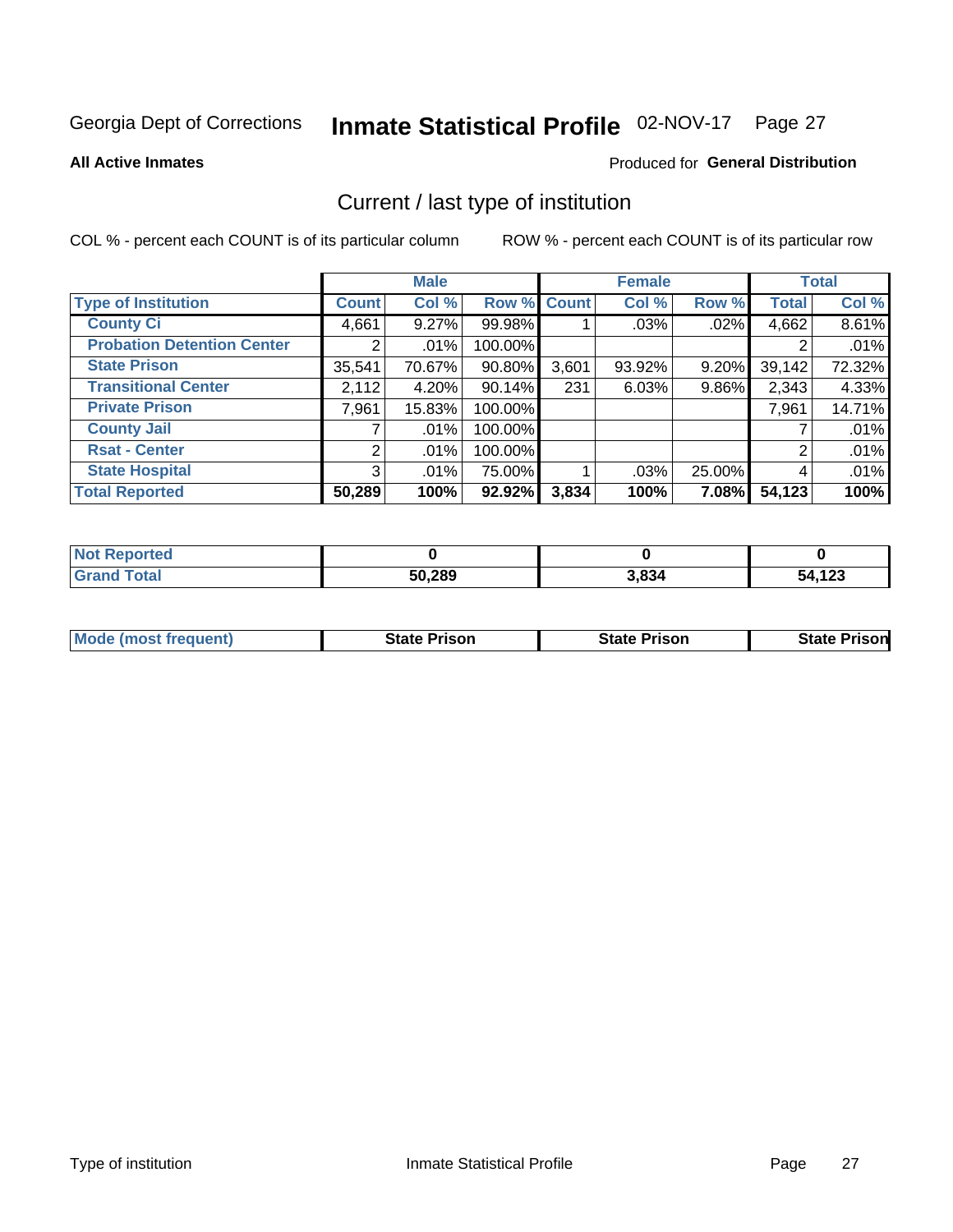## Inmate Statistical Profile 02-NOV-17 Page 28

**All Active Inmates** 

## Produced for General Distribution

## Institution type - transitional centers

COL % - percent each COUNT is of its particular column

|                                          |              | <b>Male</b> |         |              | <b>Female</b> |         |              | <b>Total</b> |
|------------------------------------------|--------------|-------------|---------|--------------|---------------|---------|--------------|--------------|
| <b>Institution Type - Trans. Centers</b> | <b>Count</b> | Col %       | Row %   | <b>Count</b> | Col %         | Row %   | <b>Total</b> | Col %        |
| <b>Albany Tc</b>                         | 156          | 6.76%       | 100.00% |              |               |         | 156          | 5.90%        |
| <b>Arrendale State Prison</b>            |              |             |         | 109          | 32.06%        | 100.00% | 109          | 4.12%        |
| <b>Atlanta Tc</b>                        | 281          | 12.19%      | 100.00% |              |               |         | 281          | 10.62%       |
| <b>Augusta Tc</b>                        | 226          | 9.80%       | 100.00% |              |               |         | 226          | 8.54%        |
| <b>Charles D. Hudson Tc</b>              | 150          | 6.50%       | 100.00% |              |               |         | 150          | 5.67%        |
| <b>Clayton Tc</b>                        | 379          | 16.44%      | 100.00% |              |               |         | 379          | 14.32%       |
| <b>Coastal Tc</b>                        | 260          | 11.27%      | 100.00% |              |               |         | 260          | 9.83%        |
| <b>Columbus Tc</b>                       | 139          | 6.03%       | 100.00% |              |               |         | 139          | 5.25%        |
| <b>Macon Tc</b>                          | 157          | 6.81%       | 100.00% |              |               |         | 157          | 5.93%        |
| <b>Macon Womens Tc</b>                   |              |             |         | 2            | .59%          | 100.00% | 2            | .08%         |
| <b>Metro Tc</b>                          |              |             |         | 229          | 67.35%        | 100.00% | 229          | 8.65%        |
| <b>Phillips State Prison</b>             | 194          | 8.41%       | 100.00% |              |               |         | 194          | 7.33%        |
| <b>Savannah Mens Tc</b>                  |              | .04%        | 100.00% |              |               |         |              | .04%         |
| <b>Smith Tc</b>                          | 199          | 8.63%       | 100.00% |              |               |         | 199          | 7.52%        |
| <b>Valdosta Tc</b>                       | 164          | 7.11%       | 100.00% |              |               |         | 164          | 6.20%        |
| <b>Total Reported</b>                    | 2,306        | 100%        | 87.15%  | 340          | 100%          | 12.85%  | 2,646        | 100%         |

| τeα |       |             |       |
|-----|-------|-------------|-------|
|     | 2,306 | 340.<br>J4∪ | 2,646 |

| Mode (most frequent) | <b>Clayton Tc</b> | Metro Tc | <b>Clayton Tc</b> |
|----------------------|-------------------|----------|-------------------|
|                      |                   |          |                   |
|                      |                   |          |                   |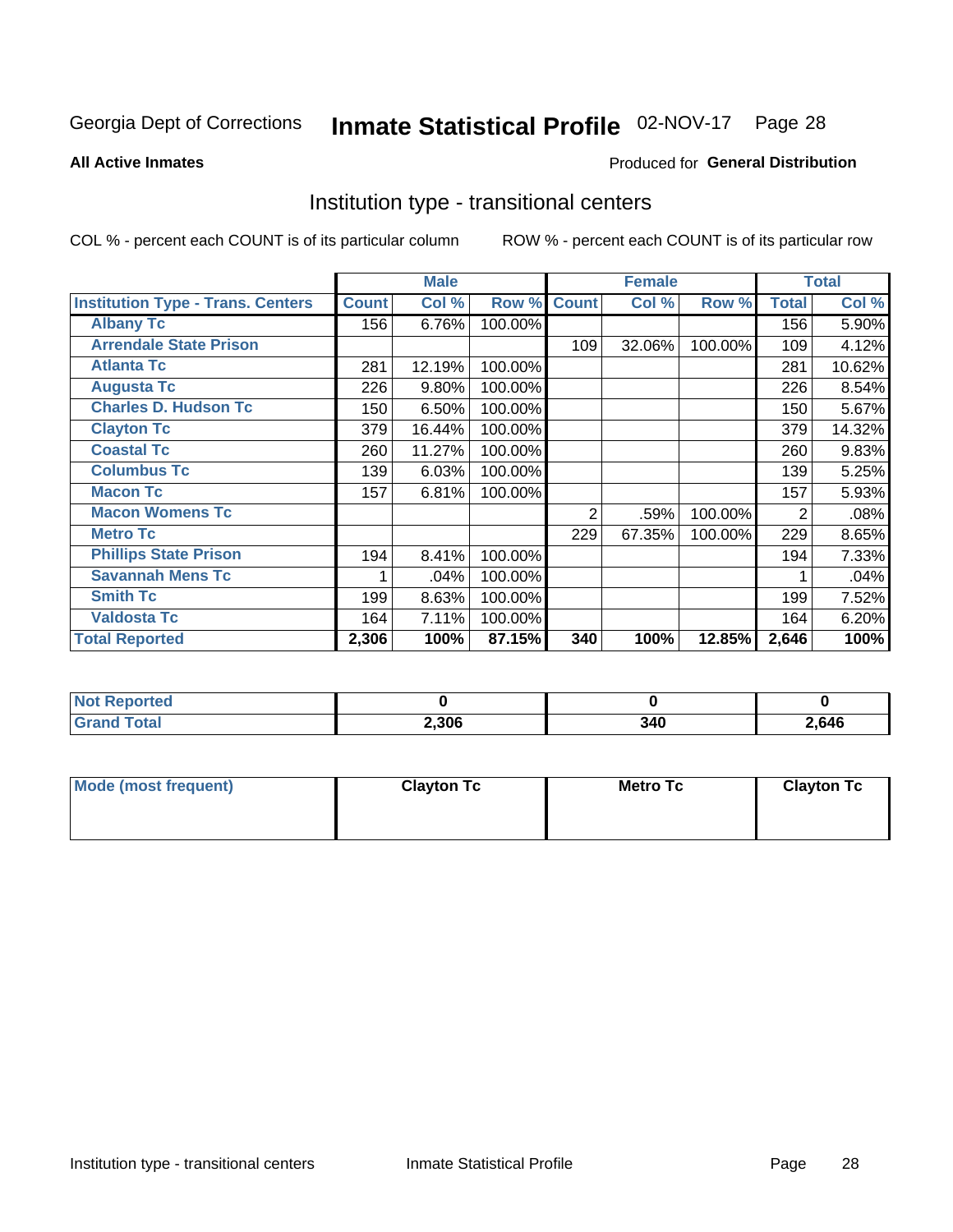## Inmate Statistical Profile 02-NOV-17 Page 29

### **All Active Inmates**

### Produced for General Distribution

## Institution type - county prisons

COL % - percent each COUNT is of its particular column

|                                          |                | <b>Male</b> |         |              | <b>Female</b> |       |                | <b>Total</b> |
|------------------------------------------|----------------|-------------|---------|--------------|---------------|-------|----------------|--------------|
| <b>Institution Type - County Prisons</b> | <b>Count</b>   | Col %       | Row %   | <b>Count</b> | Col %         | Row % | <b>Total</b>   | Col %        |
| <b>Baldwin County Ci</b>                 | $\mathbf{1}$   | .02%        | 100.00% |              |               |       | $\mathbf{1}$   | .02%         |
| <b>Bulloch County Ci</b>                 | 151            | 3.24%       | 100.00% |              |               |       | 151            | 3.24%        |
| <b>Carroll County Ci</b>                 | 238            | 5.11%       | 100.00% |              |               |       | 238            | 5.11%        |
| <b>Clarke County Ci</b>                  | 124            | 2.66%       | 100.00% |              |               |       | 124            | 2.66%        |
| <b>Clayton County Ci</b>                 | 238            | 5.11%       | 100.00% |              |               |       | 238            | 5.11%        |
| <b>Colquitt County Ci</b>                | 183            | 3.93%       | 100.00% |              |               |       | 183            | 3.93%        |
| <b>Coweta County Ci</b>                  | 212            | 4.55%       | 100.00% |              |               |       | 212            | 4.55%        |
| <b>Decatur County Ci</b>                 | 188            | 4.03%       | 100.00% |              |               |       | 188            | 4.03%        |
| <b>Dougherty County Ci</b>               | 1              | .02%        | 100.00% |              |               |       | 1              | .02%         |
| <b>Effingham County Ci</b>               | 183            | 3.93%       | 100.00% |              |               |       | 183            | 3.93%        |
| <b>Floyd County Ci</b>                   | 416            | 8.93%       | 100.00% |              |               |       | 416            | 8.92%        |
| <b>Fulton County Ci</b>                  | 8              | .17%        | 100.00% |              |               |       | $\,8\,$        | .17%         |
| <b>Gilmer County Ci</b>                  | 3              | .06%        | 100.00% |              |               |       | 3              | .06%         |
| <b>Grady County Ci</b>                   | $\overline{2}$ | .04%        | 100.00% |              |               |       | $\overline{2}$ | .04%         |
| <b>Gwinnett County Ci</b>                | 204            | 4.38%       | 100.00% |              |               |       | 204            | 4.38%        |
| <b>Hall County Ci</b>                    | 186            | 3.99%       | 100.00% |              |               |       | 186            | 3.99%        |
| <b>Hancock County Ci</b>                 | 1              | .02%        | 100.00% |              |               |       | 1              | .02%         |
| <b>Harris County Ci</b>                  | 145            | 3.11%       | 100.00% |              |               |       | 145            | 3.11%        |
| <b>Hart County Ci</b>                    | 4              | .09%        | 100.00% |              |               |       | 4              | .09%         |
| <b>Jackson County Ci</b>                 | 148            | 3.18%       | 100.00% |              |               |       | 148            | 3.17%        |
| <b>Jefferson County Ci</b>               | 140            | 3.00%       | 100.00% |              |               |       | 140            | 3.00%        |
| <b>Meriwether County Ci</b>              | 3              | .06%        | 100.00% |              |               |       | 3              | .06%         |
| <b>Miller County Ci</b>                  | 1              | .02%        | 100.00% |              |               |       | 1              | .02%         |
| <b>Mitchell County Ci</b>                | 134            | 2.87%       | 100.00% |              |               |       | 134            | 2.87%        |
| <b>Morgan County Ci</b>                  | 1              | .02%        | 100.00% |              |               |       | 1              | .02%         |
| <b>Muscogee County Ci</b>                | 513            | 11.01%      | 100.00% |              |               |       | 513            | 11.00%       |
| <b>Richmond County Ci</b>                | 229            | 4.91%       | 100.00% |              |               |       | 229            | 4.91%        |
| <b>Screven County Ci</b>                 | 142            | 3.05%       | 100.00% |              |               |       | 142            | 3.05%        |
| <b>Spalding County Ci</b>                | 367            | 7.87%       | 100.00% |              |               |       | 367            | 7.87%        |
| <b>Stewart County Ci</b>                 | $\overline{2}$ | .04%        | 100.00% |              |               |       | $\overline{2}$ | .04%         |
| <b>Sumter County Ci</b>                  | 340            | 7.29%       | 100.00% |              |               |       | 340            | 7.29%        |
| <b>Terrell County Ci</b>                 | 138            | 2.96%       | 100.00% |              |               |       | 138            | 2.96%        |
| <b>Thomas County Ci</b>                  | 1              | .02%        | 100.00% |              |               |       |                | .02%         |
| <b>Tift County Ci</b>                    | 3              | .06%        | 100.00% |              |               |       | 3              | .06%         |
| <b>Troup County Ci</b>                   | 1              | .02%        | 100.00% |              |               |       | $\mathbf{1}$   | .02%         |
| <b>Upson County Ci</b>                   | $\overline{2}$ | .04%        | 100.00% |              |               |       | $\overline{2}$ | .04%         |
| <b>Walker County Ci</b>                  | 3              | .06%        | 100.00% |              |               |       | 3              | .06%         |
| <b>Walton County Ci</b>                  | 3              | .06%        | 100.00% |              |               |       | 3 <sup>1</sup> | .06%         |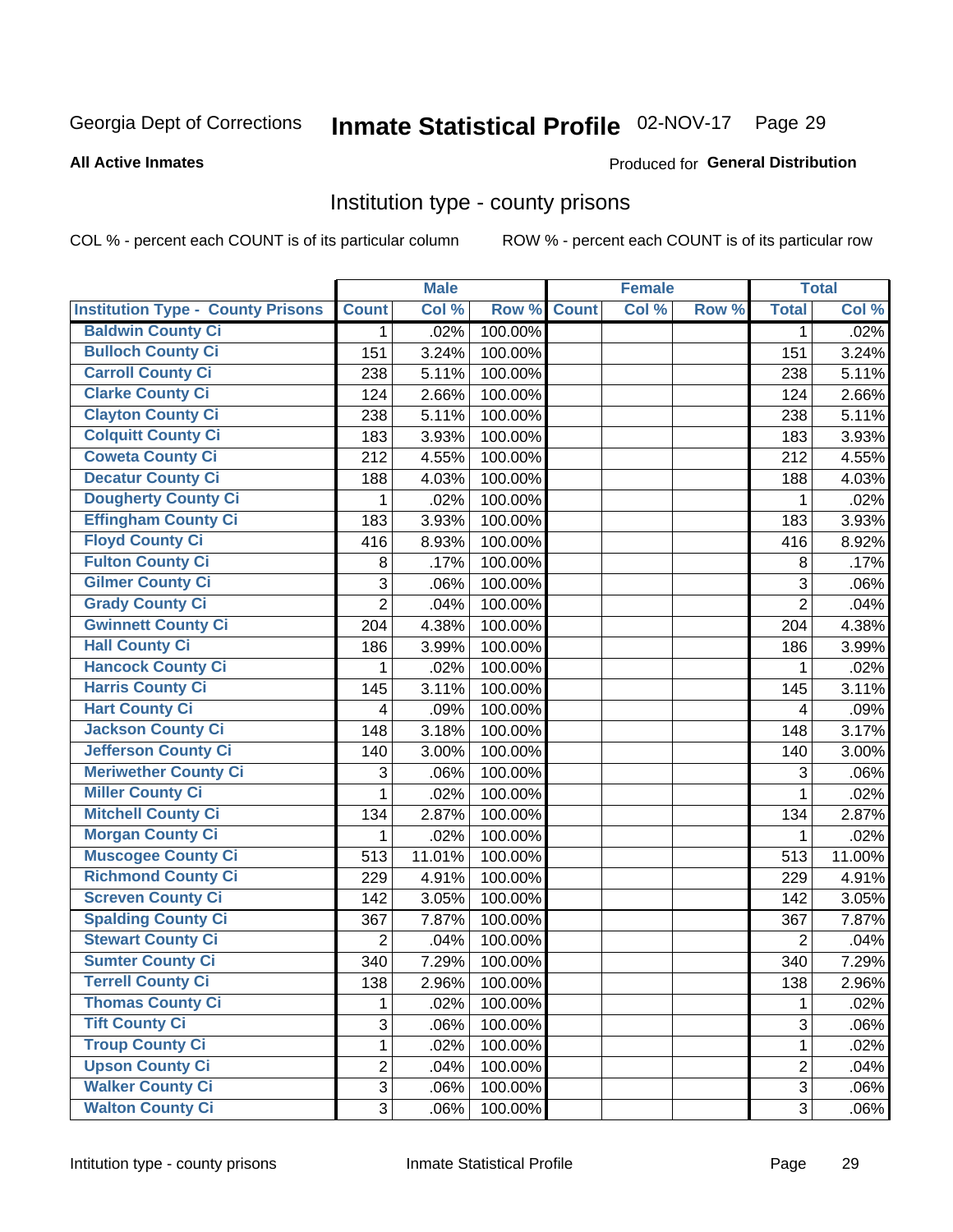## Inmate Statistical Profile 02-NOV-17 Page 30

**All Active Inmates** 

## Produced for General Distribution

## Institution type - county prisons

COL % - percent each COUNT is of its particular column

|                                          |              | <b>Male</b> |                    | <b>Female</b> |         |         | <b>Total</b> |
|------------------------------------------|--------------|-------------|--------------------|---------------|---------|---------|--------------|
| <b>Institution Type - County Prisons</b> | <b>Count</b> | Col%        | <b>Row % Count</b> | Col%          | Row %   | Total i | Col %        |
| <b>Wilkes County Ci</b>                  |              | .02%        | $100.00\%$         |               |         |         | .02%         |
| <b>Womens Ci</b>                         |              |             |                    | 100.00%       | 100.00% |         | .02%         |
| <b>Worth County Ci</b>                   |              | $.02\%$     | 100.00%            |               |         |         | .02%         |
| <b>Total Reported</b>                    | 4,661        | 100%        | 99.98%             | 100%          | $.02\%$ | 4,662   | 100%         |

| <u>ied</u>           |     |      |
|----------------------|-----|------|
| $\sim$ $\sim$ $\sim$ | 661 | ,662 |

| Mode (most frequent) | <b>Muscogee County Ci</b> | <b>Womens Cil Muscogee County</b> |
|----------------------|---------------------------|-----------------------------------|
|                      |                           |                                   |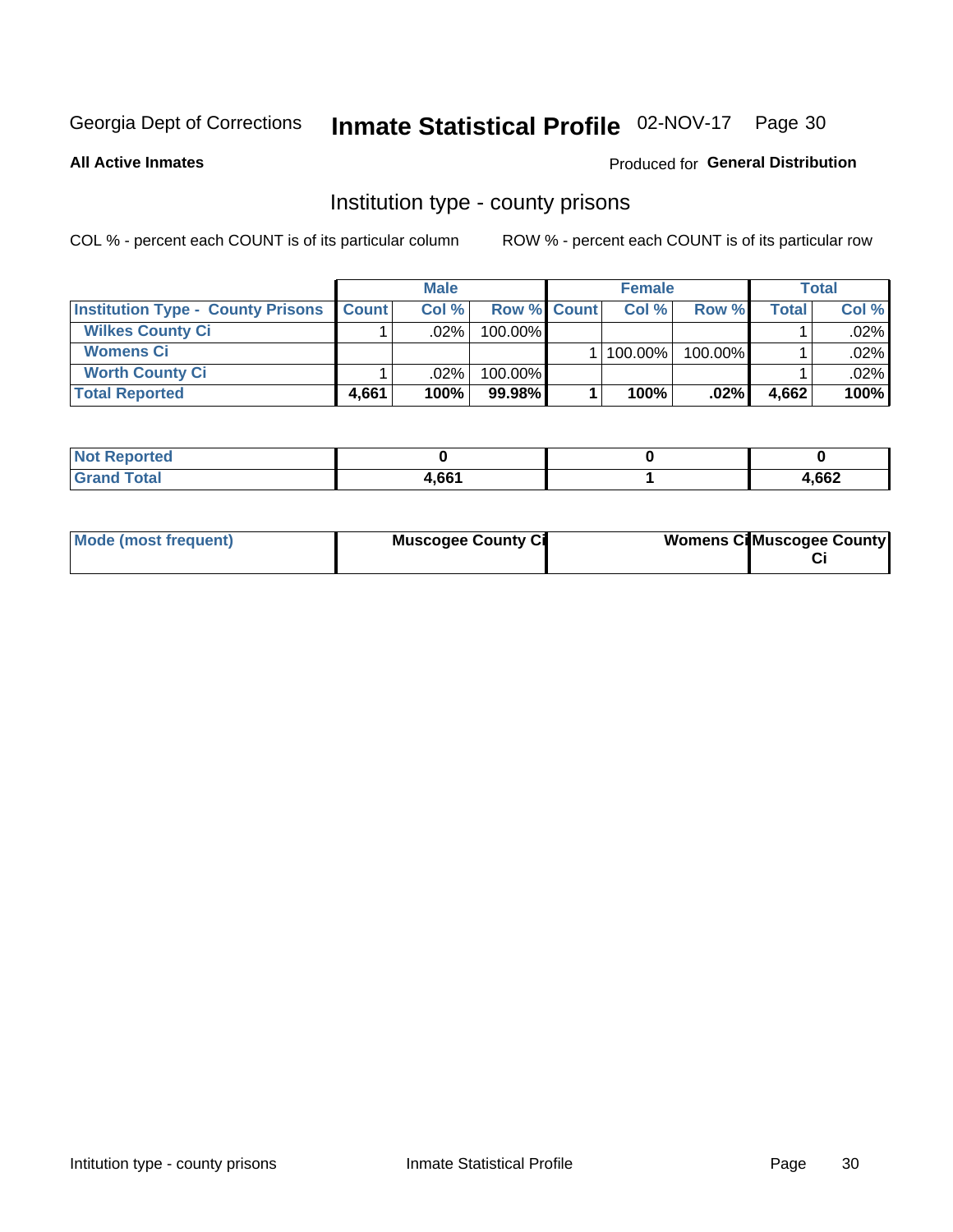## Inmate Statistical Profile 02-NOV-17 Page 31

### **All Active Inmates**

### Produced for General Distribution

## Institution type - state prisons

COL % - percent each COUNT is of its particular column

|                                         |              | <b>Male</b> |         |              | <b>Female</b> |         | <b>Total</b> |       |
|-----------------------------------------|--------------|-------------|---------|--------------|---------------|---------|--------------|-------|
| <b>Institution Type - State Prisons</b> | <b>Count</b> | Col %       | Row %   | <b>Count</b> | Col %         | Row %   | <b>Total</b> | Col % |
| <b>Arrendale State Prison</b>           |              |             |         | 1,596        | 44.32%        | 100.00% | 1,596        | 4.08% |
| <b>Augusta State Med. Prison</b>        | 1,159        | 3.26%       | 99.91%  | 1            | .03%          | .09%    | 1,160        | 2.96% |
| <b>Autry State Prison</b>               | 1,715        | 4.83%       | 100.00% |              |               |         | 1,715        | 4.38% |
| <b>Baldwin State Prison</b>             | 953          | 2.68%       | 100.00% |              |               |         | 953          | 2.43% |
| <b>Burruss Correctional Training</b>    | 750          | 2.11%       | 100.00% |              |               |         | 750          | 1.92% |
| <b>Ctr</b>                              |              |             |         |              |               |         |              |       |
| <b>Calhoun State Prison</b>             | 1,638        | 4.61%       | 100.00% |              |               |         | 1,638        | 4.18% |
| <b>Central State Prison</b>             | 1,136        | 3.20%       | 100.00% |              |               |         | 1,136        | 2.90% |
| <b>Chatham State Prison</b>             | 6            | .02%        | 100.00% |              |               |         | 6            | .02%  |
| <b>Coastal State Prison</b>             | 1,638        | 4.61%       | 100.00% |              |               |         | 1,638        | 4.18% |
| <b>Dodge State Prison</b>               | 1,228        | 3.46%       | 100.00% |              |               |         | 1,228        | 3.14% |
| <b>Dooly State Prison</b>               | 1,661        | 4.67%       | 100.00% |              |               |         | 1,661        | 4.24% |
| <b>Emanuel Women'S Facility</b>         |              |             |         | 395          | 10.97%        | 100.00% | 395          | 1.01% |
| <b>Ga Diag Class Prison</b>             | 3,371        | 9.48%       | 100.00% |              |               |         | 3,371        | 8.61% |
| <b>Ga State Prison</b>                  | 1,454        | 4.09%       | 100.00% |              |               |         | 1,454        | 3.71% |
| <b>Hancock State Prison</b>             | 1,143        | 3.22%       | 100.00% |              |               |         | 1,143        | 2.92% |
| <b>Hays State Prison</b>                | 1,065        | 3.00%       | 100.00% |              |               |         | 1,065        | 2.72% |
| <b>Helms Facility</b>                   | 18           | .05%        | 64.29%  | 10           | .28%          | 35.71%  | 28           | .07%  |
| <b>Johnson State Prison</b>             | 1,583        | 4.45%       | 100.00% |              |               |         | 1,583        | 4.04% |
| <b>Lee State Prison</b>                 | 740          | 2.08%       | 100.00% |              |               |         | 740          | 1.89% |
| <b>Long Unit</b>                        | 208          | .59%        | 100.00% |              |               |         | 208          | .53%  |
| <b>Lowndes Unit</b>                     | 6            | .02%        | 100.00% |              |               |         | 6            | .02%  |
| <b>Macon State Prison</b>               | 1,703        | 4.79%       | 100.00% |              |               |         | 1,703        | 4.35% |
| <b>Metro State Prison (W)</b>           |              |             |         | 1            | .03%          | 100.00% | 1            | .01%  |
| <b>Montgomery State Prison</b>          | 418          | 1.18%       | 100.00% |              |               |         | 418          | 1.07% |
| <b>Phillips State Prison</b>            | 1,048        | 2.95%       | 100.00% |              |               |         | 1,048        | 2.68% |
| <b>Pulaski State Prison</b>             |              |             |         | 1,162        | 32.27%        | 100.00% | 1,162        | 2.97% |
| <b>Putnam State Prison</b>              | 1            | .01%        | 100.00% |              |               |         | 1            | .01%  |
| <b>Rivers State Prison</b>              | 1            | .01%        | 100.00% |              |               |         | 1            | .01%  |
| <b>Rogers State Prison</b>              | 1,398        | 3.93%       | 100.00% |              |               |         | 1,398        | 3.57% |
| <b>Rutledge State Prison</b>            | 601          | 1.69%       | 100.00% |              |               |         | 601          | 1.54% |
| <b>Smith State Prison</b>               | 1,514        | 4.26%       | 100.00% |              |               |         | 1,514        | 3.87% |
| <b>Telfair State Prison</b>             | 1,370        | 3.85%       | 100.00% |              |               |         | 1,370        | 3.50% |
| <b>Valdosta State Prison</b>            | 1,000        | 2.81%       | 100.00% |              |               |         | 1,000        | 2.55% |
| <b>Walker State Prison</b>              | 406          | 1.14%       | 100.00% |              |               |         | 406          | 1.04% |
| <b>Ware State Prison</b>                | 1,485        | 4.18%       | 100.00% |              |               |         | 1,485        | 3.79% |
| <b>Washington State Prison</b>          | 1,334        | 3.75%       | 100.00% |              |               |         | 1,334        | 3.41% |
| <b>Wayne State Prison</b>               | 1            | .01%        | 100.00% |              |               |         | 1            | .01%  |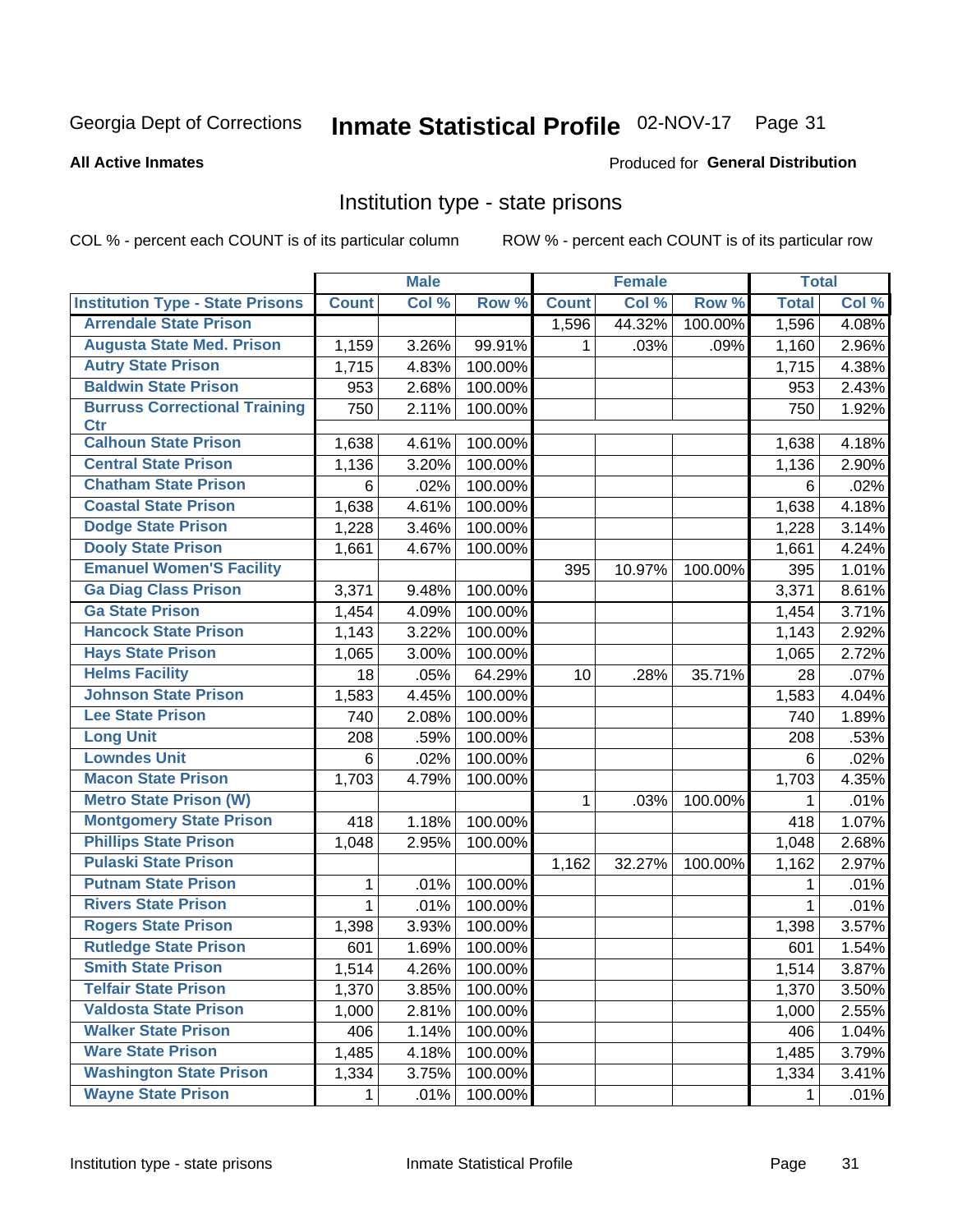## Inmate Statistical Profile 02-NOV-17 Page 32

**All Active Inmates** 

## Produced for General Distribution

## Institution type - state prisons

COL % - percent each COUNT is of its particular column

|                                         |              | <b>Male</b>                 |         |              | <b>Female</b>                 |         | <b>Total</b>                   |        |
|-----------------------------------------|--------------|-----------------------------|---------|--------------|-------------------------------|---------|--------------------------------|--------|
| <b>Institution Type - State Prisons</b> | <b>Count</b> | Col %                       | Row %   | <b>Count</b> | Col %                         | Row %   | Total                          | Col %  |
| <b>Whitworth Women'S Facility</b>       |              |                             |         | 436          | $12.11\%$                     | 100.00% | 436                            | 1.11%  |
| <b>Wilcox State Prison</b>              | 1,789        | 5.03%                       | 100.00% |              |                               |         | 1,789                          | 4.57%  |
| <b>Total Reported</b>                   | 35,541       | 100%                        | 90.8%   | 3,601        | 100%                          | 9.2%    | 39,142                         | 100%   |
| <b>Not Reported</b>                     |              | 0                           |         |              | 0                             |         | 0                              |        |
|                                         |              |                             |         |              |                               |         |                                |        |
| <b>Grand Total</b>                      |              | 35,541                      |         |              | 3,601                         |         |                                | 39,142 |
| <b>Mode (most frequent)</b>             |              | <b>Ga Diag Class Prison</b> |         |              | <b>Arrendale State Prison</b> |         | <b>Ga Diag Class</b><br>Prison |        |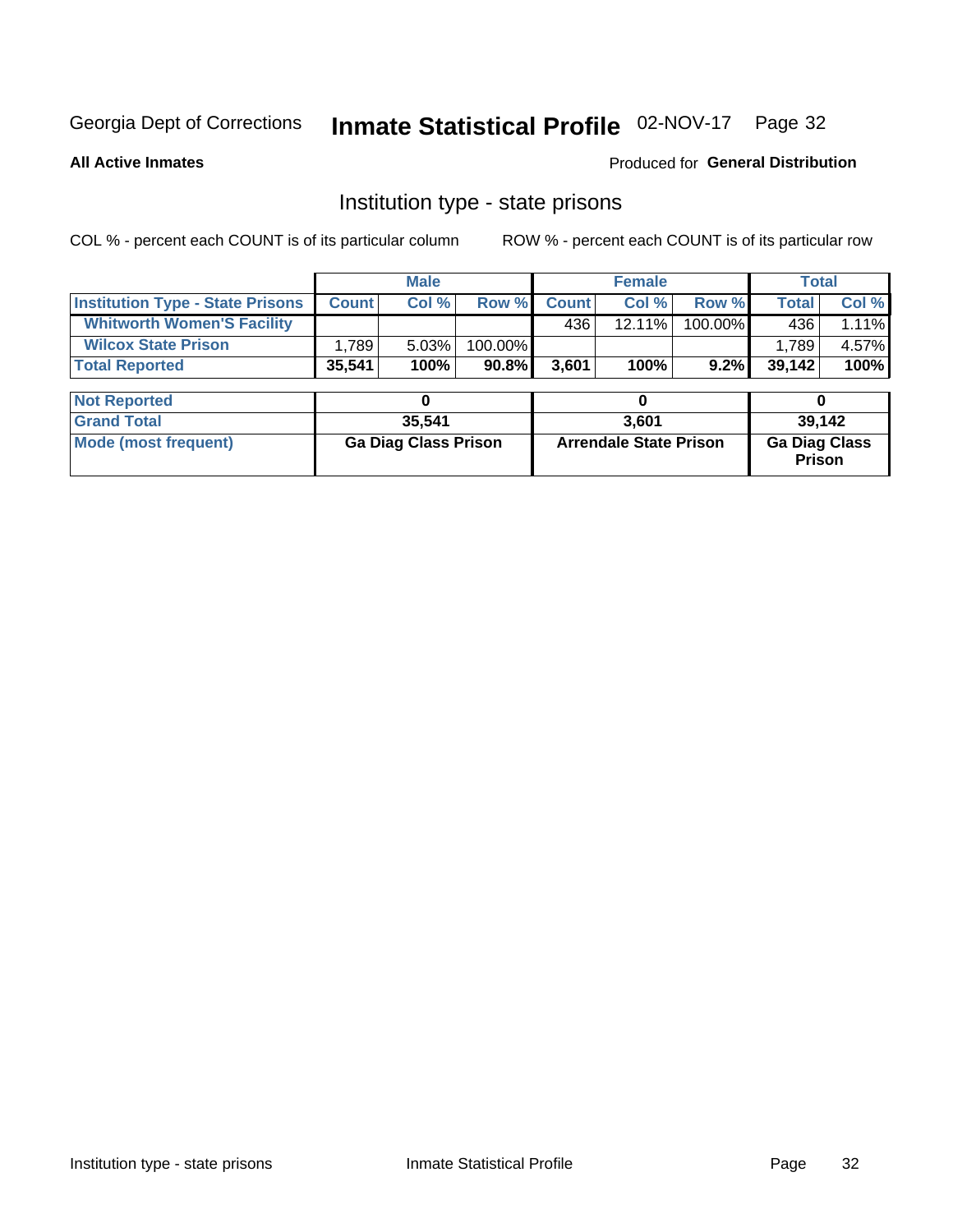## Inmate Statistical Profile 02-NOV-17 Page 33

**All Active Inmates** 

## Produced for General Distribution

## Institution type - private prisons

COL % - percent each COUNT is of its particular column

|                                           |              | <b>Male</b> |                    | <b>Female</b> |       |       | <b>Total</b> |
|-------------------------------------------|--------------|-------------|--------------------|---------------|-------|-------|--------------|
| <b>Institution Type - Private Prisons</b> | <b>Count</b> | Col %       | <b>Row % Count</b> | Col %         | Row % | Total | Col %        |
| <b>Coffee Corr Facility</b>               | 2,657        | 33.38%      | 100.00%            |               |       | 2,657 | 33.38%       |
| <b>Jenkins Corr Facility</b>              | 1.171        | $14.71\%$   | 100.00%            |               |       | 1,171 | 14.71%       |
| <b>Riverbend Corr Facility</b>            | 1.497        | 18.80%      | 100.00%            |               |       | 1,497 | 18.80%       |
| <b>Wheeler Corr Facility</b>              | 2,636        | $33.11\%$   | 100.00%            |               |       | 2,636 | 33.11%       |
| <b>Total Reported</b>                     | 7,961        | 100%        | $100\%$            |               | %     | 7,961 | 100%         |

| <b>Reported</b> |       |       |
|-----------------|-------|-------|
| <b>otal</b>     | 7,961 | 7,961 |

| Mode (most frequent) | <b>Coffee Corr Facility</b> | <b>Null</b> | <b>Coffee Corr</b><br><b>Facility</b> |
|----------------------|-----------------------------|-------------|---------------------------------------|
|----------------------|-----------------------------|-------------|---------------------------------------|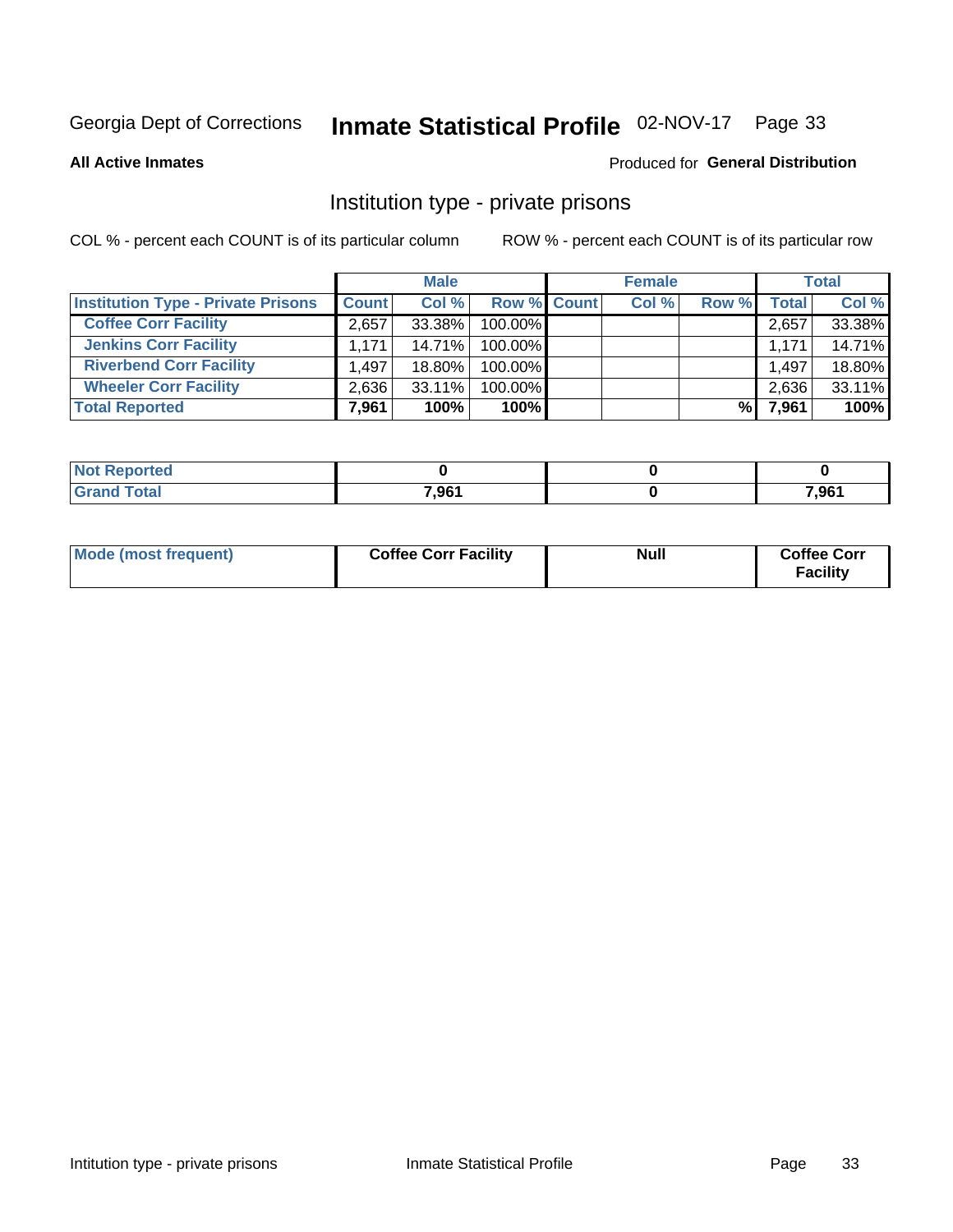## Inmate Statistical Profile 02-NOV-17 Page 34

**All Active Inmates** 

## Produced for General Distribution

## Institution type - inmate boot camp

COL % - percent each COUNT is of its particular column

|                                      |              | <b>Male</b> |               |              | <b>Female</b> |             | <b>Total</b> |
|--------------------------------------|--------------|-------------|---------------|--------------|---------------|-------------|--------------|
| <b>Institution Type - Boot Camps</b> | <b>Count</b> | Col %       | <b>Row %I</b> | <b>Count</b> | Col %         | Row % Total | Col %        |
| <b>Total Rported</b>                 |              |             |               |              |               |             |              |

| <b>Not Reported</b>            |  |  |
|--------------------------------|--|--|
| <b>Total</b><br>C <sub>r</sub> |  |  |

| Mod<br>uamo | Nul.<br>$- - - - - -$ | <b>Null</b> | . .<br>uu.<br>------ |
|-------------|-----------------------|-------------|----------------------|
|             |                       |             |                      |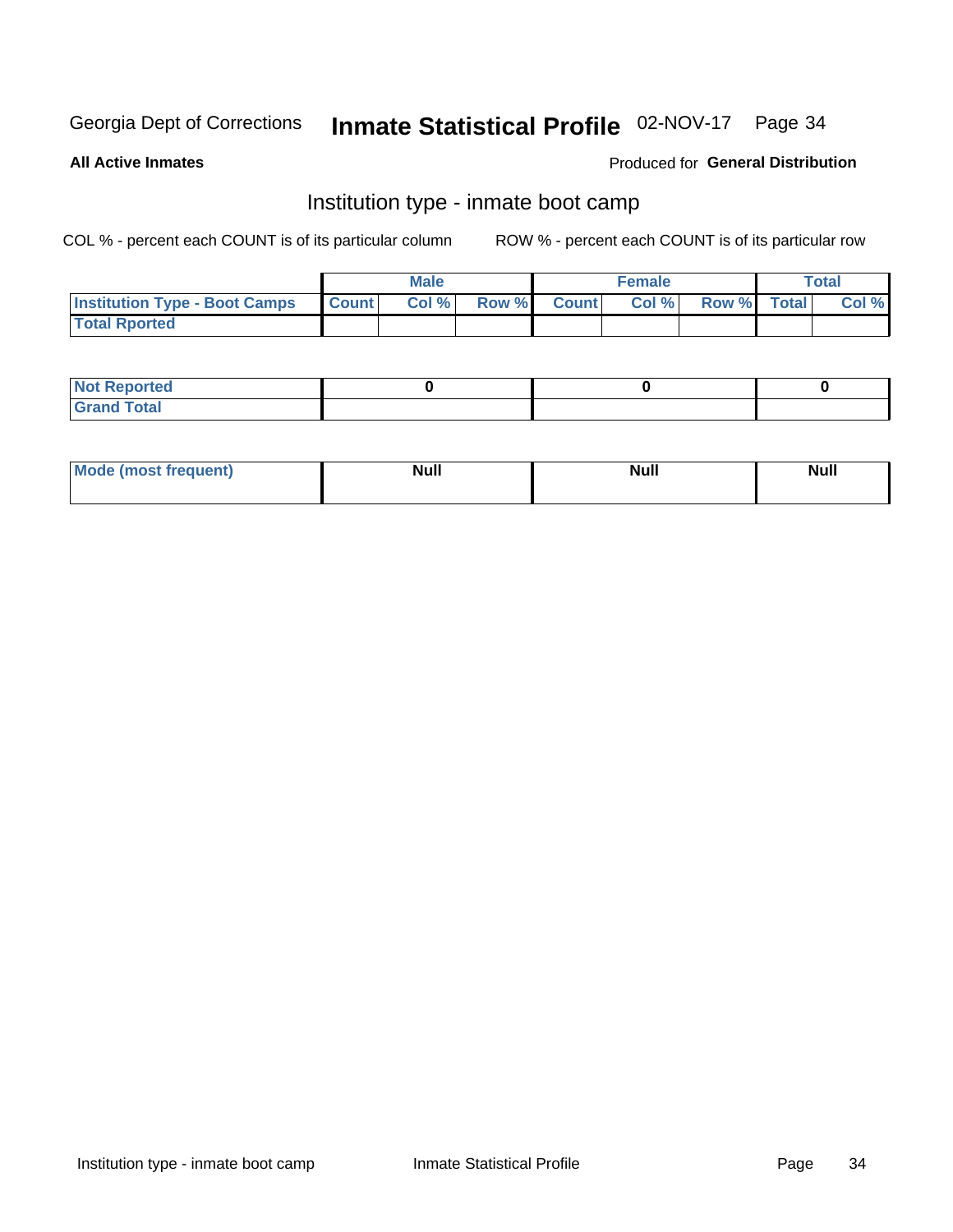## Inmate Statistical Profile 02-NOV-17 Page 35

### **All Active Inmates**

### Produced for General Distribution

## Number of disciplinary reports

COL % - percent each COUNT is of its particular column

|                                       |              | <b>Male</b> |                    |                  | <b>Female</b> |        |              | <b>Total</b> |
|---------------------------------------|--------------|-------------|--------------------|------------------|---------------|--------|--------------|--------------|
| <b>Number of Disciplinary Reports</b> | <b>Count</b> | Col %       | <b>Row % Count</b> |                  | Col %         | Row %  | <b>Total</b> | Col %        |
|                                       | 20,645       | 40.84%      | 89.98%             | 2,298            | 59.94%        | 10.02% | 22,943       | 42.19%       |
|                                       | 6,393        | 12.65%      | $92.67\%$          | 506              | 13.20%        | 7.33%  | 6,899        | 12.69%       |
|                                       | 4,099        | 8.11%       | 94.56%             | 236              | 6.16%         | 5.44%  | 4,335        | 7.97%        |
| 3                                     | 2,928        | 5.79%       | 94.94%             | 156 <sub>1</sub> | 4.07%         | 5.06%  | 3,084        | 5.67%        |
|                                       | 2,117        | 4.19%       | 94.64%             | 120              | 3.13%         | 5.36%  | 2,237        | 4.11%        |
| 5                                     | 1,716        | 3.39%       | 95.39%             | 83               | 2.16%         | 4.61%  | 1,799        | 3.31%        |
| <b>More Than 5</b>                    | 12,648       | 25.02%      | 96.68%             | 435              | 11.35%        | 3.32%  | 13,083       | 24.06%       |
| <b>Total Reported</b>                 | 50,546       | 100%        | 92.95%             | 3,834            | 100.0%        | 7.05%  | 54,380       | 100%         |

| Reported<br>Not <b>I</b> |        |       |        |
|--------------------------|--------|-------|--------|
| Total                    | 50.546 | 3,834 | 54,380 |

| Mean (average)       | 5.41 | 2.63 | 5.22 |
|----------------------|------|------|------|
| Median (middle)      |      |      |      |
| Mode (most frequent) |      |      |      |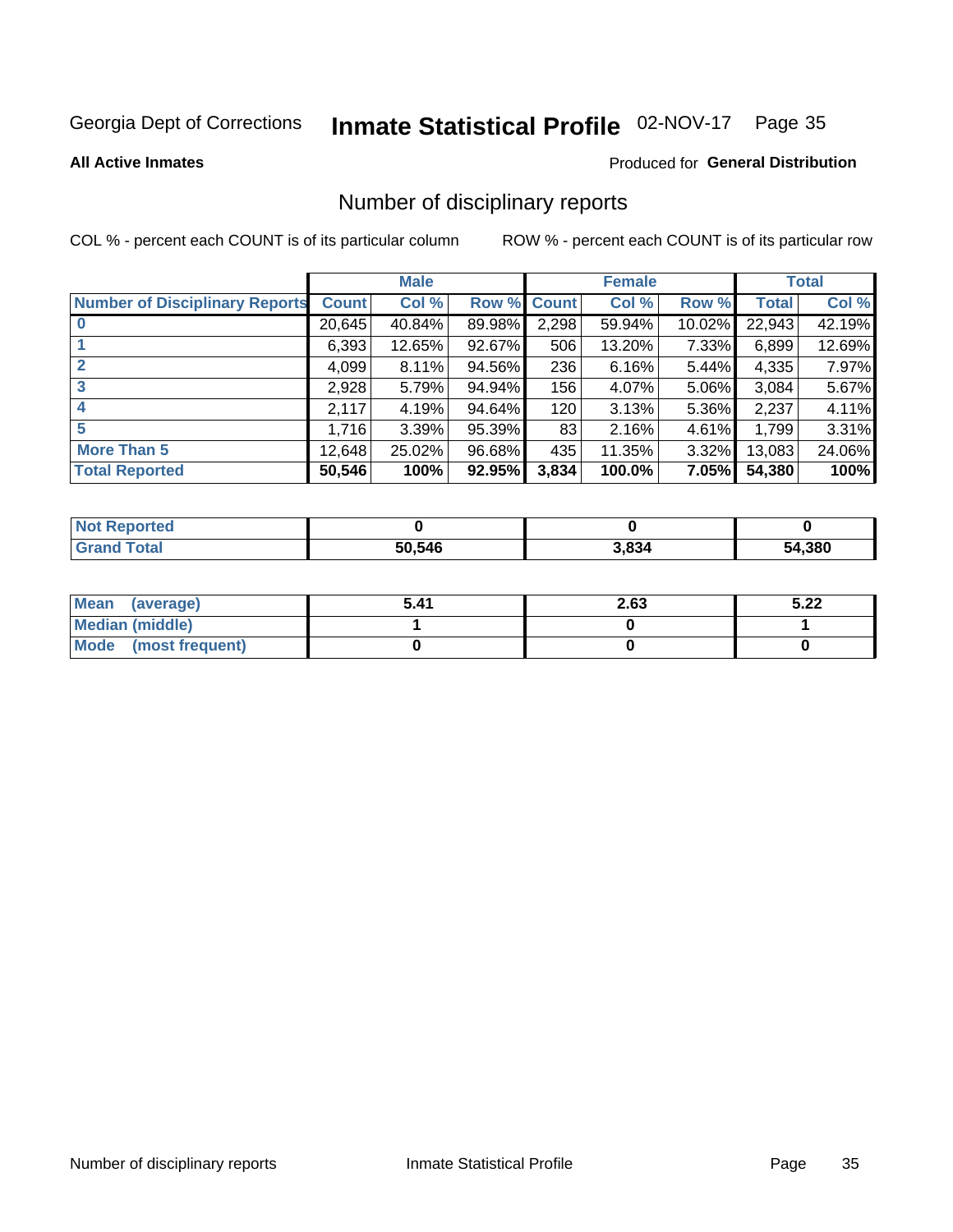## Inmate Statistical Profile 02-NOV-17 Page 36

**All Active Inmates** 

## **Produced for General Distribution**

## Number of transfers

COL % - percent each COUNT is of its particular column

|                            |              | <b>Male</b> |                    |       | <b>Female</b> |        |              | <b>Total</b> |
|----------------------------|--------------|-------------|--------------------|-------|---------------|--------|--------------|--------------|
| <b>Number of Transfers</b> | <b>Count</b> | Col %       | <b>Row % Count</b> |       | Col %         | Row %  | <b>Total</b> | Col %        |
|                            | 3,700        | 7.32%       | 81.07%             | 864   | 22.54%        | 18.93% | 4,564        | 8.39%        |
|                            | 15,417       | 30.50%      | 90.41%             | 1,635 | 42.64%        | 9.59%  | 17,052       | 31.36%       |
| $\mathbf{2}$               | 8,312        | 16.44%      | 92.69%             | 656   | 17.11%        | 7.31%  | 8,968        | 16.49%       |
| 3                          | 5,453        | 10.79%      | $95.50\%$          | 257   | 6.70%         | 4.50%  | 5,710        | 10.50%       |
|                            | 3,530        | 6.98%       | 96.37%             | 133   | 3.47%         | 3.63%  | 3,663        | 6.74%        |
| 5                          | 2,537        | 5.02%       | 96.24%             | 99    | 2.58%         | 3.76%  | 2,636        | 4.85%        |
| <b>More Than 5</b>         | 11,597       | 22.94%      | 98.39%             | 190   | 4.96%         | 1.61%  | 11,787       | 21.68%       |
| <b>Total Reported</b>      | 50,546       | 100%        | 92.95%             | 3,834 | 100%          | 7.05%  | 54,380       | 100.0%       |

| Reported<br>Not <b>I</b> |        |       |        |
|--------------------------|--------|-------|--------|
| Total                    | 50.546 | 3,834 | 54,380 |

| Mean (average)       | 4.23 | 1.67 | 4.05 |
|----------------------|------|------|------|
| Median (middle)      |      |      |      |
| Mode (most frequent) |      |      |      |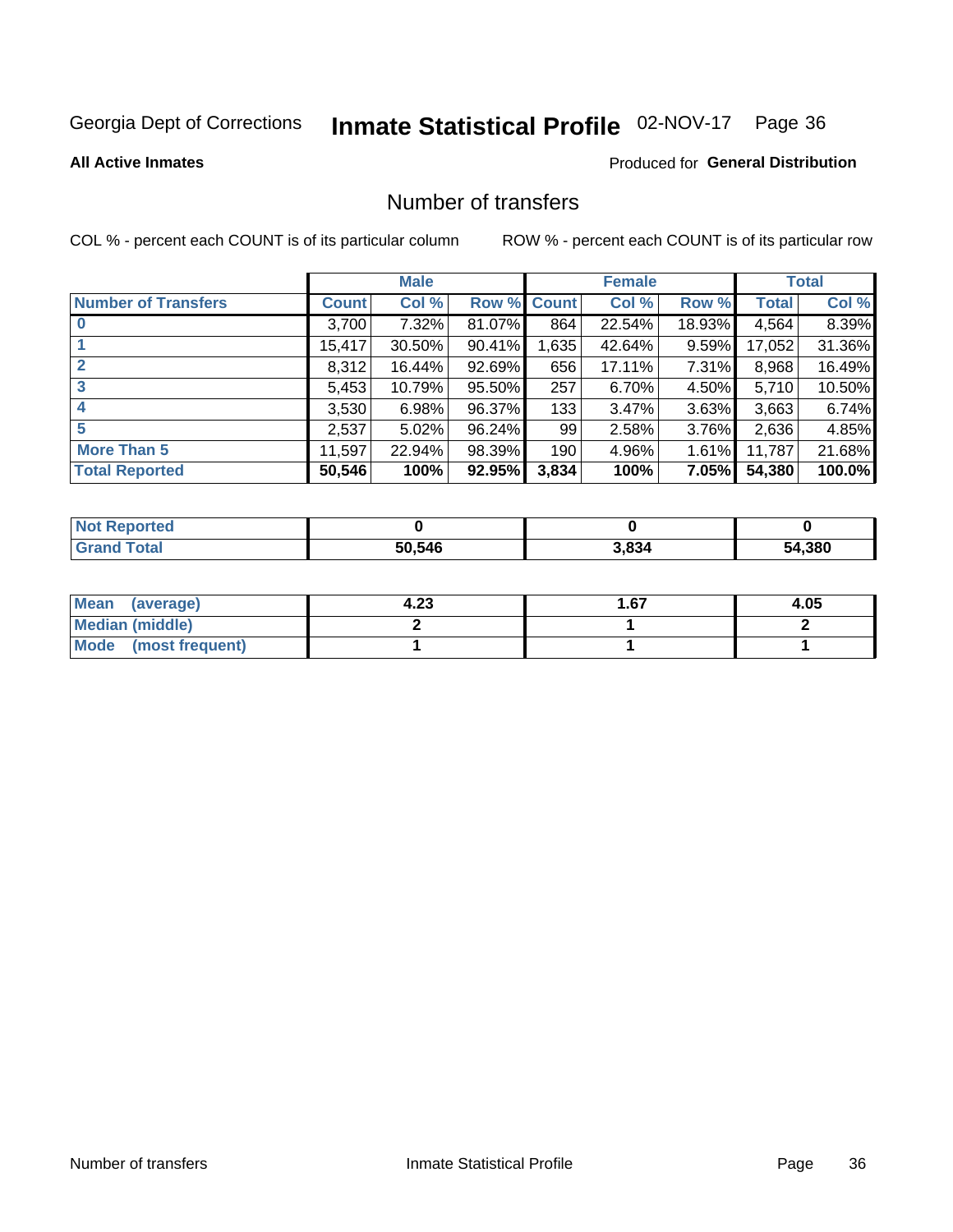## Inmate Statistical Profile 02-NOV-17 Page 37

**All Active Inmates** 

## **Produced for General Distribution**

## Number of escapes

COL % - percent each COUNT is of its particular column

|                          |              | <b>Male</b> |             |       | <b>Female</b> |          |        | <b>Total</b> |
|--------------------------|--------------|-------------|-------------|-------|---------------|----------|--------|--------------|
| <b>Number of Escapes</b> | <b>Count</b> | Col %       | Row % Count |       | Col %         | Row %    | Total  | Col %        |
|                          | 50,001       | 98.92%      | 92.90%      | 3,824 | 99.74%        | 7.10%    | 53,825 | 98.98%       |
|                          | 516          | $1.02\%$    | 98.10%      | 10    | 0.26%         | 1.90%    | 526    | 0.97%        |
|                          | 24           | 0.05%       | 100.00%     |       |               |          | 24     | 0.04%        |
|                          |              | 0.01%       | 100.00%     |       |               |          |        | 0.01%        |
|                          |              | 0.01%       | 100.00%     |       |               |          |        | 0.01%        |
| <b>Total Reported</b>    | 50,546       | 100%        | $92.95\%$   | 3,834 | 100%          | $7.05\%$ | 54,380 | 100.0%       |

| <b>Not Reported</b> |        |       |        |
|---------------------|--------|-------|--------|
| Total               | 50.546 | 3,834 | 54,380 |

| Mean (average)       |  | ו ש. |
|----------------------|--|------|
| Median (middle)      |  |      |
| Mode (most frequent) |  |      |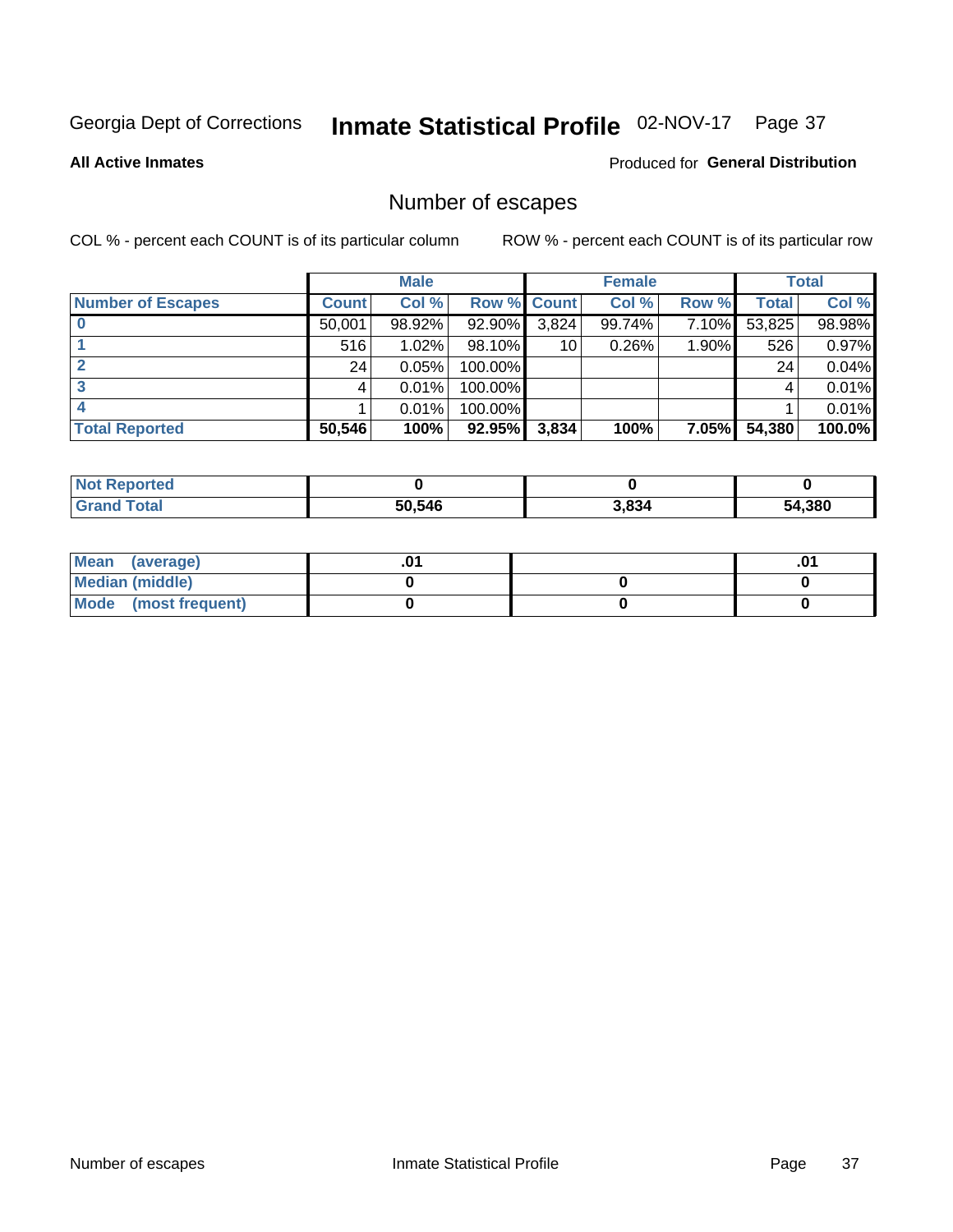## Inmate Statistical Profile 02-NOV-17 Page 38

**All Active Inmates** 

### Produced for General Distribution

## Split sentences - Probation to follow

COL % - percent each COUNT is of its particular column

|                            |              | <b>Male</b> |                    |     | <b>Female</b> |          |        | <b>Total</b> |
|----------------------------|--------------|-------------|--------------------|-----|---------------|----------|--------|--------------|
| <b>Probation to follow</b> | <b>Count</b> | Col%        | <b>Row % Count</b> |     | Col %         | Row %    | Total  | Col %        |
| <b>Yes</b>                 | 37.367       | 73.93%      | 92.60% 2.984       |     | 77.83%        | $7.40\%$ | 40,351 | 74.20%       |
| <b>No</b>                  | 13.179       | 26.07%      | $93.94\%$          | 850 | 22.17%        | $6.06\%$ | 14.029 | 25.80%       |
| <b>Total Reported</b>      | 50,546       | 100%        | $92.95\%$ 3,834    |     | 100%          | $7.05\%$ | 54,380 | 100%         |

|--|

| $Moo$<br>requent<br>′es<br>Yes<br><b>YAC</b><br>. |
|---------------------------------------------------|
|---------------------------------------------------|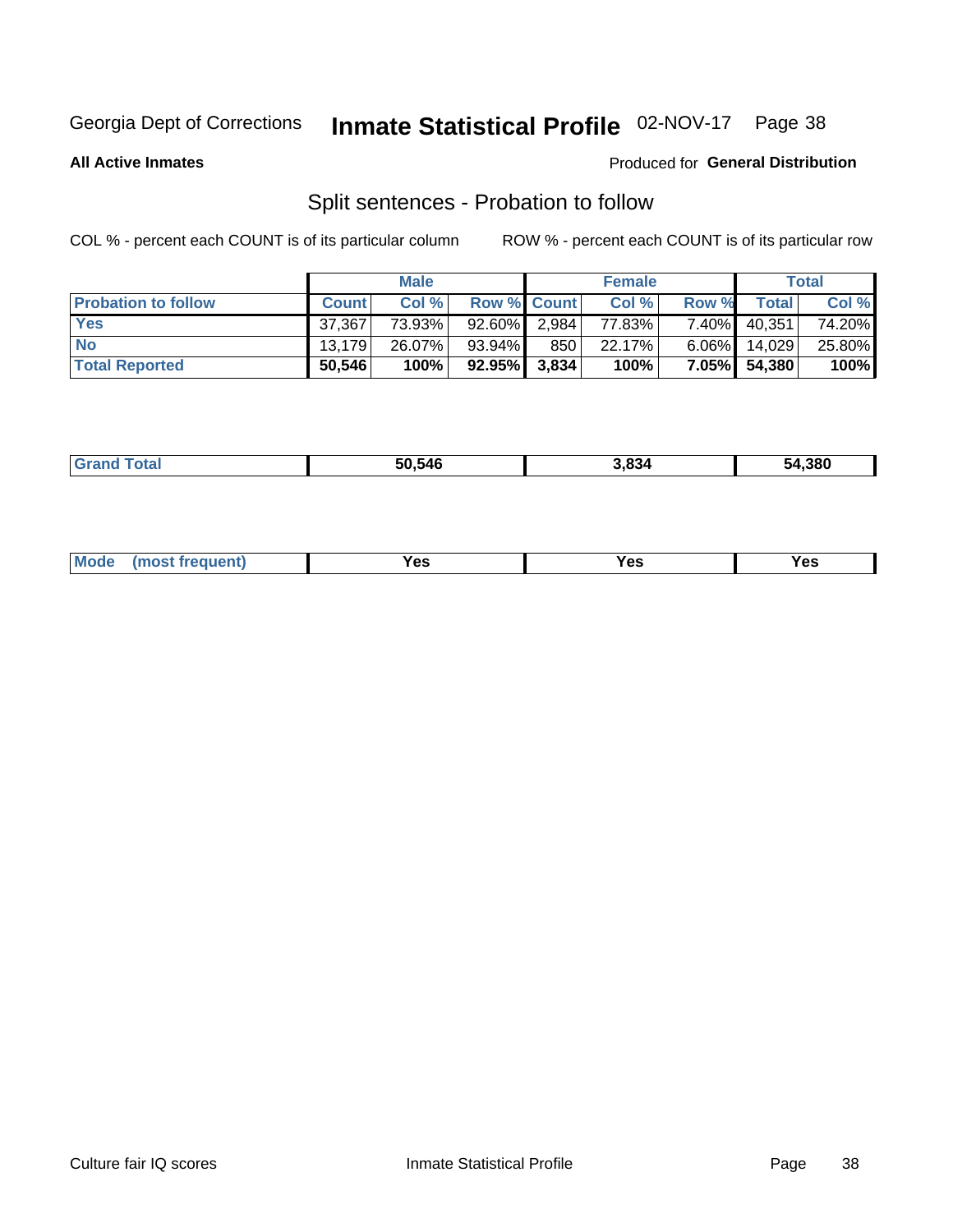## Inmate Statistical Profile 02-NOV-17 Page 39

**All Active Inmates** 

### Produced for General Distribution

## Probable future release type of still active inmates

COL % - percent each COUNT is of its particular column

|                                         |              | <b>Male</b> |                    |     | <b>Female</b> |       | <b>Total</b> |        |
|-----------------------------------------|--------------|-------------|--------------------|-----|---------------|-------|--------------|--------|
| <b>Probable Future Release Type</b>     | <b>Count</b> | Col %       | <b>Row % Count</b> |     | Col %         | Row % | <b>Total</b> | Col %  |
| <b>Paroled with probation to follow</b> | 21,087       | 47.78%      | 91.64% 1.923       |     | 53.99%        | 8.36% | 23,010       | 48.24% |
| Paroled w/o probation to follow         | 6,191        | 14.03%      | 92.17%             | 526 | 14.77%        | 7.83% | 6,717        | 14.08% |
| <b>Maxout with probation to follow</b>  | 13,694       | 31.03%      | 93.50%             | 952 | 26.73%        | 6.50% | 14,646       | 30.70% |
| <b>Maxout w/o probation to follow</b>   | 2,488        | 5.64%       | 95.62%             | 114 | 3.20%         | 4.38% | 2,602        | 5.45%  |
| Life, LWOP or death sentence            | 678          | $1.54\%$    | $93.52\%$          | 47  | 1.32%         | 6.48% | 725          | 1.52%  |
| <b>Total Reported</b>                   | 44,138       | 100%        | $92.53\%$ 3,562    |     | 100%          | 7.47% | 47.700       | 100%   |

| 456U                   |              |       |            |
|------------------------|--------------|-------|------------|
| $f \wedge f \wedge f'$ | 120<br>, 130 | 3,562 | 7700<br>vv |

| Mode (most frequent) | <b>PAR with PROB follow</b> | <b>PAR with PROB follow</b> | <b>PAR with PROB</b> |  |
|----------------------|-----------------------------|-----------------------------|----------------------|--|
|                      |                             |                             | follow               |  |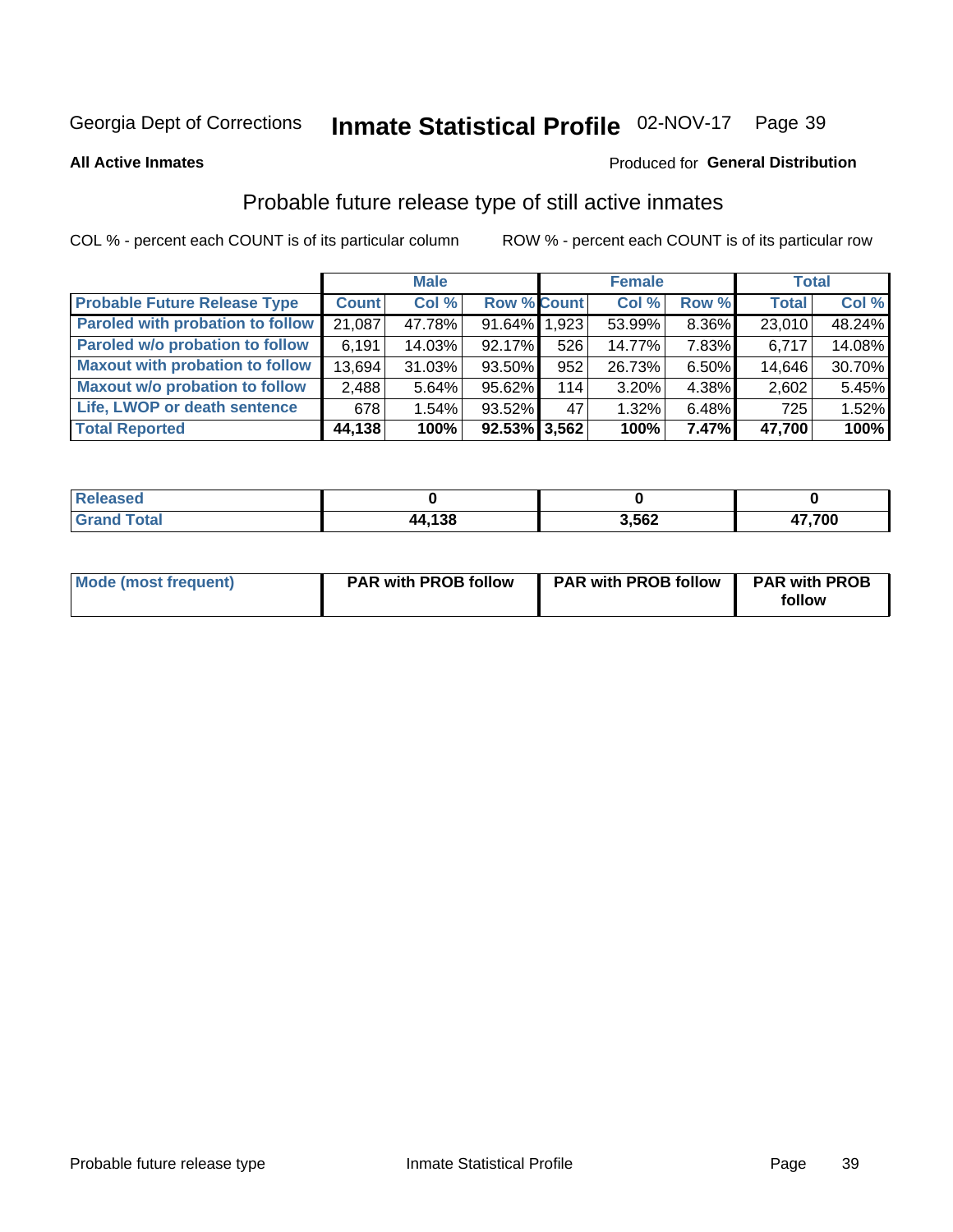### **All Active Inmates**

### Produced for General Distribution

## Time served in current (or last) institution

COL % - percent each COUNT is of its particular column

|                            |              | <b>Male</b> |        |              | <b>Female</b> |        |              | <b>Total</b> |
|----------------------------|--------------|-------------|--------|--------------|---------------|--------|--------------|--------------|
| <b>Time In Institution</b> | <b>Count</b> | Col %       | Row %  | <b>Count</b> | Col %         | Row %  | <b>Total</b> | Col %        |
| 0 to 3 months              | 13,298       | 26.31%      | 92.88% | 1,019        | 26.58%        | 7.12%  | 14,317       | 26.33%       |
| 3.01 to 6 months           | 7,355        | 14.55%      | 92.36% | 608          | 15.86%        | 7.64%  | 7,963        | 14.64%       |
| 6.01 to 9 months           | 5,144        | 10.18%      | 92.09% | 442          | 11.53%        | 7.91%  | 5,586        | 10.27%       |
| 9.01 to 12 months          | 3,500        | 6.92%       | 93.09% | 260          | 6.78%         | 6.91%  | 3,760        | 6.91%        |
| <b>12.01 to 18 months</b>  | 5,215        | 10.32%      | 93.41% | 368          | 9.60%         | 6.59%  | 5,583        | 10.27%       |
| <b>18.01 to 24 months</b>  | 3,694        | 7.31%       | 93.80% | 244          | 6.36%         | 6.20%  | 3,938        | 7.24%        |
| 2.01 to 3 years            | 4,962        | 9.82%       | 94.80% | 272          | 7.09%         | 5.20%  | 5,234        | 9.62%        |
| 3.01 to 4 years            | 2,455        | 4.86%       | 94.10% | 154          | 4.02%         | 5.90%  | 2,609        | 4.80%        |
| $4.01$ to 5 years          | 1,468        | 2.90%       | 92.27% | 123          | 3.21%         | 7.73%  | 1,591        | 2.93%        |
| 5.01 to 6 years            | 973          | 1.92%       | 92.93% | 74           | 1.93%         | 7.07%  | 1,047        | 1.93%        |
| 6.01 to 7 years            | 689          | 1.36%       | 85.38% | 118          | 3.08%         | 14.62% | 807          | 1.48%        |
| 7.01 to 8 years            | 441          | 0.87%       | 91.49% | 41           | 1.07%         | 8.51%  | 482          | 0.89%        |
| 8.01 to 9 years            | 319          | 0.63%       | 92.20% | 27           | 0.70%         | 7.80%  | 346          | 0.64%        |
| 9.01 to 10 years           | 216          | 0.43%       | 94.32% | 13           | 0.34%         | 5.68%  | 229          | 0.42%        |
| Over 10 years              | 817          | 1.62%       | 92.00% | 71           | 1.85%         | 8.00%  | 888          | 1.63%        |
| <b>Total Reported</b>      | 50,546       | 100%        | 92.95% | 3,834        | 100%          | 7.05%  | 54,380       | 100%         |

| <b>Not</b><br>Renorted |        |      |        |
|------------------------|--------|------|--------|
| Total                  | 50.546 | .834 | 54,380 |

| <b>Mean</b><br>(average) | 24 months | 20 months | 23 months |
|--------------------------|-----------|-----------|-----------|
| Median (middle)          | 9 months  | 8 months  | 9 months  |
| Mode (most frequent)     | 0 months  | months    | 1 months  |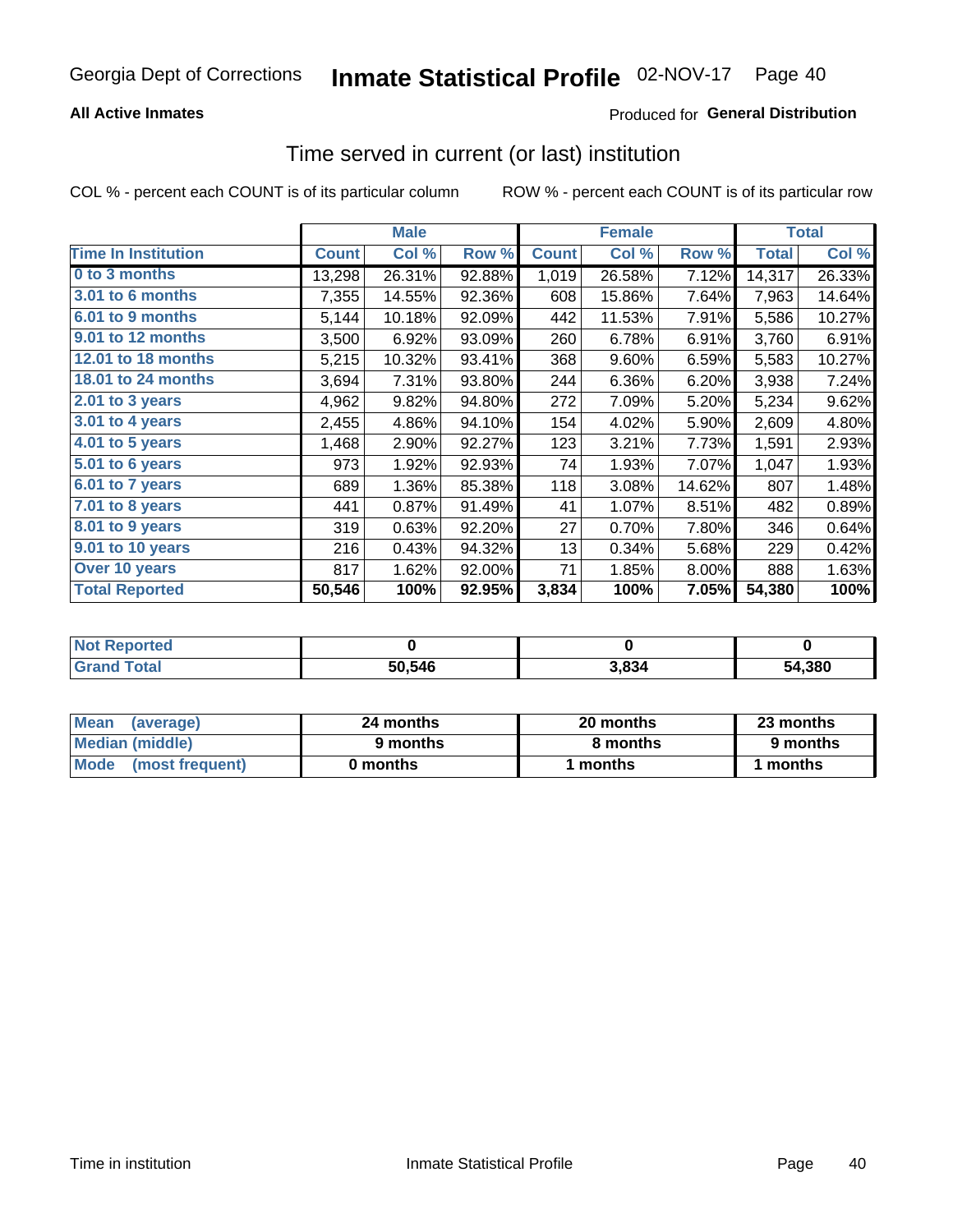#### Inmate Statistical Profile 02-NOV-17 Page 41

#### **All Active Inmates**

#### Produced for General Distribution

### Highest grade level attained

COL % - percent each COUNT is of its particular column

|                              |                 | <b>Male</b> |         |                | <b>Female</b> |        |                 | <b>Total</b> |
|------------------------------|-----------------|-------------|---------|----------------|---------------|--------|-----------------|--------------|
| <b>Grade Level</b>           | <b>Count</b>    | Col %       | Row %   | <b>Count</b>   | Col %         | Row %  | <b>Total</b>    | Col %        |
| No school at all             | $\overline{16}$ | 0.04%       | 100.00% |                |               |        | $\overline{16}$ | 0.04%        |
| <b>Grade 1</b>               | 21              | 0.05%       | 100.00% |                |               |        | 21              | 0.05%        |
| <b>Grade 2</b>               | 27              | 0.07%       | 90.00%  | 3              | 0.12%         | 10.00% | 30              | 0.07%        |
| Grade 3                      | 77              | 0.20%       | 98.72%  | 1              | 0.04%         | 1.28%  | 78              | 0.19%        |
| <b>Grade 4</b>               | 88              | 0.23%       | 97.78%  | $\overline{2}$ | 0.08%         | 2.22%  | 90              | 0.22%        |
| Grade 5                      | 97              | 0.25%       | 96.04%  | 4              | 0.15%         | 3.96%  | 101             | 0.25%        |
| Grade 6                      | 386             | 1.00%       | 94.61%  | 22             | 0.85%         | 5.39%  | 408             | 0.99%        |
| <b>Grade 7</b>               | 707             | 1.83%       | 94.27%  | 43             | 1.65%         | 5.73%  | 750             | 1.82%        |
| Grade 8                      | 2,591           | 6.72%       | 94.12%  | 162            | 6.23%         | 5.88%  | 2,753           | 6.69%        |
| Grade 9                      | 4,881           | 12.67%      | 95.50%  | 230            | 8.84%         | 4.50%  | 5,111           | 12.42%       |
| Grade 10                     | 6,718           | 17.43%      | 95.53%  | 314            | 12.07%        | 4.47%  | 7,032           | 17.09%       |
| Grade 11                     | 6,714           | 17.42%      | 94.90%  | 361            | 13.88%        | 5.10%  | 7,075           | 17.20%       |
| <b>Grade 12 or GED</b>       | 12,458          | 32.33%      | 93.00%  | 938            | 36.06%        | 7.00%  | 13,396          | 32.56%       |
| <b>Some tech school</b>      | 295             | 0.77%       | 83.81%  | 57             | 2.19%         | 16.19% | 352             | 0.86%        |
| <b>Completed tech school</b> | 277             | 0.72%       | 83.94%  | 53             | 2.04%         | 16.06% | 330             | 0.80%        |
| College, 1 year              | 1,040           | 2.70%       | 89.12%  | 127            | 4.88%         | 10.88% | 1,167           | 2.84%        |
| College, 2 year              | 1,265           | 3.28%       | 88.40%  | 166            | 6.38%         | 11.60% | 1,431           | 3.48%        |
| College, 3 year              | 326             | 0.85%       | 88.11%  | 44             | 1.69%         | 11.89% | 370             | 0.90%        |
| <b>Bachelor's degree</b>     | 440             | 1.14%       | 87.30%  | 64             | 2.46%         | 12.70% | 504             | 1.23%        |
| <b>Master's degree</b>       | 72              | 0.19%       | 90.00%  | 8              | 0.31%         | 10.00% | 80              | 0.19%        |
| Ph.D. degree                 | 13              | 0.03%       | 92.86%  | 1              | 0.04%         | 7.14%  | 14              | 0.03%        |
| Law degree                   | 16              | 0.04%       | 94.12%  | 1              | 0.04%         | 5.88%  | 17              | 0.04%        |
| <b>Some medical school</b>   | $\overline{2}$  | 0.01%       | 100.00% |                |               |        | $\overline{2}$  | 0.01%        |
| <b>Medical degree</b>        | 8               | 0.02%       | 100.00% |                |               |        | 8               | 0.02%        |
|                              | $\mathbf 1$     | 0.01%       | 100.00% |                |               |        | $\mathbf{1}$    | 0.01%        |
| <b>Total Reported</b>        | 38,536          | 100%        | 93.68%  | 2,601          | 100%          | 6.32%  | 41,137          | 100%         |

| 12.010 | າາາ<br>دد∡, ו | 3,243      |
|--------|---------------|------------|
| 50.546 | 3.834         | .380<br>54 |

| <b>Mean</b><br>(average) | 10.81           | 11.35           | 10.84           |
|--------------------------|-----------------|-----------------|-----------------|
| Median (middle)          | Grade 11        | Grade 12 or GED | Grade 11        |
| Mode<br>(most frequent)  | Grade 12 or GED | Grade 12 or GED | Grade 12 or GED |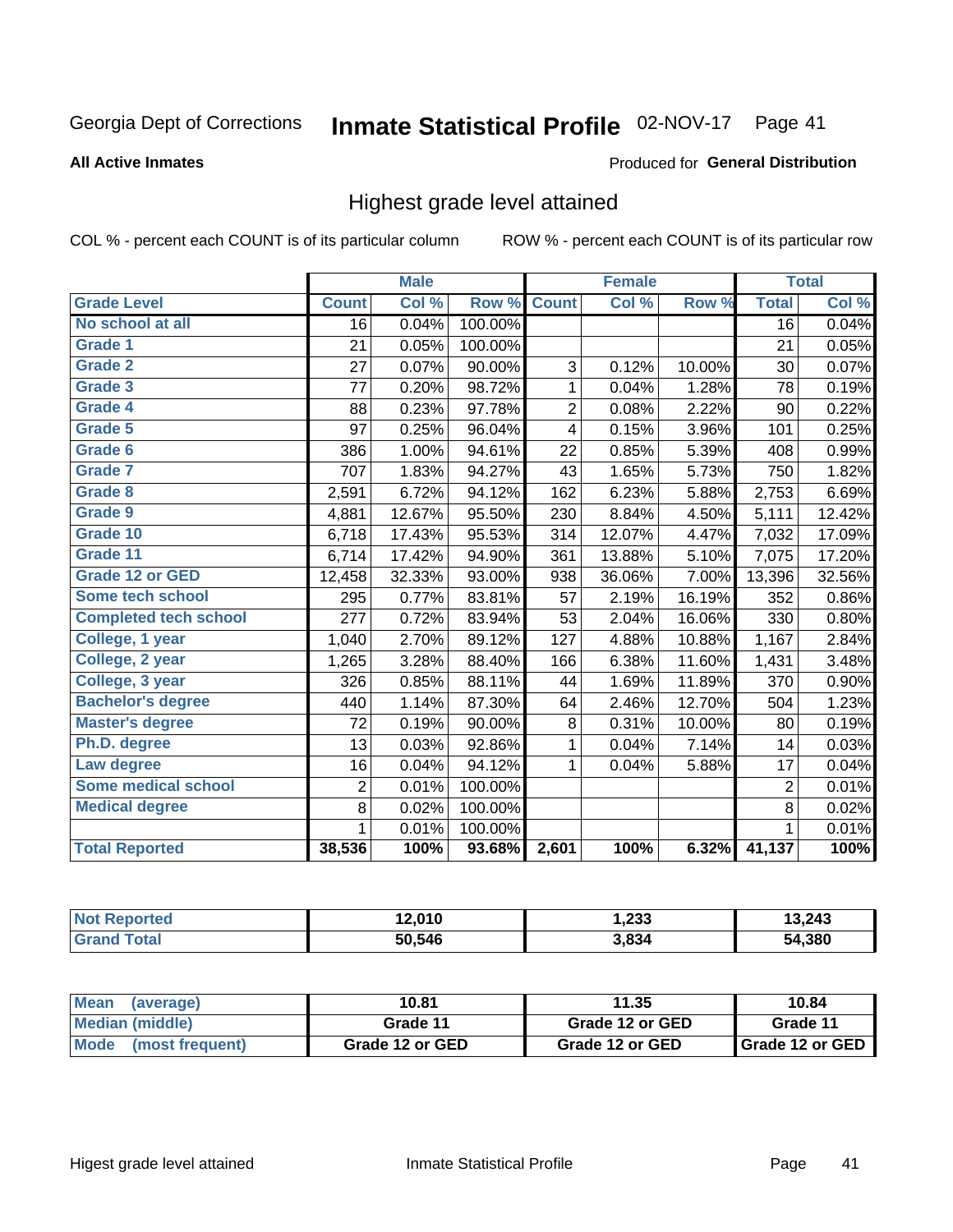# Inmate Statistical Profile 02-NOV-17 Page 42

#### **All Active Inmates**

#### **Produced for General Distribution**

### Culture fair IQ scores

COL % - percent each COUNT is of its particular column

|                       |              | <b>Male</b> |             |       | <b>Female</b> |        |                 | <b>Total</b> |
|-----------------------|--------------|-------------|-------------|-------|---------------|--------|-----------------|--------------|
| <b>IQ Scores</b>      | <b>Count</b> | Col %       | Row % Count |       | Col %         | Row %  | <b>Total</b>    | Col %        |
| $60 - 69$             | 939          | 2.23%       | 92.88%      | 72    | 2.23%         | 7.12%  | 1,011           | 2.23%        |
| $70 - 79$             | 2,852        | 6.76%       | 93.02%      | 214   | 6.63%         | 6.98%  | 3,066           | 6.75%        |
| $80 - 89$             | 6,375        | 15.11%      | 89.36%      | 759   | 23.51%        | 10.64% | 7,134           | 15.70%       |
| $90 - 99$             | 11,919       | 28.24%      | 90.83%      | 1,203 | 37.27%        | 9.17%  | 13,122          | 28.88%       |
| $100 - 109$           | 11,704       | 27.73%      | 95.61%      | 537   | 16.64%        | 4.39%  | 12,241          | 26.95%       |
| $110 - 119$           | 6,985        | 16.55%      | 96.45%      | 257   | 7.96%         | 3.55%  | 7,242           | 15.94%       |
| $120 - 129$           | 1,362        | 3.23%       | 92.09%      | 117   | 3.62%         | 7.91%  | 1,479           | 3.26%        |
| $130 - 139$           | 56           | 0.13%       | 52.83%      | 50    | 1.55%         | 47.17% | 106             | 0.23%        |
| 140 & Up              | 9            | 0.02%       | 32.14%      | 19    | 0.59%         | 67.86% | 28 <sup>1</sup> | 0.06%        |
| <b>Total Reported</b> | 42,201       | 100%        | 92.89%      | 3,228 | 100%          | 7.11%  | 45,429          | 100%         |

| <b>Not Reported</b>         | 7,522  | 472   | 7,994  |
|-----------------------------|--------|-------|--------|
| <b>Not Valid (under 60)</b> | 823    | 134   | 957    |
| <b>Grand Total</b>          | 50,546 | 3,834 | 54,380 |

| <b>Mean</b><br>(average) | 98  | 96 | 98 |
|--------------------------|-----|----|----|
| <b>Median (middle)</b>   | 99  | 94 | 99 |
| Mode<br>(most frequent)  | 101 | 99 | 99 |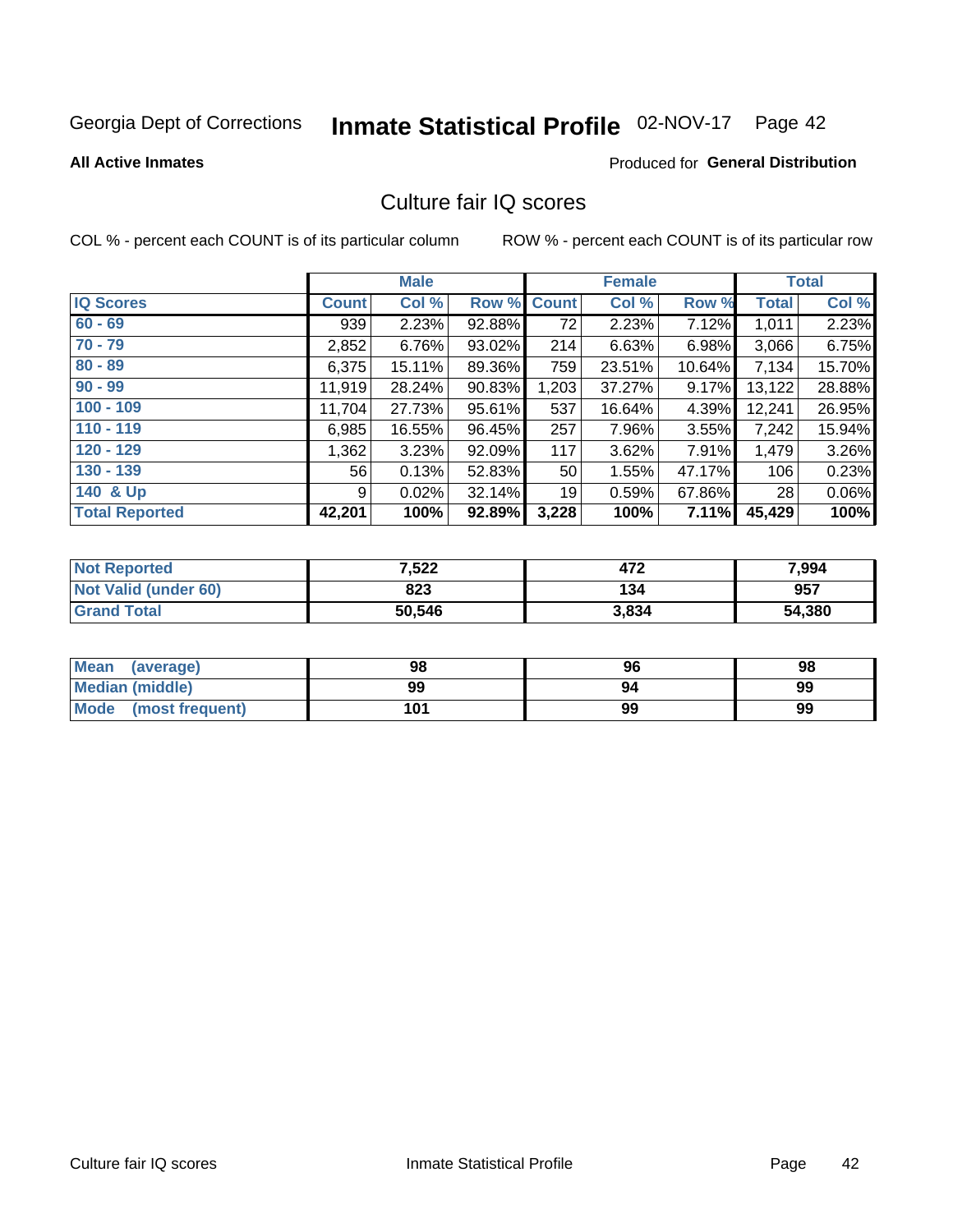#### Inmate Statistical Profile 02-NOV-17 Page 43

#### **All Active Inmates**

### Produced for General Distribution

## Wide Range Achievement Test (WRAT) reading score

COL % - percent each COUNT is of its particular column

|                           |              | <b>Male</b> |        |              | <b>Female</b> |        |              | <b>Total</b> |
|---------------------------|--------------|-------------|--------|--------------|---------------|--------|--------------|--------------|
| <b>WRAT Reading Score</b> | <b>Count</b> | Col %       | Row %  | <b>Count</b> | Col %         | Row %  | <b>Total</b> | Col %        |
| 0.1 to 0.9                | 845          | 1.86%       | 99.53% | 4            | 0.12%         | 0.47%  | 849          | 1.74%        |
| 1.0 to 1.9                | 798          | 1.75%       | 98.64% | 11           | 0.33%         | 1.36%  | 809          | 1.65%        |
| 2.0 to 2.9                | 1,571        | 3.45%       | 97.70% | 37           | 1.10%         | 2.30%  | 1,608        | 3.29%        |
| 3.0 to 3.9                | 3,588        | 7.88%       | 97.39% | 96           | 2.85%         | 2.61%  | 3,684        | 7.53%        |
| 4.0 to 4.9                | 4,231        | 9.29%       | 95.77% | 187          | 5.56%         | 4.23%  | 4,418        | 9.03%        |
| 5.0 to 5.9                | 3,712        | 8.15%       | 95.94% | 157          | 4.67%         | 4.06%  | 3,869        | 7.91%        |
| 6.0 to 6.9                | 4,337        | 9.52%       | 95.09% | 224          | 6.66%         | 4.91%  | 4,561        | 9.33%        |
| 7.0 to 7.9                | 1,693        | 3.72%       | 94.16% | 105          | 3.12%         | 5.84%  | 1,798        | 3.68%        |
| 8.0 to 8.9                | 3,315        | 7.28%       | 94.39% | 197          | 5.85%         | 5.61%  | 3,512        | 7.18%        |
| 9.0 to 9.9                | 2,001        | 4.39%       | 95.06% | 104          | 3.09%         | 4.94%  | 2,105        | 4.30%        |
| 10.0 to 10.9              | 2,942        | 6.46%       | 93.01% | 221          | 6.57%         | 6.99%  | 3,163        | 6.47%        |
| 11.0 to 11.9              | 4,376        | 9.61%       | 91.07% | 429          | 12.75%        | 8.93%  | 4,805        | 9.82%        |
| 12.0 to 12.9              | 11,486       | 25.22%      | 88.39% | 1,509        | 44.84%        | 11.61% | 12,995       | 26.57%       |
| 13                        | 650          | 1.43%       | 88.56% | 84           | 2.50%         | 11.44% | 734          | 1.50%        |
| <b>Total Reported</b>     | 45,545       | 100%        | 93.12% | 3,365        | 100.0%        | 6.88%  | 48,910       | 100%         |

| ר teo<br>NO | 5.001  | 469   | ה170   |
|-------------|--------|-------|--------|
|             | 50,546 | 3,834 | 54,380 |

| <b>Mean</b><br>(average) | 8.36 | 10.30 | 8.49 |
|--------------------------|------|-------|------|
| <b>Median (middle)</b>   | 8.8  | 11.9  | 8.9  |
| Mode<br>(most frequent)  | 12.9 | 12.9  | 12.9 |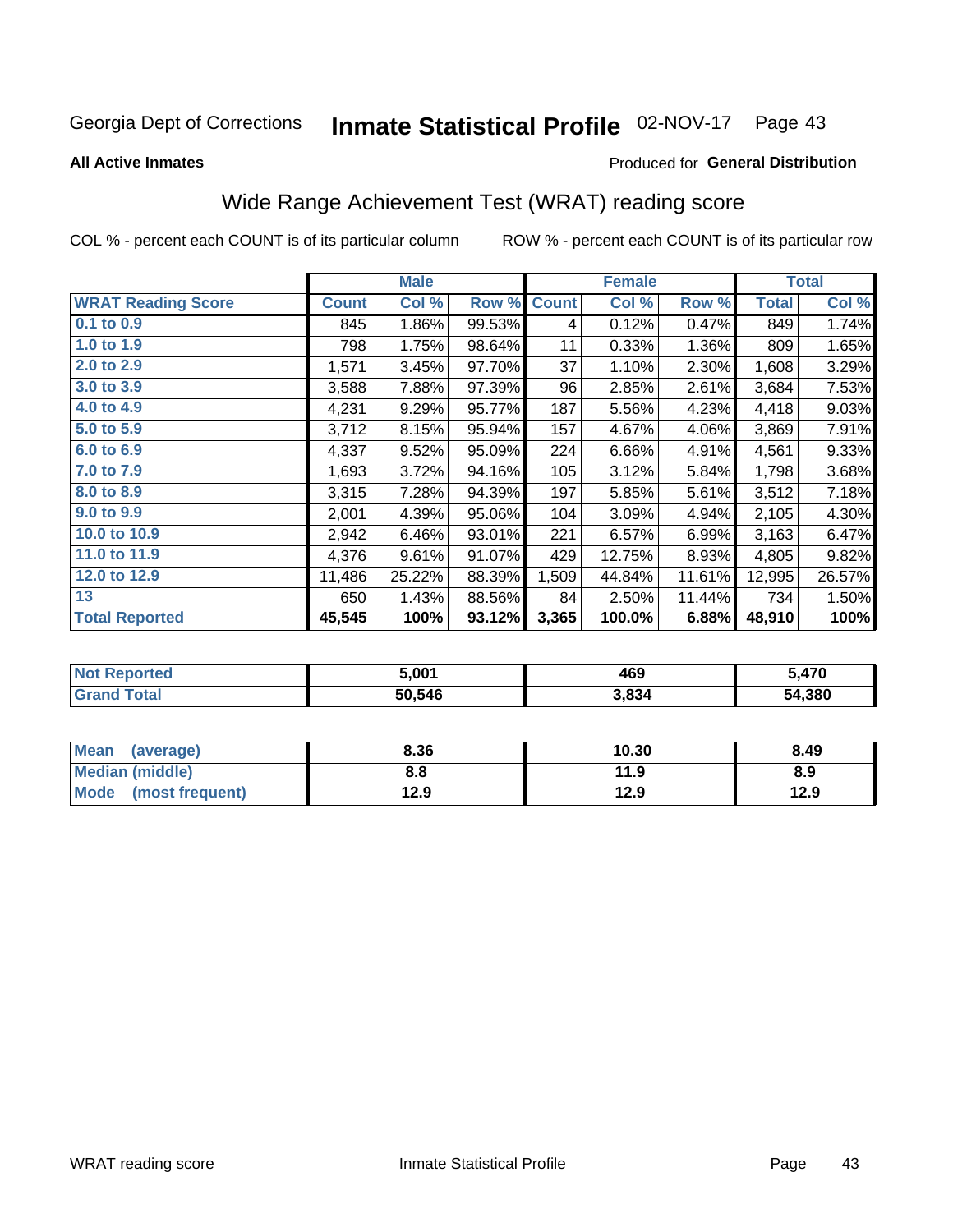#### Inmate Statistical Profile 02-NOV-17 Page 44

**All Active Inmates** 

#### Produced for General Distribution

## Wide Range Achievement Test (WRAT) math score

COL % - percent each COUNT is of its particular column

|                              |              | <b>Male</b> |         |              | <b>Female</b> |        |              | <b>Total</b> |
|------------------------------|--------------|-------------|---------|--------------|---------------|--------|--------------|--------------|
| <b>WRAT Mathematic Score</b> | <b>Count</b> | Col %       | Row %   | <b>Count</b> | Col %         | Row %  | <b>Total</b> | Col %        |
| 0.1 to 0.9                   | 99           | 0.22%       | 100.00% |              |               |        | 99           | 0.20%        |
| 1.0 to 1.9                   | 299          | 0.66%       | 97.71%  | 7            | 0.21%         | 2.29%  | 306          | 0.63%        |
| 2.0 to 2.9                   | 936          | 2.06%       | 96.20%  | 37           | 1.10%         | 3.80%  | 973          | 1.99%        |
| 3.0 to 3.9                   | 2,166        | 4.76%       | 96.10%  | 88           | 2.61%         | 3.90%  | 2,254        | 4.61%        |
| 4.0 to 4.9                   | 5,655        | 12.42%      | 95.03%  | 296          | 8.79%         | 4.97%  | 5,951        | 12.17%       |
| 5.0 to 5.9                   | 7,069        | 15.52%      | 93.44%  | 496          | 14.74%        | 6.56%  | 7,565        | 15.47%       |
| 6.0 to 6.9                   | 9,357        | 20.54%      | 93.14%  | 689          | 20.47%        | 6.86%  | 10,046       | 20.54%       |
| 7.0 to 7.9                   | 3,664        | 8.04%       | 93.61%  | 250          | 7.43%         | 6.39%  | 3,914        | $8.00\%$     |
| 8.0 to 8.9                   | 4,996        | 10.97%      | 91.75%  | 449          | 13.34%        | 8.25%  | 5,445        | 11.13%       |
| 9.0 to 9.9                   | 2,587        | 5.68%       | 92.36%  | 214          | 6.36%         | 7.64%  | 2,801        | 5.73%        |
| 10.0 to 10.9                 | 481          | 1.06%       | 96.59%  | 17           | 0.51%         | 3.41%  | 498          | 1.02%        |
| 11.0 to 11.9                 | 1,818        | 3.99%       | 92.14%  | 155          | 4.60%         | 7.86%  | 1,973        | 4.03%        |
| 12.0 to 12.9                 | 6,339        | 13.92%      | 90.70%  | 650          | 19.31%        | 9.30%  | 6,989        | 14.29%       |
| 13                           | 81           | 0.18%       | 81.82%  | 18           | 0.53%         | 18.18% | 99           | 0.20%        |
| <b>Total Reported</b>        | 45,547       | 100%        | 93.12%  | 3,366        | 100%          | 6.88%  | 48,913       | 100.0%       |

| NO | 4,999  | 468   | 5,467  |  |
|----|--------|-------|--------|--|
|    | 50,546 | 3,834 | 54,380 |  |

| <b>Mean</b><br>(average) | 7.40 | 8.04 | 7.44 |
|--------------------------|------|------|------|
| Median (middle)          | 6.9  | ۰.,  | 6.9  |
| Mode<br>(most frequent)  | 12.9 | 12.9 | 12.9 |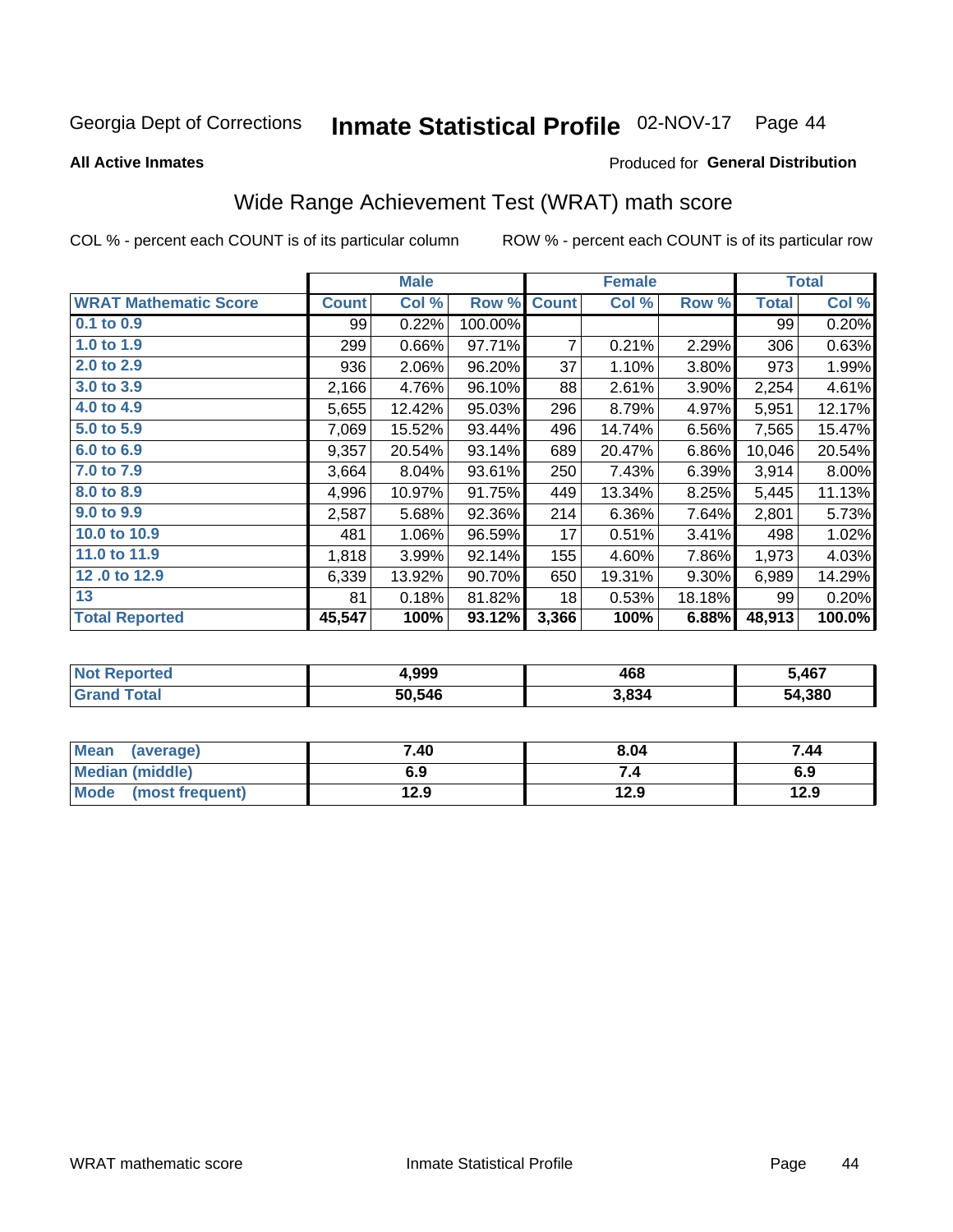#### Inmate Statistical Profile 02-NOV-17 Page 45

#### **All Active Inmates**

#### Produced for General Distribution

### Wide Range Achievement Test (WRAT) spelling score

COL % - percent each COUNT is of its particular column

|                            |              | <b>Male</b> |        |              | <b>Female</b> |        |              | <b>Total</b> |
|----------------------------|--------------|-------------|--------|--------------|---------------|--------|--------------|--------------|
| <b>WRAT Spelling Score</b> | <b>Count</b> | Col %       | Row %  | <b>Count</b> | Col %         | Row %  | <b>Total</b> | Col %        |
| 0.1 to 0.9                 | 977          | 2.14%       | 99.39% | 6            | 0.18%         | 0.61%  | 983          | 2.01%        |
| 1.0 to 1.9                 | 1,179        | 2.59%       | 98.66% | 16           | 0.48%         | 1.34%  | 1,195        | 2.44%        |
| 2.0 to 2.9                 | 2,122        | 4.66%       | 97.97% | 44           | 1.31%         | 2.03%  | 2,166        | 4.43%        |
| 3.0 to 3.9                 | 3,301        | 7.25%       | 97.81% | 74           | 2.20%         | 2.19%  | 3,375        | 6.90%        |
| 4.0 to 4.9                 | 3,016        | 6.62%       | 96.67% | 104          | 3.09%         | 3.33%  | 3,120        | 6.38%        |
| 5.0 to 5.9                 | 5,206        | 11.43%      | 96.09% | 212          | 6.30%         | 3.91%  | 5,418        | 11.07%       |
| 6.0 to 6.9                 | 4,261        | 9.35%       | 95.09% | 220          | 6.54%         | 4.91%  | 4,481        | 9.16%        |
| 7.0 to 7.9                 | 3,951        | 8.67%       | 93.96% | 254          | 7.55%         | 6.04%  | 4,205        | 8.60%        |
| 8.0 to 8.9                 | 3,872        | 8.50%       | 93.87% | 253          | 7.52%         | 6.13%  | 4,125        | 8.43%        |
| 9.0 to 9.9                 | 2,198        | 4.82%       | 92.51% | 178          | 5.29%         | 7.49%  | 2,376        | 4.86%        |
| 10.0 to 10.9               | 2,134        | 4.68%       | 92.74% | 167          | 4.96%         | 7.26%  | 2,301        | 4.70%        |
| 11.0 to 11.9               | 3,476        | 7.63%       | 91.93% | 305          | 9.06%         | 8.07%  | 3,781        | 7.73%        |
| 12.0 to 12.9               | 9,553        | 20.97%      | 86.55% | 1,484        | 44.09%        | 13.45% | 11,037       | 22.56%       |
| 13                         | 309          | 0.68%       | 86.31% | 49           | 1.46%         | 13.69% | 358          | 0.73%        |
| <b>Total Reported</b>      | 45,555       | 100%        | 93.12% | 3,366        | 100.0%        | 6.88%  | 48,921       | 100%         |

| วrted<br>NO | 4,991  | 468   | 5,459  |  |  |
|-------------|--------|-------|--------|--|--|
|             | 50,546 | 3,834 | 54,380 |  |  |

| <b>Mean</b><br>(average) | 7.89 | 10.11 | 8.05 |
|--------------------------|------|-------|------|
| <b>Median (middle)</b>   | .    | 11.6  | .    |
| Mode (most frequent)     | 12.9 | 12.9  | 12.9 |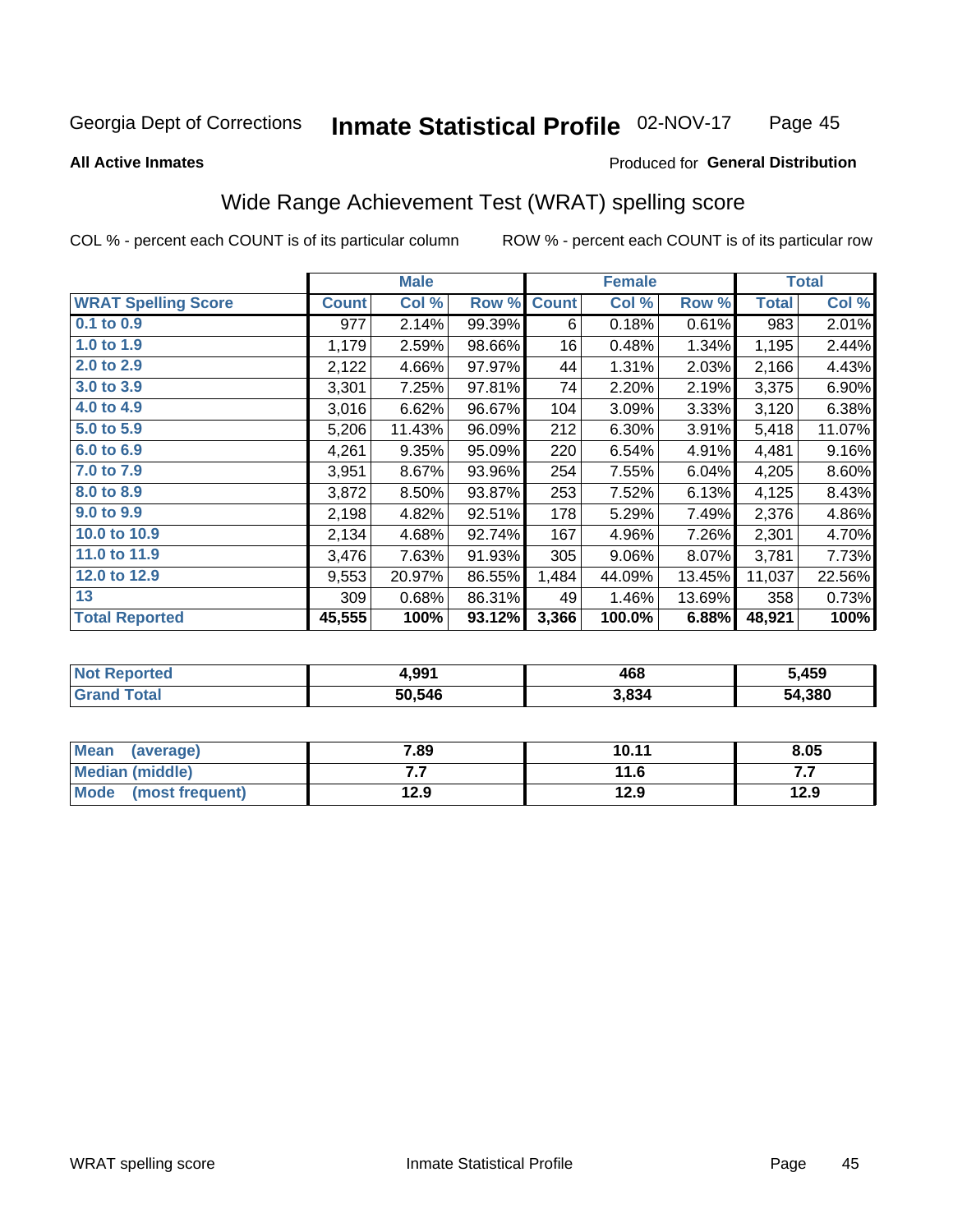# Inmate Statistical Profile 02-NOV-17 Page 46

#### **All Active Inmates**

#### Produced for General Distribution

### Current / last mental health treatment level

COL % - percent each COUNT is of its particular column

|                                    |              | <b>Male</b> |         |              | <b>Female</b> |        |              | <b>Total</b> |
|------------------------------------|--------------|-------------|---------|--------------|---------------|--------|--------------|--------------|
| <b>Mental Health Treatment Lev</b> | <b>Count</b> | Col %       | Row %   | <b>Count</b> | Col %         | Row %  | <b>Total</b> | Col %        |
| 1 No problem at current time       | 8,728        | 52.85%      | 92.91%  | 666          | 23.66%        | 7.09%  | 9,394        | 48.60%       |
| 2 Receiving outpatient             | 6,047        | 36.62%      | 74.35%  | 2,086        | 74.10%        | 25.65% | 8,133        | 42.08%       |
| <b>Treatment</b>                   |              |             |         |              |               |        |              |              |
| 3 Inpatient, moderate              | 1,434        | 8.68%       | 96.44%  | 53           | 1.88%         | 3.56%  | 1,487        | 7.69%        |
| Treatment                          |              |             |         |              |               |        |              |              |
| 4 Inpatient, intensive             | 289          | 1.75%       | 96.66%  | 10           | 0.36%         | 3.34%  | 299          | 1.55%        |
| Treatment                          |              |             |         |              |               |        |              |              |
| <b>5 Undergoing crisis</b>         | 15           | 0.09%       | 100.00% |              |               |        | 15           | 0.08%        |
| <b>stabilization</b>               |              |             |         |              |               |        |              |              |
| <b>6 Hospital for criminally</b>   |              | 0.01%       | 100.00% |              |               |        |              | 0.01%        |
| <b>Tinsane</b>                     |              |             |         |              |               |        |              |              |
| <b>Total Evaluated</b>             | 16,514       | 100%        | 85.44%  | 2,815        | 100%          | 14.56% | 19,329       | 100.0%       |

| Never had MH evaluation | 34,032 | 1,019 | 35,051 |
|-------------------------|--------|-------|--------|
| <b>Grand Total</b>      | 50,546 | 3,834 | 54,380 |

| Median (middle) | No problem at current time | <b>Receiving outpatient</b><br>treatment | <b>Receiving</b><br>outpatient<br>treatment |
|-----------------|----------------------------|------------------------------------------|---------------------------------------------|
| <b>Mode</b>     | No problem at current time | <b>Receiving outpatient</b>              | No problem at                               |
| (most frequent) |                            | treatment                                | current time                                |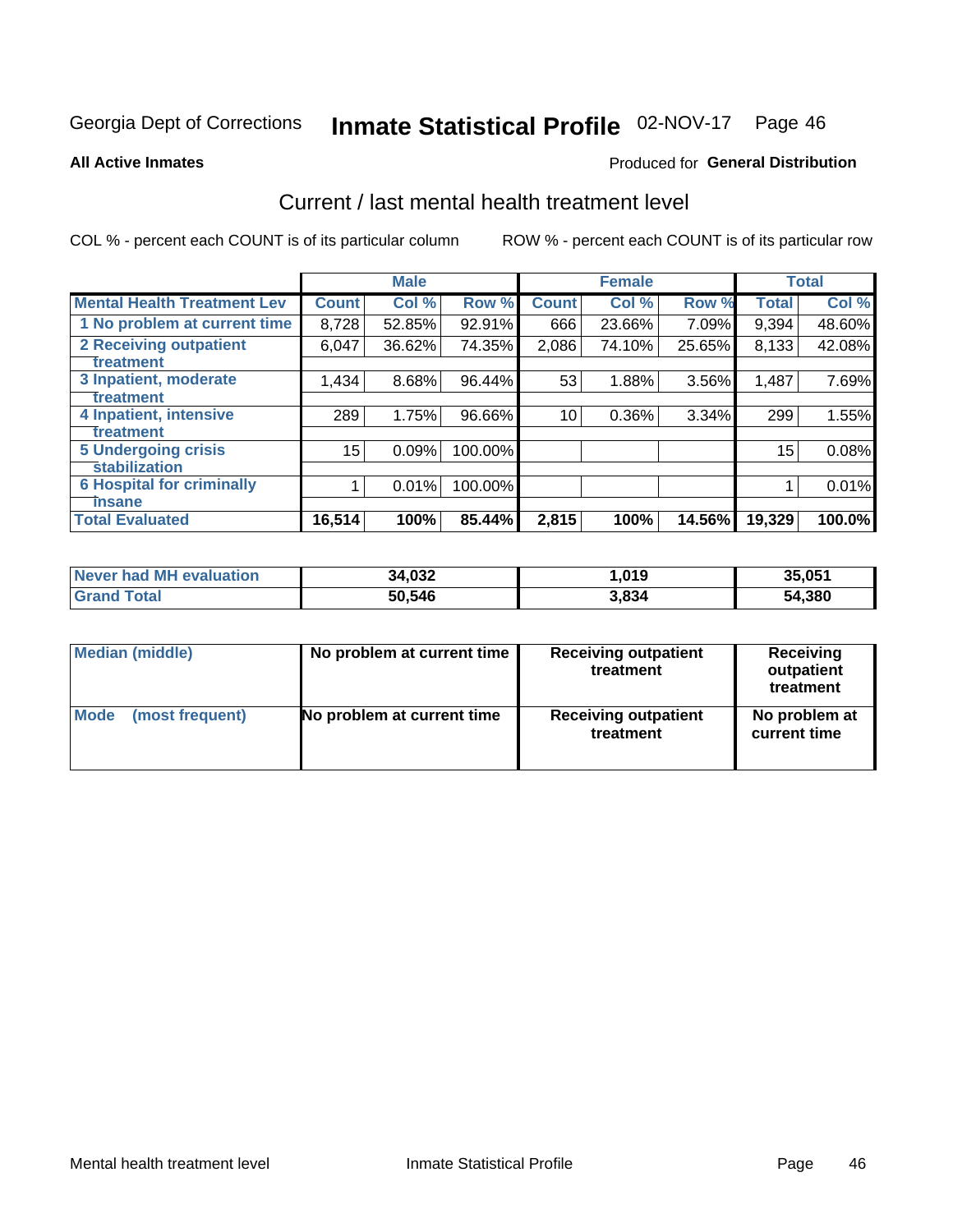### **All Active Inmates**

### Produced for General Distribution

## PULHESDWIT medical scale - 'P' overall condition ('P'hysical)

COL % - percent each COUNT is of its particular column

|                                  |              | <b>Male</b> |         |              | <b>Female</b> |         |              | <b>Total</b> |
|----------------------------------|--------------|-------------|---------|--------------|---------------|---------|--------------|--------------|
| 'P' Overall Condition            | <b>Count</b> | Col %       | Row %   | <b>Count</b> | Col %         | Row %   | <b>Total</b> | Col %        |
| 1 No medical illness             | 35,076       | 75.48%      | 94.09%  | 2,205        | 63.13%        | 5.91%   | 37,281       | 74.62%       |
| 2 Well-controlled chronic        | 10,503       | 22.60%      | 89.86%  | 1,185        | 33.92%        | 10.14%  | 11,688       | 23.39%       |
| <b>illness</b>                   |              |             |         |              |               |         |              |              |
| 3 Poorly-controlled chronic      | 802          | 1.73%       | 92.93%  | 61           | 1.75%         | 7.07%   | 863          | 1.73%        |
| <b>illness</b>                   |              |             |         |              |               |         |              |              |
| 4 Significant problems requiring | 84           | 0.18%       | 82.35%  | 18           | 0.52%         | 17.65%  | 102          | 0.20%        |
| special housing                  |              |             |         |              |               |         |              |              |
| 5 Terminal illness, < 6 months   | 5            | 0.01%       | 100.00% |              |               |         | 5            | 0.01%        |
| to live                          |              |             |         |              |               |         |              |              |
| 6 Inmate is pregnant             |              |             |         | 24           | 0.69%         | 100.00% | 24           | 0.05%        |
| <b>Total Reported</b>            | 46,470       | 100%        | 93.01%  | 3,493        | 100%          | 6.99%   | 49,963       | 100%         |

| rer<br>N | 0.7c   | 341 | 117<br>T I <i>I</i> |
|----------|--------|-----|---------------------|
| $-1$     | 50 54F | 834 | 54,380              |

| Mode | (most frequent) | 1 No medical illness | 1 No medical illness | 1 No medical<br>illness |
|------|-----------------|----------------------|----------------------|-------------------------|
|------|-----------------|----------------------|----------------------|-------------------------|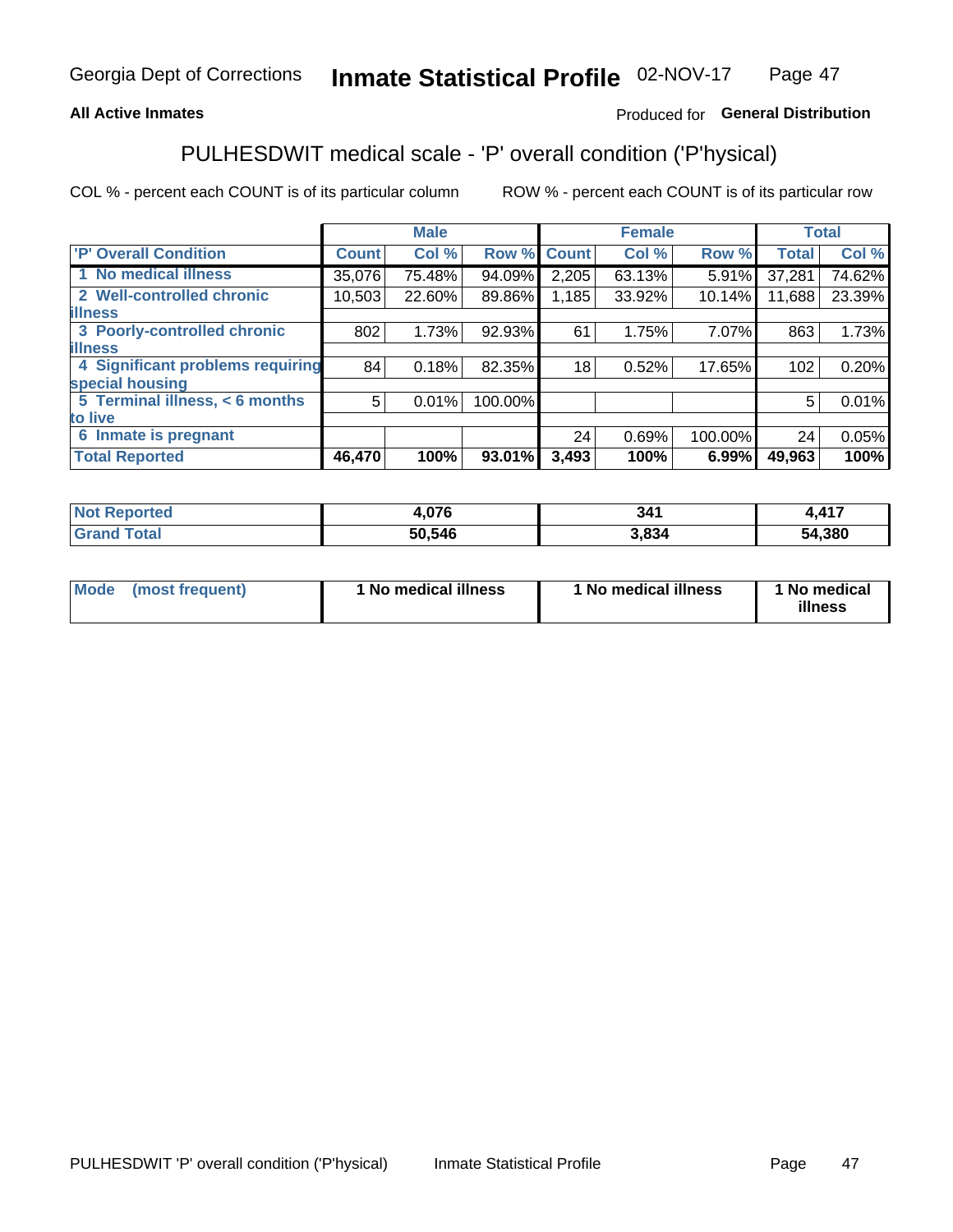#### **All Active Inmates**

### Produced for General Distribution

## PULHESDWIT medical scale - 'U' upper body

COL % - percent each COUNT is of its particular column

|                              |                    | <b>Male</b> |        |                | <b>Female</b> |        |              | <b>Total</b> |
|------------------------------|--------------------|-------------|--------|----------------|---------------|--------|--------------|--------------|
| <b>U' Upper Body</b>         | Count <sup>!</sup> | Col %       | Row %  | <b>Count</b>   | Col %         | Row %  | <b>Total</b> | Col %        |
| 1 Upper bones, joints,       | 44,486             | 95.90%      | 93.12% | 3,285          | 94.02%        | 6.88%  | 47,771       | 95.77%       |
| muscles all OK               |                    |             |        |                |               |        |              |              |
| 2 One or both arms minimally | 1,623              | 3.50%       | 90.02% | 180            | 5.15%         | 9.98%  | 1,803        | 3.61%        |
| limited                      |                    |             |        |                |               |        |              |              |
| 3 One or both arms           | 237                | 0.51%       | 90.11% | 26             | 0.74%         | 9.89%  | 263          | 0.53%        |
| <b>moderately limited</b>    |                    |             |        |                |               |        |              |              |
| 4 One arm disabled,          | 38                 | 0.08%       | 95.00% | $\overline{2}$ | 0.06%         | 5.00%  | 40           | 0.08%        |
| paralyzed, or amputated      |                    |             |        |                |               |        |              |              |
| 5 Both arms disabled,        | 4                  | 0.01%       | 80.00% |                | 0.03%         | 20.00% | 5            | 0.01%        |
| paralyzed, or amputated      |                    |             |        |                |               |        |              |              |
| <b>Total Reported</b>        | 46,388             | 100%        | 93.00% | 3,494          | 100%          | 7.00%  | 49,882       | 100%         |

| <b>Not Reported</b>   | 4,158  | 340   | l,498  |
|-----------------------|--------|-------|--------|
| <b>Total</b><br>Grand | 50,546 | 3,834 | 54,380 |

| Mode<br>(most frequent) | 1 Upper bones, joints,<br>muscles all OK | 1 Upper bones, joints,<br>muscles all OK | 1 Upper bones,<br>joints, muscles all<br>ΟK |
|-------------------------|------------------------------------------|------------------------------------------|---------------------------------------------|
|-------------------------|------------------------------------------|------------------------------------------|---------------------------------------------|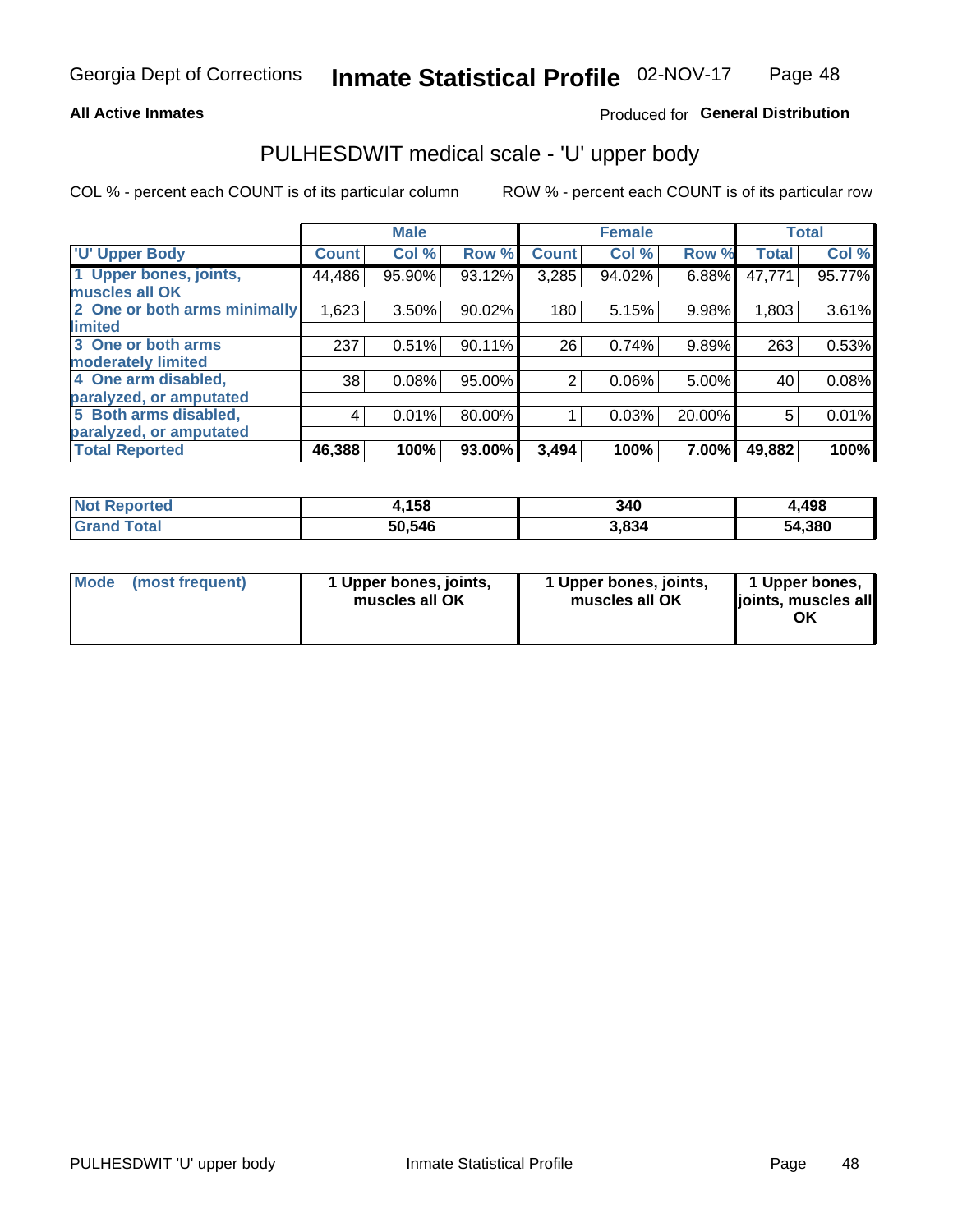#### **All Active Inmates**

### Produced for General Distribution

### PULHESDWIT medical scale - 'L' lower body

COL % - percent each COUNT is of its particular column

|                                |              | <b>Male</b> |         |              | <b>Female</b> |       |                 | <b>Total</b> |
|--------------------------------|--------------|-------------|---------|--------------|---------------|-------|-----------------|--------------|
| 'L' Lower Body                 | <b>Count</b> | Col %       | Row %   | <b>Count</b> | Col %         | Row % | <b>Total</b>    | Col %        |
| 1 Lower bones, joints,         | 41,941       | 90.43%      | 93.17%  | 3,073        | 88.00%        | 6.83% | 45,014          | 90.26%       |
| muscles all OK                 |              |             |         |              |               |       |                 |              |
| 2 One or both legs minimally   | 3,738        | 8.06%       | 91.02%  | 369          | 10.57%        | 8.98% | 4,107           | 8.23%        |
| limited                        |              |             |         |              |               |       |                 |              |
| 3 One or both legs             | 584          | 1.26%       | 93.59%  | 40           | 1.15%         | 6.41% | 624             | 1.25%        |
| moderately limited             |              |             |         |              |               |       |                 |              |
| 4 One leg disabled, paralyzed, | 104          | 0.22%       | 91.23%  | 10           | 0.29%         | 8.77% | 114             | 0.23%        |
| or amputated                   |              |             |         |              |               |       |                 |              |
| 5 Both legs disabled,          | 14           | 0.03%       | 100.00% |              |               |       | 14 <sub>1</sub> | 0.03%        |
| paralyzed, or amputated        |              |             |         |              |               |       |                 |              |
| <b>Total Reported</b>          | 46,381       | 100%        | 93.00%  | 3,492        | 100%          | 7.00% | 49,873          | 100%         |

| <b>Not Reported</b> | ,165   | 342   | 4,507  |
|---------------------|--------|-------|--------|
| <b>Total</b>        | 50,546 | 3.834 | 54,380 |

| Mode (most frequent) | 1 Lower bones, joints,<br>muscles all OK | 1 Lower bones, joints,<br>muscles all OK | 1 Lower bones,<br>joints, muscles all<br>ΟK |
|----------------------|------------------------------------------|------------------------------------------|---------------------------------------------|
|----------------------|------------------------------------------|------------------------------------------|---------------------------------------------|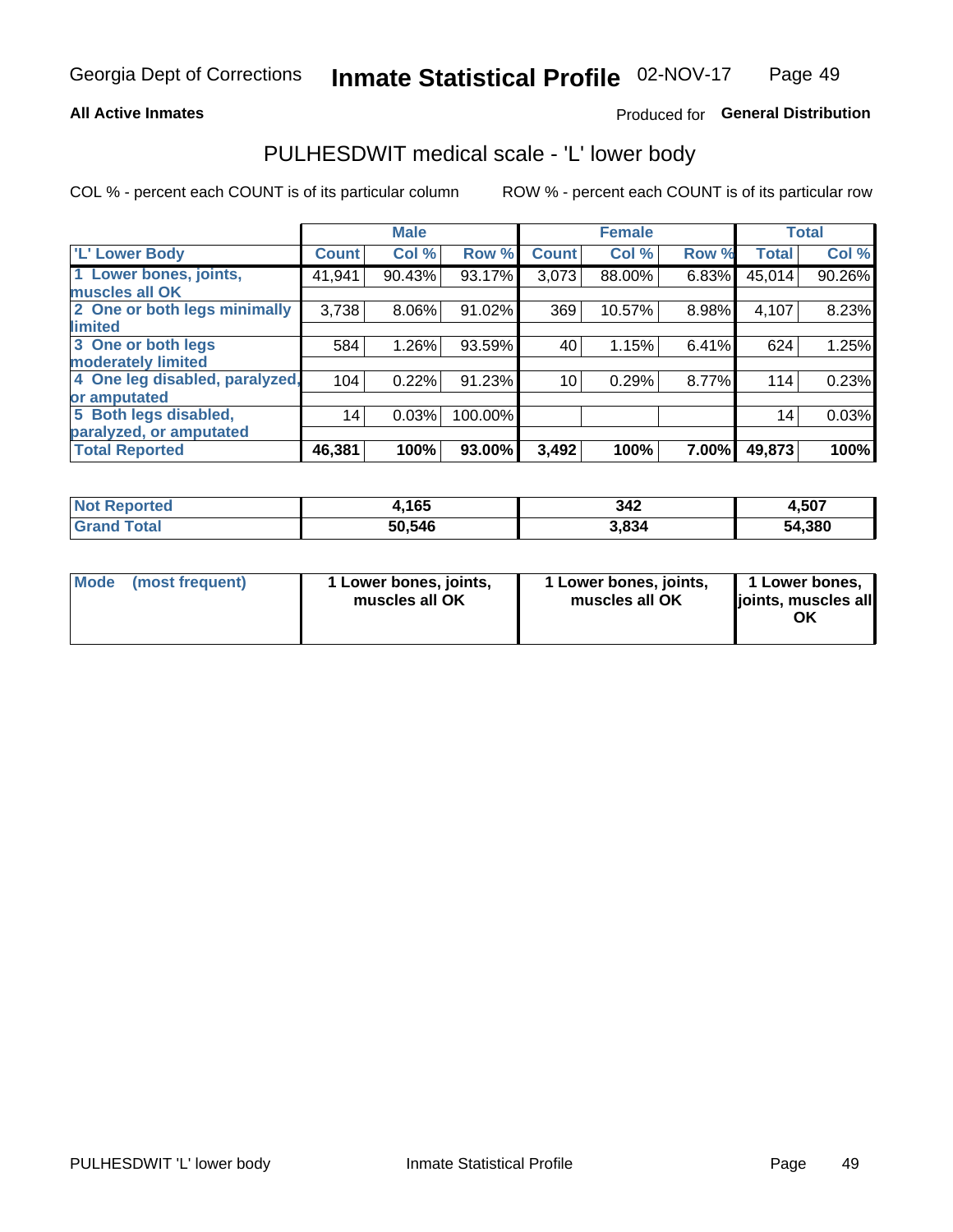#### **All Active Inmates**

### Produced for General Distribution

### PULHESDWIT medical scale - 'H' hearing

COL % - percent each COUNT is of its particular column

|                                |                 | <b>Male</b> |             |       | <b>Female</b> |        | <b>Total</b> |        |
|--------------------------------|-----------------|-------------|-------------|-------|---------------|--------|--------------|--------|
| <b>H'</b> Hearing              | <b>Count</b>    | Col %       | Row % Count |       | Col %         | Row %  | <b>Total</b> | Col %  |
| 1 Normal hearing both ears     | 45,803          | 98.80%      | 93.00%      | 3,445 | 98.68%        | 7.00%  | 49,248       | 98.79% |
| 2 Some loss in one ear with    | 426             | 0.92%       | 91.03%      | 42    | 1.20%         | 8.97%  | 468          | 0.94%  |
| other OK, or mild loss in both |                 |             |             |       |               |        |              |        |
| 3 Total loss in one ear with   | 92              | 0.20%       | 97.87%      | 2     | $0.06\%$      | 2.13%  | 94           | 0.19%  |
| mild loss in other             |                 |             |             |       |               |        |              |        |
| 4 Severe loss in both ears     | 27              | 0.06%       | 100.00%     |       |               |        | 27           | 0.05%  |
| 5 Total loss in both ears,     | 13 <sub>1</sub> | 0.03%       | 86.67%      | 2     | $0.06\%$      | 13.33% | 15           | 0.03%  |
| requiring special housing      |                 |             |             |       |               |        |              |        |
| <b>Total Reported</b>          | 46,361          | 100%        | 93.00%      | 3,491 | 100%          | 7.00%  | 49,852       | 100%   |

| <b>Not Repo</b><br><b>ported</b> | <b>I,185</b> | 343   | 1,528  |
|----------------------------------|--------------|-------|--------|
| Total                            | 50,546       | 3,834 | 54,380 |

| Mode (most frequent) | 1 Normal hearing both ears 1 Normal hearing both ears 1 Normal hearing |           |
|----------------------|------------------------------------------------------------------------|-----------|
|                      |                                                                        | both ears |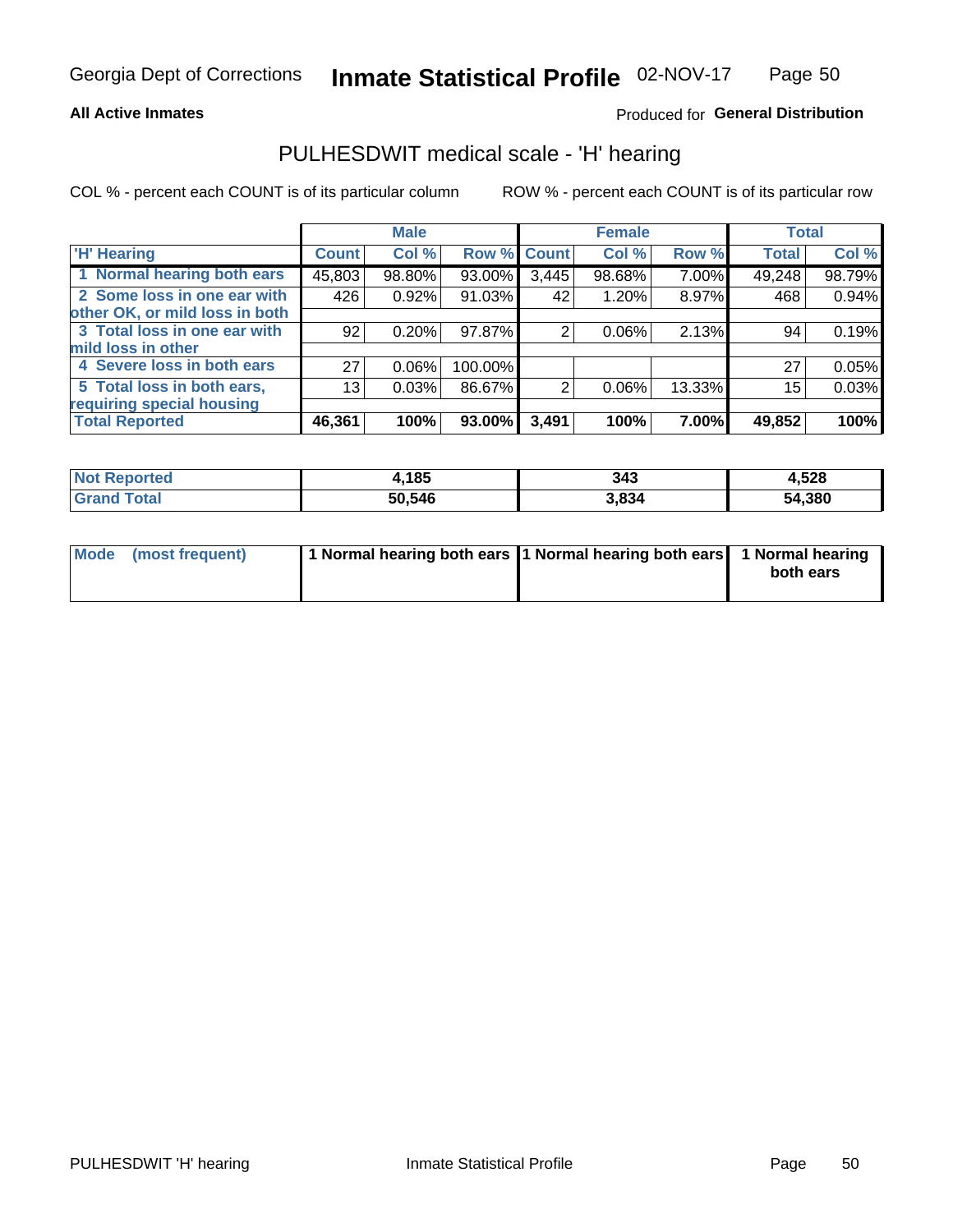#### **All Active Inmates**

### Produced for General Distribution

### PULHESDWIT medical scale - 'E' vision

COL % - percent each COUNT is of its particular column

|                                 |              | <b>Male</b> |        |              | <b>Female</b> |        |              | <b>Total</b> |
|---------------------------------|--------------|-------------|--------|--------------|---------------|--------|--------------|--------------|
| 'E' Vision                      | <b>Count</b> | Col %       | Row %  | <b>Count</b> | Col %         | Row %  | <b>Total</b> | Col %        |
| 1 Correctable to 20/40 in both  | 35,102       | 76.37%      | 95.08% | 1,817        | 52.94%        | 4.92%  | 36,919       | 74.74%       |
| eyes                            |              |             |        |              |               |        |              |              |
| 2 Correctable to 20/70 in one   | 9,836        | 21.40%      | 86.99% | 1,471        | 42.86%        | 13.01% | 11,307       | 22.89%       |
| eye, may be blind in other      |              |             |        |              |               |        |              |              |
| 3 Correctable to 20/200 in one  | 854          | 1.86%       | 86.35% | 135          | 3.93%         | 13.65% | 989          | 2.00%        |
| eye, may be blind in other      |              |             |        |              |               |        |              |              |
| 4 One eye not correctable to    | 157          | 0.34%       | 95.15% | 8            | 0.23%         | 4.85%  | 165          | 0.33%        |
| 20/200, other may be blind      |              |             |        |              |               |        |              |              |
| 5 Blind in both eyes, requiring | 17           | 0.04%       | 94.44% |              | 0.03%         | 5.56%  | 18           | 0.04%        |
| special housing                 |              |             |        |              |               |        |              |              |
| <b>Total Reported</b>           | 45,966       | 100%        | 93.05% | 3,432        | 100%          | 6.95%  | 49,398       | 100%         |

| <b>Not Reported</b> | 4,580  | 402   | 4,982  |
|---------------------|--------|-------|--------|
| Total               | 50,546 | 3,834 | 54,380 |

| Mode (most frequent) | 1 Correctable to 20/40 in both<br>eves | 1 Correctable to 20/40 in   1 Correctable to  <br>both eves | 20/40 in both eyes |
|----------------------|----------------------------------------|-------------------------------------------------------------|--------------------|
|                      |                                        |                                                             |                    |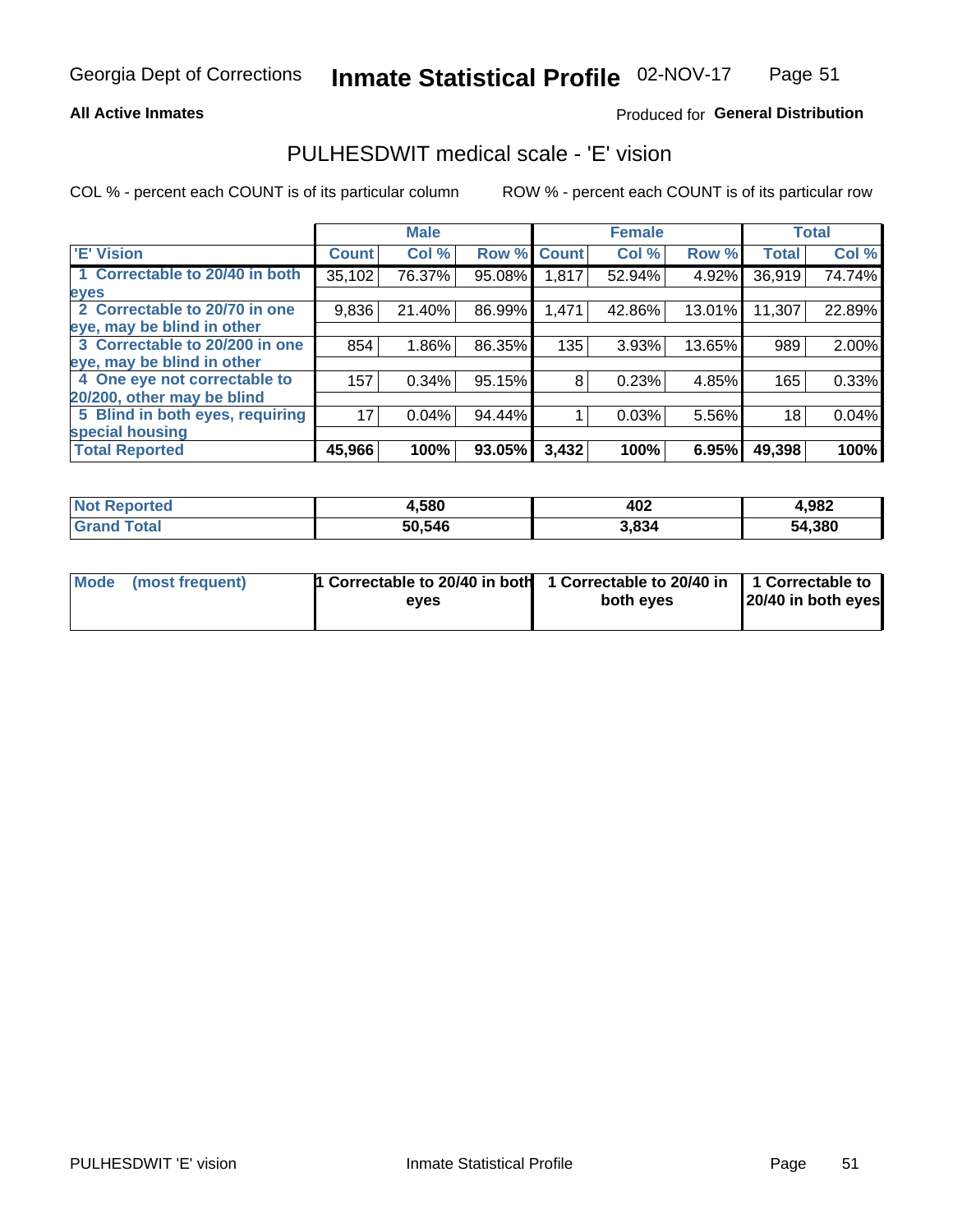#### **All Active Inmates**

### Produced for General Distribution

## PULHESDWIT medical scale - 'S' pSychiatric

COL % - percent each COUNT is of its particular column

|                                        |              | <b>Male</b> |        |              | <b>Female</b> |        |              | <b>Total</b> |
|----------------------------------------|--------------|-------------|--------|--------------|---------------|--------|--------------|--------------|
| 'S' pSychiatric                        | <b>Count</b> | Col %       | Row %  | <b>Count</b> | Col %         | Row %  | <b>Total</b> | Col %        |
| 1 No impairment or disorders           | 40,598       | 88.14%      | 97.04% | .239         | 40.23%        | 2.96%  | 41,837       | 85.14%       |
| 2 Stable, or in remission, or          | 4,343        | 9.43%       | 70.51% | 1,816        | 58.96%        | 29.49% | 6,159        | 12.53%       |
| mild impairment or retardation         |              |             |        |              |               |        |              |              |
| 3 Requires moderate inpatient          | 932          | 2.02%       | 97.90% | 20           | 0.65%         | 2.10%  | 952          | 1.94%        |
| treatment                              |              |             |        |              |               |        |              |              |
| 4 Requires intensive inpatient         | 175          | 0.38%       | 97.77% |              | 0.13%         | 2.23%  | 179          | 0.36%        |
| treatment                              |              |             |        |              |               |        |              |              |
| <b>5 Requires Crisis Stabilization</b> | 11           | 0.02%       | 91.67% |              | 0.03%         | 8.33%  | 12           | 0.02%        |
| Unit (CSU) inpatient care              |              |             |        |              |               |        |              |              |
| <b>Total Reported</b>                  | 46,059       | 100%        | 93.73% | 3,080        | 100%          | 6.27%  | 49,139       | 100%         |

| <b>Not Reported</b>          | ,487   | 754   | 5,241  |
|------------------------------|--------|-------|--------|
| <b>Total</b><br><b>Grand</b> | 50,546 | 3,834 | 54,380 |

| Mode (most frequent) | <b>1 No impairment or disorders 2 Stable, or in remission, 1 No impairment or</b> |                       |           |
|----------------------|-----------------------------------------------------------------------------------|-----------------------|-----------|
|                      |                                                                                   | or mild impairment or | disorders |
|                      |                                                                                   | retardation           |           |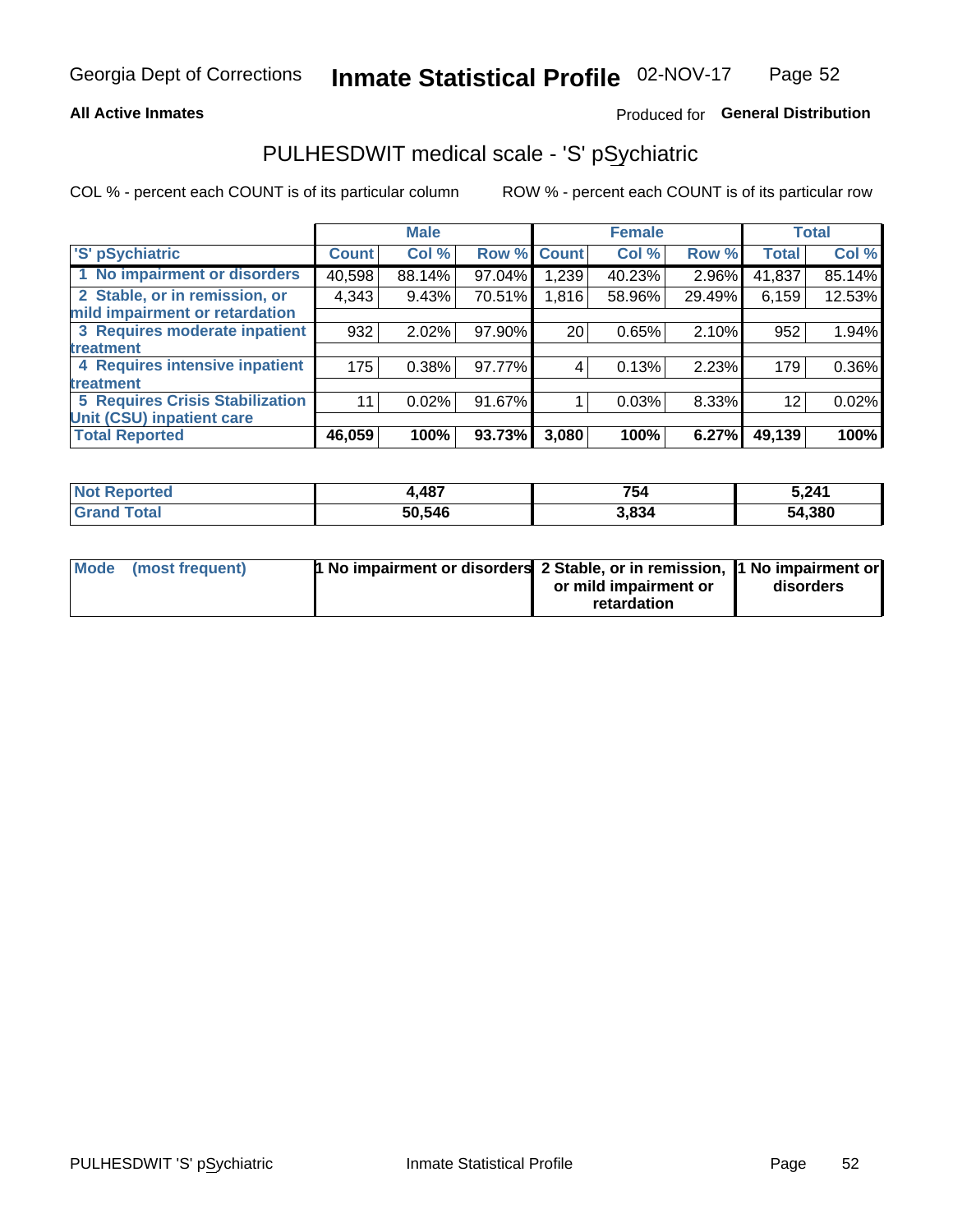#### **All Active Inmates**

### Produced for General Distribution

### PULHESDWIT medical scale - 'D' dental

COL % - percent each COUNT is of its particular column

|                                 |                 | <b>Male</b> |         |              | <b>Female</b> |       |              | <b>Total</b> |
|---------------------------------|-----------------|-------------|---------|--------------|---------------|-------|--------------|--------------|
| <b>D'</b> Dental                | <b>Count</b>    | Col %       | Row %   | <b>Count</b> | Col %         | Row % | <b>Total</b> | Col %        |
| 1 Minimal routine dental health | 26,209          | 59.51%      | 92.47%  | 2,135        | 67.29%        | 7.53% | 28,344       | 60.03%       |
| <b>needs</b>                    |                 |             |         |              |               |       |              |              |
| 2 Moderate cavities and/or gum  | 14,680          | 33.33%      | 95.28%  | 728          | 22.94%        | 4.72% | 15,408       | 32.63%       |
| disease                         |                 |             |         |              |               |       |              |              |
| 3 Extensive gum disease         | 3,072           | 6.98%       | 90.83%  | 310          | 9.77%         | 9.17% | 3,382        | 7.16%        |
| and/or widespread decay         |                 |             |         |              |               |       |              |              |
| 4 Urgent need for dental        | 80 <sub>1</sub> | 0.18%       | 100.00% |              |               |       | 80           | 0.17%        |
| <b>services</b>                 |                 |             |         |              |               |       |              |              |
| 5 Life-threatening disease or   | 2               | 0.01%       | 100.00% |              |               |       | 2            | 0.01%        |
| extreme pain or infection       |                 |             |         |              |               |       |              |              |
| <b>Total Reported</b>           | 44,043          | 100%        | 93.28%  | 3,173        | 100%          | 6.72% | 47,216       | 100%         |

| <b>Not Reported</b>     | 6,503  | 661   | 7,164  |
|-------------------------|--------|-------|--------|
| <b>Total</b><br>' Grand | 50,546 | 3,834 | 54,380 |

| Mode<br><b>Minimal routine dental</b><br>(most frequent)<br>health needs | 1 Minimal routine dental<br>health needs | 1 Minimal routine<br>dental health<br>needs |
|--------------------------------------------------------------------------|------------------------------------------|---------------------------------------------|
|--------------------------------------------------------------------------|------------------------------------------|---------------------------------------------|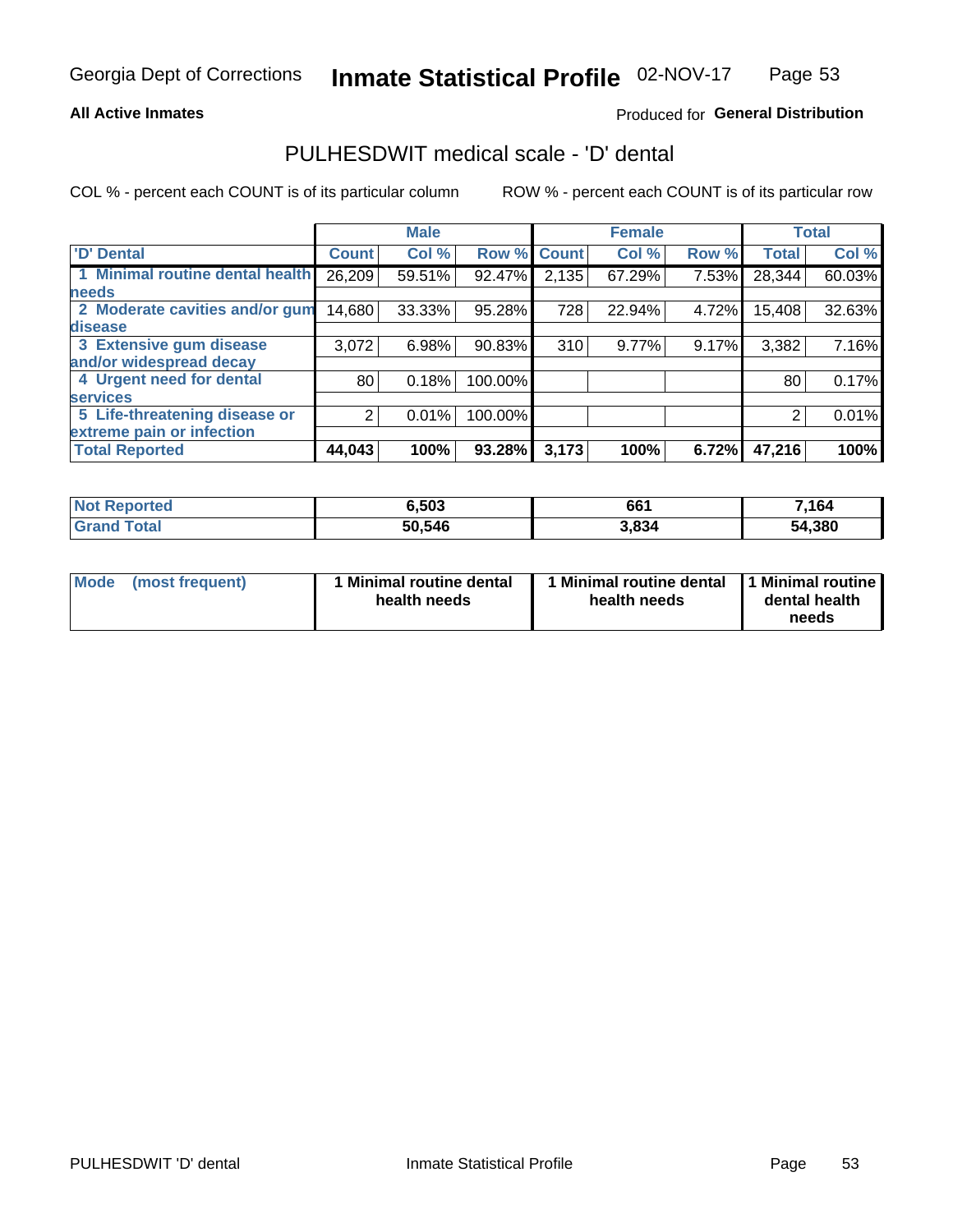### **All Active Inmates**

### Produced for General Distribution

### PULHESDWIT medical scale - 'W' work ability

COL % - percent each COUNT is of its particular column

|                                 |              | <b>Male</b> |        |             | <b>Female</b> |        |              | <b>Total</b> |
|---------------------------------|--------------|-------------|--------|-------------|---------------|--------|--------------|--------------|
| <b>W' work ability</b>          | <b>Count</b> | Col %       |        | Row % Count | Col %         | Row %  | <b>Total</b> | Col %        |
| 1 Unrestricted work or activity | 39,709       | 85.61%      | 93.81% | 2,620       | 75.07%        | 6.19%  | 42,329       | 84.88%       |
| 2 Minor restrictions on type of | 5,219        | 11.25%      | 87.33% | 757         | 21.69%        | 12.67% | 5,976        | 11.98%       |
| <b>work</b>                     |              |             |        |             |               |        |              |              |
| 3 Moderate restrictions on type | 966          | 2.08%       | 94.80% | 53          | 1.52%         | 5.20%  | 1,019        | 2.04%        |
| lof work                        |              |             |        |             |               |        |              |              |
| 4 Major restrictions on type of | 336          | 0.72%       | 91.30% | 32          | 0.92%         | 8.70%  | 368          | 0.74%        |
| <b>work</b>                     |              |             |        |             |               |        |              |              |
| 5 Cannot work under any         | 152          | 0.33%       | 84.44% | 28          | 0.80%         | 15.56% | 180          | 0.36%        |
| <b>circumstances</b>            |              |             |        |             |               |        |              |              |
| <b>Total Reported</b>           | 46,382       | 100%        | 93.00% | 3,490       | 100%          | 7.00%  | 49,872       | 100%         |

| NotR<br><b>Enorted</b> | 164    | 344   | 1,508  |
|------------------------|--------|-------|--------|
| Гоtal                  | 50,546 | 3,834 | 54,380 |

| Mode            | 1 Unrestricted work or | 1 Unrestricted work or | 1 Unrestricted   |
|-----------------|------------------------|------------------------|------------------|
| (most frequent) | activity               | activity               | work or activity |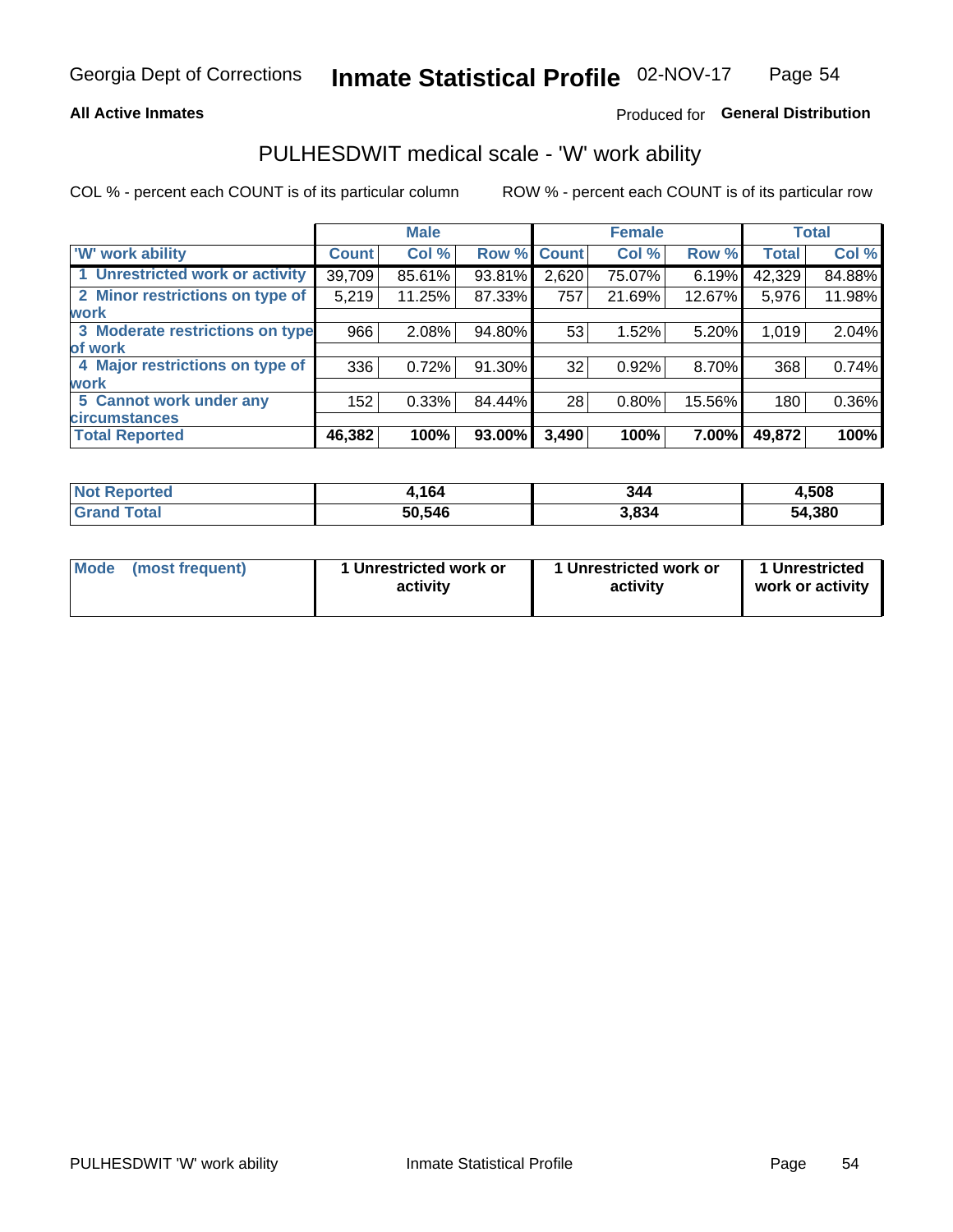#### **All Active Inmates**

### Produced for General Distribution

## PULHESDWIT medical scale - 'I' impairment

COL % - percent each COUNT is of its particular column

|                                                              |              | <b>Male</b> |             |                 | <b>Female</b> |        |              | <b>Total</b> |
|--------------------------------------------------------------|--------------|-------------|-------------|-----------------|---------------|--------|--------------|--------------|
| <b>T' Impairment</b>                                         | <b>Count</b> | Col %       | Row % Count |                 | Col %         | Row %  | <b>Total</b> | Col %        |
| 1 No impairments or<br>disabilities                          | 46,007       | 99.21%      | 93.00%      | 3,464           | 99.26%        | 7.00%  | 49,471       | 99.21%       |
| 2 Wheelchair-bound but                                       | 219          | 0.47%       | 92.41%      | 18 <sub>1</sub> | 0.52%         | 7.59%  | 237          | 0.48%        |
| otherwise OK<br><b>3 Needs low-level Assisted</b>            | 44           | 0.09%       | 88.00%      | 6               | 0.17%         | 12.00% | 50           | 0.10%        |
| Living (level I)<br>4 Needs moderate Assisted                | 33           | 0.07%       | 100.00%     |                 |               |        | 33           | 0.07%        |
| <b>Living (level II)</b>                                     |              |             |             |                 |               |        |              |              |
| <b>5 Needs maximal Assisted</b><br><b>Living (level III)</b> | 71           | 0.15%       | 97.26%      | 2               | 0.06%         | 2.74%  | 73           | 0.15%        |
| <b>Total Reported</b>                                        | 46,374       | 100%        | 93.00%      | 3,490           | 100%          | 7.00%  | 49,864       | 100.0%       |

| $^{\dagger}$ Not $\cdot$<br>Reported | 47c<br>. . | 344   | 4,516  |
|--------------------------------------|------------|-------|--------|
| <b>Total</b><br><b>Grand</b>         | 50,546     | 3.834 | 54,380 |

| Mode | (most frequent) | 1 No impairments or<br>disabilities | 1 No impairments or<br>disabilities | 1 No impairments<br>or disabilities |
|------|-----------------|-------------------------------------|-------------------------------------|-------------------------------------|
|------|-----------------|-------------------------------------|-------------------------------------|-------------------------------------|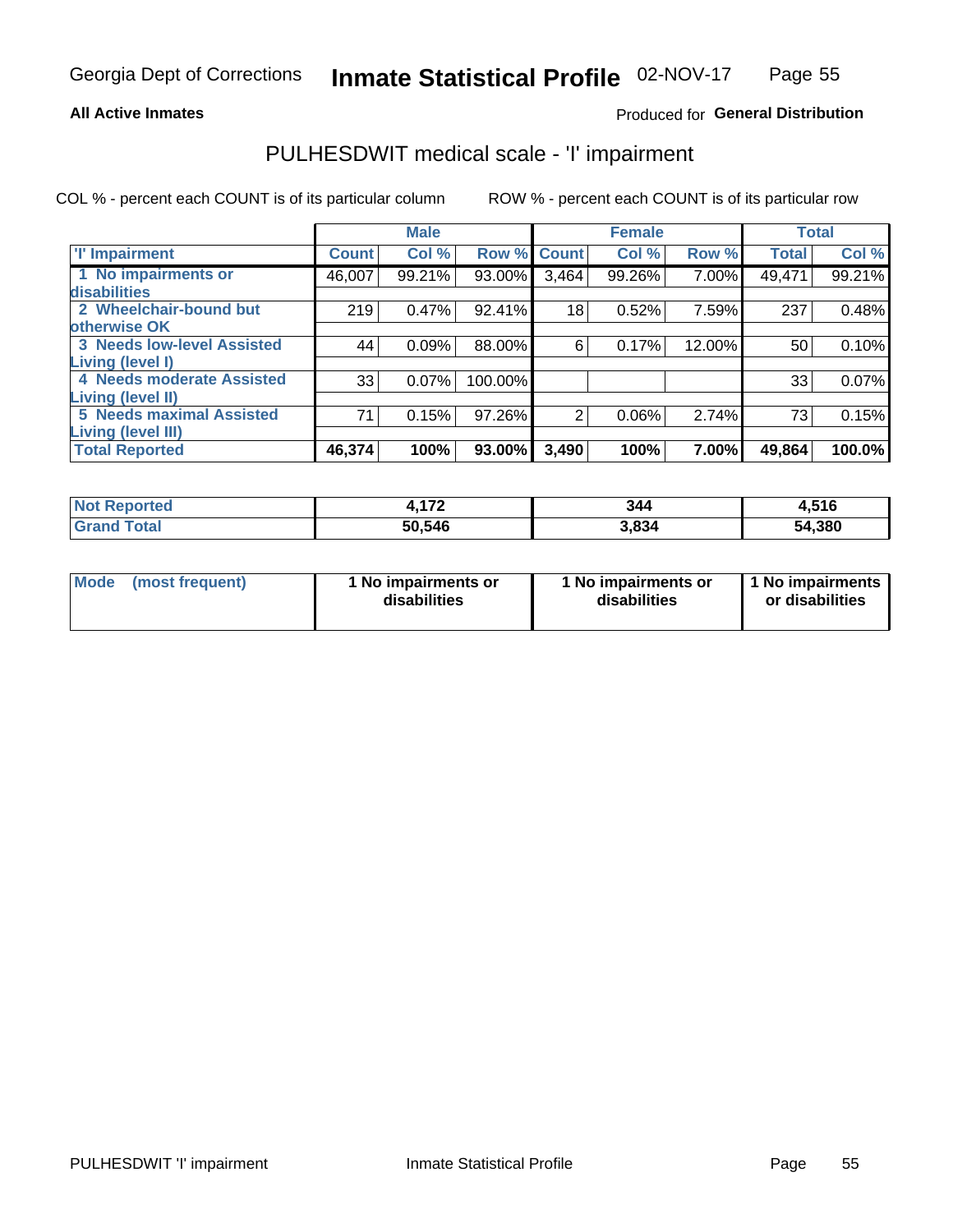#### **All Active Inmates**

### Produced fo General Distribution

## PULHESDWIT medical scale - 'T' transportability

COL % - percent each COUNT is of its particular column

|                              |              | <b>Male</b> |         |              | <b>Female</b> |        | <b>Total</b> |        |
|------------------------------|--------------|-------------|---------|--------------|---------------|--------|--------------|--------|
| <b>T' Transportability</b>   | <b>Count</b> | Col %       | Row %   | <b>Count</b> | Col %         | Row %  | <b>Total</b> | Col %  |
| 1 Can be transported in any  | 46,133       | 99.43%      | 93.02%  | 3,463        | 99.51%        | 6.98%  | 49,596       | 99.44% |
| ordinary approved vehicle    |              |             |         |              |               |        |              |        |
| 2 Wheelchair-bound, not      | 41           | 0.09%       | 89.13%  | 5            | 0.14%         | 10.87% | 46           | 0.09%  |
| needing special vehicle      |              |             |         |              |               |        |              |        |
| 3 Wheelchair-bound, requires | 12           | 0.03%       | 100.00% |              |               |        | 12           | 0.02%  |
| special vehicle              |              |             |         |              |               |        |              |        |
| 4 Needs specially-equipped   | 5            | 0.01%       | 100.00% |              |               |        | 5            | 0.01%  |
| medical vehicle              |              |             |         |              |               |        |              |        |
| <b>5 Requires ambulance</b>  | 206          | 0.44%       | 94.50%  | 12           | 0.34%         | 5.50%  | 218          | 0.44%  |
| transport                    |              |             |         |              |               |        |              |        |
| <b>Total Reported</b>        | 46,397       | 100%        | 93.02%  | 3,480        | 100%          | 6.98%  | 49,877       | 100%   |

| orted | ,149   | 354   | 4,503  |
|-------|--------|-------|--------|
| `otal | 50.546 | 3.834 | 54,380 |

|  | Mode (most frequent) | 1 Can be transported in any 1 Can be transported in any<br>ordinary approved vehicle   ordinary approved vehicle   transported in any |  | 1 Can be<br>  ordinary approved  <br>vehicle |
|--|----------------------|---------------------------------------------------------------------------------------------------------------------------------------|--|----------------------------------------------|
|--|----------------------|---------------------------------------------------------------------------------------------------------------------------------------|--|----------------------------------------------|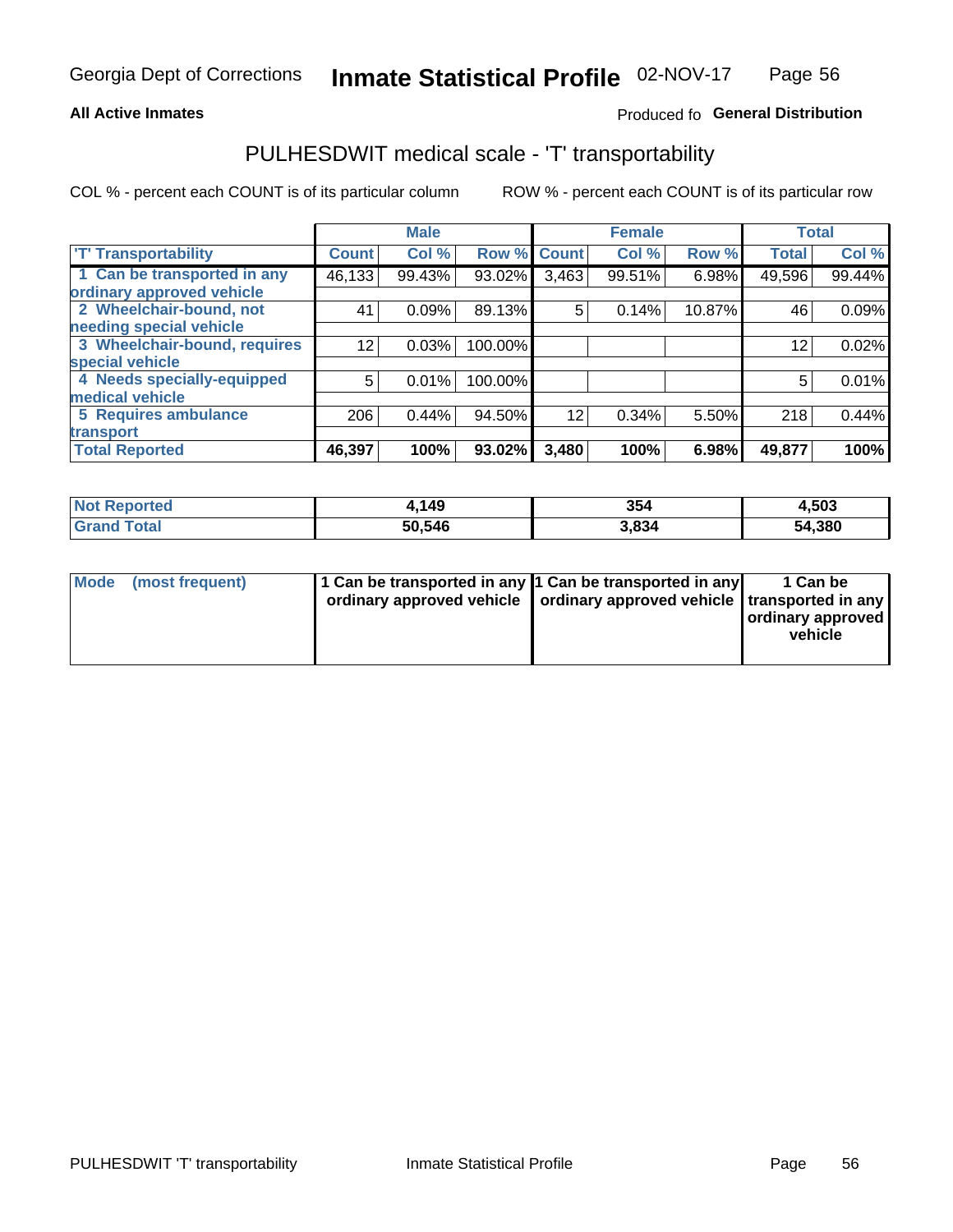# Inmate Statistical Profile 02-NOV-17 Page 57

#### **All Active Inmates**

#### Produced for General Distribution

### Number of prior Georgia incarcerations

COL % - percent each COUNT is of its particular column

|                                       |              | <b>Male</b> |             |                 | <b>Female</b> |       |        | <b>Total</b> |
|---------------------------------------|--------------|-------------|-------------|-----------------|---------------|-------|--------|--------------|
| <b>Num of Prior GA Incarcerations</b> | <b>Count</b> | Col %       | Row % Count |                 | Col %         | Row % | Total  | Col %        |
|                                       | 28,279       | 55.95%      | 91.10%      | 2,762           | 72.04%        | 8.90% | 31,041 | 57.08%       |
|                                       | 9,411        | 18.62%      | 94.35%      | 564             | 14.71%        | 5.65% | 9,975  | 18.34%       |
| $\overline{2}$                        | 5,278        | 10.44%      | 95.75%      | 234             | 6.10%         | 4.25% | 5,512  | 10.14%       |
| 3                                     | 3,180        | 6.29%       | 96.39%      | 119             | 3.10%         | 3.61% | 3,299  | 6.07%        |
| $\boldsymbol{4}$                      | 1,812        | 3.58%       | 97.31%      | 50 <sub>1</sub> | 1.30%         | 2.69% | 1,862  | 3.42%        |
| 5                                     | 1,042        | 2.06%       | 96.66%      | 36              | 0.94%         | 3.34% | 1,078  | 1.98%        |
| <b>More Than 5</b>                    | 1,544        | 3.05%       | 95.72%      | 69              | 1.80%         | 4.28% | 1,613  | 2.97%        |
| <b>Total Reported</b>                 | 50,546       | 100%        | 92.95%      | 3,834           | 100%          | 7.05% | 54,380 | 100%         |

| orted<br>NO.      |        |       |        |
|-------------------|--------|-------|--------|
| <b>otal</b><br>Gr | 50,546 | 3,834 | 54,380 |

| Mean (average)       | .05 | .59 | 1.02 |
|----------------------|-----|-----|------|
| Median (middle)      |     |     |      |
| Mode (most frequent) |     |     |      |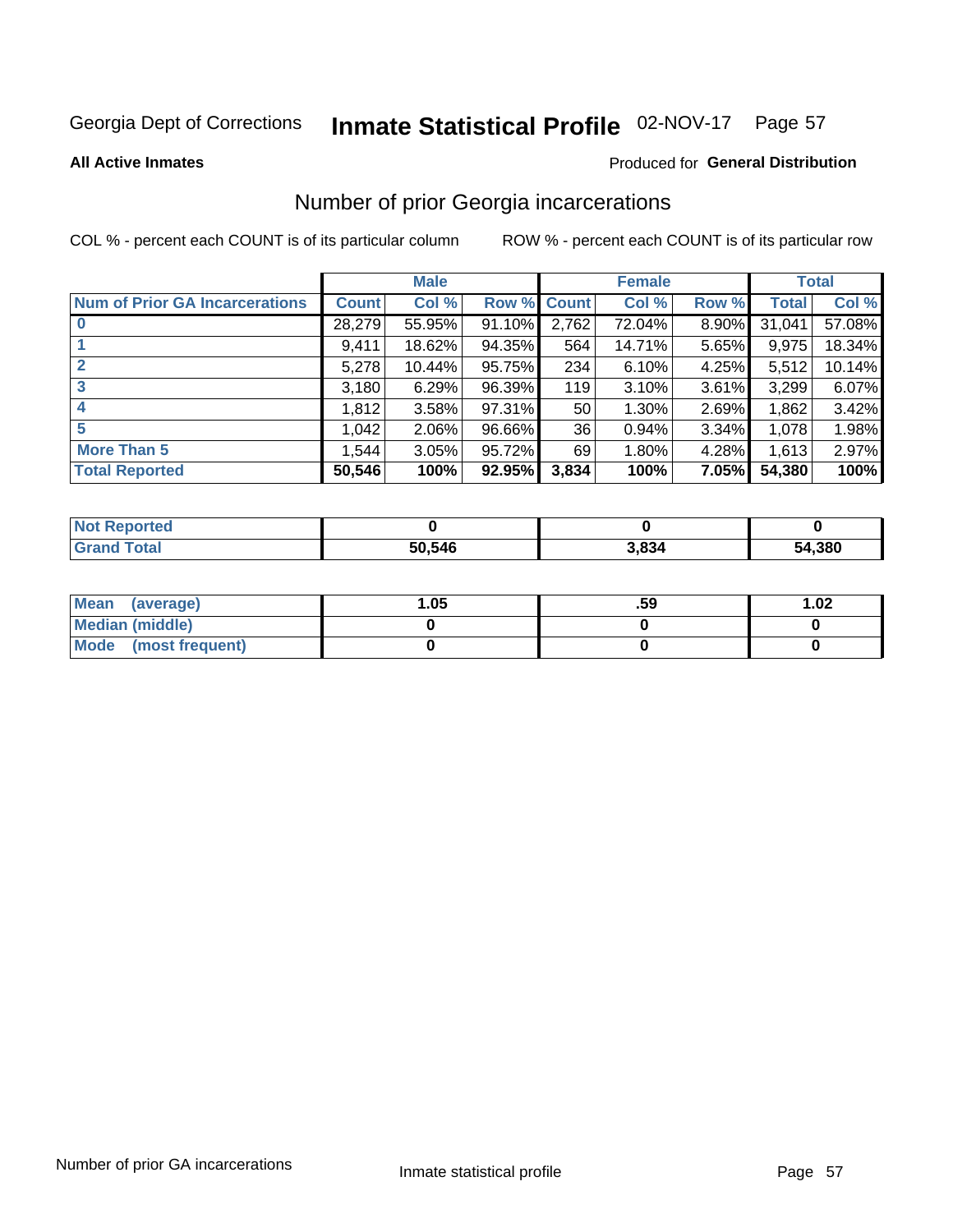#### Inmate Statistical Profile 02-NOV-17 Page 58

#### **All Active Inmates**

#### Produced for General Distribution

### Prison sentence in years

COL % - percent each COUNT is of its particular column

ROW % - percent each COUNT is of its particular row

|                                 |              | <b>Male</b> |         |              | <b>Female</b> |        |              | <b>Total</b> |
|---------------------------------|--------------|-------------|---------|--------------|---------------|--------|--------------|--------------|
| <b>Prison Sentence In Years</b> | <b>Count</b> | Col %       | Row %   | <b>Count</b> | Col %         | Row %  | <b>Total</b> | Col %        |
| $0 - 1$                         | 3,414        | 6.75%       | 94.47%  | 200          | 5.22%         | 5.53%  | 3,614        | 6.65%        |
| $1.1 - 2$                       | 869          | 1.72%       | 92.74%  | 68           | 1.77%         | 7.26%  | 937          | 1.72%        |
| $2.1 - 3$                       | 1,170        | 2.31%       | 88.24%  | 156          | 4.07%         | 11.76% | 1,326        | 2.44%        |
| $3.1 - 4$                       | 1,011        | 2.00%       | 91.16%  | 98           | 2.56%         | 8.84%  | 1,109        | 2.04%        |
| $4.1 - 5$                       | 2,141        | 4.24%       | 90.15%  | 234          | 6.10%         | 9.85%  | 2,375        | 4.37%        |
| $5.1 - 6$                       | 1,219        | 2.41%       | 92.00%  | 106          | 2.76%         | 8.00%  | 1,325        | 2.44%        |
| $6.1 - 7$                       | 1,250        | 2.47%       | 91.24%  | 120          | 3.13%         | 8.76%  | 1,370        | 2.52%        |
| $7.1 - 8$                       | 1,287        | 2.55%       | 91.67%  | 117          | 3.05%         | 8.33%  | 1,404        | 2.58%        |
| $8.1 - 9$                       | 1,325        | 2.62%       | 93.84%  | 87           | 2.27%         | 6.16%  | 1,412        | 2.60%        |
| $9.1 - 10$                      | 4,073        | 8.06%       | 89.99%  | 453          | 11.82%        | 10.01% | 4,526        | 8.32%        |
| $10.1 - 12$                     | 2,513        | 4.97%       | 91.48%  | 234          | 6.10%         | 8.52%  | 2,747        | 5.05%        |
| $12.1 - 15$                     | 5,390        | 10.66%      | 92.34%  | 447          | 11.66%        | 7.66%  | 5,837        | 10.73%       |
| $15.1 - 20$                     | 9,730        | 19.25%      | 93.54%  | 672          | 17.53%        | 6.46%  | 10,402       | 19.13%       |
| 20.1 - Over                     | 10,746       | 21.26%      | 94.54%  | 621          | 16.20%        | 5.46%  | 11,367       | 20.90%       |
| <b>Life</b>                     | 3,546        | 7.02%       | 95.09%  | 183          | 4.77%         | 4.91%  | 3,729        | 6.86%        |
| <b>Life Without Parole</b>      | 681          | 1.35%       | 94.85%  | 37           | 0.97%         | 5.15%  | 718          | 1.32%        |
| <b>Death</b>                    | 97           | 0.19%       | 100.00% |              |               |        | 97           | 0.18%        |
| <b>Youthful Offenders</b>       | 84           | 0.17%       | 98.82%  | 1            | 0.03%         | 1.18%  | 85           | 0.16%        |
| <b>Total Reported</b>           | 50,546       | 100%        | 92.95%  | 3,834        | 100.0%        | 7.05%  | 54,380       | 100.0%       |

| <b>Not Reported</b> |        |       |        |
|---------------------|--------|-------|--------|
| 'otal<br>$.C$ ron   | 50.546 | 3,834 | 54,380 |

#### **Determinate (numeric) sentences only**

| Mean | $\sim$ $\sim$<br>16.JY | 10.96 | <b>AC</b><br>∣ v.+v |
|------|------------------------|-------|---------------------|
|      |                        |       |                     |

All sentences (including determinate), with life, life without parole, and death sentences figured at 45 years

| Me | $\sim$ 0.0<br>. .<br>___ | $- - - -$ | <b>24.72</b> |
|----|--------------------------|-----------|--------------|
|    |                          |           |              |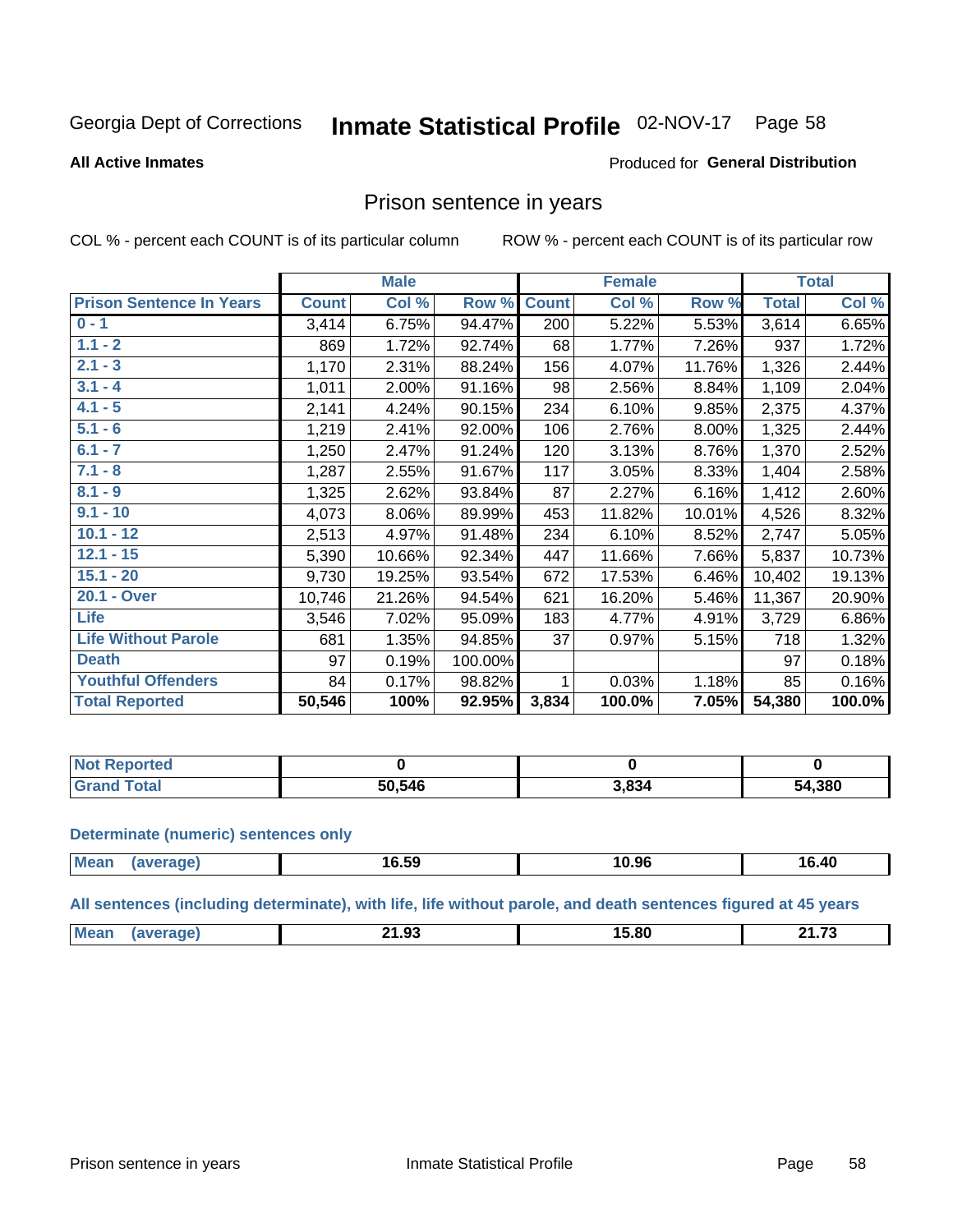## Inmate Statistical Profile 02-NOV-17 Page 59

#### **All Active Inmates**

#### Produced for General Distribution

### Primary offense, broken out into felonies vs misdemeanors

COL % - percent each COUNT is of its particular column

|                                  |              | <b>Male</b> |           |                    | <b>Female</b> |          | Total  |        |
|----------------------------------|--------------|-------------|-----------|--------------------|---------------|----------|--------|--------|
| <b>Felonies and Misdemeanors</b> | <b>Count</b> | Col %       |           | <b>Row % Count</b> | Col %         | Row %    | Total  | Col %  |
| <b>Felonies</b>                  | 48,355       | 99.68%      | $92.92\%$ | 3.684              | 99.84%        | $7.08\%$ | 52,039 | 99.69% |
| <b>Misdemeanors</b>              | 157          | .32%        | 96.32%    | 6                  | .16% ˈ        | $3.68\%$ | 163    | .31%   |
| <b>Total Reported</b>            | 48,512       | 100%        | $92.93\%$ | 3,690              | 100%          | 7.07%    | 52,202 | 100%   |

| ted        | 2034   | 144           | 2178   |
|------------|--------|---------------|--------|
| <b>ota</b> | 50.546 | 18.656<br>,,, | 54,380 |

| Mo | ___ | 11 C.S<br>. | onies<br>. |
|----|-----|-------------|------------|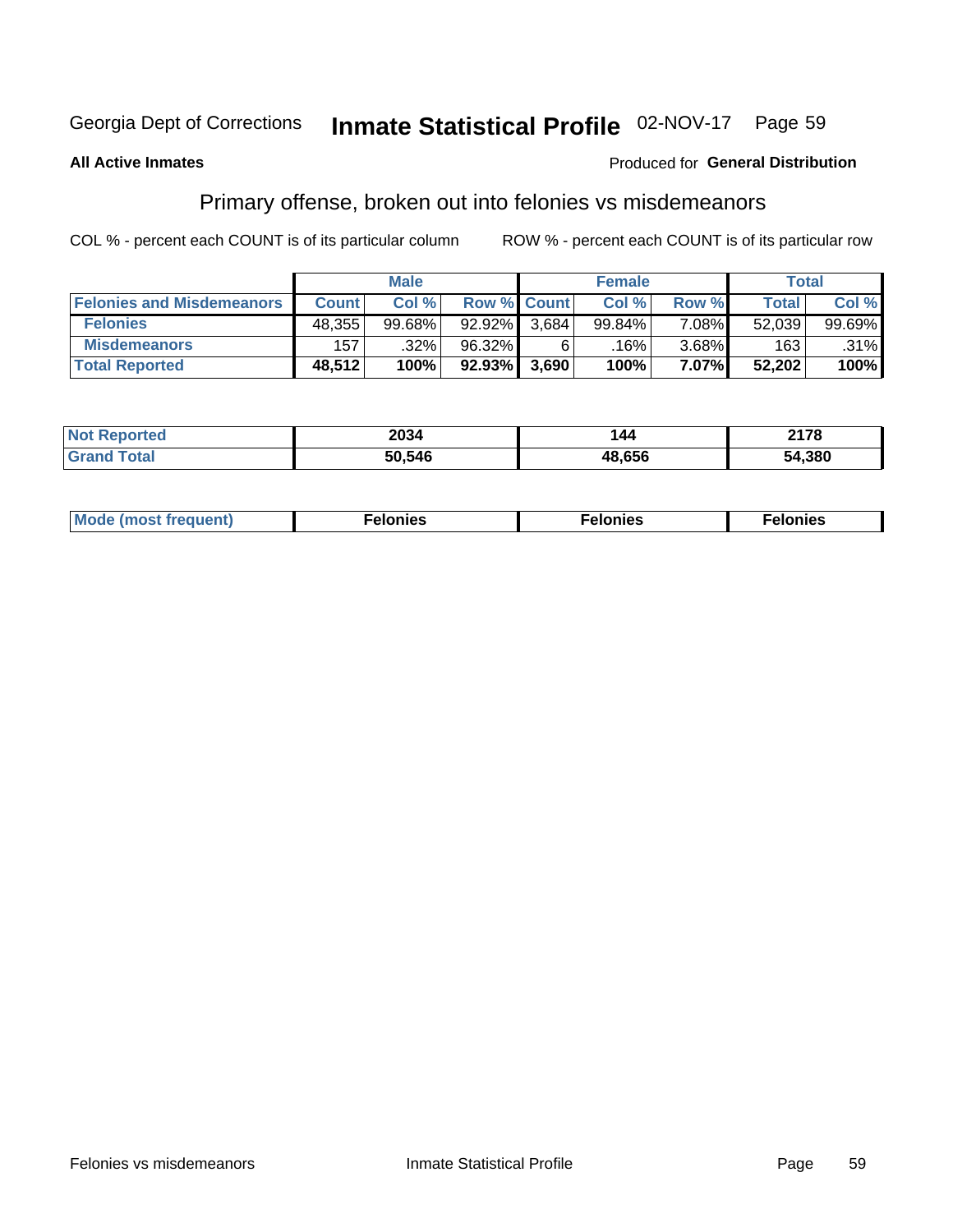#### Inmate Statistical Profile 02-NOV-17 Page 60

#### **All Active Inmates**

### **Produced for General Distribution**

### Primary offense, broken out into six broad crime categories

COL % - percent each COUNT is of its particular column

|                                 |              | <b>Male</b> |        |                 | <b>Female</b> |        | <b>Total</b> |        |  |
|---------------------------------|--------------|-------------|--------|-----------------|---------------|--------|--------------|--------|--|
| <b>Crime Categories</b>         | <b>Count</b> | Col %       |        | Row % Count     | Col %         | Row %  | <b>Total</b> | Col %  |  |
| <b>Violent</b>                  | 26,431       | 52.39%      | 93.93% | 1,707           | 44.55%        | 6.07%  | 28,138       | 51.84% |  |
| <b>Sex Crime</b><br>2           | 8,316        | 16.48%      | 98.47% | 129             | $3.37\%$      | 1.53%  | 8,445        | 15.56% |  |
| $\mathbf{3}$<br><b>Property</b> | 7,933        | 15.72%      | 89.03% | 977             | 25.50%        | 10.97% | 8,910        | 16.41% |  |
| <b>Drug</b><br>4                | 5,265        | 10.44%      | 86.52% | 820             | 21.40%        | 13.48% | 6,085        | 11.21% |  |
| <b>Habit/DUI</b><br>5           | 102          | .20%        | 91.07% | 10 <sup>1</sup> | $.26\%$       | 8.93%  | 112          | .21%   |  |
| <b>Other</b><br>6               | 2,404        | 4.77%       | 92.71% | 189             | 4.93%         | 7.29%  | 2,593        | 4.78%  |  |
| <b>Total Reported</b>           | 50,451       | 100%        | 92.94% | 3,832           | 100%          | 7.06%  | 54,283       | 100%   |  |

| <b>orteg</b><br>NO | oг<br>J. |       | <u>n7</u> |
|--------------------|----------|-------|-----------|
| Eata               | 50,546   | 834.د | 54,380    |

| Mc | .<br>$\cdots$ | VIOIEM |
|----|---------------|--------|
|    |               |        |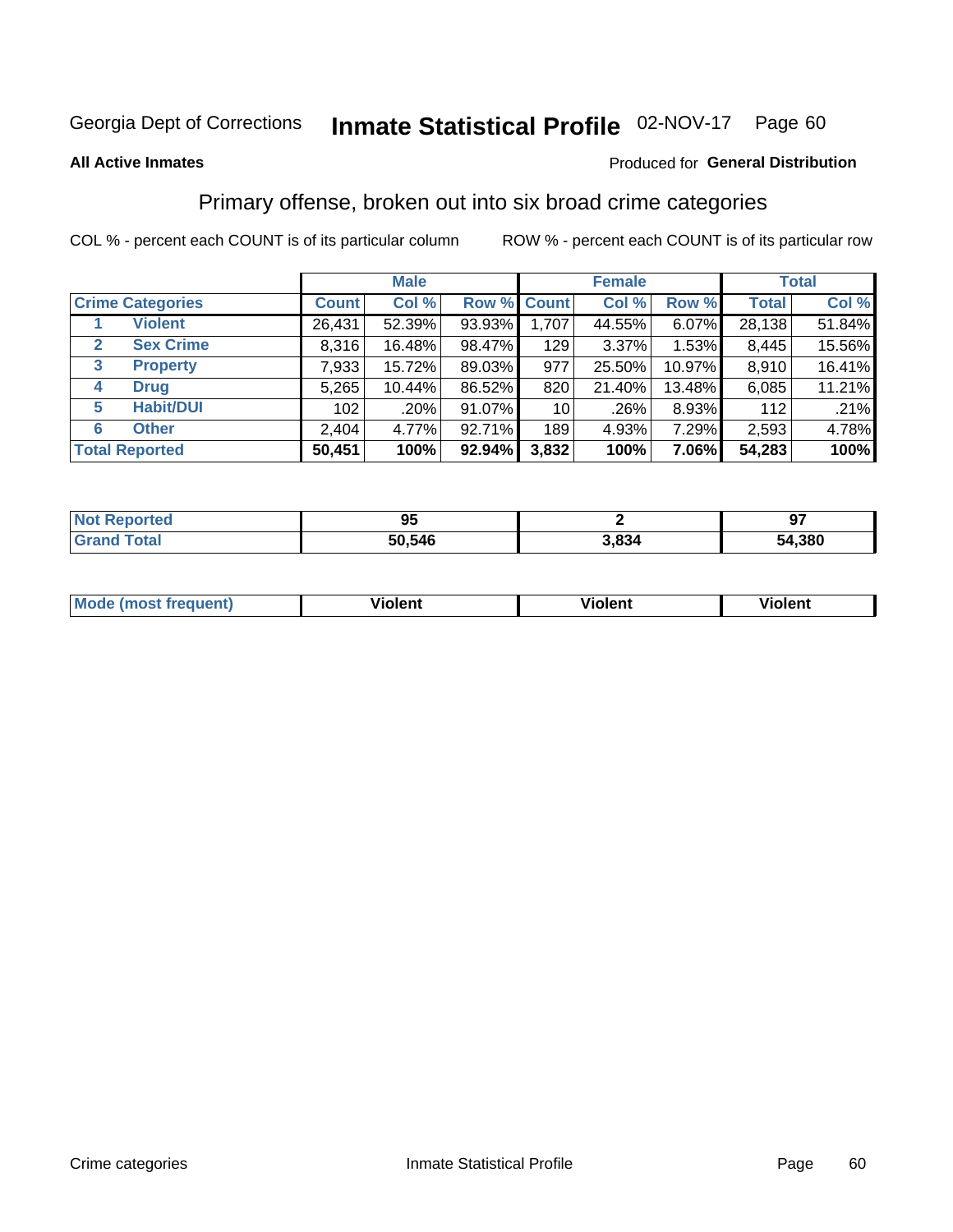# Inmate Statistical Profile 02-NOV-17 Page 61

#### **All Active Inmates**

#### Produced for General Distribution

## Primary offense, detailed offense code

COL % - percent each COUNT is of its particular column

|                                            |                  | <b>Male</b> |         |                | <b>Female</b> |         |                 | <b>Total</b> |
|--------------------------------------------|------------------|-------------|---------|----------------|---------------|---------|-----------------|--------------|
| <b>Primary Offense</b>                     | <b>Count</b>     | Col %       | Row %   | <b>Count</b>   | Col %         | Row %   | <b>Total</b>    | Col %        |
| <b>Abuse Neglect Elder/Disab (2812)</b>    | 48               | .10%        | 64.86%  | 26             | .68%          | 35.14%  | 74              | .14%         |
| Agg Aslt W Intnt To Rape (2095)            | 67               | .13%        | 100.00% |                |               |         | 67              | .12%         |
| <b>Agg Sex Battery Atmpt (2099)</b>        | $\overline{2}$   | .01%        | 100.00% |                |               |         | 2               | .01%         |
| <b>Aggrav Assault (1302)</b>               | 5,159            | 10.23%      | 94.57%  | 296            | 7.72%         | 5.43%   | 5,455           | 10.05%       |
| <b>Aggrav Assault Peace Ofcr</b>           | 311              | .62%        | 93.96%  | 20             | .52%          | 6.04%   | 331             | .61%         |
| (1314)<br><b>Aggrav Battery (1305)</b>     | 1,366            | 2.71%       | 93.88%  | 89             | 2.32%         | 6.12%   | 1,455           | 2.68%        |
| <b>Aggrav Battery Peace Ofcr</b>           | 27               | .05%        |         |                |               |         |                 |              |
| (1315)                                     |                  |             | 100.00% |                |               |         | 27              | .05%         |
| <b>Aggrav Ch Molest Atmpt (2096)</b>       | $\overline{2}$   | .01%        | 100.00% |                |               |         | $\overline{2}$  | .01%         |
| <b>Aggrav Child Molestation (2021)</b>     | 1,250            | 2.48%       | 98.43%  | 20             | .52%          | 1.57%   | 1,270           | 2.34%        |
| <b>Aggrav Cruelty To Animals</b>           | 13               | .03%        | 92.86%  | 1              | .03%          | 7.14%   | 14              | .03%         |
| (2972)                                     |                  |             |         |                |               |         |                 |              |
| <b>Aggrav Sexual Battery (2009)</b>        | 216              | .43%        | 99.54%  | 1              | .03%          | .46%    | 217             | .40%         |
| <b>Aggrav Sodomy (2003)</b>                | 208              | .41%        | 98.58%  | 3              | .08%          | 1.42%   | 211             | .39%         |
| <b>Aggrav Stalking (1321)</b>              | 314              | .62%        | 96.62%  | 11             | .29%          | 3.38%   | 325             | .60%         |
| <b>Aggravated Assault On 65+</b><br>(1304) | 4                | .01%        | 66.67%  | $\overline{2}$ | .05%          | 33.33%  | 6               | .01%         |
| <b>Alter Id (1506)</b>                     | 3                | .01%        | 100.00% |                |               |         | 3               | .01%         |
| <b>Armed Robbery (1902)</b>                | 5,919            | 11.73%      | 96.49%  | 215            | 5.61%         | 3.51%   | 6,134           | 11.30%       |
| Arson 1st Degree (1401)                    | 59               | .12%        | 85.51%  | 10             | .26%          | 14.49%  | 69              | .13%         |
| <b>Arson 2nd Degree (1402)</b>             | 9                | .02%        | 90.00%  | 1              | .03%          | 10.00%  | 10              | .02%         |
| <b>Arson 3rd Degree (1403)</b>             | 6                | .01%        | 85.71%  | 1              | .03%          | 14.29%  | $\overline{7}$  | .01%         |
| Ass W/ Int Transmit Hiv (1313)             | 1                | .01%        | 50.00%  | 1              | .03%          | 50.00%  | $\overline{2}$  | .01%         |
| <b>Atmpt Aggrav Assault (1303)</b>         | 8                | .02%        | 80.00%  | $\overline{2}$ | .05%          | 20.00%  | 10              | .02%         |
| <b>Atmpt Aggrav Sodomy (2093)</b>          | 4                | .01%        | 100.00% |                |               |         | 4               | .01%         |
| <b>Atmpt Armed Robbery (1992)</b>          | 96               | .19%        | 94.12%  | 6              | .16%          | 5.88%   | 102             | .19%         |
| <b>Atmpt Burglary (1690)</b>               | 32               | .06%        | 100.00% |                |               |         | 32              | .06%         |
| <b>Atmpt Child Molestation (2094)</b>      | 45               | .09%        | 100.00% |                |               |         | 45              | .08%         |
| <b>Atmpt Escape (2590)</b>                 | 1                | .01%        | 100.00% |                |               |         | 1               | .01%         |
| <b>Atmpt Finan Ident Frd (7014)</b>        |                  |             |         | 1              | .03%          | 100.00% | 1               | .01%         |
| <b>Atmpt Kidnap (1390)</b>                 | 2                | .01%        | 100.00% |                |               |         | $\overline{2}$  | .01%         |
| <b>Atmpt Murder (1190)</b>                 | $\overline{113}$ | .22%        | 92.62%  | 9              | .23%          | 7.38%   | $\frac{1}{122}$ | .22%         |
| Atmpt Rape (2091)                          | 45               | .09%        | 97.83%  | 1              | .03%          | 2.17%   | 46              | .08%         |
| <b>Atmpt Robbery (1991)</b>                | 35               | .07%        | 97.22%  | 1.             | .03%          | 2.78%   | 36              | .07%         |
| <b>Atmpt Sodomy (2092)</b>                 | 3                | .01%        | 100.00% |                |               |         | $\sqrt{3}$      | .01%         |
| <b>Atmpt Theft By Taking (1812)</b>        | $\overline{3}$   | .01%        | 100.00% |                |               |         | $\overline{3}$  | .01%         |
| <b>Atmpt Viol Substance Act (4090)</b>     | 13               | .03%        | 76.47%  | 4              | .10%          | 23.53%  | 17              | .03%         |
| <b>Att/Consprcy Commt C/S/Of</b><br>(4134) | 44               | .09%        | 83.02%  | 9              | .23%          | 16.98%  | 53              | .10%         |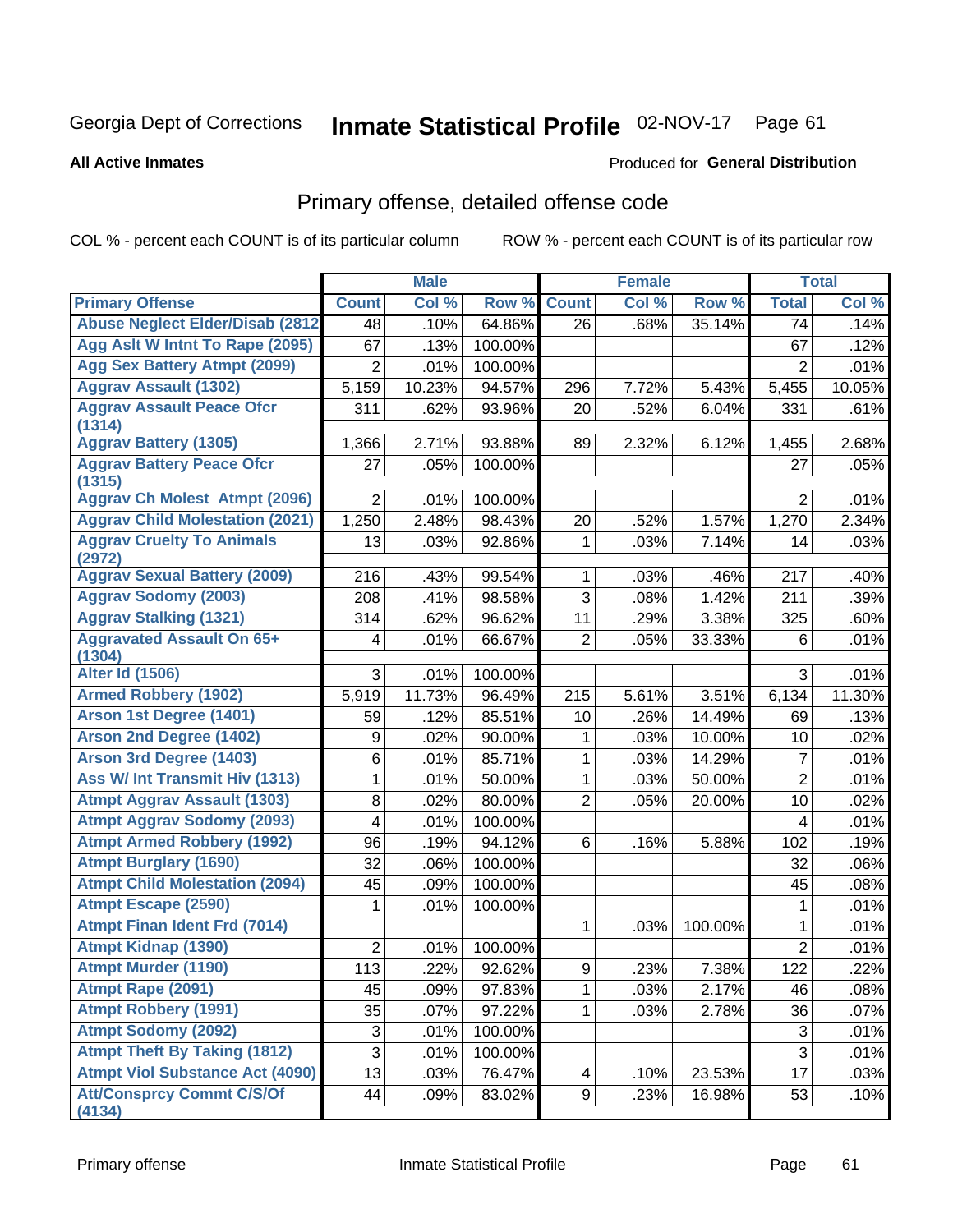# Inmate Statistical Profile 02-NOV-17 Page 62

#### **All Active Inmates**

#### Produced for General Distribution

## Primary offense, detailed offense code

COL % - percent each COUNT is of its particular column

|                                            |                | <b>Male</b> |         |                | <b>Female</b> |         |                | <b>Total</b> |
|--------------------------------------------|----------------|-------------|---------|----------------|---------------|---------|----------------|--------------|
| <b>Primary Offense</b>                     | <b>Count</b>   | Col %       | Row %   | <b>Count</b>   | Col %         | Row %   | <b>Total</b>   | Col %        |
| <b>Bad Checks (1704)</b>                   | 1              | .01%        | 50.00%  | $\mathbf{1}$   | .03%          | 50.00%  | $\overline{2}$ | .01%         |
| <b>Bail Jumping (2511)</b>                 | 5              | .01%        | 83.33%  | 1              | .03%          | 16.67%  | $\,6$          | .01%         |
| <b>Bigamy (2007)</b>                       | $\overline{2}$ | .01%        | 100.00% |                |               |         | $\overline{2}$ | .01%         |
| <b>Bribery Govt Officer (2301)</b>         | $\mathbf{1}$   | .01%        | 33.33%  | $\overline{2}$ | .05%          | 66.67%  | 3              | .01%         |
| Burg 1st Aft 6/30/12 (1611)                | 1,912          | 3.79%       | 93.68%  | 129            | 3.37%         | 6.32%   | 2,041          | 3.76%        |
| Burg 2nd Aft 6/30/12 (1612)                | 637            | 1.26%       | 95.07%  | 33             | .86%          | 4.93%   | 670            | 1.23%        |
| <b>Burg Bef 7/1/12 (1601)</b>              | 2,564          | 5.08%       | 96.50%  | 93             | 2.43%         | 3.50%   | 2,657          | 4.89%        |
| <b>Carjacking Attempted (1912)</b>         | 1              | .01%        | 100.00% |                |               |         | 1              | .01%         |
| <b>Carry Weapon At School (2915)</b>       |                |             |         | 1              | .03%          | 100.00% | 1              | .01%         |
| <b>Child Molestation (2019)</b>            | 2,617          | 5.19%       | 98.01%  | 53             | 1.38%         | 1.99%   | 2,670          | 4.92%        |
| <b>Chop Shop Violation (5003)</b>          | 1              | .01%        | 100.00% |                |               |         | 1              | .01%         |
| <b>Cnspire Traffic Cntrl Sub (4130)</b>    | 6              | .01%        | 100.00% |                |               |         | 6              | .01%         |
| <b>Computer Pornography (1760)</b>         | 84             | .17%        | 97.67%  | $\overline{2}$ | .05%          | 2.33%   | 86             | .16%         |
| <b>Computer Theft (1761)</b>               | $\overline{2}$ | .01%        | 22.22%  | 7              | .18%          | 77.78%  | 9              | .02%         |
| <b>Computer Trespass (1762)</b>            |                |             |         | $\overline{2}$ | .05%          | 100.00% | $\overline{2}$ | .01%         |
| <b>Conceal Death Of Another (1125)</b>     | 18             | .04%        | 72.00%  | 7              | .18%          | 28.00%  | 25             | .05%         |
| <b>Conspiracy (9901)</b>                   | 27             | .05%        | 81.82%  | 6              | .16%          | 18.18%  | 33             | .06%         |
| <b>Convsn Paymnts Real Propy</b><br>(1811) | 1              | .01%        | 100.00% |                |               |         | 1              | .01%         |
| Crmnl Atmpt (9905)                         | 1              | .01%        | 100.00% |                |               |         | 1              | .01%         |
| Crmnl Damage 1st Degree (1501)             | 23             | .05%        | 92.00%  | $\overline{2}$ | .05%          | 8.00%   | 25             | .05%         |
| <b>Crmnl Damage 2nd Degree</b><br>(1502)   | 63             | .12%        | 84.00%  | 12             | .31%          | 16.00%  | 75             | .14%         |
| <b>Crmnl Interfere Govt Prop (2613)</b>    | 17             | .03%        | 85.00%  | 3              | .08%          | 15.00%  | 20             | .04%         |
| <b>Crmnl Trespassing (9912)</b>            | 1              | .01%        | 100.00% |                |               |         | $\mathbf 1$    | .01%         |
| <b>Cruelty To Animals (2971)</b>           | $\mathbf{1}$   | .01%        | 100.00% |                |               |         | $\mathbf{1}$   | .01%         |
| <b>Cruelty To Children (2801)</b>          | 287            | .57%        | 72.47%  | 109            | 2.84%         | 27.53%  | 396            | .73%         |
| <b>Cruelty To Elder Person (2811)</b>      | 25             | .05%        | 64.10%  | 14             | .37%          | 35.90%  | 39             | .07%         |
| <b>Damage Destroy Secr Prop</b><br>(1504)  | $\overline{2}$ | .01%        | 100.00% |                |               |         | $\overline{2}$ | .01%         |
| <b>Defrauding State (2307)</b>             | 1              | .01%        | 50.00%  | 1              | .03%          | 50.00%  | $\mathbf 2$    | .01%         |
| Dogfighting (2718)                         | 1              | .01%        | 100.00% |                |               |         | 1              | .01%         |
| Drv W/ Improp Veh Reg (7013)               | $\mathbf{1}$   | .01%        | 50.00%  | $\mathbf 1$    | .03%          | 50.00%  | $\overline{c}$ | .01%         |
| <b>Drvng Habtl Violator (5004)</b>         | 8              | .02%        | 100.00% |                |               |         | 8              | .01%         |
| <b>Eavesdrop &amp; Surveillance (3001)</b> | $\mathbf{1}$   | .01%        | 100.00% |                |               |         | $\mathbf{1}$   | .01%         |
| <b>Entering Vehicle (1880)</b>             | 120            | .24%        | 97.56%  | 3              | .08%          | 2.44%   | 123            | .23%         |
| <b>Entice Child Attempted (2090)</b>       | 3              | .01%        | 100.00% |                |               |         | 3              | .01%         |
| <b>Enticing Child-Indec Purp (2020)</b>    | 77             | .15%        | 92.77%  | $6 \mid$       | .16%          | 7.23%   | 83             | .15%         |
| <b>Escape (2501)</b>                       | 22             | .04%        | 84.62%  | 4              | .10%          | 15.38%  | 26             | .05%         |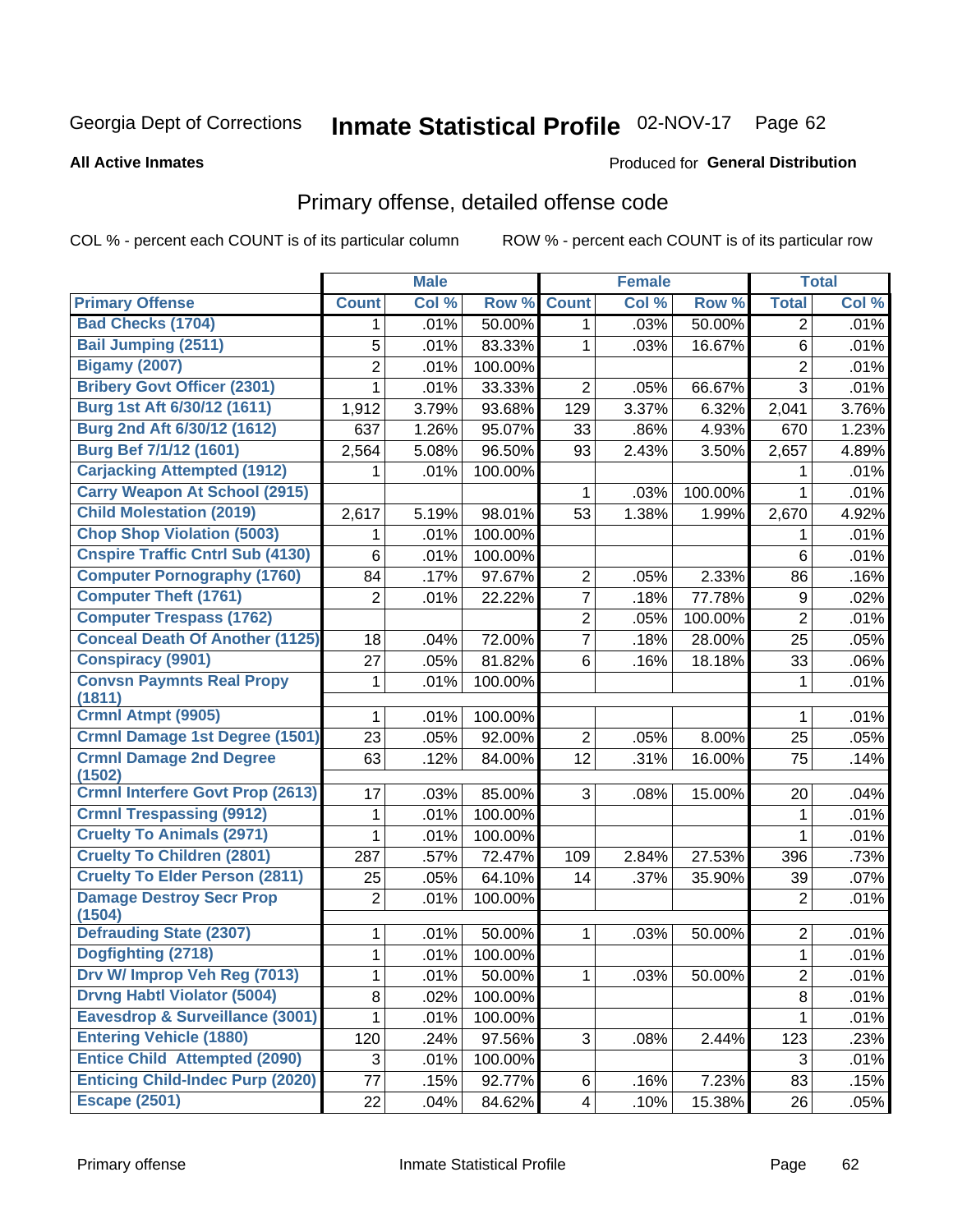#### Inmate Statistical Profile 02-NOV-17 Page 63

#### **All Active Inmates**

### **Produced for General Distribution**

### Primary offense, detailed offense code

COL % - percent each COUNT is of its particular column

|                                            |                 | <b>Male</b> |         |                | <b>Female</b> |         |                 | <b>Total</b> |
|--------------------------------------------|-----------------|-------------|---------|----------------|---------------|---------|-----------------|--------------|
| <b>Primary Offense</b>                     | <b>Count</b>    | Col %       | Row %   | <b>Count</b>   | Col %         | Row %   | <b>Total</b>    | Col %        |
| <b>False Certificates (2311)</b>           | 3               | .01%        | 100.00% |                |               |         | 3               | .01%         |
| <b>False Imprisonment (1308)</b>           | 192             | .38%        | 95.52%  | 9              | .23%          | 4.48%   | 201             | .37%         |
| <b>False Statements Govt (2408)</b>        | 26              | .05%        | 81.25%  | 6              | .16%          | 18.75%  | 32              | .06%         |
| <b>False Swearing (2402)</b>               | 3               | .01%        | 100.00% |                |               |         | 3               | .01%         |
| <b>False Swearng Writtn Stmt</b>           | 1               | .01%        | 100.00% |                |               |         | 1               | .01%         |
| (2205)                                     |                 |             |         |                |               |         |                 |              |
| <b>Family Violence Battery (1301)</b>      | 168             | .33%        | 96.55%  | 6              | .16%          | 3.45%   | 174             | .32%         |
| <b>Feticide (1121)</b>                     | 1               | .01%        | 100.00% |                |               |         | 1               | .01%         |
| <b>Feticide By Vehicle (1118)</b>          | 3               | .01%        | 100.00% |                |               |         | 3               | .01%         |
| <b>Financial Identity Fraud (1756)</b>     | 55              | .11%        | 59.78%  | 37             | .97%          | 40.22%  | 92              | .17%         |
| <b>Fleeing/Eluding Police (2316)</b>       | 402             | .80%        | 95.71%  | 18             | .47%          | 4.29%   | 420             | .77%         |
| Forg 1st Aft 6/30/12 (1711)                | 104             | .21%        | 69.33%  | 46             | 1.20%         | 30.67%  | 150             | .28%         |
| Forg 1st Bef 7/1/12 (1701)                 | 255             | .51%        | 71.63%  | 101            | 2.64%         | 28.37%  | 356             | .66%         |
| Forg 2nd Aft 6/30/12 (1712)                | 21              | .04%        | 58.33%  | 15             | .39%          | 41.67%  | 36              | .07%         |
| Forg 2nd Bef 7/1/12 (1702)                 | 9               | .02%        | 100.00% |                |               |         | 9               | .02%         |
| Forg 3rd Aft 6/30/12 (1713)                | 65              | .13%        | 82.28%  | 14             | .37%          | 17.72%  | 79              | .15%         |
| Forg 4th Aft 6/30/12 (1714)                | 10              | .02%        | 62.50%  | 6              | .16%          | 37.50%  | 16              | .03%         |
| <b>Forgery Credit Card (1752)</b>          | 6               | .01%        | 100.00% |                |               |         | 6               | .01%         |
| <b>Fraudulent Access Compute</b><br>(1796) | 4               | .01%        | 100.00% |                |               |         | 4               | .01%         |
| <b>Fraudulent Checks (1750)</b>            | 3               | .01%        | 60.00%  | $\overline{2}$ | .05%          | 40.00%  | 5               | .01%         |
| <b>Fraudulent Credit Card (1753)</b>       | 55              | .11%        | 70.51%  | 23             | .60%          | 29.49%  | 78              | .14%         |
| <b>Gang Participation (9914)</b>           | 28              | .06%        | 100.00% |                |               |         | 28              | .05%         |
| <b>Guard Line W/Weapon/Drugs</b>           | 24              | .05%        | 72.73%  | 9              | .23%          | 27.27%  | 33              | .06%         |
| (2963)                                     |                 |             |         |                |               |         |                 |              |
| <b>Habit Traf Viol/Impaired (5005)</b>     | 5               | .01%        | 83.33%  | 1.             | .03%          | 16.67%  | 6               | .01%         |
| <b>Habit Traf Viol/Other (5006)</b>        | 10 <sup>1</sup> | .02%        | 100.00% |                |               |         | 10              | .02%         |
| <b>Harbor/Conceal Sex Offndr</b><br>(2027) |                 |             |         | 1              | .03%          | 100.00% | 1               | .01%         |
| <b>Hijacking Motor Vehicle (1911)</b>      | 38              | .08%        | 97.44%  | 1              | .03%          | 2.56%   | 39              | .07%         |
| <b>Hindering Appreh Or Pun (2503)</b>      | 4               | .01%        | 80.00%  | 1              | .03%          | 20.00%  | 5               | .01%         |
| Hit-Run W/Injury/Fatality (5007)           | 28              | .06%        | 84.85%  | $\overline{5}$ | .13%          | 15.15%  | 33              | .06%         |
| Home Invasion 1st Degree (7007)            | 10 <sup>1</sup> | .02%        | 83.33%  | $\overline{2}$ | .05%          | 16.67%  | $\overline{12}$ | .02%         |
| <b>Homicide By Vessel (1124)</b>           | 52              | .10%        | 89.66%  | 6              | .16%          | 10.34%  | 58              | .11%         |
| <b>Illegal Attm To Obt Drugs (4011)</b>    | $\overline{2}$  | .01%        | 40.00%  | 3              | .08%          | 60.00%  | 5               | .01%         |
| <b>Impersonating Officer (2405)</b>        | $\overline{2}$  | .01%        | 100.00% |                |               |         | $\overline{c}$  | .01%         |
| <b>Impersonation (2404)</b>                | $\overline{2}$  | .01%        | 66.67%  | $\mathbf{1}$   | .03%          | 33.33%  | 3               | .01%         |
| <b>Incest (2006)</b>                       | 209             | .41%        | 99.52%  | 1              | .03%          | .48%    | 210             | .39%         |
| <b>Incest Atmpt (2098)</b>                 | 1.              | .01%        | 100.00% |                |               |         | 1               | .01%         |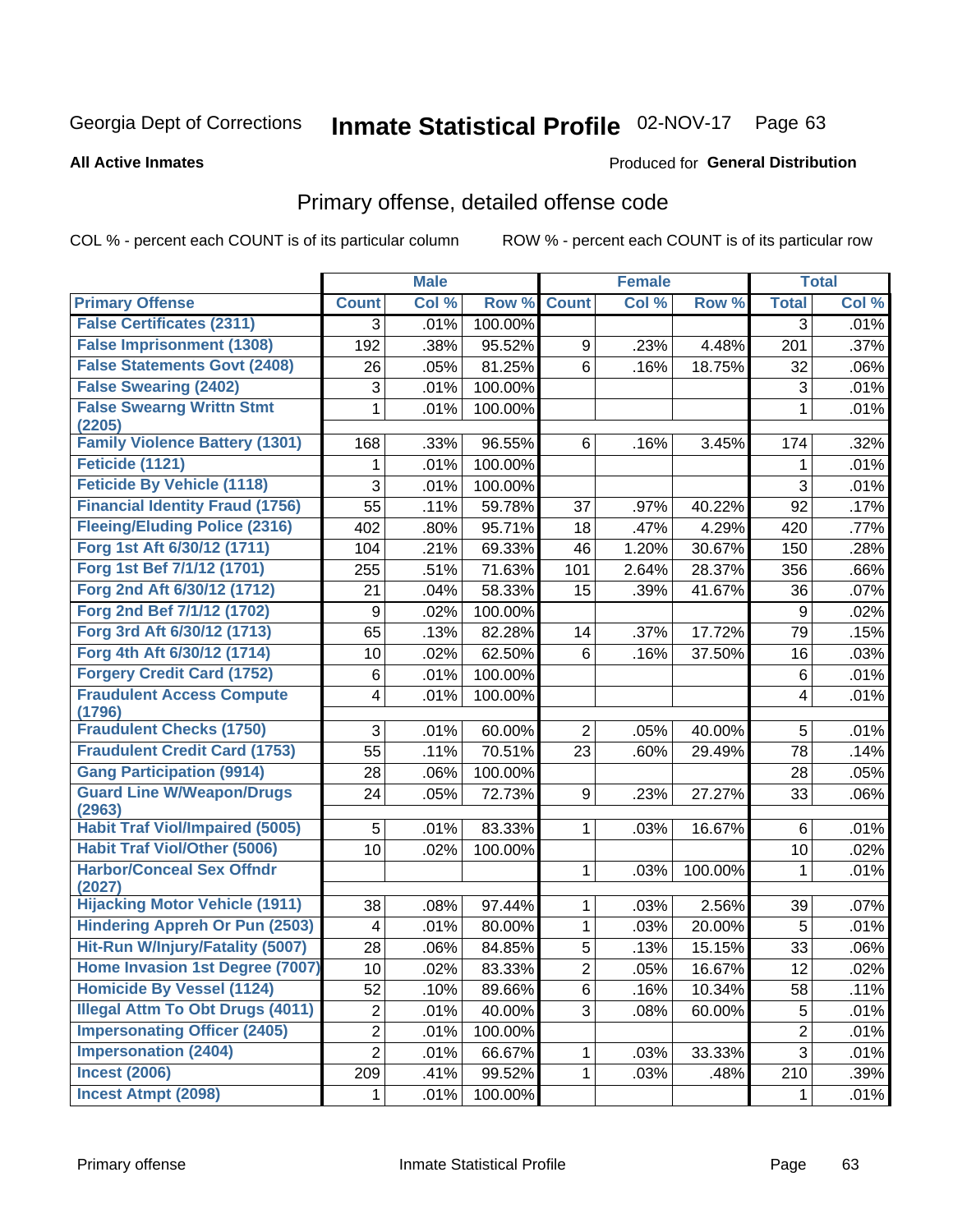# Inmate Statistical Profile 02-NOV-17 Page 64

#### **All Active Inmates**

#### Produced for General Distribution

## Primary offense, detailed offense code

COL % - percent each COUNT is of its particular column

|                                                                            |                | <b>Male</b> |         |              | <b>Female</b> |        |                | <b>Total</b> |
|----------------------------------------------------------------------------|----------------|-------------|---------|--------------|---------------|--------|----------------|--------------|
| <b>Primary Offense</b>                                                     | <b>Count</b>   | Col %       | Row %   | <b>Count</b> | Col %         | Row %  | <b>Total</b>   | Col %        |
| <b>Inciting To Insurrection (2203)</b>                                     | 3              | .01%        | 100.00% |              |               |        | 3              | .01%         |
| <b>Influencing Witness (2313)</b>                                          | 5              | .01%        | 83.33%  | $\mathbf{1}$ | .03%          | 16.67% | 6              | .01%         |
| <b>Injury By Vehicle (1318)</b>                                            | 87             | .17%        | 79.09%  | 23           | .60%          | 20.91% | 110            | .20%         |
| <b>Insurrection (2202)</b>                                                 | 2              | .01%        | 100.00% |              |               |        | $\overline{2}$ | .01%         |
| <b>Interference With Custody (1312)</b>                                    | 13             | .03%        | 92.86%  | $\mathbf{1}$ | .03%          | 7.14%  | 14             | .03%         |
| <b>Involuntary Manslaughter (1103)</b>                                     | 169            | .33%        | 86.22%  | 27           | .70%          | 13.78% | 196            | .36%         |
| Kidnapping (1311)                                                          | 1,459          | 2.89%       | 97.46%  | 38           | .99%          | 2.54%  | 1,497          | 2.76%        |
| <b>Livestock Theft (1817)</b>                                              | 4              | .01%        | 100.00% |              |               |        | 4              | .01%         |
| <b>Lottery Violation (2730)</b>                                            | 1              | .01%        | 100.00% |              |               |        | 1              | .01%         |
| Manf Methamph 200-399 Gm<br>(4144)                                         | 5              | .01%        | 83.33%  | $\mathbf{1}$ | .03%          | 16.67% | 6              | .01%         |
| <b>Manf Methamph 28-199 Gm</b>                                             | 16             | .03%        | 76.19%  | 5            | .13%          | 23.81% | 21             | .04%         |
| (4143)<br><b>Manf Methamph Unspec Amt</b>                                  | 117            | .23%        | 93.60%  | 8            | .21%          | 6.40%  | 125            | .23%         |
| (4147)<br><b>Manufac Marijuana (7012)</b>                                  |                |             |         |              |               |        |                |              |
| <b>Manufact Meth Near Child (2803)</b>                                     | 11             | .02%        | 100.00% |              |               |        | 11             | .02%         |
| <b>Misc Assault/Battery (1300)</b>                                         | 12             | .02%        | 92.31%  | $\mathbf{1}$ | .03%          | 7.69%  | 13             | .02%         |
| <b>Misc Correctionl Inst Off (6200)</b>                                    | 13             | .03%        | 100.00% |              |               |        | 13             | .02%         |
|                                                                            | 4              | .01%        | 80.00%  | $\mathbf 1$  | .03%          | 20.00% | 5              | .01%         |
| <b>Misc Criminal Damage (1500)</b>                                         | 1              | .01%        | 100.00% |              |               |        | 1              | .01%         |
| <b>Misc Drugs Trafficking (4100)</b><br><b>Misc Family Violence (1306)</b> | 7              | .01%        | 100.00% |              |               |        | $\overline{7}$ | .01%         |
|                                                                            | 1              | .01%        | 100.00% |              |               |        | $\mathbf{1}$   | .01%         |
| <b>Misc Forgery (1700)</b>                                                 | $\overline{2}$ | .01%        | 66.67%  | $\mathbf 1$  | .03%          | 33.33% | 3              | .01%         |
| <b>Misc Fraud (1799)</b>                                                   | 10             | .02%        | 66.67%  | 5            | .13%          | 33.33% | 15             | .03%         |
| <b>Misc Homicide Offense (1100)</b>                                        | 9              | .02%        | 90.00%  | $\mathbf{1}$ | .03%          | 10.00% | 10             | .02%         |
| <b>Misc Invasion Of Privacy (3000)</b>                                     | 4              | .01%        | 100.00% |              |               |        | 4              | .01%         |
| <b>Misc Obscenity (2100)</b>                                               | $\overline{c}$ | .01%        | 100.00% |              |               |        | $\overline{2}$ | .01%         |
| <b>Misc Public Order (2200)</b>                                            | 3              | .01%        | 100.00% |              |               |        | 3              | .01%         |
| <b>Misc Sexual Offense (2000)</b>                                          | 21             | .04%        | 95.45%  | $\mathbf{1}$ | .03%          | 4.55%  | 22             | .04%         |
| <b>Misc Weapon/Explosive Off</b><br>(2900)                                 | $\overline{2}$ | .01%        | 100.00% |              |               |        | $\overline{2}$ | .01%         |
| <b>Murder (1101)</b>                                                       | 5,978          | 11.85%      | 93.76%  | 398          | 10.39%        | 6.24%  | 6,376          | 11.75%       |
| <b>Murder Conspire To Commit</b>                                           | 14             | .03%        | 100.00% |              |               |        | 14             | .03%         |
| (1191)                                                                     |                |             |         |              |               |        |                |              |
| <b>Mutiny In Penal Inst (2507)</b>                                         | 3              | .01%        | 100.00% |              |               |        | 3              | .01%         |
| Necrophilia (2022)                                                         | 1              | .01%        | 100.00% |              |               |        | $\mathbf 1$    | .01%         |
| <b>Obstr Of Law Enf Officer (2314)</b>                                     | 407            | .81%        | 89.85%  | 46           | 1.20%         | 10.15% | 453            | .83%         |
| <b>Pandering By Compulsion (2017)</b>                                      | $\overline{2}$ | .01%        | 100.00% |              |               |        | $\overline{2}$ | .01%         |
| Peeping Tom (3002)                                                         | 20             | .04%        | 100.00% |              |               |        | 20             | .04%         |
| <b>Perjury (2401)</b>                                                      | 3              | .01%        | 60.00%  | $2\vert$     | .05%          | 40.00% | 5              | .01%         |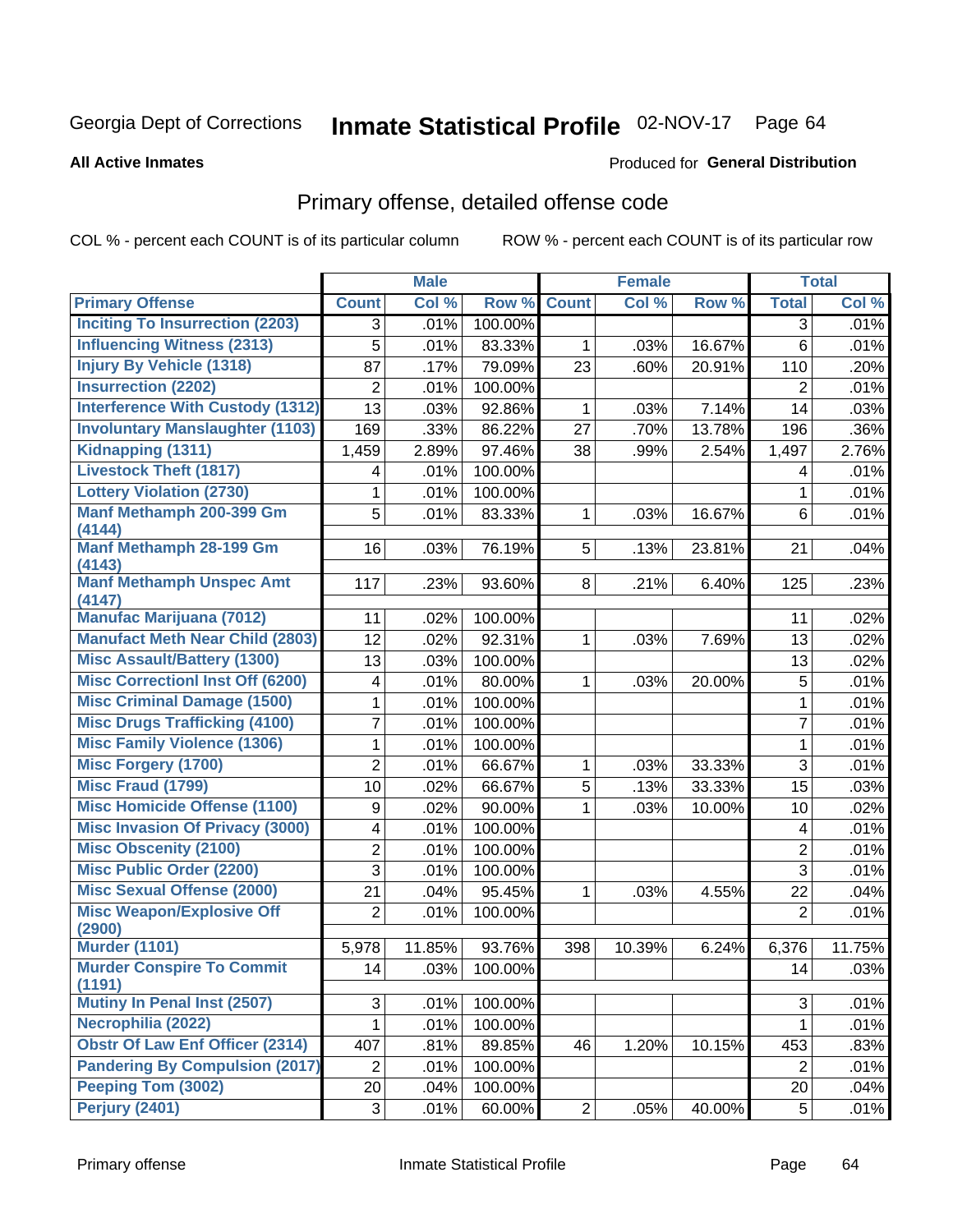# Inmate Statistical Profile 02-NOV-17 Page 65

#### **All Active Inmates**

#### Produced for General Distribution

## Primary offense, detailed offense code

COL % - percent each COUNT is of its particular column

|                                            |                         | <b>Male</b> |         |                         | <b>Female</b> |        |                | <b>Total</b> |
|--------------------------------------------|-------------------------|-------------|---------|-------------------------|---------------|--------|----------------|--------------|
| <b>Primary Offense</b>                     | <b>Count</b>            | Col %       | Row %   | <b>Count</b>            | Col %         | Row %  | <b>Total</b>   | Col %        |
| <b>Pimping A Minor Under 18 (2016)</b>     | 12                      | .02%        | 100.00% |                         |               |        | 12             | .02%         |
| Poss Alprazolam (7003)                     | 4                       | .01%        | 80.00%  | 1                       | .03%          | 20.00% | 5              | .01%         |
| Poss By Inm Proh Items (7015)              | $\overline{2}$          | .01%        | 100.00% |                         |               |        | $\overline{2}$ | .01%         |
| <b>Poss Contraband Articles (5171)</b>     | $\overline{\mathbf{4}}$ | .01%        | 100.00% |                         |               |        | 4              | .01%         |
| <b>Poss Dep Stim Cntrf Drugs</b>           | 68                      | .13%        | 76.40%  | 21                      | .55%          | 23.60% | 89             | .16%         |
| (4007)                                     |                         |             |         |                         |               |        |                |              |
| Poss Drug Related Matrl (4016)             | 25                      | .05%        | 78.13%  | $\overline{7}$          | .18%          | 21.88% | 32             | .06%         |
| Poss Ephedrine (4030)                      | $\overline{2}$          | .01%        | 66.67%  | $\mathbf{1}$            | .03%          | 33.33% | 3              | .01%         |
| Poss Firearm 1st Offender (2913)           | 103                     | .20%        | 94.50%  | 6                       | .16%          | 5.50%  | 109            | .20%         |
| <b>Poss Firearm Convct Felon</b><br>(2914) | 1,079                   | 2.14%       | 96.86%  | 35                      | .91%          | 3.14%  | 1,114          | 2.05%        |
| Poss Hydrocodone (7004)                    | 8                       | .02%        | 72.73%  | 3                       | .08%          | 27.27% | 11             | .02%         |
| <b>Poss Knife During Crime (2911)</b>      | 3                       | .01%        | 100.00% |                         |               |        | 3              | .01%         |
| Poss Mda/Extsy (4033)                      | $\overline{2}$          | .01%        | 100.00% |                         |               |        | $\overline{2}$ | .01%         |
| Poss Methamphetamine (4031)                | 450                     | .89%        | 76.40%  | 139                     | 3.63%         | 23.60% | 589            | 1.09%        |
| <b>Poss Narcotics Opiates (4006)</b>       | 71                      | .14%        | 72.45%  | 27                      | .70%          | 27.55% | 98             | .18%         |
| <b>Poss Of Certain Weapons (2912)</b>      | 22                      | .04%        | 91.67%  | 2                       | .05%          | 8.33%  | 24             | .04%         |
| <b>Poss Of Cocaine (4022)</b>              | 386                     | .77%        | 90.40%  | 41                      | 1.07%         | 9.60%  | 427            | .79%         |
| <b>Poss Of Firearm Dur Crime</b>           | 768                     | 1.52%       | 96.24%  | 30                      | .78%          | 3.76%  | 798            | 1.47%        |
| (2910)                                     |                         |             |         |                         |               |        |                |              |
| Poss Of Marijuana (4009)                   | 66                      | .13%        | 94.29%  | $\overline{4}$          | .10%          | 5.71%  | 70             | .13%         |
| Poss Tools Commit Crime (1602)             | 25                      | .05%        | 100.00% |                         |               |        | 25             | .05%         |
| Poss W Int Dis Other Drug (4053)           | 112                     | .22%        | 86.15%  | 18                      | .47%          | 13.85% | 130            | .24%         |
| <b>Poss W Int Dist Cocaine (4050)</b>      | 307                     | .61%        | 93.88%  | 20                      | .52%          | 6.12%  | 327            | .60%         |
| Poss W Int Dist Marijuana (4051)           | 579                     | 1.15%       | 93.24%  | 42                      | 1.10%         | 6.76%  | 621            | 1.14%        |
| Poss W Int Dist Meth (4052)                | 453                     | .90%        | 79.47%  | 117                     | 3.05%         | 20.53% | 570            | 1.05%        |
| Poss Within 1000 Hous Pjt (7009)           | 1                       | .01%        | 100.00% |                         |               |        | 1              | .01%         |
| <b>Poss Wpn Drugs By Prisnr</b><br>(2965)  | 46                      | .09%        | 92.00%  | $\overline{\mathbf{4}}$ | .10%          | 8.00%  | 50             | .09%         |
| <b>Racketeering (3404)</b>                 | 92                      | .18%        | 71.32%  | 37                      | .97%          | 28.68% | 129            | .24%         |
| Rape (2001)                                | 1,790                   | 3.55%       | 99.50%  | 9                       | .23%          | .50%   | 1,799          | 3.31%        |
| <b>Reck Cond Infected Person</b>           | 13                      | .03%        | 86.67%  | $\overline{2}$          | .05%          | 13.33% | 15             | .03%         |
| (1317)                                     |                         |             |         |                         |               |        |                |              |
| <b>Recv Gds Srvs Fraud Obtnd</b><br>(1755) | 1                       | .01%        | 100.00% |                         |               |        | $\mathbf{1}$   | .01%         |
| Removal Baggage Cargo Etc<br>(2761)        | $\mathbf{1}$            | .01%        | 50.00%  | $\mathbf{1}$            | .03%          | 50.00% | $\overline{2}$ | .01%         |
| <b>Robbery (1901)</b>                      | 1,320                   | 2.62%       | 93.02%  | 99                      | 2.58%         | 6.98%  | 1,419          | 2.61%        |
| <b>Robbery By Force (1903)</b>             | 242                     | .48%        | 94.90%  | 13                      | .34%          | 5.10%  | 255            | .47%         |
| <b>Robbery By Intimidation (1904)</b>      | 264                     | .52%        | 92.96%  | 20 <sup>°</sup>         | .52%          | 7.04%  | 284            | .52%         |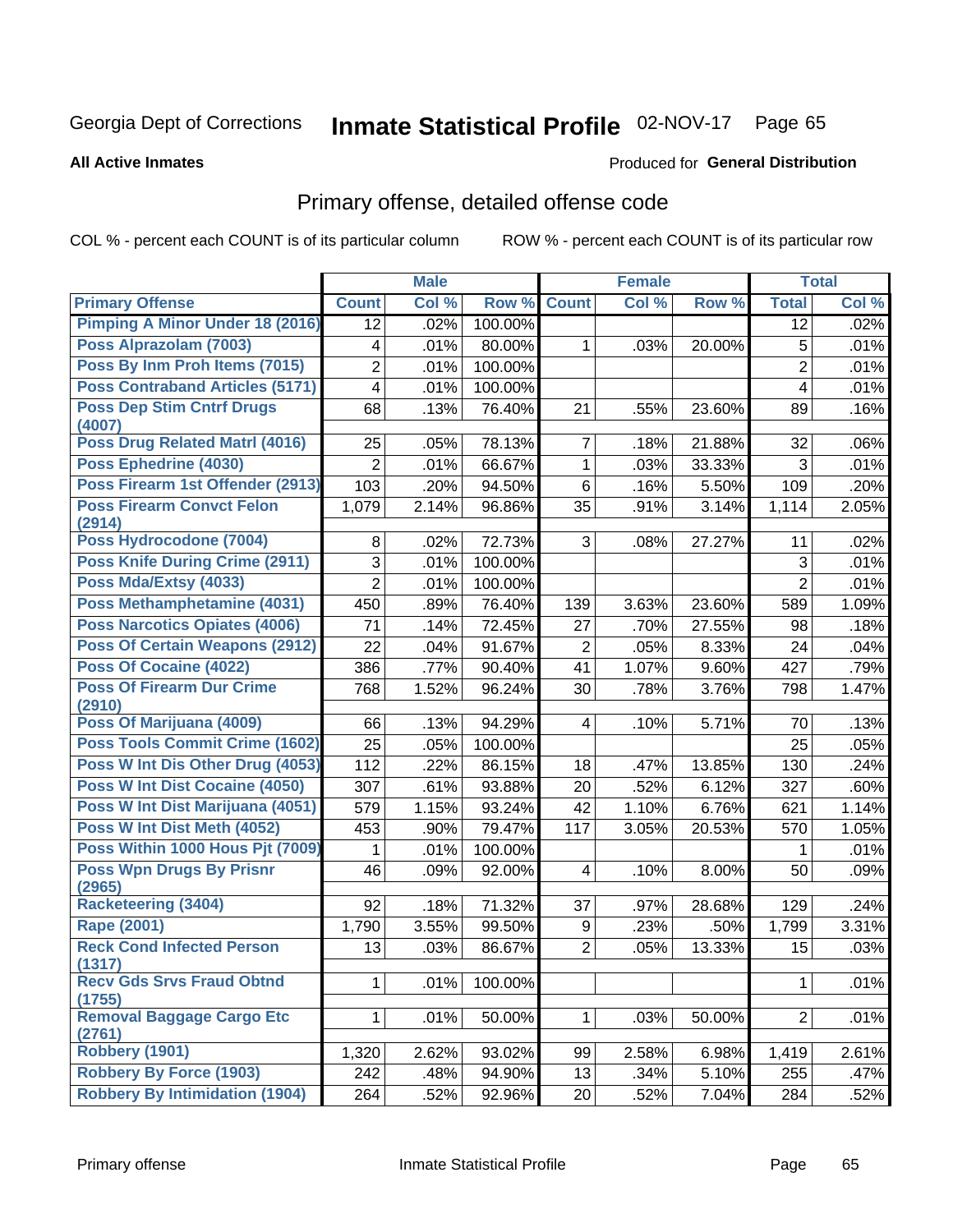# Inmate Statistical Profile 02-NOV-17 Page 66

#### **All Active Inmates**

#### Produced for General Distribution

## Primary offense, detailed offense code

COL % - percent each COUNT is of its particular column

|                                                      |                | <b>Male</b>         |         |                         | <b>Female</b> |         |              | <b>Total</b>        |
|------------------------------------------------------|----------------|---------------------|---------|-------------------------|---------------|---------|--------------|---------------------|
| <b>Primary Offense</b>                               | <b>Count</b>   | Col %               | Row %   | <b>Count</b>            | Col %         | Row %   | <b>Total</b> | Col %               |
| <b>Robbery By Sudden Snatch</b>                      | 125            | .25%                | 94.70%  | $\overline{7}$          | .18%          | 5.30%   | 132          | .24%                |
| (1905)                                               |                |                     |         |                         |               |         |              |                     |
| S/D Cocaine (4021)                                   | 422            | .84%                | 95.48%  | 20                      | .52%          | 4.52%   | 442          | .81%                |
| S/D Cont Sub Public (4017)                           | 29             | .06%                | 100.00% |                         |               |         | 29           | .05%                |
| S/D Cont Sub School (4018)                           | 24             | .05%                | 88.89%  | 3                       | .08%          | 11.11%  | 27           | .05%                |
| S/D Dep Stim Cntrf Drugs (4002)                      | 55             | .11%                | 79.71%  | 14                      | .37%          | 20.29%  | 69           | .13%                |
| <b>S/D Narcotics Opiates (4001)</b>                  | 18             | .04%                | 78.26%  | 5                       | .13%          | 21.74%  | 23           | .04%                |
| S/D Of Marijuana (4004)                              | 230            | .46%                | 94.65%  | 13                      | .34%          | 5.35%   | 243          | .45%                |
| Sale Mda/Extsy (4034)                                | 5              | .01%                | 100.00% |                         |               |         | 5            | .01%                |
| Sale Methamphetamine (4032)                          | 245            | .49%                | 82.21%  | 53                      | 1.38%         | 17.79%  | 298          | .55%                |
| <b>Sex Exploitation Child (2843)</b>                 | 208            | .41%                | 99.05%  | $\overline{2}$          | .05%          | .95%    | 210          | .39%                |
| Sex Offender Fail Registr (2026)                     | 471            | .93%                | 98.74%  | 6                       | .16%          | 1.26%   | 477          | .88%                |
| <b>Sex Offender Fail To Move (2028)</b>              | 5              | .01%                | 100.00% |                         |               |         | 5            | .01%                |
| Sexl/Asslt/Agn/Pers/Cstdy (2023)                     | 17             | .03%                | 100.00% |                         |               |         | 17           | .03%                |
| <b>Sexual Aslt By Therapist (2024)</b>               |                |                     |         | 1                       | .03%          | 100.00% | 1            | .01%                |
| <b>Sexual Battery (2011)</b>                         | 178            | .35%                | 98.89%  | $\overline{2}$          | .05%          | 1.11%   | 180          | .33%                |
| <b>Simple Battery (1316)</b>                         | 12             | .02%                | 100.00% |                         |               |         | 12           | .02%                |
| <b>Sodomy (2002)</b>                                 | 12             | .02%                | 100.00% |                         |               |         | 12           | .02%                |
| <b>Solicit Sodomy From Minor</b>                     | 6              | .01%                | 100.00% |                         |               |         | 6            | .01%                |
| (2025)                                               |                |                     |         |                         |               |         |              |                     |
| <b>Solicit/Accepting Bribe (2712)</b>                | 1              | .01%                | 100.00% |                         |               |         | 1            | .01%                |
| <b>Stalking (1320)</b>                               | 6              | .01%                | 100.00% |                         |               |         | 6            | .01%                |
| <b>Statutory Rape (2018)</b>                         | 734            | $\overline{1.45\%}$ | 97.35%  | 20                      | .52%          | 2.65%   | 754          | 1.39%               |
| <b>Tampering With Evidence (2315)</b>                | 6              | .01%                | 66.67%  | 3                       | .08%          | 33.33%  | 9            | .02%                |
| <b>Telecommunications Fraud</b>                      | 1              | .01%                | 100.00% |                         |               |         | 1            | .01%                |
| (1759)<br><b>Terrorist Threats &amp; Acts (1307)</b> | 378            | .75%                | 94.26%  | 23                      | .60%          | 5.74%   | 401          | .74%                |
| <b>Theft Bring Prop In State (1815)</b>              | 4              | .01%                | 66.67%  | $\overline{\mathbf{c}}$ | .05%          | 33.33%  | 6            | .01%                |
| <b>Theft By Conversion (1808)</b>                    | 15             | .03%                | 88.24%  | $\overline{2}$          | .05%          | 11.76%  | 17           | .03%                |
| <b>Theft By Deception (1803)</b>                     | 25             | .05%                | 65.79%  | 13                      | .34%          | 34.21%  | 38           | .07%                |
| <b>Theft By Extortion (1804)</b>                     | 1              | .01%                | 33.33%  | $\overline{2}$          | .05%          | 66.67%  | 3            | .01%                |
| <b>Theft By Rec Stolen Prop (1806)</b>               | 506            | 1.00%               | 89.24%  | 61                      | 1.59%         | 10.76%  | 567          | 1.04%               |
| <b>Theft By Shoplifting (1821)</b>                   | 422            | .84%                | 71.77%  | 166                     | 4.33%         | 28.23%  | 588          | 1.08%               |
| <b>Theft By Taking (1802)</b>                        | 690            | 1.37%               | 83.94%  | 132                     | 3.44%         | 16.06%  | 822          | $\overline{1.51\%}$ |
| <b>Theft Credit Card (1751)</b>                      | 17             | .03%                | 65.38%  | 9                       | .23%          | 34.62%  | 26           | .05%                |
| <b>Theft Motorveh Or Part (1813)</b>                 | 31             | .06%                | 93.94%  | $\overline{2}$          | .05%          | 6.06%   | 33           | .06%                |
| <b>Theft Of Lost Property (1805)</b>                 | $\overline{2}$ | .01%                | 50.00%  | $\overline{2}$          | .05%          | 50.00%  | 4            | .01%                |
| <b>Theft Of Services (1807)</b>                      | 1              | .01%                | 100.00% |                         |               |         | 1            | .01%                |
| <b>Theft Recv Prop Out State (1816)</b>              |                |                     |         |                         |               |         | 3            |                     |
|                                                      | $\overline{3}$ | .01%                | 100.00% |                         |               |         |              | .01%                |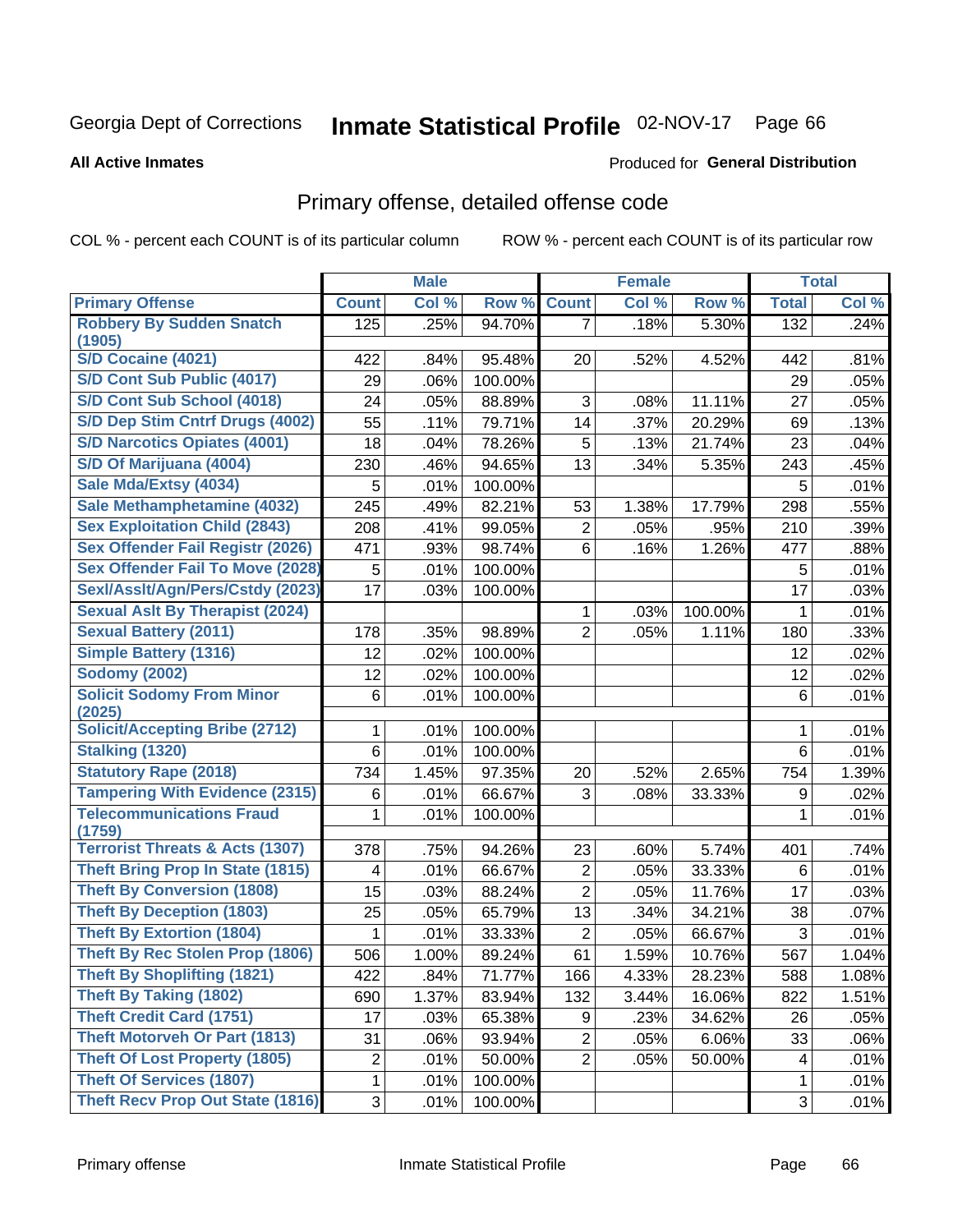# Inmate Statistical Profile 02-NOV-17 Page 67

#### **All Active Inmates**

#### Produced for General Distribution

## Primary offense, detailed offense code

COL % - percent each COUNT is of its particular column

|                                            |                | <b>Male</b> |         |                 | <b>Female</b> |         |                | <b>Total</b> |
|--------------------------------------------|----------------|-------------|---------|-----------------|---------------|---------|----------------|--------------|
| <b>Primary Offense</b>                     | <b>Count</b>   | Col %       | Row %   | <b>Count</b>    | Col %         | Row %   | <b>Total</b>   | Col %        |
| <b>Traf Amphtmine 200-399 Gm</b>           | $\overline{2}$ | .01%        | 66.67%  | 1 <sup>1</sup>  | .03%          | 33.33%  | $\overline{3}$ | .01%         |
| (4127)                                     |                |             |         |                 |               |         |                |              |
| <b>Traf Amphtmine 28-199 Gm</b><br>(4126)  | 6              | .01%        | 75.00%  | $\overline{2}$  | .05%          | 25.00%  | 8              | .01%         |
| Traf Amphtmine 400+ Gm (4128)              | 3              | .01%        | 100.00% |                 |               |         | 3              | .01%         |
| <b>Traf Cocaine 201-400 Gm (4102)</b>      | 99             | .20%        | 98.02%  | $\overline{2}$  | .05%          | 1.98%   | 101            | .19%         |
| <b>Traf Cocaine 401+ Gm (4103)</b>         | 92             | .18%        | 96.84%  | 3               | .08%          | 3.16%   | 95             | .18%         |
| Traf Cocaine Less 200 Gm (4101)            | 223            | .44%        | 97.81%  | 5               | .13%          | 2.19%   | 228            | .42%         |
| <b>Traf Marijna 10-2000 Lb (4121)</b>      | 58             | .11%        | 87.88%  | 8               | .21%          | 12.12%  | 66             | .12%         |
| <b>Traf Marijna 10001+ Lb (4123)</b>       | 1              | .01%        | 100.00% |                 |               |         | 1              | .01%         |
| <b>Traf Marijna 2001-10k Lb (4122)</b>     | $\overline{2}$ | .01%        | 100.00% |                 |               |         | $\overline{2}$ | .01%         |
| <b>Traf Mda/Extsy 200-399gm</b>            | 3              | .01%        | 100.00% |                 |               |         | 3              | .01%         |
| (4151)                                     |                |             |         |                 |               |         |                |              |
| <b>Traf Mda/Extsy 28-199gm (4150)</b>      | 12             | .02%        | 85.71%  | $\overline{2}$  | .05%          | 14.29%  | 14             | .03%         |
| Traf Mda/Extsy 400+Gm (4152)               | 3              | .01%        | 100.00% |                 |               |         | 3              | .01%         |
| Traf Methamph 200-399 Gm                   | 107            | .21%        | 86.29%  | 17              | .44%          | 13.71%  | 124            | .23%         |
| (4141)                                     |                |             |         |                 |               |         |                |              |
| <b>Traf Methamph 28-199 Gm</b><br>(4140)   | 344            | .68%        | 79.45%  | 89              | 2.32%         | 20.55%  | 433            | .80%         |
| Traf Methamph 400+ Gm (4142)               | 65             | .13%        | 86.67%  | 10              | .26%          | 13.33%  | 75             | .14%         |
| <b>Traf Methamph Unspec Amt</b>            | 106            | .21%        | 75.71%  | 34              | .89%          | 24.29%  | 140            | .26%         |
| (4146)                                     |                |             |         |                 |               |         |                |              |
| <b>Traf Methaqualone&lt; 400 Gm</b>        | $\overline{2}$ | .01%        | 100.00% |                 |               |         | $\overline{2}$ | .01%         |
| (4124)                                     |                |             |         |                 |               |         |                |              |
| <b>Traf Narcotic 15-28 Gm (4112)</b>       | 28             | .06%        | 93.33%  | $\overline{2}$  | .05%          | 6.67%   | 30             | $.06\%$      |
| Traf Narcotic 29+ Gm (4113)                | 34             | .07%        | 94.44%  | $\overline{2}$  | .05%          | 5.56%   | 36             | .07%         |
| Traf Narcotic Less 14 Gm (4111)            | 37             | .07%        | 88.10%  | $\overline{5}$  | .13%          | 11.90%  | 42             | .08%         |
| <b>Traffick Sexual Servitude (1331)</b>    | 14             | .03%        | 82.35%  | 3               | .08%          | 17.65%  | 17             | .03%         |
| <b>Unauth Dist Contrild Sub (4135)</b>     |                |             |         | 1               | .03%          | 100.00% | 1              | .01%         |
| <b>Unauth Dist Recrd Devices</b><br>(9907) | $\overline{2}$ | .01%        | 100.00% |                 |               |         | $\overline{2}$ | .01%         |
| <b>Unknown Offense (9999)</b>              | 18             | .04%        | 94.74%  | 1               | .03%          | 5.26%   | 19             | .04%         |
| Uniwfl Mfg/Del/Dist N-C S (4014)           | 10             | .02%        | 100.00% |                 |               |         | 10             | .02%         |
| <b>Use Comm Facity Vio C Sub</b>           | 8              | .02%        | 88.89%  | $\mathbf{1}$    | .03%          | 11.11%  | 9              | .02%         |
| (4133)                                     |                |             |         |                 |               |         |                |              |
| <b>Vandalism To Church Etc (1505)</b>      | 1              | .01%        | 100.00% |                 |               |         | $\mathbf{1}$   | .01%         |
| <b>Vehicular Homicide (1123)</b>           | 270            | .54%        | 77.81%  | 77              | 2.01%         | 22.19%  | 347            | .64%         |
| <b>Viol Dngrous Drgs Act (4013)</b>        | 211            | .42%        | 80.53%  | 51              | 1.33%         | 19.47%  | 262            | .48%         |
| Viol Ga Cntrl Sbst Act (4012)              | 11             | .02%        | 73.33%  | 4               | .10%          | 26.67%  | 15             | .03%         |
| <b>Viol Ga Securities Act (1800)</b>       | 1              | .01%        | 100.00% |                 |               |         | $\mathbf 1$    | .01%         |
| <b>Viol Motor Vehicle Laws (5001)</b>      | 42             | .08%        | 91.30%  | $\vert 4 \vert$ | .10%          | 8.70%   | 46             | .08%         |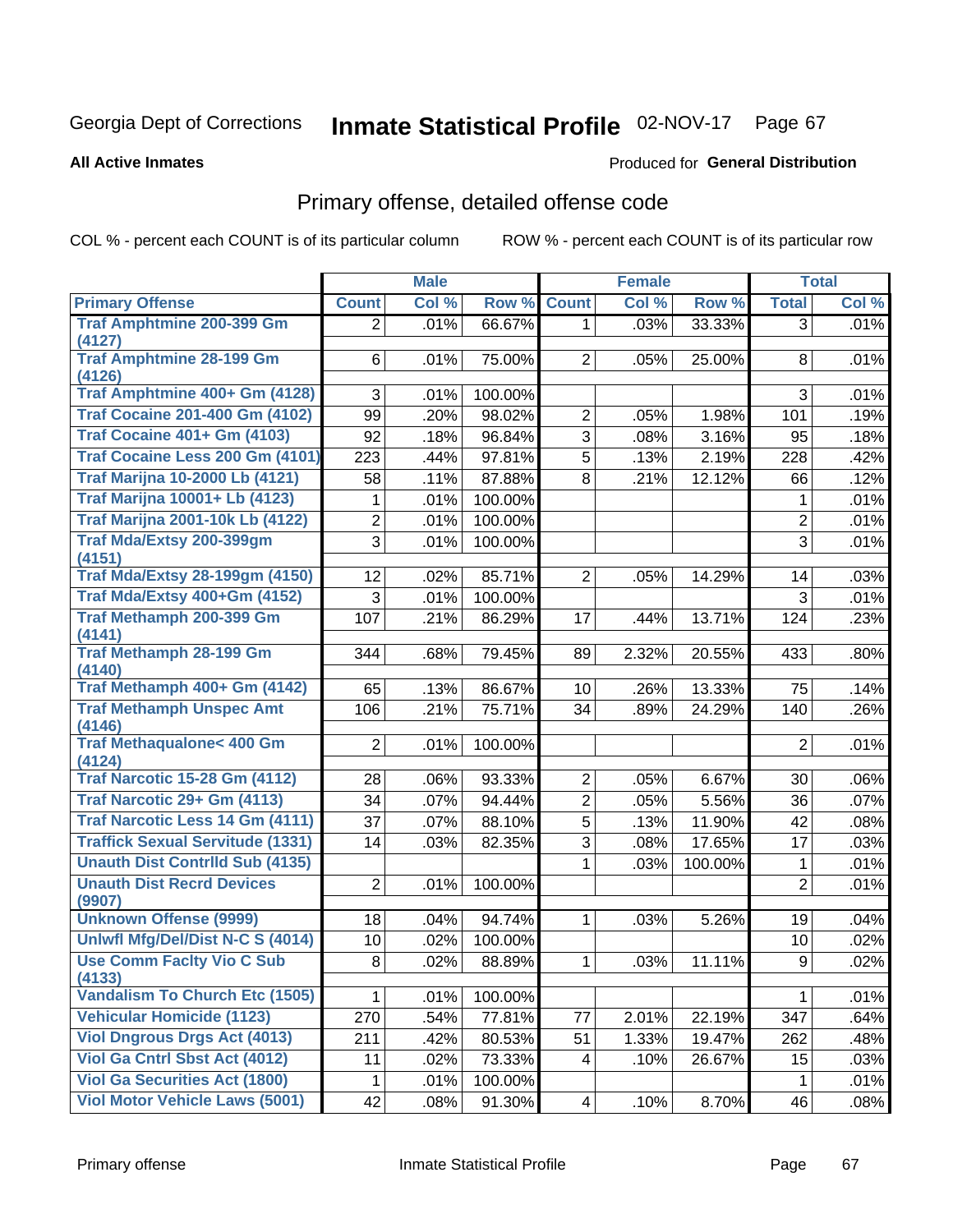# Inmate Statistical Profile 02-NOV-17 Page 68

**All Active Inmates** 

#### Produced for General Distribution

## Primary offense, detailed offense code

COL % - percent each COUNT is of its particular column

|                                            |                | <b>Male</b> |         |              | <b>Female</b> |         |                         | <b>Total</b> |
|--------------------------------------------|----------------|-------------|---------|--------------|---------------|---------|-------------------------|--------------|
| <b>Primary Offense</b>                     | <b>Count</b>   | Col %       | Row %   | <b>Count</b> | Col %         | Row %   | <b>Total</b>            | Col %        |
| <b>Viol Oath Public Offer (2302)</b>       | $\overline{2}$ | .01%        | 100.00% |              |               |         | $\overline{2}$          | .01%         |
| Violatn Othr States Law (8001)             | 33             | .07%        | 80.49%  | 8            | .21%          | 19.51%  | 41                      | .08%         |
| <b>Vol Manslaughter Of Fetus</b><br>(1119) | $\overline{2}$ | .01%        | 100.00% |              |               |         | $\overline{2}$          | .01%         |
| <b>Voluntary Manslaughter (1102)</b>       | 1,100          | 2.18%       | 88.78%  | 139          | 3.63%         | 11.22%  | 1,239                   | 2.28%        |
| <b>Abandonment Of Dep Child (11)</b>       | $\overline{4}$ | .01%        | 100.00% |              |               |         | $\overline{\mathbf{4}}$ | .01%         |
| <b>Agg Assault With Firearm (27)</b>       | 1              | .01%        | 100.00% |              |               |         | 1                       | .01%         |
| <b>Assault &amp; Battery (21)</b>          | 6              | .01%        | 100.00% |              |               |         | 6                       | .01%         |
| <b>Bad Checks (52)</b>                     | $\overline{2}$ | .01%        | 66.67%  | 1            | .03%          | 33.33%  | 3                       | .01%         |
| <b>Burglary (45)</b>                       | $\overline{7}$ | .01%        | 100.00% |              |               |         | $\overline{7}$          | .01%         |
| <b>Cheating &amp; Swindling (51)</b>       | 2              | .01%        | 100.00% |              |               |         | $\overline{2}$          | .01%         |
| <b>Cpwl &amp; Concealed Weapon (93)</b>    | $\overline{5}$ | .01%        | 100.00% |              |               |         | 5                       | .01%         |
| <b>Crmnl Attempt (98)</b>                  | $\overline{2}$ | .01%        | 100.00% |              |               |         | $\overline{2}$          | .01%         |
| <b>Dui (72)</b>                            | $\overline{9}$ | .02%        | 100.00% |              |               |         | 9                       | .02%         |
| Escape (92)                                | 3              | .01%        | 100.00% |              |               |         | 3                       | .01%         |
| Forgery (55)                               | $\overline{3}$ | .01%        | 100.00% |              |               |         | 3                       | .01%         |
| <b>Misc Misdemeanor (500)</b>              | $\overline{3}$ | .01%        | 100.00% |              |               |         | 3                       | .01%         |
| <b>Other Misdemeanor (99)</b>              | 9              | .02%        | 100.00% |              |               |         | 9                       | .02%         |
| <b>Pointing Gun At Another (96)</b>        | $\mathbf{1}$   | .01%        | 100.00% |              |               |         | $\mathbf{1}$            | .01%         |
| Poss Ntp Whiskey (64)                      | $\overline{2}$ | .01%        | 100.00% |              |               |         | $\overline{2}$          | .01%         |
| Poss Of Marijuana (70)                     | $\mathbf{1}$   | .01%        | 100.00% |              |               |         | $\mathbf{1}$            | .01%         |
| <b>Prostitution (81)</b>                   |                |             |         | $\mathbf 1$  | .03%          | 100.00% | $\mathbf{1}$            | .01%         |
| <b>Public Drunkenness (61)</b>             | 3              | .01%        | 100.00% |              |               |         | 3                       | .01%         |
| <b>Public Indecency (83)</b>               | $\overline{4}$ | .01%        | 100.00% |              |               |         | $\overline{4}$          | .01%         |
| S/D Dep Stim Cntrf Drugs (62)              | 1              | .01%        | 100.00% |              |               |         | $\mathbf 1$             | .01%         |
| <b>Shoplifting (94)</b>                    | $\mathbf{1}$   | .01%        | 100.00% |              |               |         | $\mathbf{1}$            | .01%         |
| Simple Assault (24)                        | $\overline{1}$ | .01%        | 100.00% |              |               |         | $\mathbf{1}$            | .01%         |
| <b>Simple Battery (25)</b>                 | 1              | .01%        | 100.00% |              |               |         | $\mathbf{1}$            | .01%         |
| <b>Theft By Taking - Larceny (41)</b>      | 23             | .05%        | 100.00% |              |               |         | 23                      | .04%         |
| <b>Viol Dangerous Drugs Act (167)</b>      | 1              | .01%        | 50.00%  | $\mathbf{1}$ | .03%          | 50.00%  | $\overline{2}$          | .01%         |
| Viol Motor Veh Law (71)                    | $\overline{3}$ | .01%        | 100.00% |              |               |         | $\overline{3}$          | .01%         |
| <b>Wife Beating (28)</b>                   | $\overline{2}$ | .01%        | 100.00% |              |               |         | $\overline{2}$          | .01%         |
| <b>Total Rported</b>                       | 50,451         | 101%        | 92.94%  | 3,832        | 100%          | 7.06%   | 54,283                  | 101%         |

| <b>eported</b>  | oτ     |       | Ω.          |
|-----------------|--------|-------|-------------|
| <b>NOT</b>      | JJ.    |       | J.          |
| $\sim$ 4 $\sim$ | 50.546 | 3,834 | ,380<br>54. |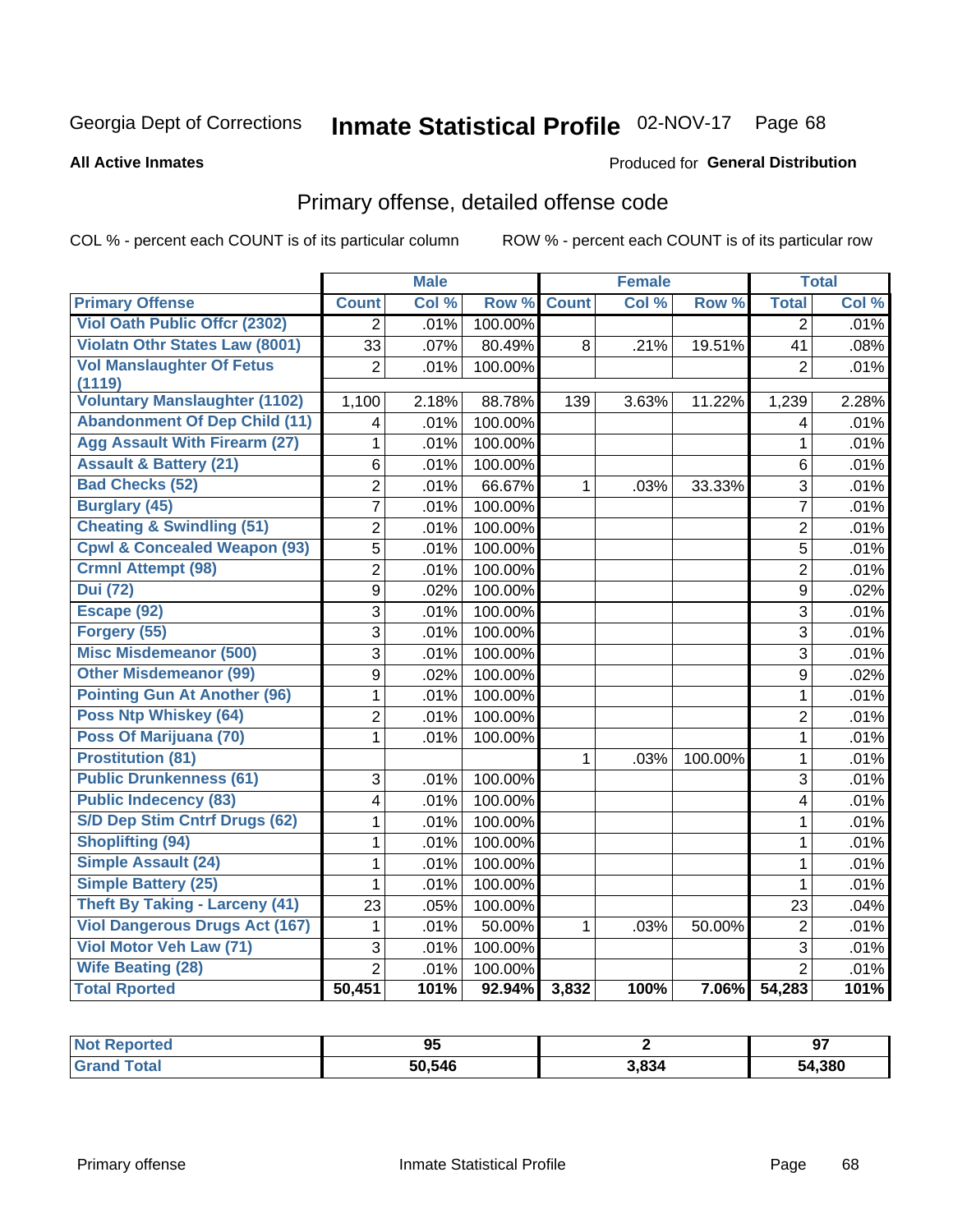# Inmate Statistical Profile 02-NOV-17 Page 69

#### **All Active Inmates**

### **Produced for General Distribution**

## Primary offense, detailed offense code

COL % - percent each COUNT is of its particular column

|                      | <b>Male</b> | <b>Female</b> | Total       |
|----------------------|-------------|---------------|-------------|
| Mode (most frequent) | 1101 Murder | 1101 Murder   | 1101 Murder |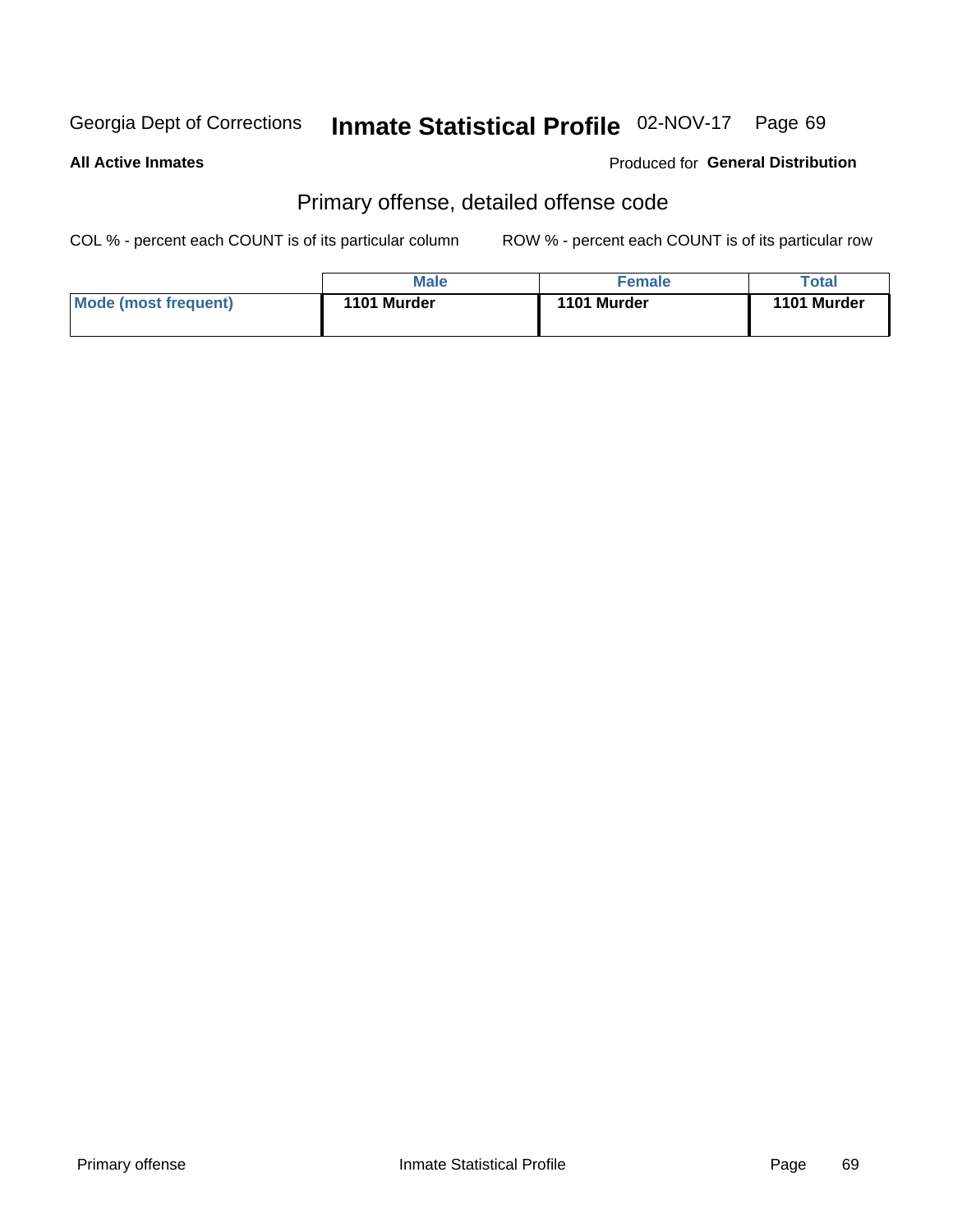# Inmate Statistical Profile 02-NOV-17 Page 69

**All Active Inmates** 

#### Produced for General Distribution

## County of conviction of primary offense

COL % - percent each COUNT is of its particular column

|     |                             |              | <b>Male</b> |         |                         | <b>Female</b> |        |              | <b>Total</b> |
|-----|-----------------------------|--------------|-------------|---------|-------------------------|---------------|--------|--------------|--------------|
|     | <b>County of Conviction</b> | <b>Count</b> | Col %       | Row %   | <b>Count</b>            | Col %         | Row %  | <b>Total</b> | Col %        |
| 000 | <b>Unknown</b>              | 2,091        | 4.14%       | 93.35%  | 149                     | 3.89%         | 6.65%  | 2,240        | 4.12%        |
| 001 | <b>Appling County</b>       | 90           | .18%        | 95.74%  | 4                       | .10%          | 4.26%  | 94           | .17%         |
| 002 | <b>Atkinson County</b>      | 53           | .10%        | 94.64%  | 3                       | .08%          | 5.36%  | 56           | .10%         |
| 003 | <b>Bacon County</b>         | 71           | .14%        | 92.21%  | 6                       | .16%          | 7.79%  | 77           | .14%         |
| 004 | <b>Baker County</b>         | 10           | .02%        | 90.91%  | $\mathbf{1}$            | .03%          | 9.09%  | 11           | .02%         |
| 005 | <b>Baldwin County</b>       | 297          | .59%        | 91.10%  | 29                      | .76%          | 8.90%  | 326          | .60%         |
| 006 | <b>Banks County</b>         | 60           | .12%        | 92.31%  | 5                       | .13%          | 7.69%  | 65           | .12%         |
| 007 | <b>Barrow County</b>        | 309          | .61%        | 90.62%  | 32                      | .83%          | 9.38%  | 341          | .63%         |
| 008 | <b>Bartow County</b>        | 642          | 1.27%       | 86.29%  | 102                     | 2.66%         | 13.71% | 744          | 1.37%        |
| 009 | <b>Ben Hill County</b>      | 251          | .50%        | 91.94%  | 22                      | .57%          | 8.06%  | 273          | .50%         |
| 010 | <b>Berrien County</b>       | 89           | .18%        | 98.89%  | 1                       | .03%          | 1.11%  | 90           | .17%         |
| 011 | <b>Bibb County</b>          | 1,080        | 2.14%       | 93.75%  | 72                      | 1.88%         | 6.25%  | 1,152        | 2.12%        |
| 012 | <b>Bleckley County</b>      | 65           | .13%        | 94.20%  | $\overline{\mathbf{4}}$ | .10%          | 5.80%  | 69           | .13%         |
| 013 | <b>Brantley County</b>      | 64           | .13%        | 90.14%  | $\overline{7}$          | .18%          | 9.86%  | 71           | .13%         |
| 014 | <b>Brooks County</b>        | 55           | .11%        | 98.21%  | 1                       | .03%          | 1.79%  | 56           | .10%         |
| 015 | <b>Bryan County</b>         | 60           | .12%        | 96.77%  | $\overline{2}$          | .05%          | 3.23%  | 62           | .11%         |
| 016 | <b>Bulloch County</b>       | 531          | 1.05%       | 93.65%  | 36                      | .94%          | 6.35%  | 567          | 1.04%        |
| 017 | <b>Burke County</b>         | 201          | .40%        | 96.63%  | $\overline{7}$          | .18%          | 3.37%  | 208          | .38%         |
| 018 | <b>Butts County</b>         | 98           | .19%        | 95.15%  | 5                       | .13%          | 4.85%  | 103          | .19%         |
| 019 | <b>Calhoun County</b>       | 30           | .06%        | 96.77%  | $\mathbf{1}$            | .03%          | 3.23%  | 31           | .06%         |
| 020 | <b>Camden County</b>        | 175          | .35%        | 94.09%  | 11                      | .29%          | 5.91%  | 186          | .34%         |
| 021 | <b>Candler County</b>       | 113          | .22%        | 91.87%  | 10                      | .26%          | 8.13%  | 123          | .23%         |
| 022 | <b>Carroll County</b>       | 615          | 1.22%       | 91.93%  | 54                      | 1.41%         | 8.07%  | 669          | 1.23%        |
| 023 | <b>Catoosa County</b>       | 359          | .71%        | 90.43%  | 38                      | .99%          | 9.57%  | 397          | .73%         |
| 024 | <b>Charlton County</b>      | 60           | .12%        | 90.91%  | 6                       | .16%          | 9.09%  | 66           | .12%         |
| 025 | <b>Chatham County</b>       | 1,838        | 3.64%       | 95.53%  | 86                      | 2.24%         | 4.47%  | 1,924        | 3.54%        |
| 026 | <b>Chattahoochee County</b> | 28           | .06%        | 100.00% |                         |               |        | 28           | .05%         |
| 027 | <b>Chattooga County</b>     | 252          | .50%        | 90.32%  | 27                      | .70%          | 9.68%  | 279          | .51%         |
| 028 | <b>Cherokee County</b>      | 549          | 1.09%       | 88.41%  | 72                      | 1.88%         | 11.59% | 621          | 1.14%        |
| 029 | <b>Clarke County</b>        | 533          | 1.05%       | 94.84%  | 29                      | .76%          | 5.16%  | 562          | 1.03%        |
| 030 | <b>Clay County</b>          | 18           | .04%        | 78.26%  | 5                       | .13%          | 21.74% | 23           | .04%         |
| 031 | <b>Clayton County</b>       | 1,339        | 2.65%       | 93.31%  | 96                      | 2.50%         | 6.69%  | 1,435        | 2.64%        |
| 032 | <b>Clinch County</b>        | 43           | .09%        | 97.73%  | 1                       | .03%          | 2.27%  | 44           | .08%         |
| 033 | <b>Cobb County</b>          | 2,376        | 4.70%       | 92.49%  | 193                     | 5.03%         | 7.51%  | 2,569        | 4.72%        |
| 034 | <b>Coffee County</b>        | 237          | .47%        | 94.05%  | 15                      | .39%          | 5.95%  | 252          | .46%         |
| 035 | <b>Colquitt County</b>      | 190          | .38%        | 96.45%  | $\overline{7}$          | .18%          | 3.55%  | 197          | .36%         |
| 036 | <b>Columbia County</b>      | 412          | .82%        | 91.76%  | 37                      | .97%          | 8.24%  | 449          | .83%         |
| 037 | <b>Cook County</b>          | 113          | .22%        | 90.40%  | 12                      | .31%          | 9.60%  | 125          | .23%         |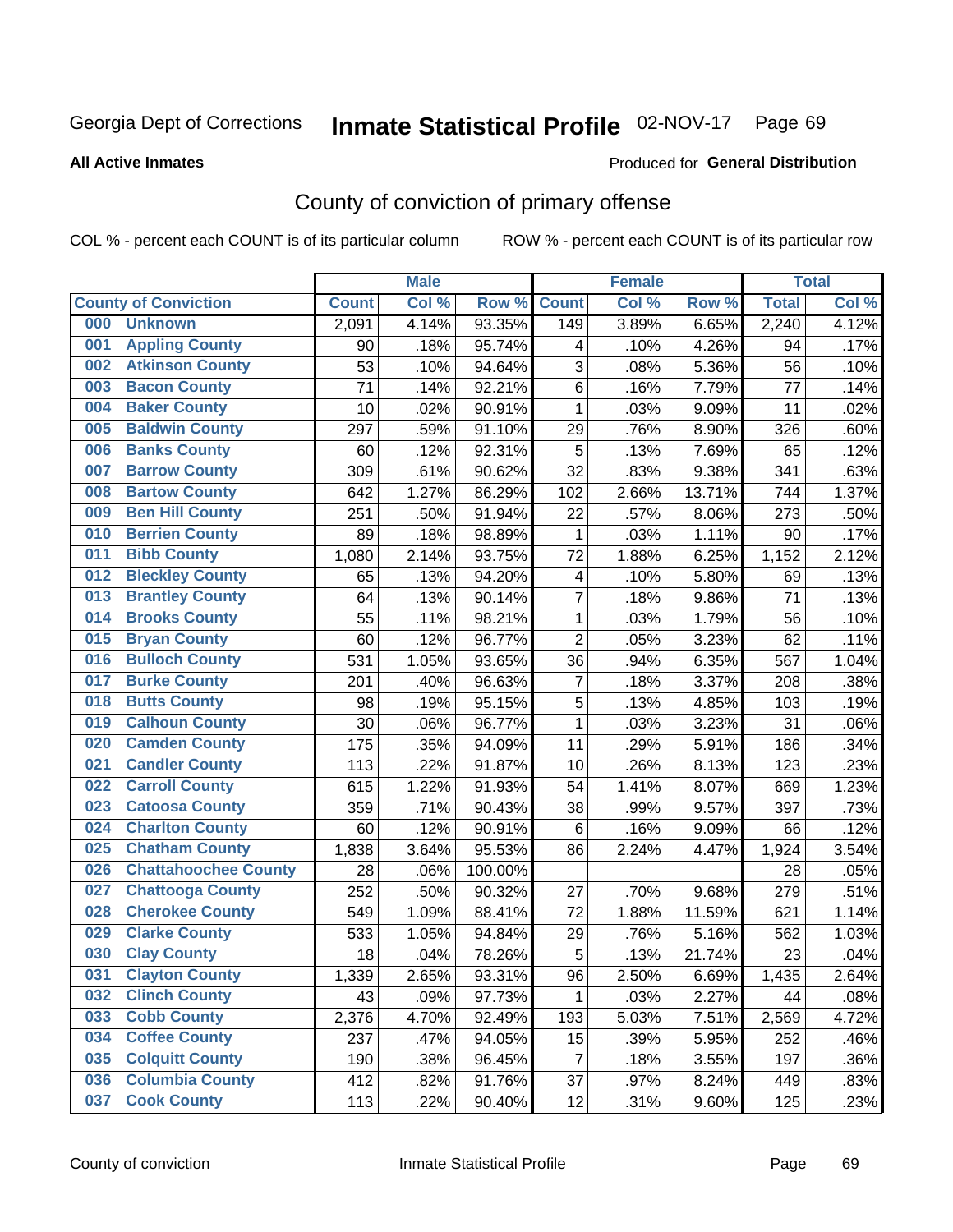# Inmate Statistical Profile 02-NOV-17 Page 70

#### **All Active Inmates**

#### Produced for General Distribution

## County of conviction of primary offense

COL % - percent each COUNT is of its particular column

|     |                             |              | <b>Male</b> |         |                | <b>Female</b> |        |              | <b>Total</b> |
|-----|-----------------------------|--------------|-------------|---------|----------------|---------------|--------|--------------|--------------|
|     | <b>County of Conviction</b> | <b>Count</b> | Col %       | Row %   | <b>Count</b>   | Col %         | Row %  | <b>Total</b> | Col %        |
| 038 | <b>Coweta County</b>        | 605          | 1.20%       | 92.37%  | 50             | 1.30%         | 7.63%  | 655          | 1.20%        |
| 039 | <b>Crawford County</b>      | 22           | .04%        | 81.48%  | 5              | .13%          | 18.52% | 27           | .05%         |
| 040 | <b>Crisp County</b>         | 297          | .59%        | 92.52%  | 24             | .63%          | 7.48%  | 321          | .59%         |
| 041 | <b>Dade County</b>          | 93           | .18%        | 90.29%  | 10             | .26%          | 9.71%  | 103          | .19%         |
| 042 | <b>Dawson County</b>        | 96           | .19%        | 84.96%  | 17             | .44%          | 15.04% | 113          | .21%         |
| 043 | <b>Decatur County</b>       | 213          | .42%        | 95.52%  | 10             | .26%          | 4.48%  | 223          | .41%         |
| 044 | <b>Dekalb County</b>        | 2,926        | 5.79%       | 95.40%  | 141            | 3.68%         | 4.60%  | 3,067        | 5.64%        |
| 045 | <b>Dodge County</b>         | 164          | .32%        | 93.18%  | 12             | .31%          | 6.82%  | 176          | .32%         |
| 046 | <b>Dooly County</b>         | 107          | .21%        | 94.69%  | 6              | .16%          | 5.31%  | 113          | .21%         |
| 047 | <b>Dougherty County</b>     | 917          | 1.81%       | 94.63%  | 52             | 1.36%         | 5.37%  | 969          | 1.78%        |
| 048 | <b>Douglas County</b>       | 1,037        | 2.05%       | 89.94%  | 116            | 3.03%         | 10.06% | 1,153        | 2.12%        |
| 049 | <b>Early County</b>         | 78           | .15%        | 90.70%  | 8              | .21%          | 9.30%  | 86           | .16%         |
| 050 | <b>Echols County</b>        | 11           | .02%        | 100.00% |                |               |        | 11           | .02%         |
| 051 | <b>Effingham County</b>     | 240          | .47%        | 93.02%  | 18             | .47%          | 6.98%  | 258          | .47%         |
| 052 | <b>Elbert County</b>        | 160          | .32%        | 93.02%  | 12             | .31%          | 6.98%  | 172          | .32%         |
| 053 | <b>Emanuel County</b>       | 168          | .33%        | 91.80%  | 15             | .39%          | 8.20%  | 183          | .34%         |
| 054 | <b>Evans County</b>         | 84           | .17%        | 93.33%  | 6              | .16%          | 6.67%  | 90           | .17%         |
| 055 | <b>Fannin County</b>        | 90           | .18%        | 87.38%  | 13             | .34%          | 12.62% | 103          | .19%         |
| 056 | <b>Fayette County</b>       | 326          | .64%        | 92.09%  | 28             | .73%          | 7.91%  | 354          | .65%         |
| 057 | <b>Floyd County</b>         | 876          | 1.73%       | 89.30%  | 105            | 2.74%         | 10.70% | 981          | 1.80%        |
| 058 | <b>Forsyth County</b>       | 372          | .74%        | 90.73%  | 38             | .99%          | 9.27%  | 410          | .75%         |
| 059 | <b>Franklin County</b>      | 161          | .32%        | 89.94%  | 18             | .47%          | 10.06% | 179          | .33%         |
| 060 | <b>Fulton County</b>        | 4,772        | 9.44%       | 96.07%  | 195            | 5.09%         | 3.93%  | 4,967        | 9.13%        |
| 061 | <b>Gilmer County</b>        | 86           | .17%        | 91.49%  | 8              | .21%          | 8.51%  | 94           | .17%         |
| 062 | <b>Glascock County</b>      | 5            | .01%        | 100.00% |                |               |        | 5            | .01%         |
| 063 | <b>Glynn County</b>         | 505          | 1.00%       | 92.66%  | 40             | 1.04%         | 7.34%  | 545          | 1.00%        |
| 064 | <b>Gordon County</b>        | 371          | .73%        | 88.76%  | 47             | 1.23%         | 11.24% | 418          | .77%         |
| 065 | <b>Grady County</b>         | 136          | .27%        | 95.77%  | $\,6$          | .16%          | 4.23%  | 142          | .26%         |
| 066 | <b>Greene County</b>        | 109          | .22%        | 95.61%  | 5              | .13%          | 4.39%  | 114          | .21%         |
| 067 | <b>Gwinnett County</b>      | 2,594        | 5.13%       | 93.07%  | 193            | 5.03%         | 6.93%  | 2,787        | 5.13%        |
| 068 | <b>Habersham County</b>     | 100          | .20%        | 90.91%  | 10             | .26%          | 9.09%  | 110          | .20%         |
| 069 | <b>Hall County</b>          | 684          | 1.35%       | 91.81%  | 61             | 1.59%         | 8.19%  | 745          | 1.37%        |
| 070 | <b>Hancock County</b>       | 30           | .06%        | 100.00% |                |               |        | 30           | .06%         |
| 071 | <b>Haralson County</b>      | 115          | .23%        | 94.26%  | $\overline{7}$ | .18%          | 5.74%  | 122          | .22%         |
| 072 | <b>Harris County</b>        | 105          | .21%        | 89.74%  | 12             | .31%          | 10.26% | 117          | .22%         |
| 073 | <b>Hart County</b>          | 151          | .30%        | 89.35%  | 18             | .47%          | 10.65% | 169          | .31%         |
| 074 | <b>Heard County</b>         | 48           | .09%        | 88.89%  | 6              | .16%          | 11.11% | 54           | .10%         |
| 075 | <b>Henry County</b>         | 479          | .95%        | 89.20%  | 58             | 1.51%         | 10.80% | 537          | .99%         |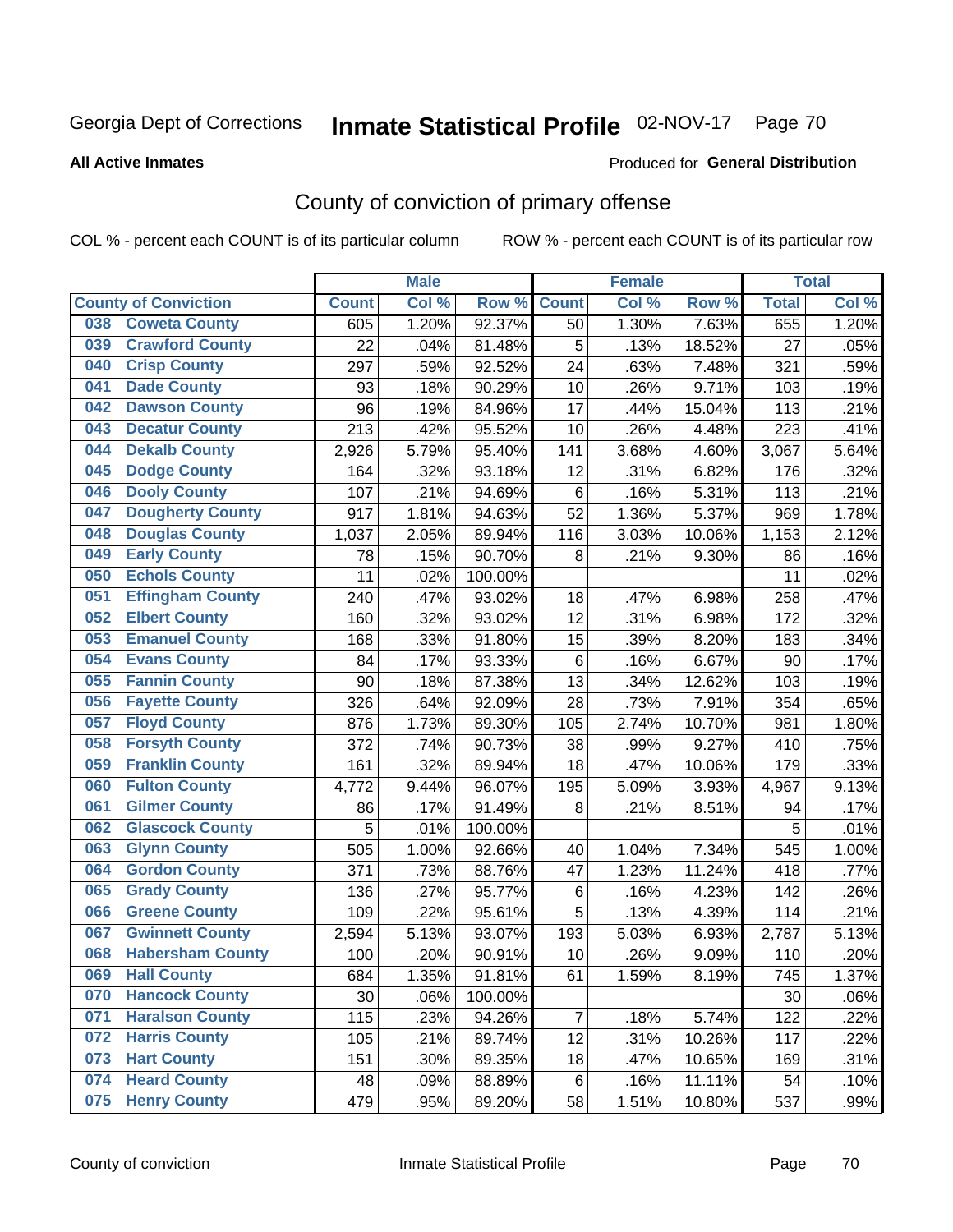# Inmate Statistical Profile 02-NOV-17 Page 71

#### **All Active Inmates**

#### Produced for General Distribution

## County of conviction of primary offense

COL % - percent each COUNT is of its particular column

|       |                             |              | <b>Male</b> |         |                           | <b>Female</b> |        |              | <b>Total</b> |
|-------|-----------------------------|--------------|-------------|---------|---------------------------|---------------|--------|--------------|--------------|
|       | <b>County of Conviction</b> | <b>Count</b> | Col %       | Row %   | <b>Count</b>              | Col %         | Row %  | <b>Total</b> | Col %        |
| 076   | <b>Houston County</b>       | 605          | 1.20%       | 93.80%  | 40                        | 1.04%         | 6.20%  | 645          | 1.19%        |
| 077   | <b>Irwin County</b>         | 81           | .16%        | 97.59%  | $\overline{2}$            | .05%          | 2.41%  | 83           | .15%         |
| 078   | <b>Jackson County</b>       | 242          | .48%        | 90.64%  | 25                        | .65%          | 9.36%  | 267          | .49%         |
| 079   | <b>Jasper County</b>        | 49           | .10%        | 94.23%  | $\ensuremath{\mathsf{3}}$ | .08%          | 5.77%  | 52           | .10%         |
| 080   | <b>Jeff Davis County</b>    | 87           | .17%        | 94.57%  | 5                         | .13%          | 5.43%  | 92           | .17%         |
| 081   | <b>Jefferson County</b>     | 145          | .29%        | 96.67%  | 5                         | .13%          | 3.33%  | 150          | .28%         |
| 082   | <b>Jenkins County</b>       | 75           | .15%        | 96.15%  | $\overline{3}$            | .08%          | 3.85%  | 78           | .14%         |
| 083   | <b>Johnson County</b>       | 37           | .07%        | 94.87%  | $\overline{2}$            | .05%          | 5.13%  | 39           | .07%         |
| 084   | <b>Jones County</b>         | 213          | .42%        | 87.30%  | 31                        | .81%          | 12.70% | 244          | .45%         |
| 085   | <b>Lamar County</b>         | 79           | .16%        | 87.78%  | 11                        | .29%          | 12.22% | 90           | .17%         |
| 086   | <b>Lanier County</b>        | 41           | .08%        | 95.35%  | $\mathbf 2$               | .05%          | 4.65%  | 43           | .08%         |
| 087   | <b>Laurens County</b>       | 251          | .50%        | 94.72%  | 14                        | .37%          | 5.28%  | 265          | .49%         |
| 088   | <b>Lee County</b>           | 69           | .14%        | 90.79%  | $\overline{7}$            | .18%          | 9.21%  | 76           | .14%         |
| 089   | <b>Liberty County</b>       | 238          | .47%        | 93.70%  | 16                        | .42%          | 6.30%  | 254          | .47%         |
| 090   | <b>Lincoln County</b>       | 28           | .06%        | 90.32%  | 3                         | .08%          | 9.68%  | 31           | .06%         |
| 091   | <b>Long County</b>          | 69           | .14%        | 93.24%  | 5                         | .13%          | 6.76%  | 74           | .14%         |
| 092   | <b>Lowndes County</b>       | 464          | .92%        | 95.47%  | 22                        | .57%          | 4.53%  | 486          | .89%         |
| 093   | <b>Lumpkin County</b>       | 85           | .17%        | 92.39%  | $\overline{7}$            | .18%          | 7.61%  | 92           | .17%         |
| 094   | <b>Macon County</b>         | 42           | .08%        | 97.67%  | $\mathbf 1$               | .03%          | 2.33%  | 43           | .08%         |
| 095   | <b>Madison County</b>       | 143          | .28%        | 89.94%  | 16                        | .42%          | 10.06% | 159          | .29%         |
| 096   | <b>Marion County</b>        | 24           | .05%        | 92.31%  | $\overline{2}$            | .05%          | 7.69%  | 26           | .05%         |
| 097   | <b>Mcduffie County</b>      | 188          | .37%        | 93.07%  | 14                        | .37%          | 6.93%  | 202          | .37%         |
| 098   | <b>Mcintosh County</b>      | 42           | .08%        | 100.00% |                           |               |        | 42           | .08%         |
| 099   | <b>Meriwether County</b>    | 180          | .36%        | 90.91%  | 18                        | .47%          | 9.09%  | 198          | .36%         |
| 100   | <b>Miller County</b>        | 40           | .08%        | 86.96%  | 6                         | .16%          | 13.04% | 46           | .08%         |
| 101   | <b>Mitchell County</b>      | 146          | .29%        | 92.99%  | 11                        | .29%          | 7.01%  | 157          | .29%         |
| 102   | <b>Monroe County</b>        | 131          | .26%        | 94.93%  | $\overline{7}$            | .18%          | 5.07%  | 138          | .25%         |
| 103   | <b>Montgomery County</b>    | 40           | .08%        | 90.91%  | 4                         | .10%          | 9.09%  | 44           | .08%         |
| 104   | <b>Morgan County</b>        | 131          | .26%        | 94.93%  | $\overline{7}$            | .18%          | 5.07%  | 138          | .25%         |
| 105   | <b>Murray County</b>        | 203          | .40%        | 91.44%  | 19                        | .50%          | 8.56%  | 222          | .41%         |
| 106   | <b>Muscogee County</b>      | 1,137        | 2.25%       | 94.91%  | 61                        | 1.59%         | 5.09%  | 1,198        | 2.20%        |
| 107   | <b>Newton County</b>        | 690          | 1.37%       | 90.79%  | 70                        | 1.83%         | 9.21%  | 760          | 1.40%        |
| 108   | <b>Oconee County</b>        | 50           | .10%        | 94.34%  | 3                         | .08%          | 5.66%  | 53           | .10%         |
| 109   | <b>Oglethorpe County</b>    | 65           | .13%        | 89.04%  | 8                         | .21%          | 10.96% | 73           | .13%         |
| 110   | <b>Paulding County</b>      | 228          | .45%        | 91.57%  | 21                        | .55%          | 8.43%  | 249          | .46%         |
| 111   | <b>Peach County</b>         | 108          | .21%        | 93.10%  | 8                         | .21%          | 6.90%  | 116          | .21%         |
| 112   | <b>Pickens County</b>       | 110          | .22%        | 92.44%  | 9                         | .23%          | 7.56%  | 119          | .22%         |
| $113$ | <b>Pierce County</b>        | 108          | .21%        | 94.74%  | 6                         | .16%          | 5.26%  | 114          | .21%         |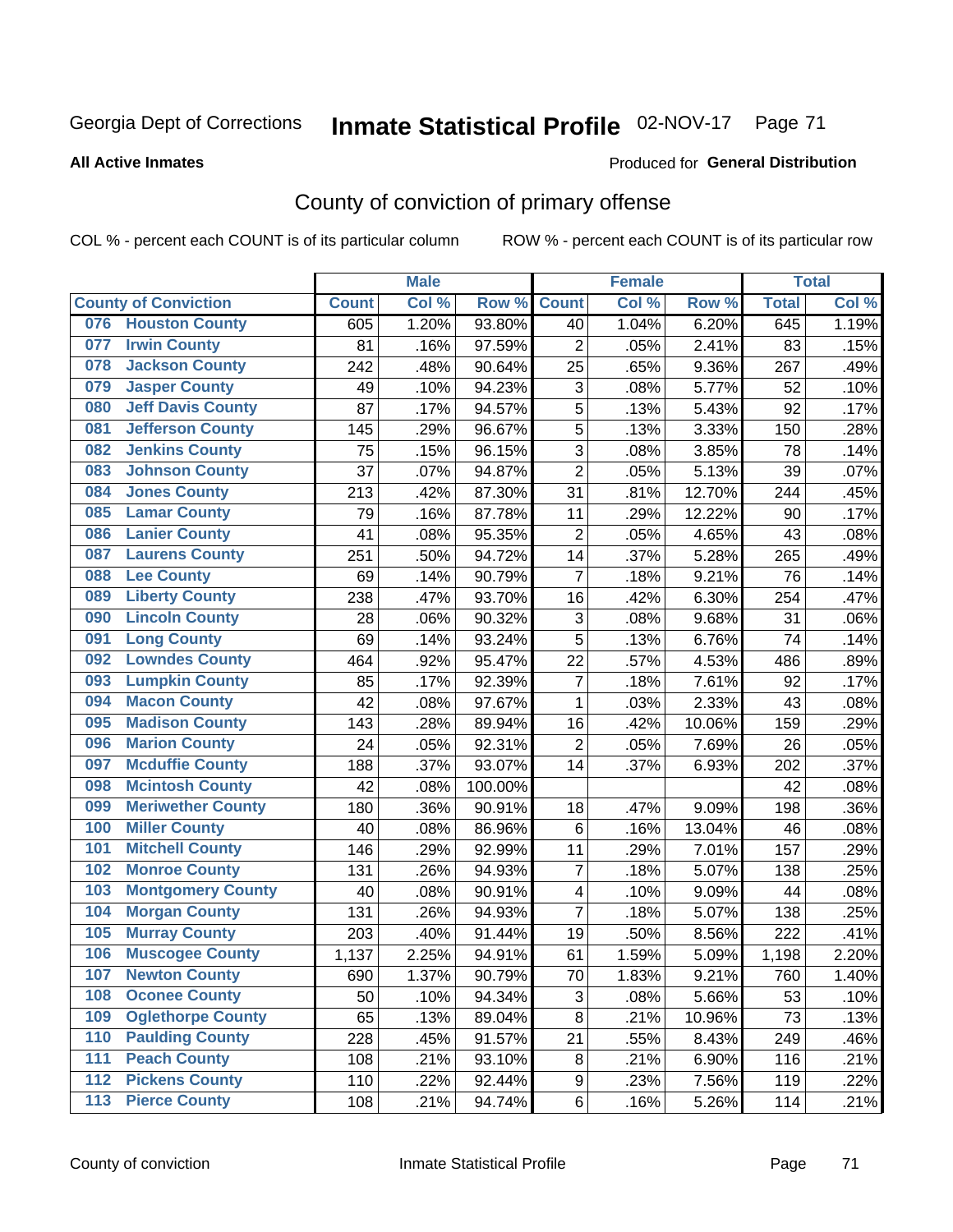# Inmate Statistical Profile 02-NOV-17 Page 72

#### **All Active Inmates**

#### Produced for General Distribution

## County of conviction of primary offense

COL % - percent each COUNT is of its particular column

|                                          |              | <b>Male</b> |         |                | <b>Female</b> |        |                 | <b>Total</b> |
|------------------------------------------|--------------|-------------|---------|----------------|---------------|--------|-----------------|--------------|
| <b>County of Conviction</b>              | <b>Count</b> | Col %       | Row %   | <b>Count</b>   | Col %         | Row %  | <b>Total</b>    | Col %        |
| <b>Pike County</b><br>114                | 34           | .07%        | 91.89%  | 3              | .08%          | 8.11%  | $\overline{37}$ | .07%         |
| <b>Polk County</b><br>$\overline{115}$   | 192          | .38%        | 93.20%  | 14             | .37%          | 6.80%  | 206             | .38%         |
| <b>Pulaski County</b><br>116             | 47           | .09%        | 94.00%  | 3              | .08%          | 6.00%  | 50              | .09%         |
| <b>Putnam County</b><br>117              | 149          | .29%        | 91.41%  | 14             | .37%          | 8.59%  | 163             | .30%         |
| <b>Quitman County</b><br>118             | 15           | .03%        | 100.00% |                |               |        | 15              | .03%         |
| <b>Rabun County</b><br>119               | 54           | .11%        | 93.10%  | 4              | .10%          | 6.90%  | 58              | .11%         |
| <b>Randolph County</b><br>120            | 62           | .12%        | 96.88%  | $\overline{2}$ | .05%          | 3.13%  | 64              | .12%         |
| <b>Richmond County</b><br>121            | 1,862        | 3.68%       | 92.87%  | 143            | 3.73%         | 7.13%  | 2,005           | 3.69%        |
| <b>Rockdale County</b><br>122            | 467          | .92%        | 91.75%  | 42             | 1.10%         | 8.25%  | 509             | .94%         |
| <b>Schley County</b><br>123              | 13           | .03%        | 86.67%  | $\overline{2}$ | .05%          | 13.33% | 15              | .03%         |
| <b>Screven County</b><br>124             | 120          | .24%        | 96.00%  | $\overline{5}$ | .13%          | 4.00%  | 125             | .23%         |
| <b>Seminole County</b><br>125            | 70           | .14%        | 86.42%  | 11             | .29%          | 13.58% | 81              | .15%         |
| <b>Spalding County</b><br>126            | 476          | .94%        | 93.33%  | 34             | .89%          | 6.67%  | 510             | .94%         |
| <b>Stephens County</b><br>127            | 166          | .33%        | 88.77%  | 21             | .55%          | 11.23% | 187             | .34%         |
| <b>Stewart County</b><br>128             | 34           | .07%        | 97.14%  | 1              | .03%          | 2.86%  | 35              | .06%         |
| <b>Sumter County</b><br>129              | 181          | .36%        | 95.26%  | 9              | .23%          | 4.74%  | 190             | .35%         |
| <b>Talbot County</b><br>130              | 36           | .07%        | 92.31%  | 3              | .08%          | 7.69%  | 39              | .07%         |
| <b>Taliaferro County</b><br>131          | 14           | .03%        | 93.33%  | 1              | .03%          | 6.67%  | 15              | .03%         |
| <b>Tattnall County</b><br>132            | 184          | .36%        | 93.40%  | 13             | .34%          | 6.60%  | 197             | .36%         |
| <b>Taylor County</b><br>133              | 60           | .12%        | 90.91%  | $\,6\,$        | .16%          | 9.09%  | 66              | .12%         |
| <b>Telfair County</b><br>134             | 102          | .20%        | 93.58%  | $\overline{7}$ | .18%          | 6.42%  | 109             | .20%         |
| <b>Terrell County</b><br>135             | 84           | .17%        | 92.31%  | $\overline{7}$ | .18%          | 7.69%  | 91              | .17%         |
| <b>Thomas County</b><br>136              | 206          | .41%        | 94.93%  | 11             | .29%          | 5.07%  | 217             | .40%         |
| <b>Tift County</b><br>137                | 333          | .66%        | 93.80%  | 22             | .57%          | 6.20%  | 355             | .65%         |
| <b>Toombs County</b><br>138              | 311          | .62%        | 91.47%  | 29             | .76%          | 8.53%  | 340             | .63%         |
| <b>Towns County</b><br>139               | 51           | .10%        | 76.12%  | 16             | .42%          | 23.88% | 67              | .12%         |
| <b>Treutlen County</b><br>140            | 74           | .15%        | 96.10%  | 3              | .08%          | 3.90%  | 77              | .14%         |
| <b>Troup County</b><br>141               | 612          | 1.21%       | 91.07%  | 60             | 1.56%         | 8.93%  | 672             | 1.24%        |
| <b>Turner County</b><br>142              | 61           | .12%        | 95.31%  | 3              | .08%          | 4.69%  | 64              | .12%         |
| <b>Twiggs County</b><br>$\overline{143}$ | 48           | .09%        | 96.00%  | $\overline{2}$ | .05%          | 4.00%  | 50              | .09%         |
| <b>Union County</b><br>144               | 85           | .17%        | 88.54%  | 11             | .29%          | 11.46% | 96              | .18%         |
| 145<br><b>Upson County</b>               | 172          | .34%        | 93.48%  | 12             | .31%          | 6.52%  | 184             | .34%         |
| <b>Walker County</b><br>146              | 410          | .81%        | 90.91%  | 41             | 1.07%         | 9.09%  | 451             | .83%         |
| <b>Walton County</b><br>147              | 525          | 1.04%       | 92.59%  | 42             | 1.10%         | 7.41%  | 567             | 1.04%        |
| <b>Ware County</b><br>148                | 347          | .69%        | 93.28%  | 25             | .65%          | 6.72%  | 372             | .68%         |
| <b>Warren County</b><br>149              | 36           | .07%        | 97.30%  | $\mathbf 1$    | .03%          | 2.70%  | 37              | .07%         |
| <b>Washington County</b><br>150          | 176          | .35%        | 89.80%  | 20             | .52%          | 10.20% | 196             | .36%         |
| <b>Wayne County</b><br>151               | 155          | .31%        | 95.09%  | 8              | .21%          | 4.91%  | 163             | .30%         |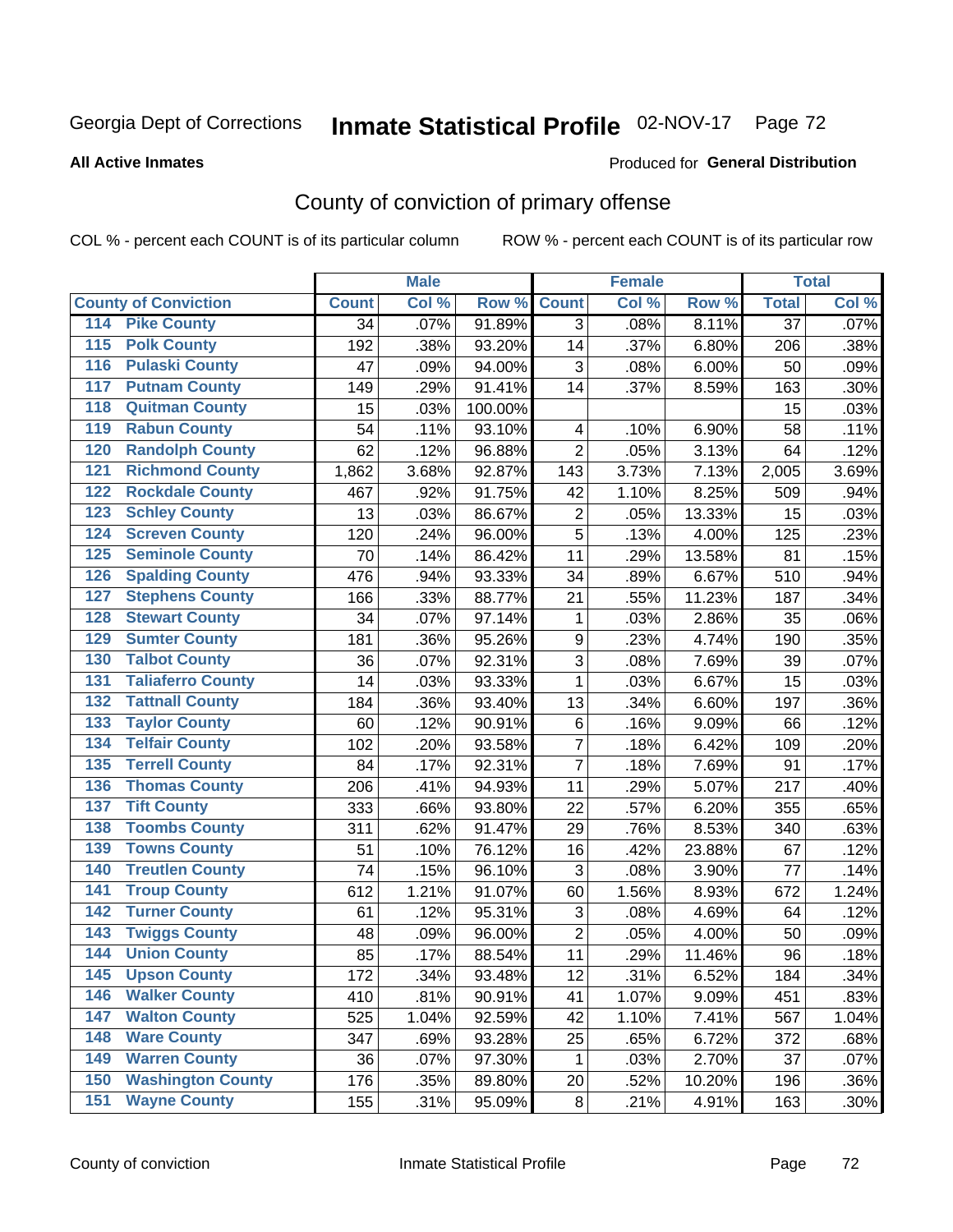# Inmate Statistical Profile 02-NOV-17 Page 73

**All Active Inmates** 

#### Produced for General Distribution

## County of conviction of primary offense

COL % - percent each COUNT is of its particular column

|                                |              | <b>Male</b> |             |       | <b>Female</b> |          |              | <b>Total</b> |
|--------------------------------|--------------|-------------|-------------|-------|---------------|----------|--------------|--------------|
| <b>County of Conviction</b>    | <b>Count</b> | Col %       | Row % Count |       | Col %         | Row %    | <b>Total</b> | Col %        |
| <b>Webster County</b><br>152   | 4            | .01%        | 80.00%      |       | .03%          | 20.00%   | 5            | .01%         |
| <b>Wheeler County</b><br>153   | 26           | .05%        | 92.86%      | 2     | .05%          | 7.14%    | 28           | .05%         |
| <b>White County</b><br>154     | 93           | .18%        | 85.32%      | 16    | .42%          | 14.68%   | 109          | .20%         |
| <b>Whitfield County</b><br>155 | 724          | 1.43%       | 88.83%      | 91    | 2.37%         | 11.17%   | 815          | 1.50%        |
| <b>Wilcox County</b><br>156    | 46           | $.09\%$     | 97.87%      |       | .03%          | 2.13%    | 47           | .09%         |
| <b>Wilkes County</b><br>157    | 73           | .14%        | 91.25%      |       | .18%          | 8.75%    | 80           | .15%         |
| <b>Wilkinson County</b><br>158 | 42           | $.08\%$     | 95.45%      | 2     | .05%          | 4.55%    | 44           | .08%         |
| <b>Worth County</b><br>159     | 120          | .24%        | 91.60%      | 11    | .29%          | $8.40\%$ | 131          | .24%         |
| <b>Total Rported</b>           | 50,546       | 100%        | 92.95%      | 3,834 | 100%          | 7.05%    | 54,380       | 100%         |

| <b>Not Reported</b> |        |       |        |
|---------------------|--------|-------|--------|
| <b>Grand Total</b>  | 50,546 | 3,834 | 54,380 |

| Mode (most frequent) | <b>Fulton County</b> | <b>Fulton County</b> | <b>Fulton County</b> |
|----------------------|----------------------|----------------------|----------------------|
|                      |                      |                      |                      |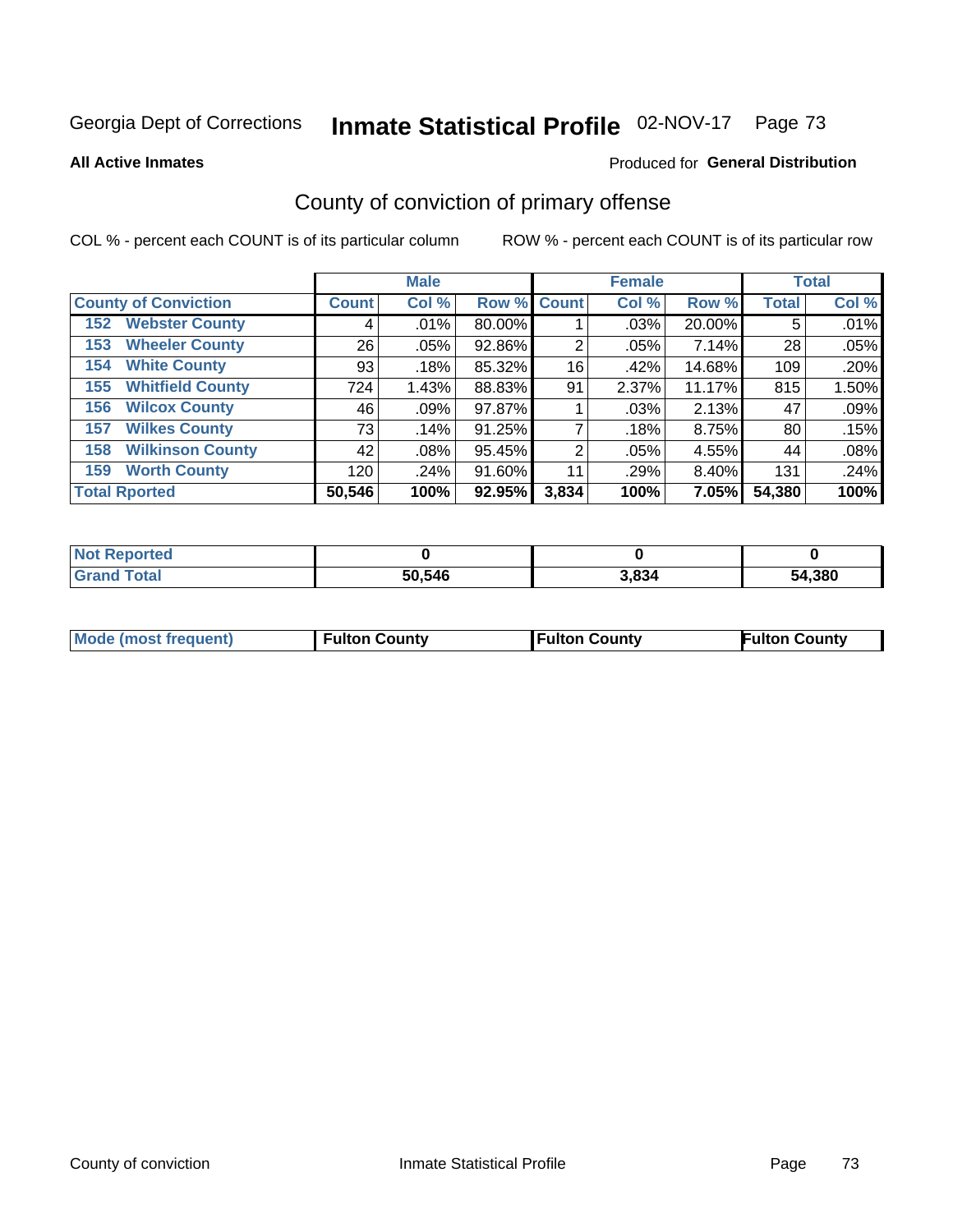### Georgia Dept of Corrections **All Active Inmates**

# Inmate Statistical Profile 02-NOV-17 Page 74

Produced for General Distribution

## Circuit of conviction of primary offense

COL % - percent each COUNT is of its particular column ROW % - percent each COUNT is of its particular row

|                         |                                 |              | <b>Male</b> |        |                 | <b>Female</b> |        |              | <b>Total</b> |
|-------------------------|---------------------------------|--------------|-------------|--------|-----------------|---------------|--------|--------------|--------------|
|                         | <b>Circuit of Conviction</b>    | <b>Count</b> | Col %       | Row %  | <b>Count</b>    | Col %         | Row %  | <b>Total</b> | Col %        |
| 1                       | <b>Alapaha Circuit</b>          | 339          | .70%        | 94.69% | $\overline{19}$ | .52%          | 5.31%  | 358          | .69%         |
| $\overline{2}$          | <b>Alcovy Circuit</b>           | 1,215        | 2.51%       | 91.56% | 112             | 3.04%         | 8.44%  | 1,327        | 2.55%        |
| $\overline{\mathbf{3}}$ | <b>Atlanta Circuit</b>          | 4,772        | 9.85%       | 96.07% | 195             | 5.29%         | 3.93%  | 4,967        | 9.53%        |
| 4                       | <b>Atlantic Circuit</b>         | 677          | 1.40%       | 94.16% | 42              | 1.14%         | 5.84%  | 719          | 1.38%        |
| $\overline{5}$          | <b>Augusta Circuit</b>          | 2,475        | 5.11%       | 92.98% | 187             | 5.07%         | 7.02%  | 2,662        | 5.11%        |
| $\overline{6}$          | <b>Blue Ridge Circuit</b>       | 549          | 1.13%       | 88.41% | 72              | 1.95%         | 11.59% | 621          | 1.19%        |
| $\overline{\mathbf{7}}$ | <b>Brunswick Circuit</b>        | 1,012        | 2.09%       | 93.70% | 68              | 1.85%         | 6.30%  | 1,080        | 2.07%        |
| $\overline{\mathbf{8}}$ | <b>Chattahoochee Circuit</b>    | 1,390        | 2.87%       | 94.30% | 84              | 2.28%         | 5.70%  | 1,474        | 2.83%        |
| $\overline{9}$          | <b>Cherokee Circuit</b>         | 1,013        | 2.09%       | 87.18% | 149             | 4.04%         | 12.82% | 1,162        | 2.23%        |
| 10                      | <b>Clayton Circuit</b>          | 1,339        | 2.76%       | 93.31% | 96              | 2.61%         | 6.69%  | 1,435        | 2.75%        |
| $\overline{11}$         | <b>Cobb Circuit</b>             | 2,376        | 4.90%       | 92.49% | 193             | 5.24%         | 7.51%  | 2,569        | 4.93%        |
| $\overline{12}$         | <b>Conasauga Circuit</b>        | 927          | 1.91%       | 89.39% | 110             | 2.99%         | 10.61% | 1,037        | 1.99%        |
| 13                      | <b>Cordele Circuit</b>          | 701          | 1.45%       | 92.97% | 53              | 1.44%         | 7.03%  | 754          | 1.45%        |
| 14                      | <b>Coweta Circuit</b>           | 2,060        | 4.25%       | 91.64% | 188             | 5.10%         | 8.36%  | 2,248        | 4.31%        |
| 15                      | <b>Dougherty Circuit</b>        | 917          | 1.89%       | 94.63% | 52              | 1.41%         | 5.37%  | 969          | 1.86%        |
| 16                      | <b>Dublin Circuit</b>           | 410          | .85%        | 95.13% | 21              | .57%          | 4.87%  | 431          | .83%         |
| 17                      | <b>Eastern Circuit</b>          | 1,838        | 3.79%       | 95.53% | 86              | 2.33%         | 4.47%  | 1,924        | 3.69%        |
| 18                      | <b>Flint Circuit</b>            | 479          | .99%        | 89.20% | 58              | 1.57%         | 10.80% | 537          | 1.03%        |
| 19                      | <b>Griffin Circuit</b>          | 1,008        | 2.08%       | 92.90% | 77              | 2.09%         | 7.10%  | 1,085        | 2.08%        |
| 20                      | <b>Gwinnett Circuit</b>         | 2,594        | 5.35%       | 93.07% | 193             | 5.24%         | 6.93%  | 2,787        | 5.35%        |
| $\overline{21}$         | <b>Houston Circuit</b>          | 605          | 1.25%       | 93.80% | 40              | 1.09%         | 6.20%  | 645          | 1.24%        |
| $\overline{22}$         | <b>Lookout Mountain Circuit</b> | 1,114        | 2.30%       | 90.57% | 116             | 3.15%         | 9.43%  | 1,230        | 2.36%        |
| 23                      | <b>Macon Circuit</b>            | 1,210        | 2.50%       | 93.44% | 85              | 2.31%         | 6.56%  | 1,295        | 2.48%        |
| $\overline{24}$         | <b>Middle Circuit</b>           | 913          | 1.88%       | 92.04% | 79              | 2.14%         | 7.96%  | 992          | 1.90%        |
| 25                      | <b>Mountain Circuit</b>         | 320          | .66%        | 90.14% | 35              | .95%          | 9.86%  | 355          | .68%         |
| 26                      | <b>Northeastern Circuit</b>     | 780          | 1.61%       | 90.91% | 78              | 2.12%         | 9.09%  | 858          | 1.65%        |
| $\overline{27}$         | <b>Northern Circuit</b>         | 680          | 1.40%       | 90.43% | 72              | 1.95%         | 9.57%  | 752          | 1.44%        |
| 28                      | <b>Ocmulgee Circuit</b>         | 1,020        | 2.11%       | 91.81% | 91              | 2.47%         | 8.19%  | 1,111        | 2.13%        |
| 29                      | <b>Oconee Circuit</b>           | 444          | .92%        | 93.28% | 32              | .87%          | 6.72%  | 476          | .91%         |
| 30                      | <b>Ogeechee Circuit</b>         | 966          | 1.99%       | 93.97% | 62              | 1.68%         | 6.03%  | 1,028        | 1.97%        |
| $\overline{31}$         | <b>Pataula Circuit</b>          | 367          | .76%        | 90.39% | 39              | 1.06%         | 9.61%  | 406          | .78%         |
| 32                      | <b>Piedmont Circuit</b>         | 611          | 1.26%       | 90.79% | 62              | 1.68%         | 9.21%  | 673          | 1.29%        |
| 33                      | <b>Rome Circuit</b>             | 876          | 1.81%       | 89.30% | 105             | 2.85%         | 10.70% | 981          | 1.88%        |
| 34                      | <b>South Georgia Circuit</b>    | 535          | 1.10%       | 94.86% | 29              | .79%          | 5.14%  | 564          | 1.08%        |
| 35                      | <b>Southern Circuit</b>         | 926          | 1.91%       | 95.76% | 41              | 1.11%         | 4.24%  | 967          | 1.85%        |
| 36                      | <b>Southwestern Circuit</b>     | 343          | .71%        | 94.23% | 21              | .57%          | 5.77%  | 364          | .70%         |
| 37                      | <b>Stone Mountain Circuit</b>   | 2,926        | 6.04%       | 95.40% | 141             | 3.83%         | 4.60%  | 3,067        | 5.88%        |
| 38                      | <b>Tallapoosa Circuit</b>       | 307          | .63%        | 93.60% | 21              | .57%          | 6.40%  | 328          | .63%         |
| 39                      | <b>Tifton Circuit</b>           | 595          | 1.23%       | 94.00% | 38              | 1.03%         | 6.00%  | 633          | 1.21%        |
| 40                      | <b>Toombs Circuit</b>           | 344          | .71%        | 92.97% | 26              | .71%          | 7.03%  | 370          | .71%         |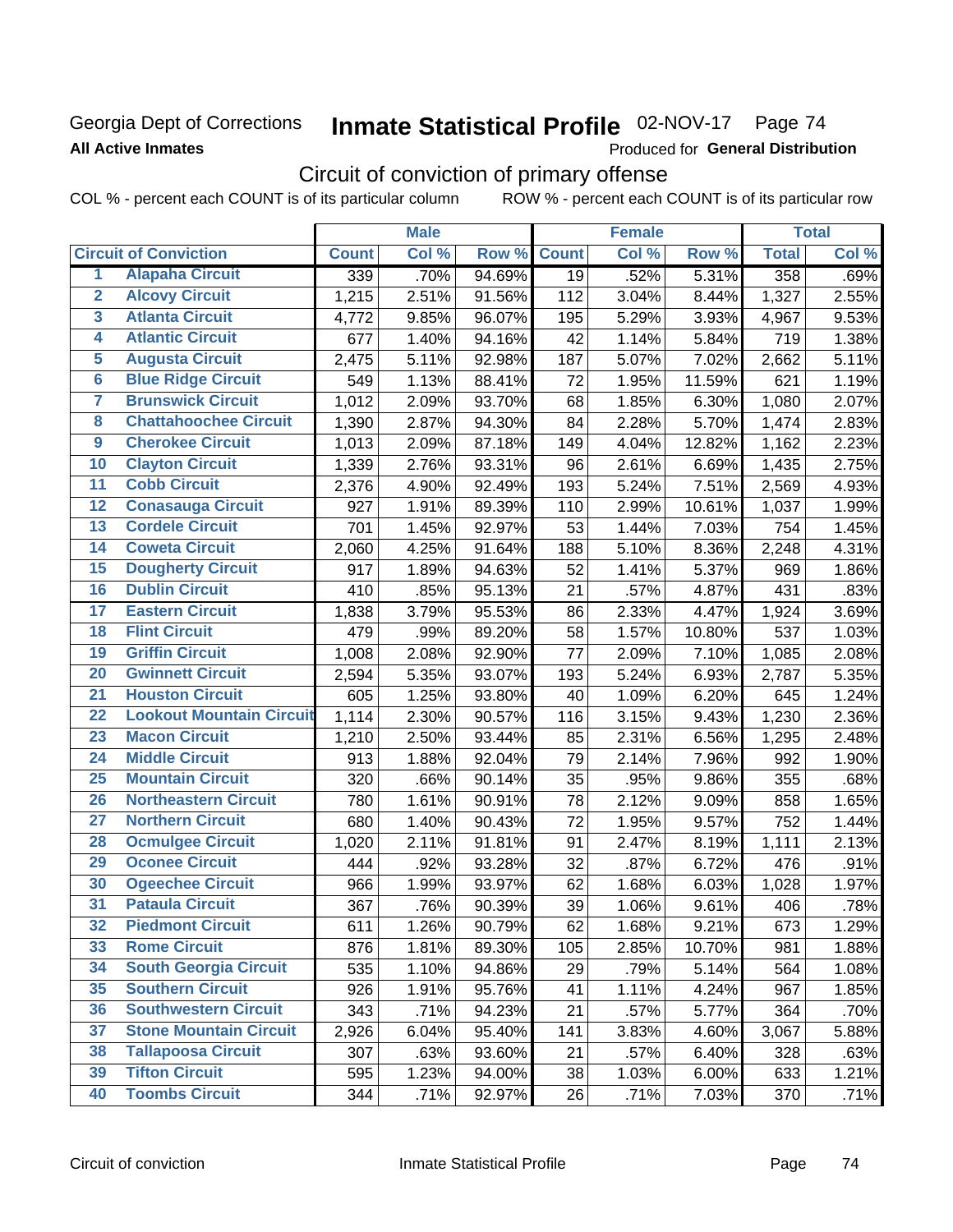### Georgia Dept of Corrections **All Active Inmates**

# Inmate Statistical Profile 02-NOV-17 Page 75

Produced for General Distribution

### Circuit of conviction of primary offense

|    |                                  |              | <b>Male</b> |           |              | <b>Female</b> |        |              | <b>Total</b> |  |
|----|----------------------------------|--------------|-------------|-----------|--------------|---------------|--------|--------------|--------------|--|
|    | <b>Circuit of Conviction</b>     | <b>Count</b> | Col %       | Row %     | <b>Count</b> | Col %         | Row %  | <b>Total</b> | Col %        |  |
| 41 | <b>Waycross Circuit</b>          | 887          | 1.83%       | 93.17%    | 65           | 1.76%         | 6.83%  | 952          | 1.83%        |  |
| 42 | <b>Western Circuit</b>           | 583          | 1.20%       | 94.80%    | 32           | $.87\%$       | 5.20%  | 615          | 1.18%        |  |
| 43 | <b>Rockdale Circuit</b>          | 467          | .96%        | 91.75%    | 42           | 1.14%         | 8.25%  | 509          | .98%         |  |
| 44 | <b>Douglas Circuit</b>           | 1,037        | 2.14%       | 89.94%    | 116          | 3.15%         | 10.06% | 1,153        | 2.21%        |  |
| 45 | <b>Appalachian Circuit</b>       | 286          | .59%        | 90.51%    | 30           | .81%          | 9.49%  | 316          | .61%         |  |
| 46 | <b>Enotah Circuit</b>            | 314          | .65%        | 86.26%    | 50           | 1.36%         | 13.74% | 364          | .70%         |  |
| 47 | <b>Bell-Forsyth J.C.</b>         | 372          | .77%        | 90.73%    | 38           | 1.03%         | 9.27%  | 410          | .79%         |  |
| 48 | <b>Towaliga Judicial Circuit</b> | 308          | .64%        | 93.05%    | 23           | .62%          | 6.95%  | 331          | .63%         |  |
| 49 | <b>Paulding Circuit</b>          | 228          | .47%        | 91.57%    | 21           | .57%          | 8.43%  | 249          | .48%         |  |
|    | <b>Total Rported</b>             | 48,455       | 100%        | $92.93\%$ | 3,685        | 100%          | 7.07%  | 52,140       | 100%         |  |
|    | <b>Not Reported</b>              |              | 2,091       |           |              | 149           |        |              | 2,240        |  |
|    | <b>Grand Total</b>               |              | 50,546      |           |              | 3,834         |        |              | 54,380       |  |

|                      | -----   | - - - - | -       |
|----------------------|---------|---------|---------|
|                      |         |         |         |
| Mode (most frequent) | Atlanta | Atlanta | Atlanta |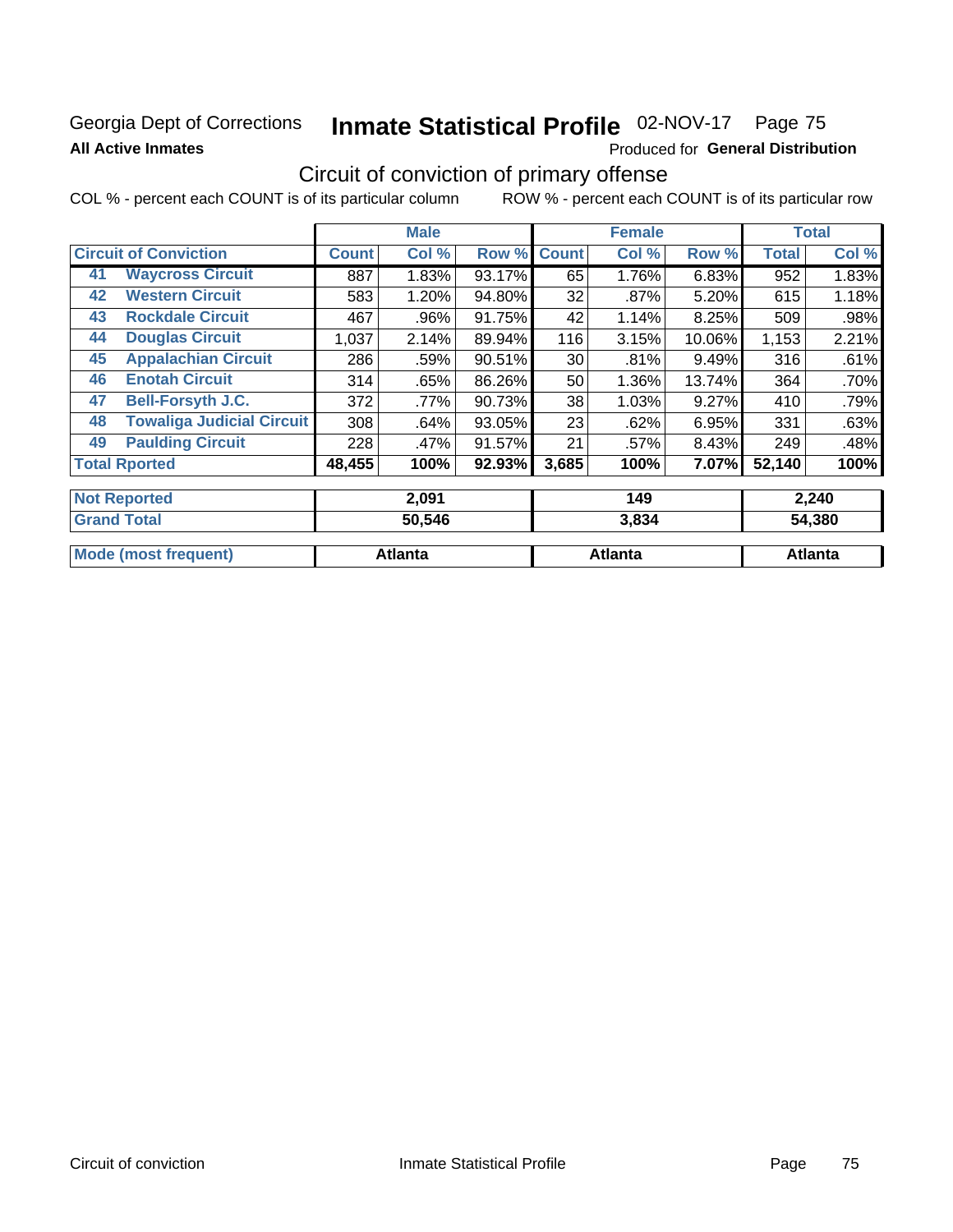#### **All Active Inmates**

#### Produced for **General Distribution**

### Years served (jail + prison) in this incarceration

|                                           |              | <b>Male</b> |        |              | <b>Female</b> |       |              | <b>Total</b> |
|-------------------------------------------|--------------|-------------|--------|--------------|---------------|-------|--------------|--------------|
| <b>Years Served</b>                       | <b>Count</b> | Col %       | Row %  | <b>Count</b> | Col %         | Row % | <b>Total</b> | Col%         |
| Less than one year                        | 9,218        | 18.26%      | 90.54% | 963          | 25.15%        | 9.46% | 10,181       | 18.74%       |
| 1 to 1.99 years                           | 7,563        | 14.98%      | 91.67% | 687          | 17.94%        | 8.33% | 8,250        | 15.19%       |
| 2 to 2.99 years                           | 5,368        | 10.63%      | 91.34% | 509          | 13.29%        | 8.66% | 5,877        | 10.82%       |
| 3 to 3.99 years                           | 4,217        | 8.35%       | 92.09% | 362          | 9.45%         | 7.91% | 4,579        | 8.43%        |
| 4 to 4.99 years                           | 3,418        | 6.77%       | 92.33% | 284          | 7.42%         | 7.67% | 3,702        | 6.82%        |
| $\overline{5}$ to 5.99 years              | 2,881        | 5.71%       | 93.54% | 199          | 5.20%         | 6.46% | 3,080        | 5.67%        |
| 6 to 6.99 years                           | 2,462        | 4.88%       | 93.97% | 158          | 4.13%         | 6.03% | 2,620        | 4.82%        |
| $\overline{7}$ to $\overline{7.9}9$ years | 1,837        | 3.64%       | 94.25% | 112          | 2.93%         | 5.75% | 1,949        | 3.59%        |
| 8 to 8.99 years                           | 1,722        | 3.41%       | 94.41% | 102          | 2.66%         | 5.59% | 1,824        | 3.36%        |
| 9 to 9.99 years                           | 1,466        | 2.90%       | 95.69% | 66           | 1.72%         | 4.31% | 1,532        | 2.82%        |
| 10 to 10.99 years                         | 1,256        | 2.49%       | 95.66% | 57           | 1.49%         | 4.34% | 1,313        | 2.42%        |
| 11 to 11.99 years                         | 995          | 1.97%       | 95.86% | 43           | 1.12%         | 4.14% | 1,038        | 1.91%        |
| 12 to 12.99 years                         | 735          | 1.46%       | 95.33% | 36           | 0.94%         | 4.67% | 771          | 1.42%        |
| 13 to 13.99 years                         | 674          | 1.34%       | 95.74% | 30           | 0.78%         | 4.26% | 704          | 1.30%        |
| 14 to 14.99 years                         | 689          | 1.36%       | 95.43% | 33           | 0.86%         | 4.57% | 722          | 1.33%        |
| 15 to 15.99 years                         | 521          | 1.03%       | 95.07% | 27           | 0.71%         | 4.93% | 548          | 1.01%        |
| 16 to 16.99 years                         | 543          | 1.08%       | 97.31% | 15           | 0.39%         | 2.69% | 558          | 1.03%        |
| 17 to 17.99 years                         | 505          | 1.00%       | 95.64% | 23           | 0.60%         | 4.36% | 528          | 0.97%        |
| 18 to 18.99 years                         | 436          | 0.86%       | 95.40% | 21           | 0.55%         | 4.60% | 457          | 0.84%        |
| 19 to 19.99 years                         | 477          | 0.94%       | 96.17% | 19           | 0.50%         | 3.83% | 496          | 0.91%        |
| 20 to 20.99 years                         | 420          | 0.83%       | 97.45% | 11           | 0.29%         | 2.55% | 431          | 0.79%        |
| 21 to 21.99 years                         | 389          | 0.77%       | 96.77% | 13           | 0.34%         | 3.23% | 402          | 0.74%        |
| 22 to 22.99 years                         | 339          | 0.67%       | 97.69% | 8            | 0.21%         | 2.31% | 347          | 0.64%        |
| 23 to 23.99 years                         | 314          | 0.62%       | 96.62% | 11           | 0.29%         | 3.38% | 325          | 0.60%        |
| 24 to 24.99 years                         | 285          | 0.56%       | 98.28% | 5            | 0.13%         | 1.72% | 290          | 0.53%        |
| 25 to 25.99 years                         | 215          | 0.43%       | 95.98% | 9            | 0.24%         | 4.02% | 224          | 0.41%        |
| 26 to 26.99 years                         | 210          | 0.42%       | 96.33% | 8            | 0.21%         | 3.67% | 218          | 0.40%        |
| 27 to 27.99 years                         | 147          | 0.29%       | 96.08% | 6            | 0.16%         | 3.92% | 153          | 0.28%        |
| 28 to 28.99 years                         | 126          | 0.25%       | 99.21% | 1            | 0.03%         | 0.79% | 127          | 0.23%        |
| 29 to 29.99 years                         | 138          | 0.27%       | 99.28% | $\mathbf 1$  | 0.03%         | 0.72% | 139          | 0.26%        |
| Thirty + years                            | 919          | 1.82%       | 98.92% | 10           | 0.26%         | 1.08% | 929          | 1.71%        |
| <b>Total Reported</b>                     | 50,485       | 100%        | 92.95% | 3,829        | 100%          | 7.05% | 54,314       | 100%         |

| <b>Not</b><br><b>rted</b> |        |       | 66     |
|---------------------------|--------|-------|--------|
| <b>Total</b>              | 50,546 | 3,834 | 54,380 |

| Mean<br>(average)    | 6.62               | 4.18               | 6.45          |
|----------------------|--------------------|--------------------|---------------|
| Median (middle)      | 3.68               | 2.49               | 3.57          |
| Mode (most frequent) | Less than one year | Less than one year | Less than one |
|                      |                    |                    | vear          |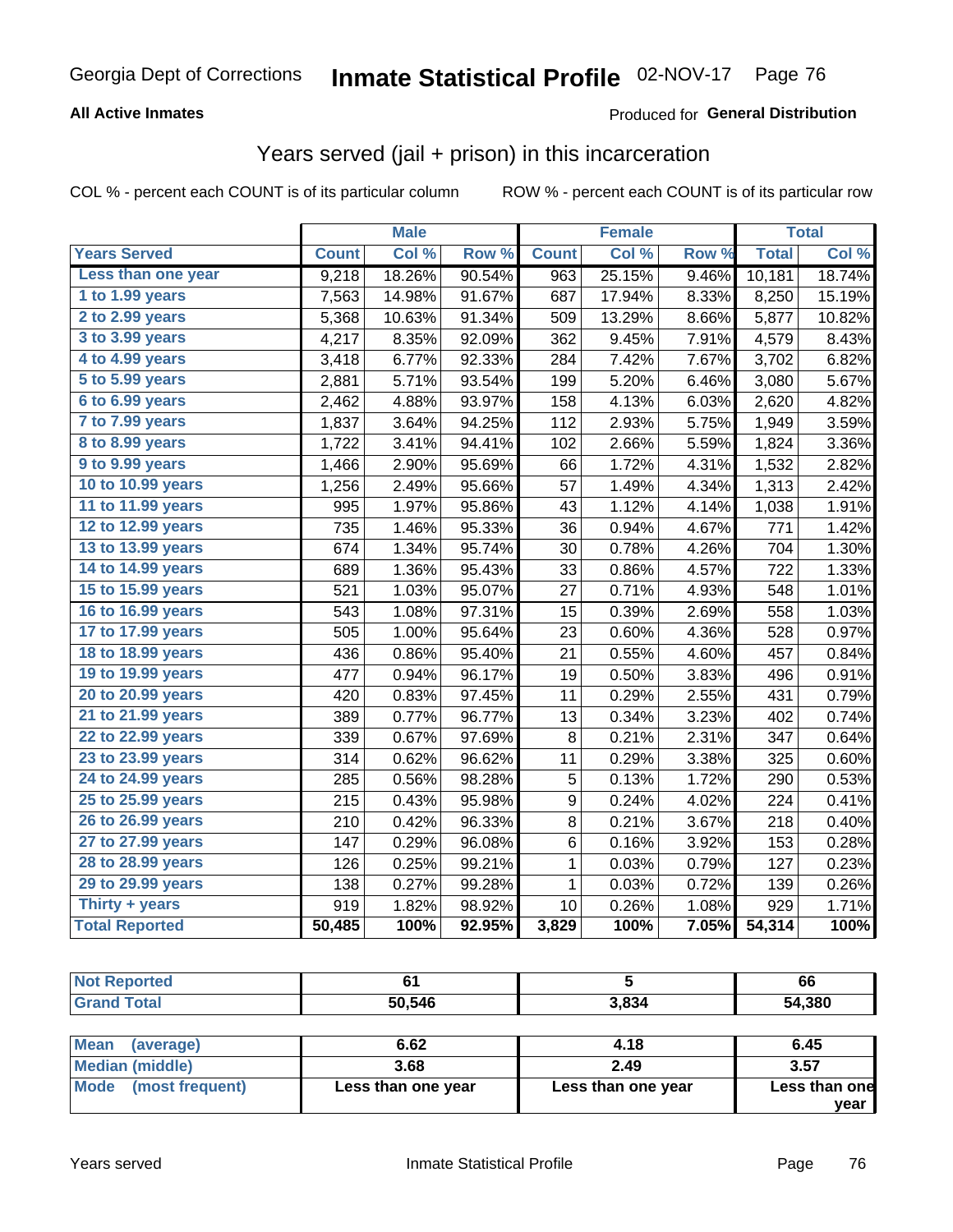#### **All Active Inmates**

Produced for **General Distribution**

### Results of most recent HIV tests

|                         | <b>Male</b>  |           | <b>Female</b> |              |          | Total |                    |        |
|-------------------------|--------------|-----------|---------------|--------------|----------|-------|--------------------|--------|
| <b>HIV Test Results</b> | <b>Count</b> | Col %     | Row %I        | <b>Count</b> | Col %    | Row % | Total <sub>1</sub> | Col %  |
| <b>Positive</b>         | 679          | 1.48%     | 92.38%        | 56           | $1.57\%$ | 7.62% | 735                | 1.49%  |
| <b>Negative</b>         | 45,146       | $98.51\%$ | 92.77%        | 3,520        | 98.43%   | 7.23% | 48,666             | 98.51% |
| Indeterminate           | ີ            | 0.01%     | 100.00%       |              |          |       |                    | 0.01%  |
| <b>Total Reported</b>   | 45,828       | 100%      | $92.76\%$     | 3,576        | 100%     | 7.24% | 49,404             | 100.0% |

| <b>Not Reported</b> | .718   | 258   | 07c<br>4.JI V |
|---------------------|--------|-------|---------------|
| Total               | 50,546 | 3,834 | 54,380        |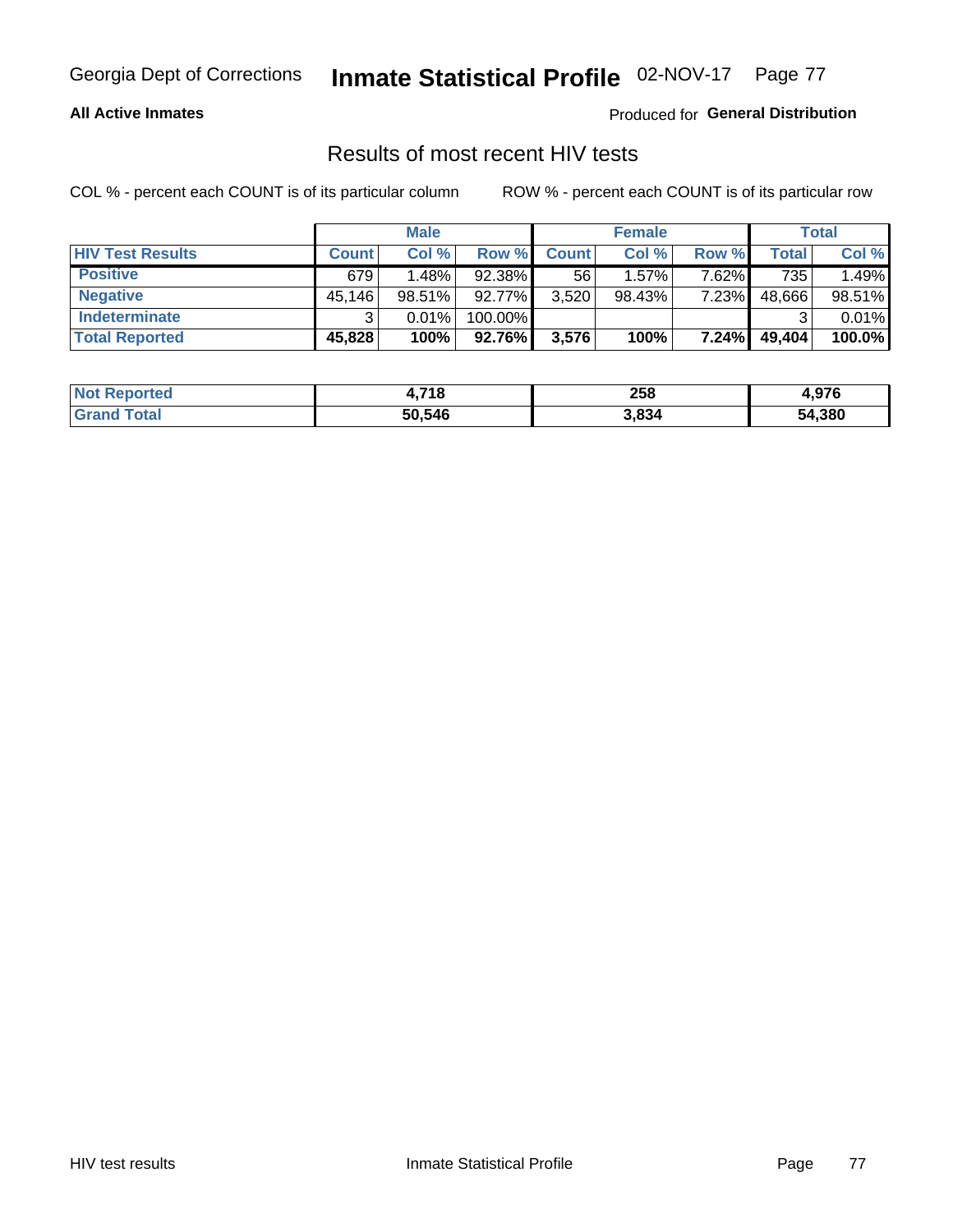#### **All Active Inmates**

#### Produced for **General Distribution**

### Results of most recent tuberculosis test

|                                  | <b>Male</b>  |        | <b>Female</b> |              |           | Total    |              |        |
|----------------------------------|--------------|--------|---------------|--------------|-----------|----------|--------------|--------|
| <b>Tuberculosis Test Results</b> | <b>Count</b> | Col %  | Row %         | <b>Count</b> | Col %     | Row %    | <b>Total</b> | Col %  |
| <b>Positive on current test</b>  | 6.921        | 14.57% | $97.55\%$     | 174          | 4.73%     | 2.45%    | 7,095        | 13.87% |
| <b>Positive on previous test</b> |              | 0.01%  | 100.00%       |              |           |          |              | 0.01%  |
| <b>Negative</b>                  | 40.570       | 85.42% | $92.06\%$     | 3,501        | $95.27\%$ | $7.94\%$ | 44.071       | 86.13% |
| <b>Total Reported</b>            | 47,493       | 100%   | $92.82\%$     | 3,675        | 100%      | $7.18\%$ | 51,168       | 100.0% |

| <b>Not Reported</b>     | 3,053  | 159   | <b>2.212</b><br>3.Z I Z |
|-------------------------|--------|-------|-------------------------|
| <b>Total</b><br>' Grand | 50,546 | 3,834 | 54,380                  |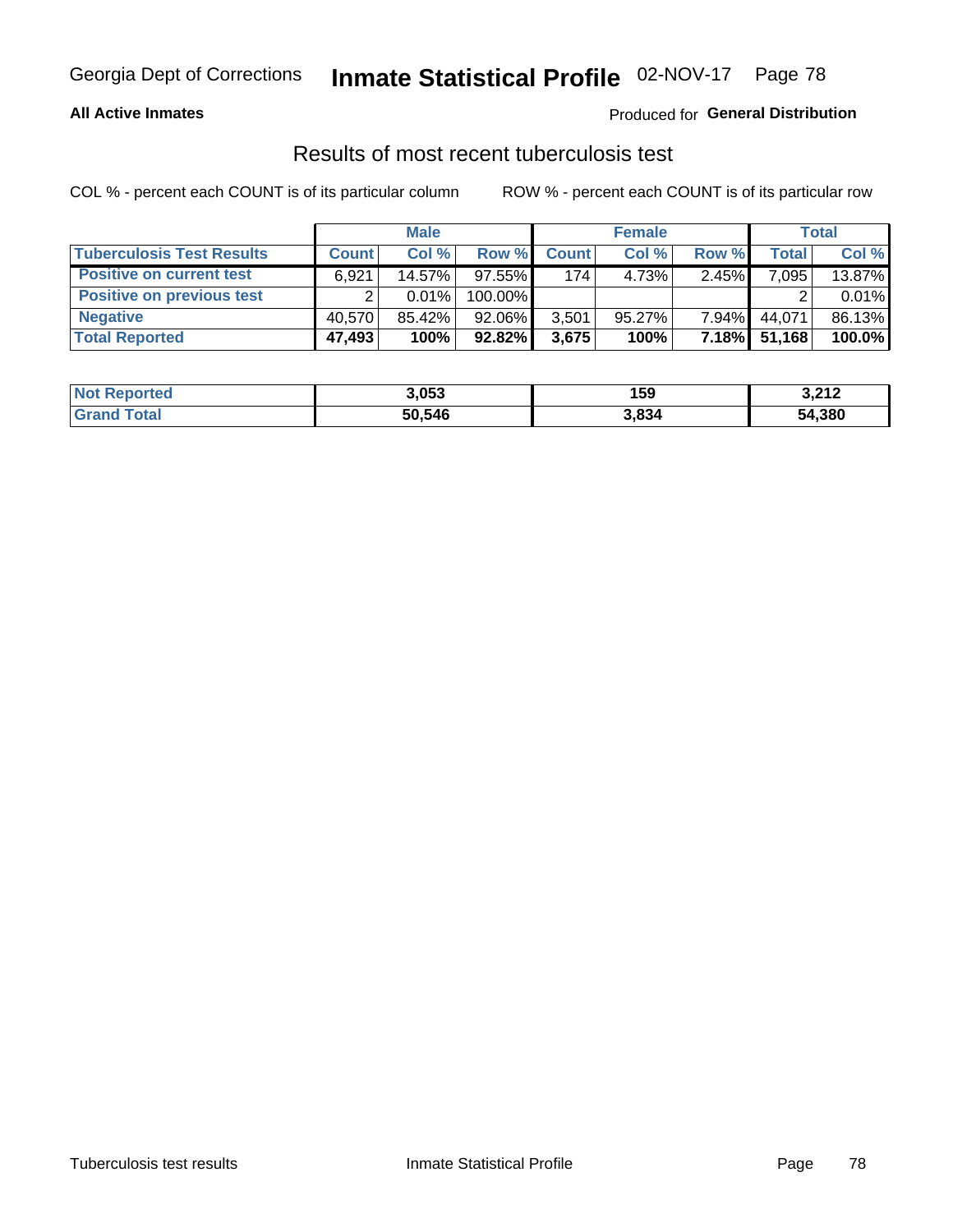#### **All Active Inmates**

Produced for **General Distribution**

### Results of most recent syphilis test

|                                 | <b>Male</b>  |        | <b>Female</b> |                 |           | Total    |        |        |
|---------------------------------|--------------|--------|---------------|-----------------|-----------|----------|--------|--------|
| <b>Syphilis Test Results</b>    | <b>Count</b> | Col%   | Row %I        | <b>Count</b>    | Col %     | Row %I   | Total  | Col %  |
| <b>Positive on current test</b> | 185          | 1.31%  | $94.87\%$     | 10 <sub>1</sub> | 1.91%     | $5.13\%$ | 195    | 1.34%  |
| <b>Negative</b>                 | 13.886       | 98.69% | 96.44%        | 513             | $98.09\%$ | $3.56\%$ | 14,399 | 98.66% |
| <b>Total Reported</b>           | 14,071       | 100%   | 96.42%        | 523             | 100%      | 3.58%    | 14,594 | 100%   |

| <b>Not Reported</b> | 36,475 | 3,311 | 39,786 |
|---------------------|--------|-------|--------|
| <b>Grand Total</b>  | 50,546 | 3,834 | 54,380 |